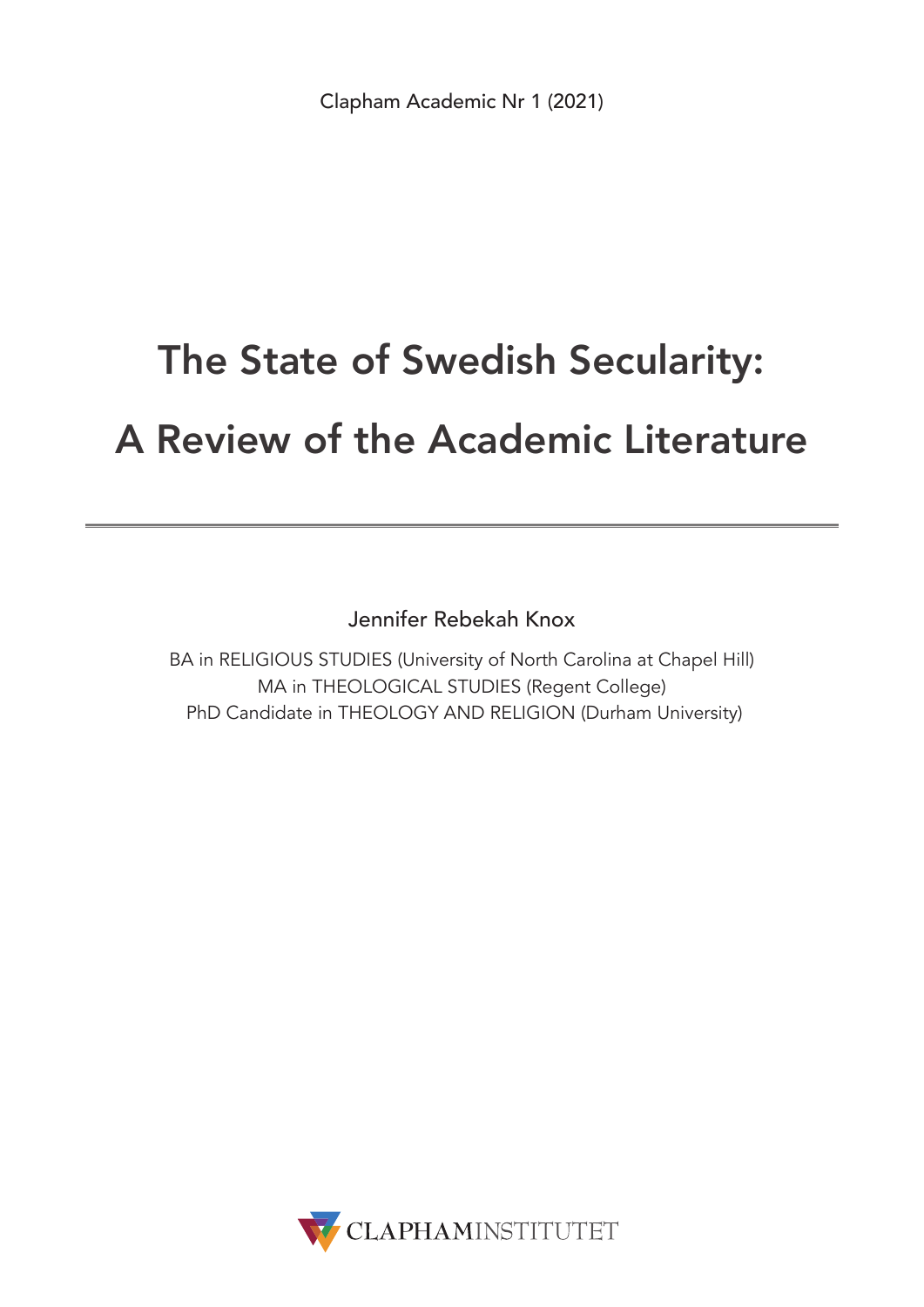## ABSTRACT

In popular thought, Sweden is considered one of the most secular countries in the world. In order to explore the veracity of this claim, I review the literature (from both the late twentieth and early twenty-first centuries) about secularization in Sweden. From this research, I argue that though the discussion is nuanced, Sweden is still arguably a secular country. Before reviewing the literature, a brief overview of recent Swedish church history gives context to the discussion. This work then surveys the twentieth-century scholarship on European secularization, with a specific focus on references to Sweden. I conclude by reviewing the twenty-first-century literature: both non-Swedish and Swedish.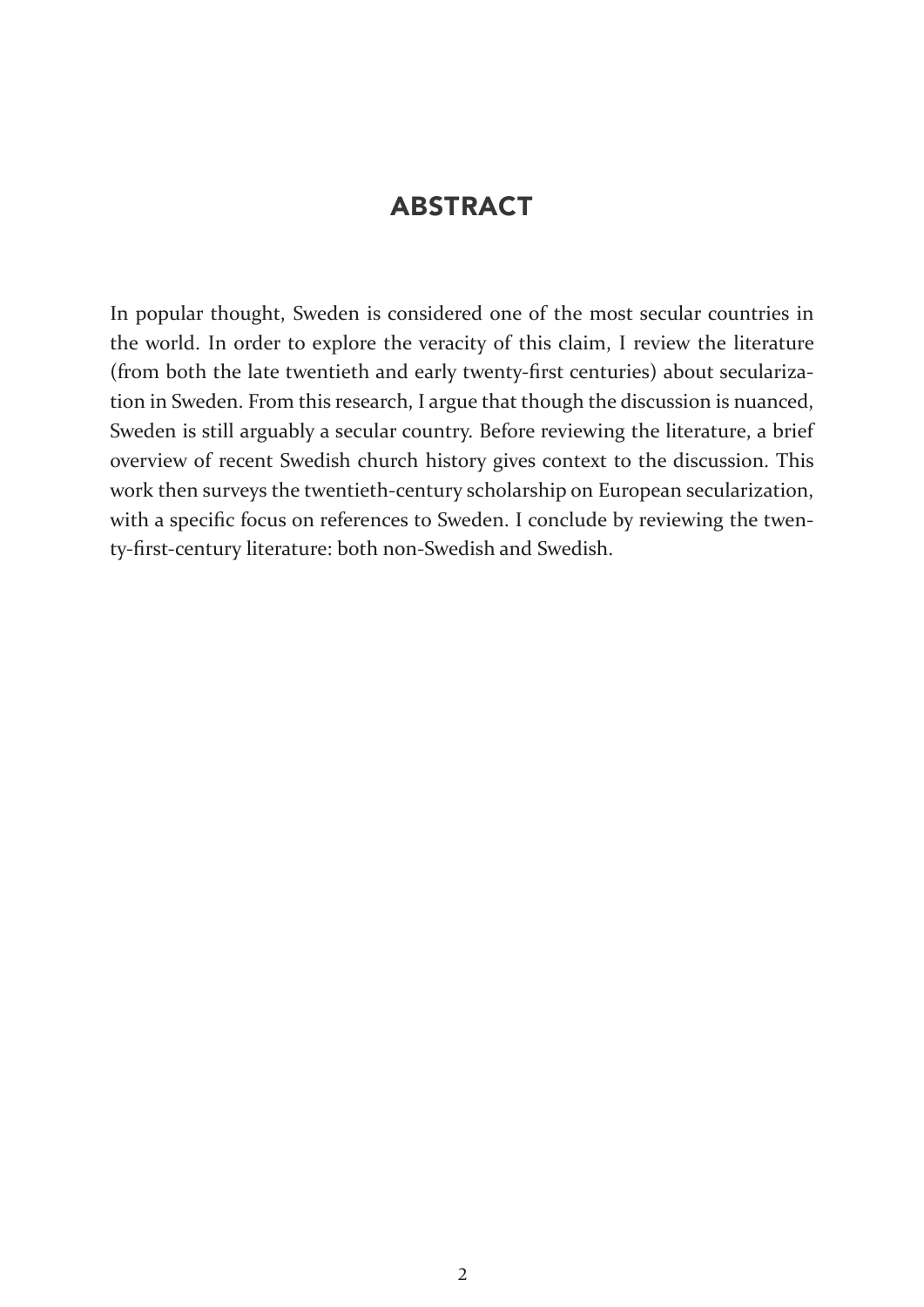## TABLE OF CONTENTS

| <b>SECTION ONE</b>                                                                 |
|------------------------------------------------------------------------------------|
| A Brief History of Christianity in Modern Sweden 9                                 |
|                                                                                    |
|                                                                                    |
| <b>SECTION TWO</b>                                                                 |
| Review of Key Elements of Twentieth-Century Scholarship 14                         |
| David Martin -<br>Influence of Religious History on the Secularization Process. 15 |
| Grace Davie -                                                                      |
| Comparative Secularization between England and Sweden 20                           |
|                                                                                    |
| <b>SECTION THREE</b>                                                               |
| Twenty-First-Century Non-Swedish Scholarhip 27                                     |
| Arguments Supporting the "Sweden is Secular" Position 27                           |
|                                                                                    |
| Grace Davie's Response to the Idea of Religious Resurgence 33                      |
| Attempts to Describe the Contemporary "Religious Change". 34                       |
| Scholars Who Argue that Sweden is Not Secular 38                                   |
|                                                                                    |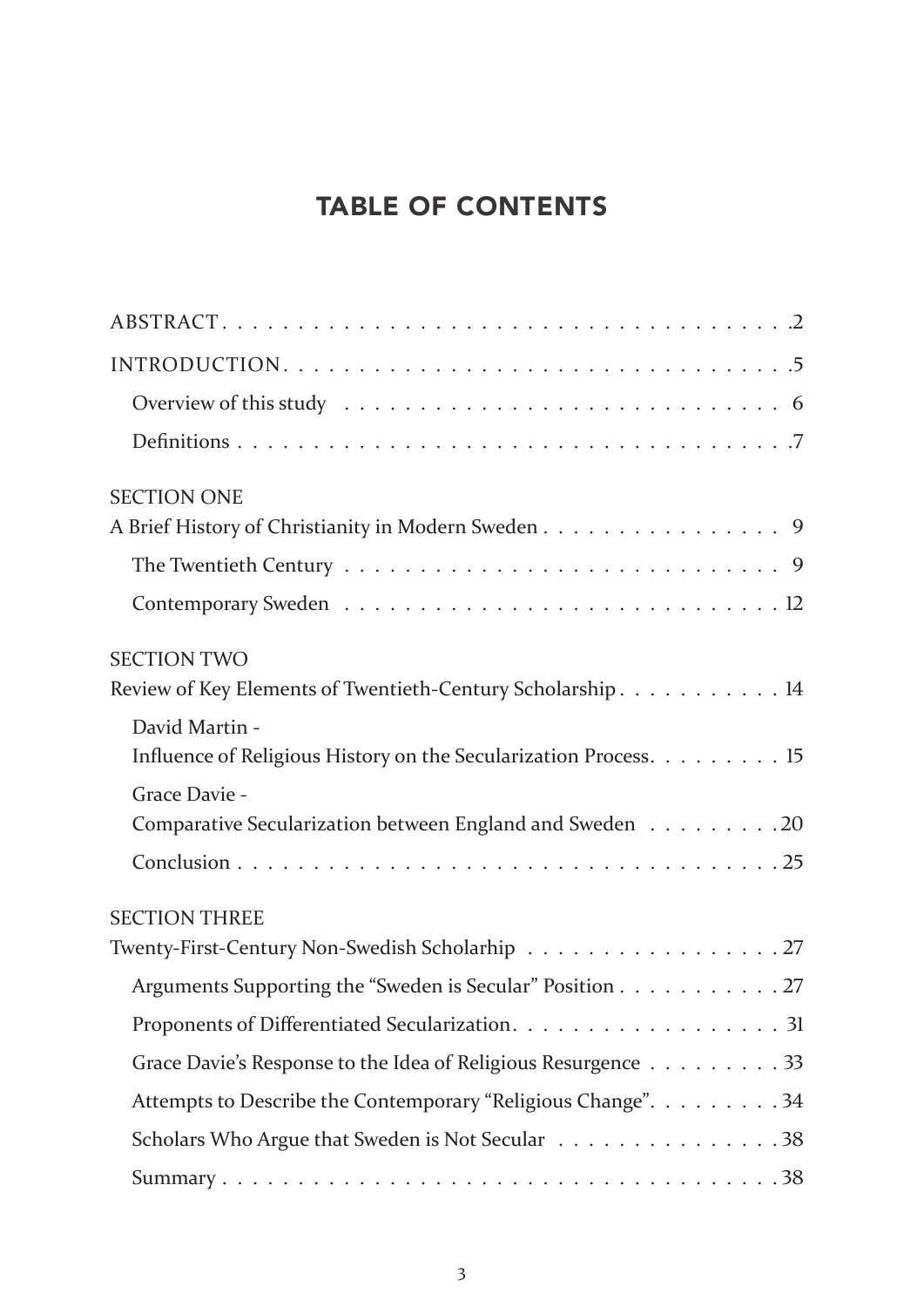### SECTION FOUR

| Religion and Politics in Contemporary Sweden 42         |  |
|---------------------------------------------------------|--|
| Scholars Discussing or Supporting "Religious Change" 45 |  |
| Concurrent Secularization and Religious Resurgence. 53  |  |
|                                                         |  |
|                                                         |  |
|                                                         |  |
|                                                         |  |
|                                                         |  |
|                                                         |  |
|                                                         |  |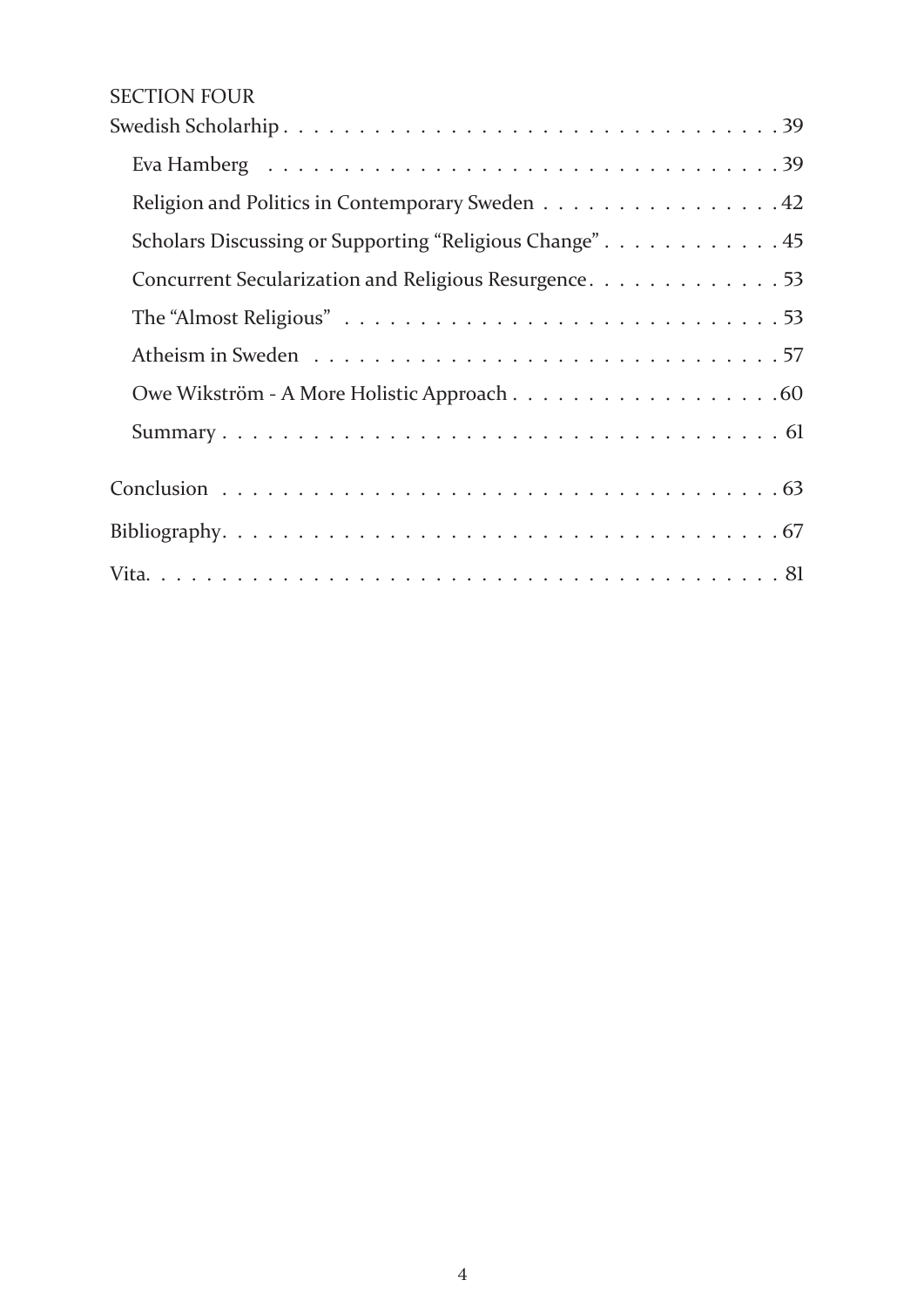### INTRODUCTION

It is often assumed that Sweden is a completely secular country.<sup>1</sup> Sources from the twentieth century seem to support this conclusion. Yet, the average Swede still belongs to the church, participates in various life rites, and celebrates most Christian holidays. Many Swedes claim to be Christians—even if they say things such as "I am a Christian atheist." This reality, combined with low levels of both religious participation and expressed beliefs, is often referred to as the "Swedish paradox." This study examines the state of Christianity in Sweden, aiming to paint a picture of the current reality by reviewing the recent findings of researchers both inside and outside of Sweden. Though there may be some evidence of a religious resurgence or a "re-sacralization," my argument is that Sweden is, in fact, a secular country that is on a trajectory of increasing secularization.

My aim is to provide context to the contemporary Swedish situation and to summarize the pre-2000 scholarship. This analysis will then be combined with a presentation of the twenty-first-century scholarship. My study should help to update the trajectory projected by scholars at the end of the twentieth century.

This study is valuable because research, particularly research concerning cultural trends and viewpoints, needs to be updated as culture and society shifts. Since the late twentieth century there have been significant changes in the ways cultures and societies function resulting from the accessibility of the internet, the advancement of technology, and globalization. (Though the connection between these changes and religiosity in Sweden will not be explored directly, they impact the understanding of religion in contemporary Swedish society and highlight the need for continued analysis of the data and new sociological findings.) Sweden also experienced a significant shift with the disestablishment of the national religion when the Church of Sweden was separated from the state in 2000.

The question of secularization is also significant to the church in Sweden. A deeper understanding of the current situation should inform and assist Christians regarding how to better interact with and talk about faith at work, at school, and in society at large. In my experience in Sweden over the past decade, there is a general

<sup>1</sup> "Map: These Are the World's Least Religious Countries," *Washington Post*, accessed December 8, 2016, https://www.washingtonpost.com/news/worldviews/wp/2015/04/14/map-these-are-the-worldsleast-religious-countries/.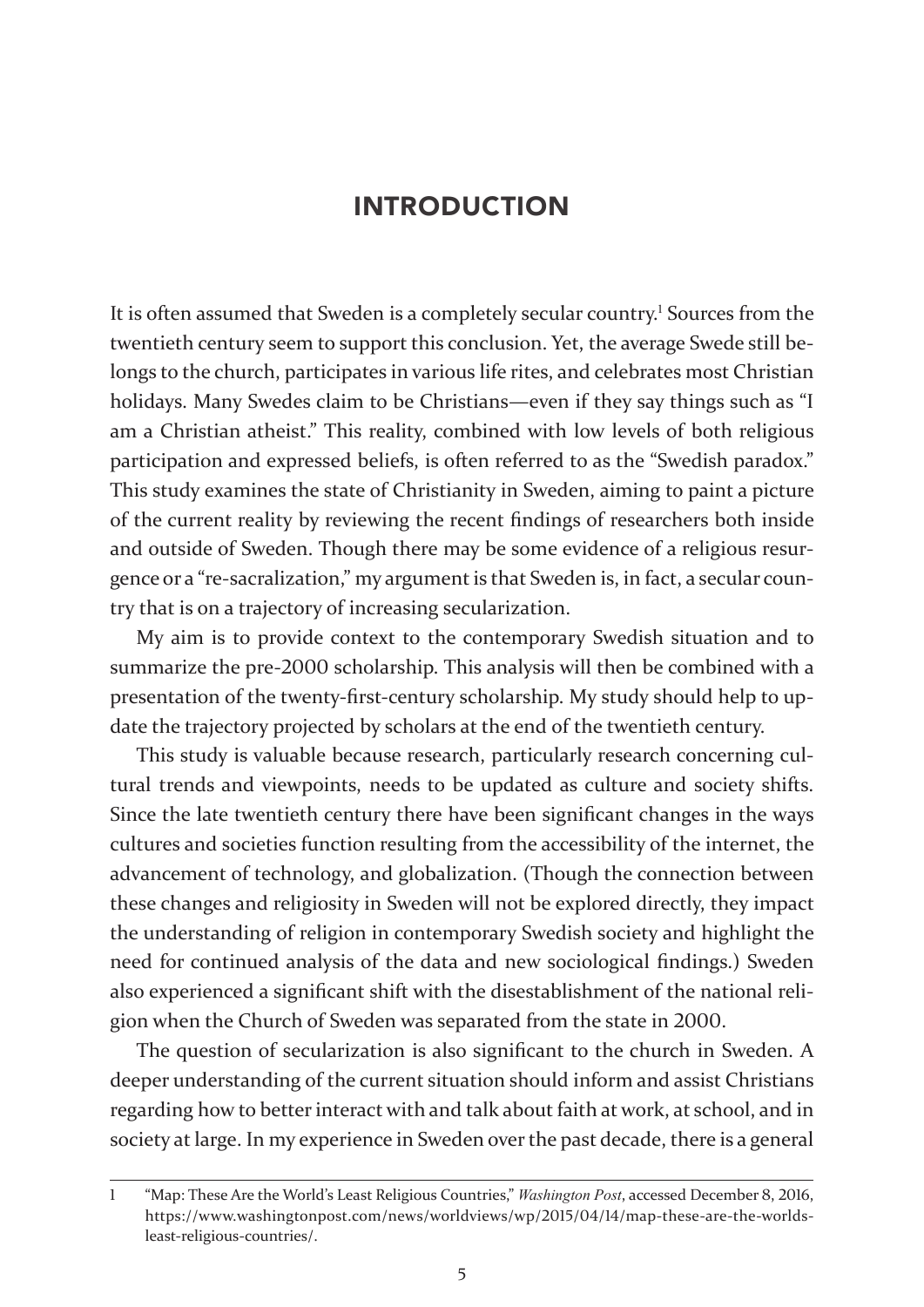paralysis within the free churches about how to interact with the surrounding secular culture and a fear of talking about faith or even identifying as a Christian. Society is divided into clear spheres: it is rare to talk about your family at work, to talk about your job while at school, and to talk about God outside of "religious" contexts. Even within the church there is a strong secular/sacred split—God has little to say about how you spend your money, what you do with your free time, or how you think about "non-spiritual" topics. My aim is to provide a through overview of the contemporary situation to aid anyone thinking about how to interact with "secular" Swedish culture. This study also makes a number of scholars' work more accessible to Anglophone readers.

Though I risk plunging into technical academic debate, I must add the caveat that the historic sense of the word "secular" as anything that is of the world is the foundation to the concepts of "secularity" and "secularism." These latter terms have co-opted the generic idea of "secular" and morphed it into a particular trend and ideology that has been most prevalent in the last few centuries. In the original sense, the "secular" is and always has been a part of human existence, and is a good and important part of the world. However, with the modern prioritization of the secular and the rejection of the sacred, concepts such as secularity, secularization, and secularism have taken form. These concepts will be more fully discussed in what follows, but it should be acknowledged that they in their own rights affect society and Christianity in both positive and negative ways. Because the Christian message is not about inner piety, but is about the whole of human existence and human flourishing, the effect that secularism has on Christians and modern society is an important concern. As such, when referring to the secular or secularity in this study the sense is more conceptually related to secularism, than to the secular in the original and simplest sense of the word.

### **Overview of this study**

In Section One, I give an overview of the recent history of Christianity in modern Sweden, beginning in the twentieth century. Section Two is a review the late twentieth-century studies of secularization in Europe and Sweden. This review will focus on the work of David Martin and Grace Davie. In Section Three, I will rely on the work of twenty-first-century non-Swedish scholars. Many of these scholars ascribe to the position that Sweden is secular. The Swedish scholars presented in Section Four are less inclined to accept the assertion that Sweden is secular. This synthesis will result in a more nuanced and updated view of secularization in Sweden than that initially purported by Martin and Davie. I will conclude by reviewing what can be learned from all of these scholars and summarizing how the contemporary situation in Sweden is best understood today.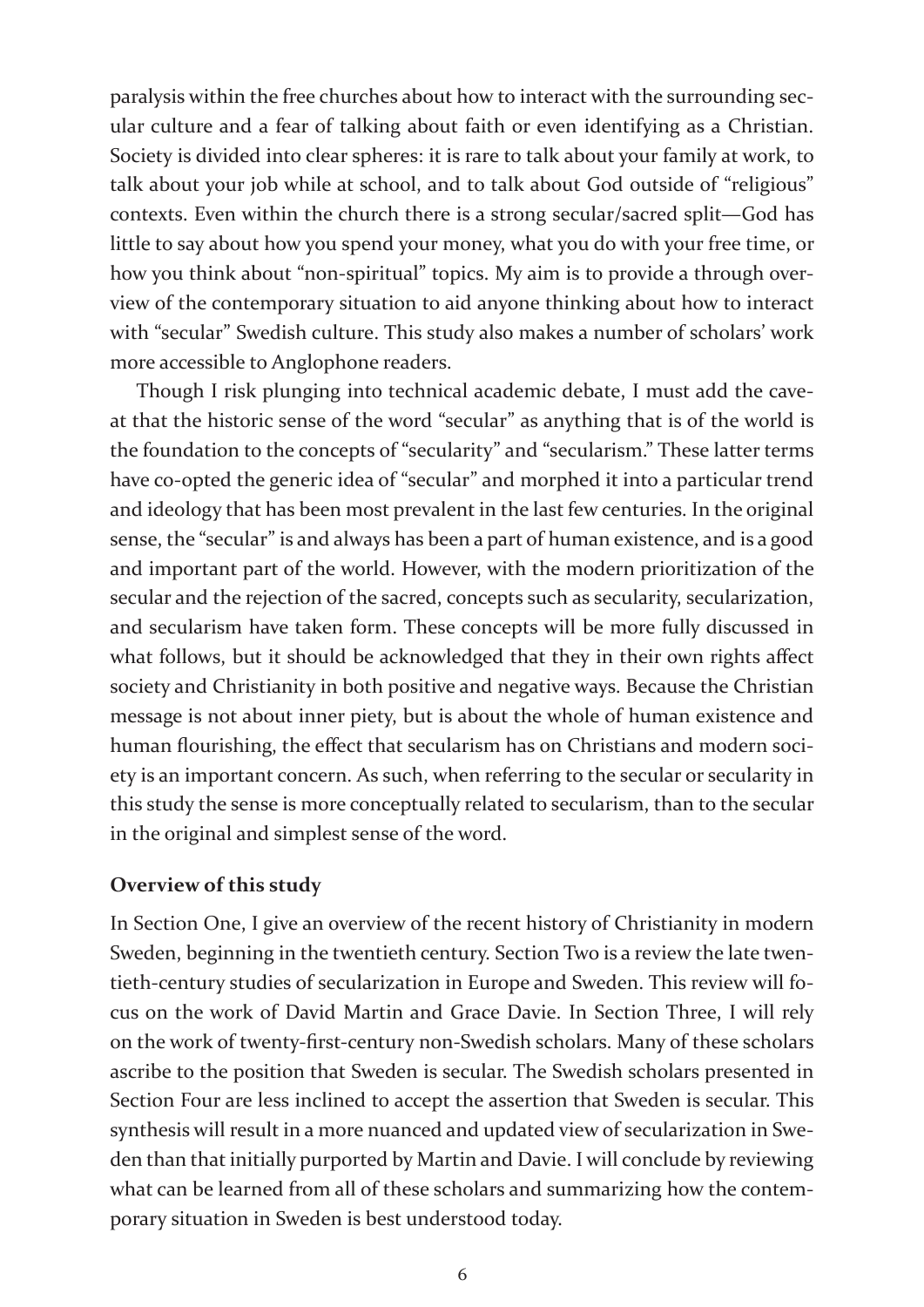### **Definitions**

The definition of terms such as "religion," "secular," and "secularization" are often debated. In brief, the definitions I will use are as follows:

*Religion*: I use the terms to encompass both organizational forms and personal beliefs or convictions. When I use the term "religion" it refers to the "historic Trinitarian orthodoxy" of the Christian religion.<sup>2</sup> Christianity has been the dominant religion in Sweden for about a millennium and their geographical location resulted in an almost homogenous population until the post-war era of the 1950s. Consequently, when people in Sweden hear the word "religion" they traditionally have thought "Christianity."<sup>3</sup> Although there has been an influx of Islam and other religious beliefs in Sweden in recent years, I must leave detailed consideration of these religions to others. More attention will be given to a discussion of non-traditional religions because many other scholars discuss the possibility the Swedish society is moving towards some "vague" religiosity, in opposition to arguments for secularization.

*Secular:* The term comes from the Latin meaning "belonging to the age" though in the present time it has come to encompass anything that has no religious or spiritual basis.<sup>4</sup> I will use this term to mean "anything which is not directly impacted by or connected to religious belief or practice." While the qualifier "directly" leaves room for interpretation, to define the secular as "that which is not impacted by religion" is too vague—in a historically Christian nation, religion affects all parts of society to some degree. By "directly impacted" I mean that there is an obvious association—whether this is seen in the clear connection to religious services, transcendent beliefs, or historically religious positions.

*Secularization*: Peter Berger has defined secularization as "the process by which sectors of society and culture are removed from the domination of religious institutions and symbol."<sup>5</sup> Secularization does not necessitate an antagonism against religion, but is often seen in indifference.<sup>6</sup> Secularization is considered to be a modern phenomenon, resulting in part from the industrialization of society.<sup>7</sup> Berger asserts, and I agree, that some of the roots of secularization were inherent in

<sup>2</sup> Craig M. Gay, *The Way of the (Modern) World Or, Why It's Tempting to Live As If God Doesn't Exist* (Grand Rapids: William B. Eerdmans Publishing Company, 1998), 25.

<sup>3</sup> David Thurfjell, *Det gudlösa folket: de postkristna svenskarna och religionen*, Molin & Sorgenfrei akademiska (Stockholm: Molin & Sorgenfrei, 2015), 72.

<sup>4</sup> Gay, *The (Modern) World*, 18.

<sup>5</sup> Peter L. Berger, *The Sacred Canopy: Elements of a Sociological Theory of Religion* (New York: Doubleday, 1967), 107.

<sup>6</sup> Richard F. Tomasson, "Religion Is Irrelevant in Sweden," in *Religion in Radical Transition*, ed. Jeffrey K. Hadden (Chicago: Aldine Pub. Co., 1971), 112.

<sup>7</sup> Berger, *The Sacred Canopy*, 109.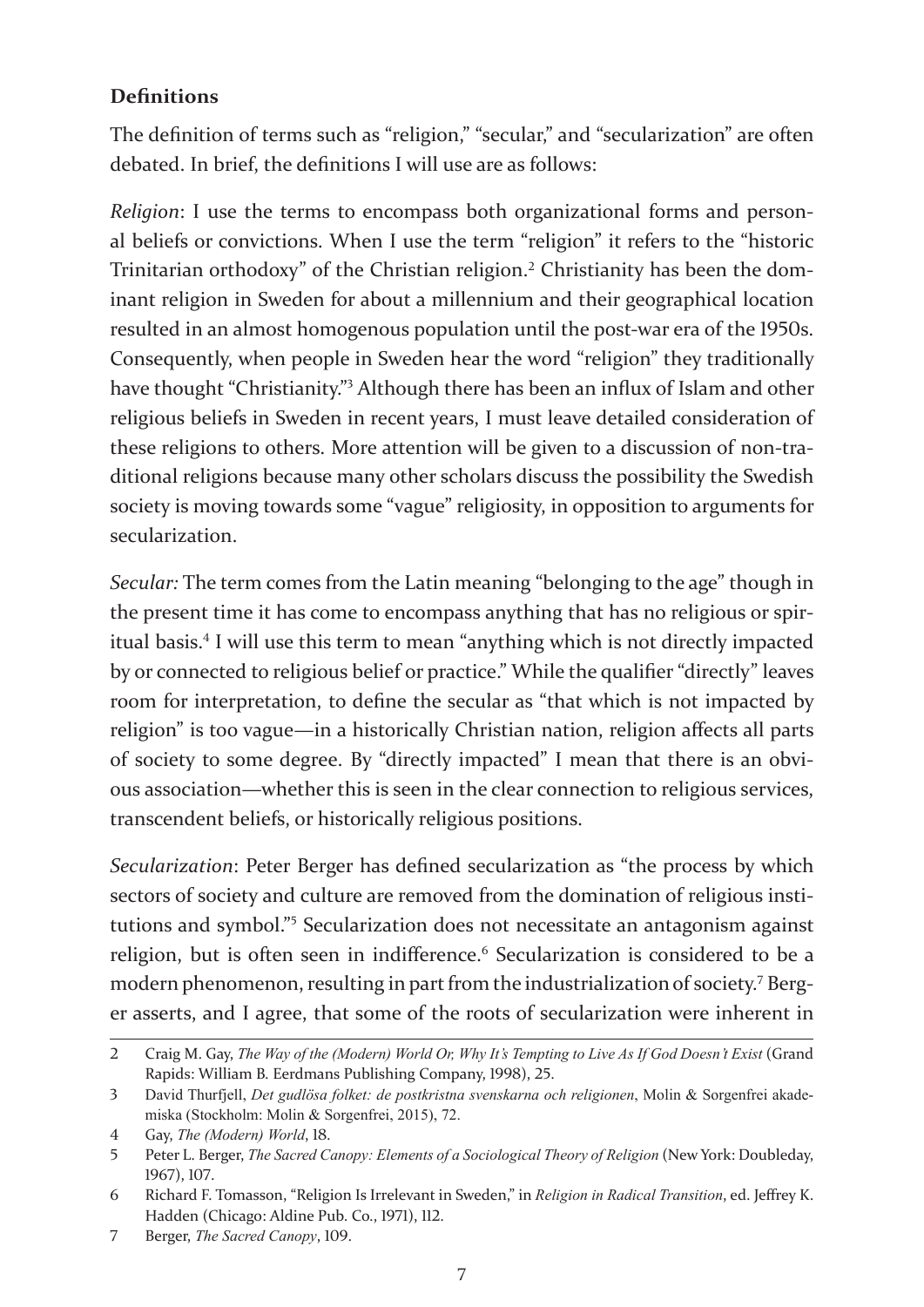Protestantism.8 This is important when considering the Swedish situation because Sweden was not "Christian" for long before the Protestant Reformation and their peaceful adoption of Lutheranism over Catholicism. I am not concerned with the classical understanding of "secularization theory" and all its various implications. I will broaden my definition (when compared to Berger's), focusing my study on the removal of various aspects of Swedish *society* and *belief* from the influence of "religion." In Sweden, this most often means removal from the influence of the church and the Christian faith. This is a complicated issue because of the intrinsic nature of the union of Church and state in Sweden for almost a millennium.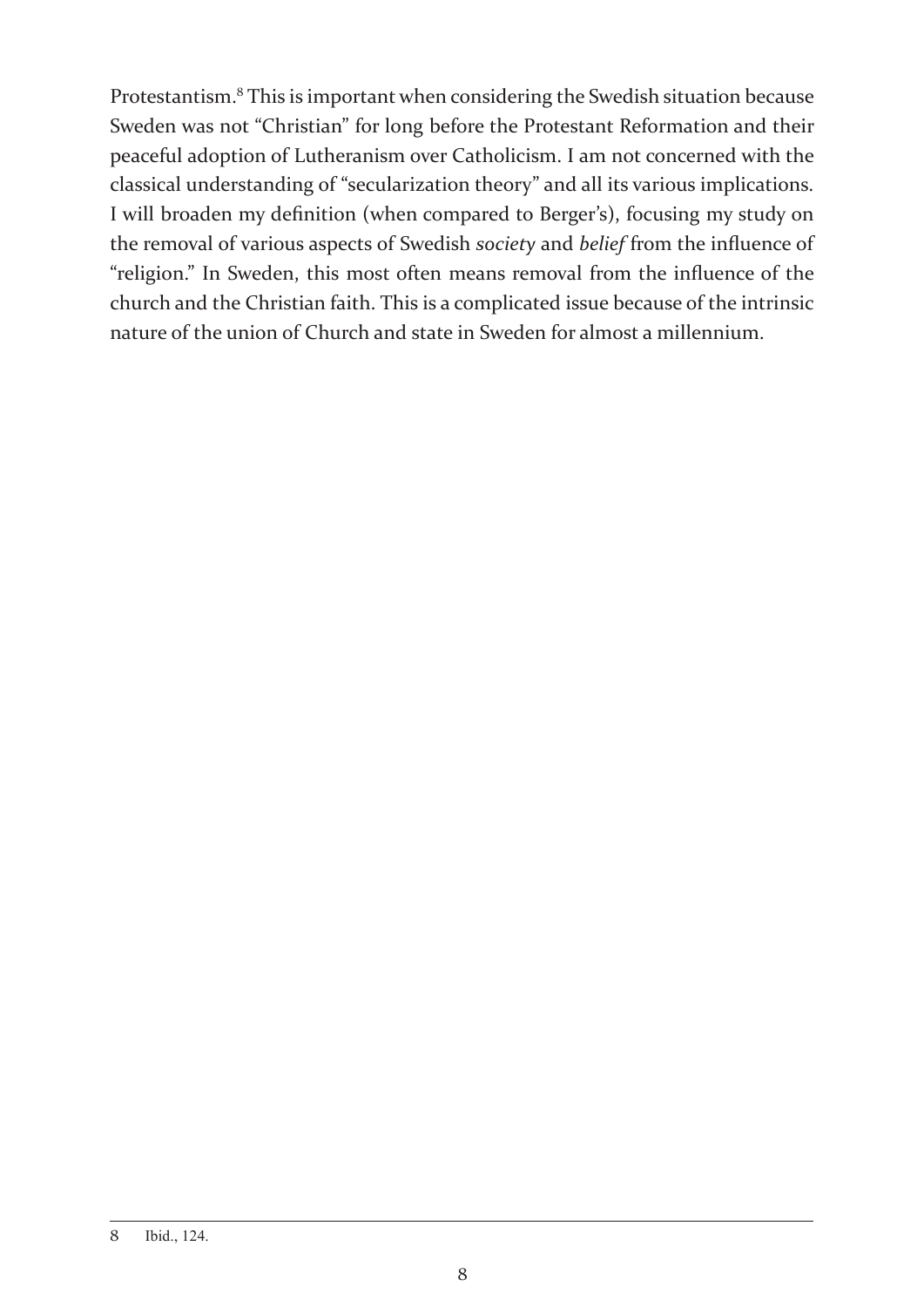# SECTION ONE

## A Brief History of Christianity in Modern Sweden

Sweden is an old country. Our government consisted, for hundreds of years, of a strong centralized kingship. The church and the king controlled every corner. It is not odd that during the 1800s, strong movements grew which cherished freedom for the individual. We learned to read the Bible anew in the free church circles. The temperance movement wanted to switch out the flask for the book and in the beginning of the labor movement it was man's individual voice that initially was the most important issue. No one will again try to castrate the free people in our land, not the king, the nobility or the Church, breathes the individual in Sweden. We would rather bear a greater loneliness than let some authority oppress us, whether it is father, mother, priest or king. Every individual stands on their own legs and wants to be regarded as their own independent entity.<sup>9</sup>

### **The Twentieth Century**

The early 1900s were characterized by social change. There was a rapid increase in industrialization and more people moved to the cities.10 Sweden was neutral in the First World War and the period between the wars was one of significant economic and industrial growth.<sup>11</sup> Around 1900, roughly four-fifths of the population lived in rural areas, but by 1970 only a tenth of the population still made their living from the land.<sup>12</sup> Women were first employed by the Church in the early 1900s,<sup>13</sup> and gained suffrage in 1921.<sup>14</sup> The population of Sweden exploded during the 1900s, from five million at the turn of the century to eight million by 1970.<sup>15</sup>

<sup>9</sup> Henrik Berggren and Lars Trägårdh, *Är svensken människa?: gemenskap och oberoende i det moderna Sverige* (Stockholm: Norstedts, 2015), 12–13. Translation mine.

<sup>10</sup> Martin Berntson, Bertil Nilsson, and Cecilia Wejryd, *Kyrka i Sverige: introduktion till svensk kyrkohistoria* (Skellefteå: Artos, 2012), 301.

<sup>11</sup> Ibid.

<sup>12</sup> Ibid., 270, 301.

<sup>13</sup> Ibid., 270.

<sup>14</sup> Ibid., 301.

<sup>15</sup> Ibid.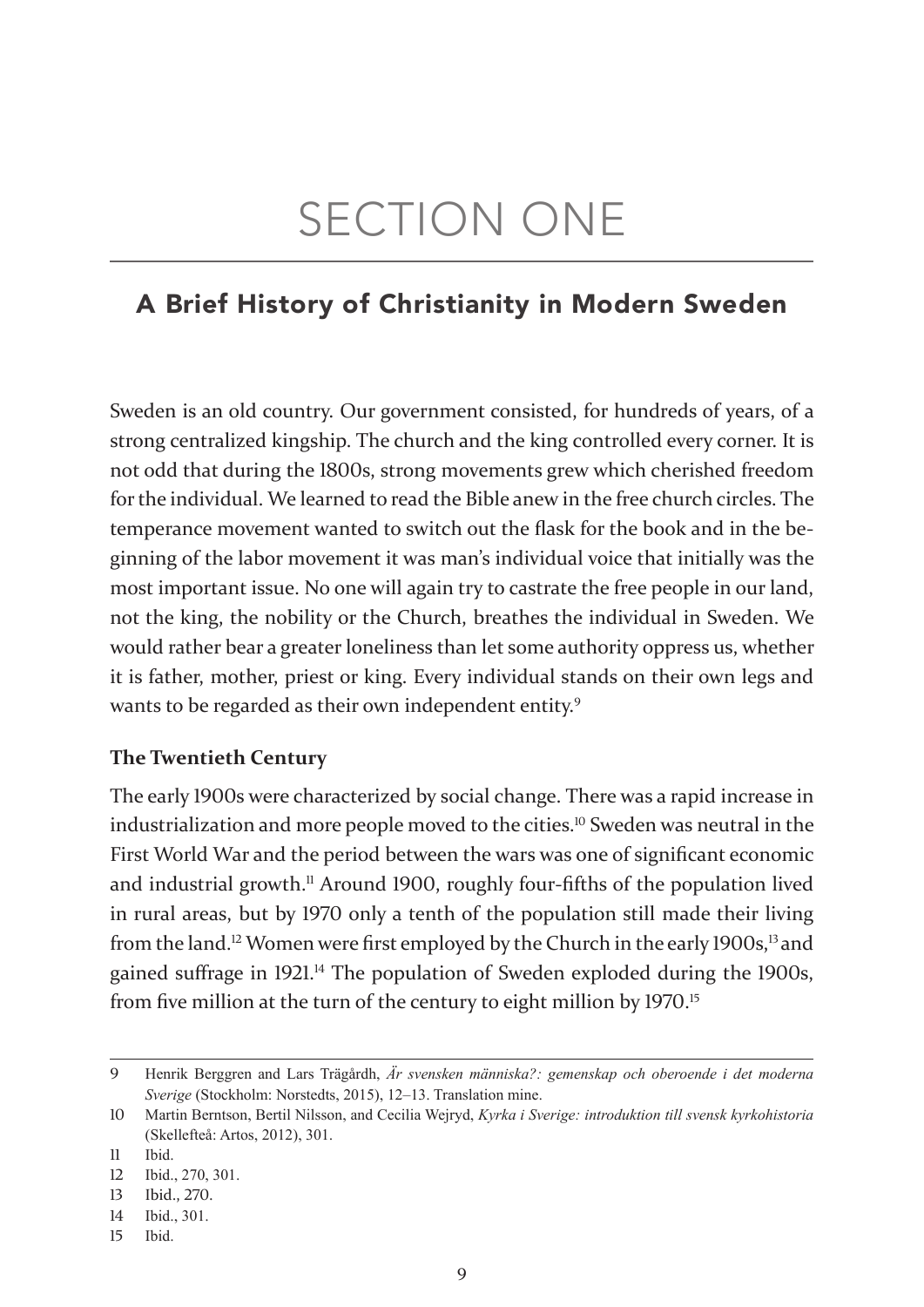The free churches had become established social institutions and the connection between them and secularization is a debated topic. Historian Carl Henrik Martling disagrees with the proposition that the free churches contributed to the decline in religiosity in the early twentieth century.<sup>16</sup> He argues that the society was already secularizing as evidenced by the rapid decrease in Church attendance, but that the free churches were ready to compensate for that and to continue Christian work in Sweden.17 Joel Halldorf, scholar of Swedish evangelicalism, argues that the relationship between the evangelical awakenings (contributing to the formation of the free churches) and modernity is best understood neither as reactionary against nor contributing to secularization.<sup>18</sup> He explains the apparent ambivalence of the movement towards modernity by suggesting that there was a mixture of acceptance of certain modern ideas, such as science, while rejecting strict anthropocentrism coming from the modern framework, <sup>19</sup> resulting in a neutral position with regards to the process of secularization. What is clear is that Church of Sweden attendance was dropping in the early twentieth century from 17% of the population in 1900, to 5% in 1927 to 3% by 1950.20 Free church membership hovered around 5% of the national population during this same period.<sup>21</sup> Richard F. Tomasson, whose academic publishing focuses on the Nordic nations, notes that, "The traditional opposition between the free churches and the Church of Sweden declined to the vanishing point over the twentieth century in the face of the common threat of advanced secularization."22 They softened towards each other in the midst of growing secularization that opposed them both.23

Pentecostalism arrived in Sweden in the midst of this general drop in Church attendance.24 Though Pentecostalism started within the Baptist Church around 1907, by 1913 it became its own movement.25 This movement multiplied in a short span of time and by 1940 there were upwards of 80,000 members throughout Sweden.<sup>26</sup> It was one of the largest free church denominations in Sweden within decades of its arrival.27 In Sweden, Pentecostalism has often mixed with prosperity

23 Martling, *Svensk kyrka*, 316.

25 Gustafsson, *Svensk kyrkohistoria*, 247.

27 Ibid., 340.

<sup>16</sup> Carl Henrik Martling, *Svensk kyrka: en historia* (Skellefteå: Artos, 2008), 263.

<sup>17</sup> Ibid.

<sup>18</sup> Joel Halldorf, "Den evangelikala väckelsen och moderniteten," *Theofilos* 5, no. 1 (2013): 27.

<sup>19</sup> Ibid., 28.

<sup>20</sup> Berndt Gustafsson, *Svensk kyrkohistoria*, Handböcker i teologi (Helsingborg: Bokförlaget Plus Ultra, 1973), 251.

<sup>21</sup> Eva M. Hamberg, "Christendom in Decline: The Swedish Case," in *The Decline of Christendom in Western Europe, 1750-2000*, ed. Hugh McLeod and Werner Ustorf (Cambridge: Cambridge University Press, 2003), 49.

<sup>22</sup> Richard F. Tomasson, "How Sweden Became So Secular," *Scandinavian Studies* 74, no. 1 (2002): 68.

<sup>24</sup> Berntson, Nilsson, and Wejryd, *Kyrka i Sverige*, 312.

<sup>26</sup> Berntson, Nilsson, and Wejryd, *Kyrka i Sverige*, 313.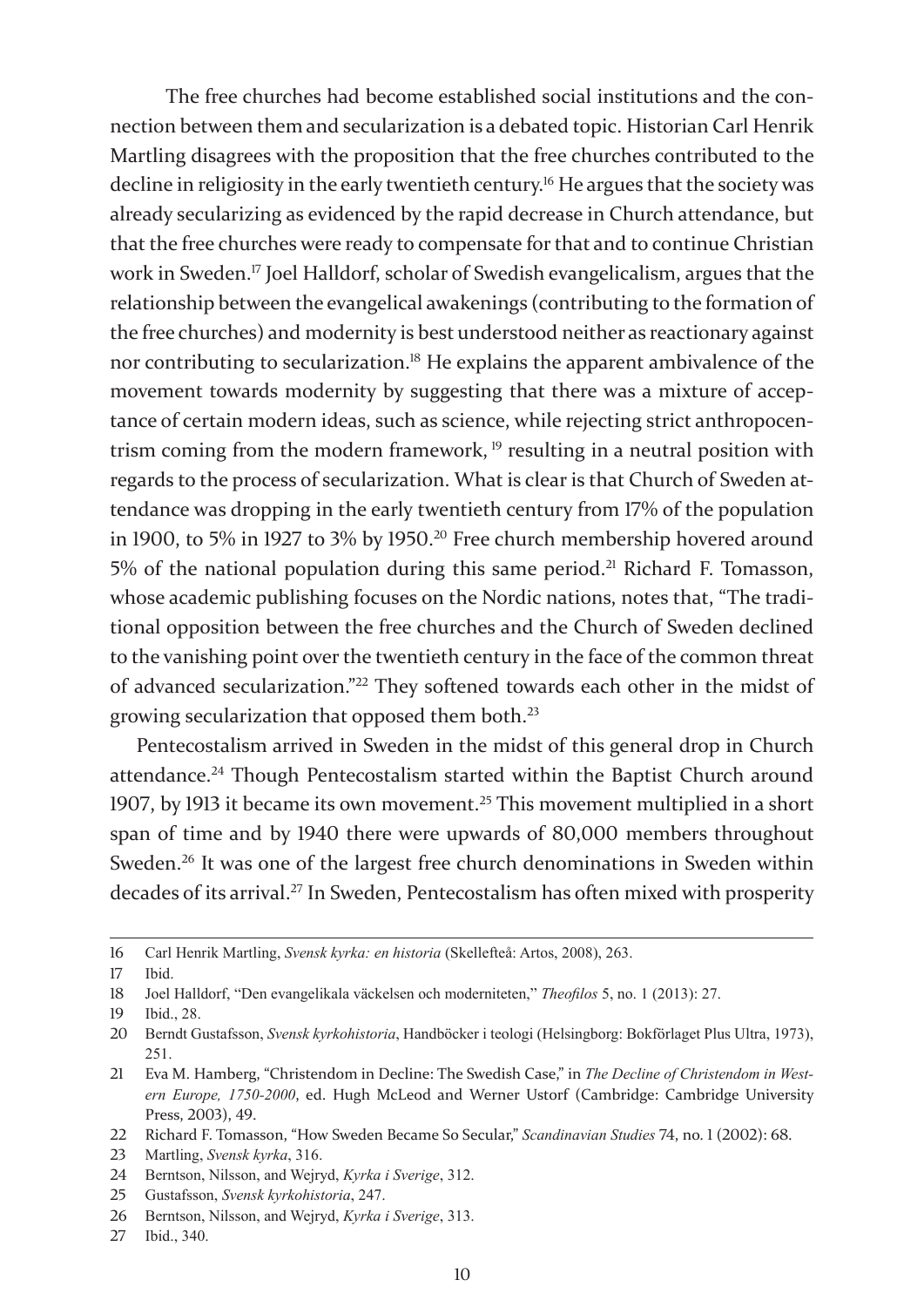theology.28 The Word of Life Church in Uppsala, at one point the church with the largest attendance in the country, is a prime example of this. Today, there are aspects of Pentecostalism in all of the free churches.

The functioning of the Church of Sweden was increasingly politicized in the twentieth century. In the early 1900s, the Social Democrats argued that the Church of Sweden should be abolished and that religion was private and each citizen could practice as they desired.29 Starting in the 1930s, the political party system was built into the Church;<sup>30</sup> in practice, this meant that the Church became a part of the welfare state and was run by politicians.<sup>31</sup> This system continues today, and since the 1980s, there has been more distinctive evidence of party politics in the Church elections.32 It was not until 1951 that true religious freedom was granted and Swedes were allowed to leave the State Church without joining some other denomination.33 This religious freedom did not uncouple the Church of Sweden from state however; it remained the official national Church until 2000.<sup>34</sup>

Discussions about the continued relationships between the Church and the state characterized the second half of the twentieth century.<sup>35</sup> One key figure in this discussion was Ingmar Hedenius, a professor of practical philosophy, who published his seminal work *Tro och Vetande* [*Faith and Knowing*] in 1949. There were many subsequent discussions and debates which undermined Christianity among Swedish intellectuals.<sup>36</sup> Membership in the Church of Sweden went from 97% in 1970 to 82.9% in 2000 to 77% in 2005.37 Between 1975 and 2000, the Roman Catholic Church's membership more than doubled and the Orthodox and Oriental Churches had almost doubled.38 During this period all the free churches except for one, the Evangelical Free Church, decreased in membership, and even its increased membership was insignificant.<sup>39</sup> Since January 1, 2000, the Church and state have been separate, though the Church of Sweden is still privileged over other churches and religions.<sup>40</sup>

<sup>28</sup> Simon L. Coleman, "America Loves Sweden," in *Religion and the Transformation of Capitalism: Comparative Approaches*, ed. Richard H. Roberts (London: Routledge, 1995), 167–169. Prosperity theology, in short, is the theological position which has also been called the "health and wealth gospel." It suggests that all who follow Jesus will be giving material blessing.

<sup>29</sup> Berntson, Nilsson, and Wejryd, *Kyrka i Sverige*, 325, 345.

<sup>30</sup> Martling, *Svensk kyrka*, 289.

<sup>31</sup> Rodney Stark and Roger Finke, *Acts of Faith: Explaining the Human Side of Religion* (Berkeley: University of California Press, 2000), 229.

<sup>32</sup> Martling, *Svensk kyrka*, 289.

<sup>33</sup> Berntson, Nilsson, and Wejryd, *Kyrka i Sverige*, 325.

<sup>34</sup> Martling, *Svensk kyrka*, 302.

<sup>35</sup> Berntson, Nilsson, and Wejryd, *Kyrka i Sverige*, 329.

<sup>36</sup> Ibid., 333.

<sup>37</sup> Martling, *Svensk kyrka*, 317.

<sup>38</sup> Ibid.

<sup>39</sup> Ibid., 318.

<sup>40</sup> Berntson, Nilsson, and Wejryd, *Kyrka i Sverige*, 367.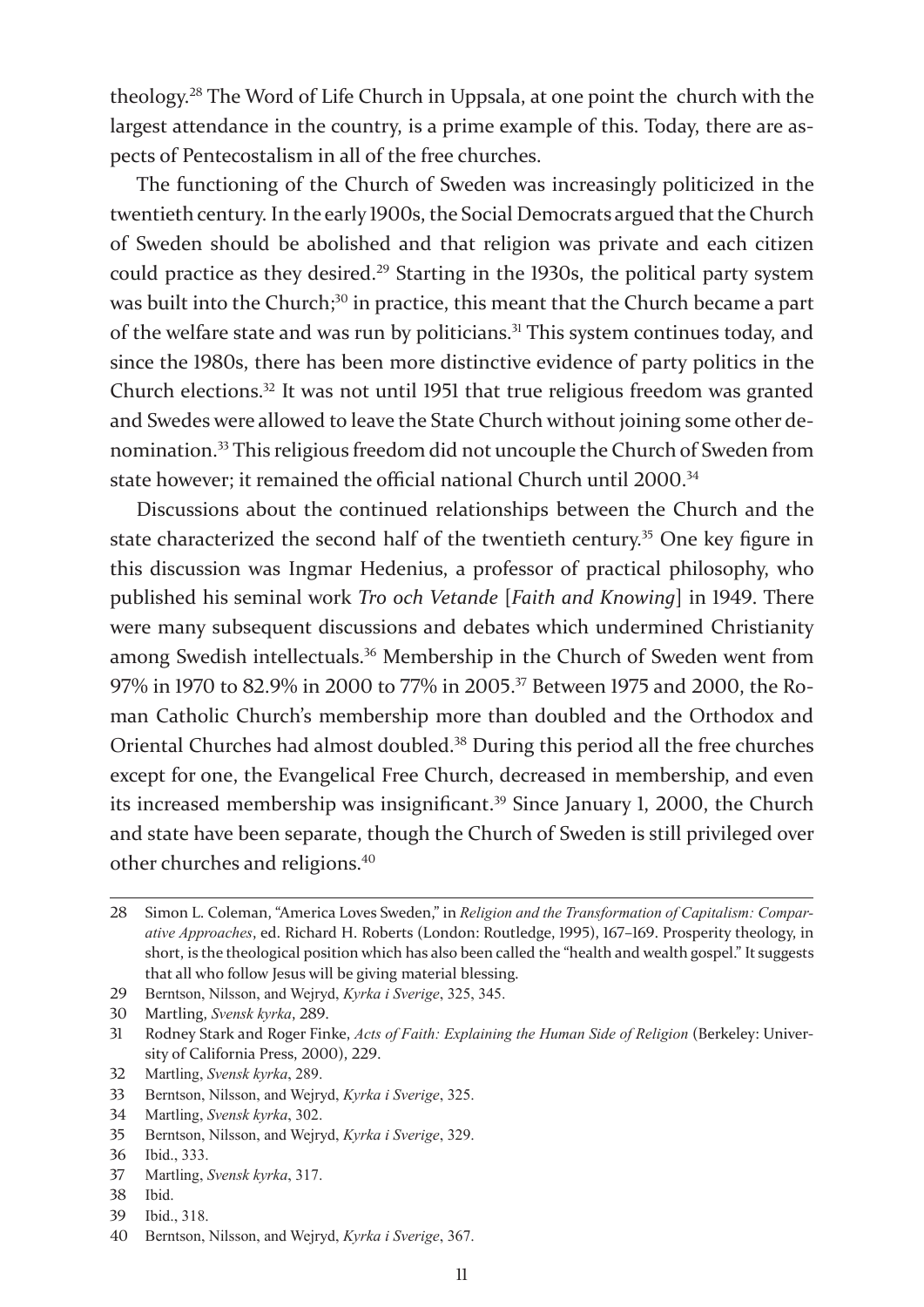In summary, the twentieth century saw rapid decrease in both the State Church and free church membership. Pentecostalism arrived and impacted the religious landscape through its teaching and ideas, but this did not contribute to a sharp increase in religiosity or renewed church membership. Rather, it influenced what already existed, becoming incorporated into a variety of established denominations. The Social Democrats promoted secularization, privatizing and marginalizing the place of religion in the public square. The second half of the century saw a sharp increase in secularization at both the institutional and individual levels, which will be discussed in greater detail in the coming sections.

### **Contemporary Sweden**

Though the twenty-first century is still young, it is worth noting the reality of Christianity in Sweden since the year 2000. While a majority of the Swedish population still belongs to the Church of Sweden, what that means about the nation's religiosity or secularity is much debated, as will be evidenced in the rest of this work.<sup>41</sup> Attendance at Church of Sweden services is less than five percent in any given week.42 There has been a significant decrease in number of baptisms and confirmations, as well as Church weddings and burials over the last decades.<sup>43</sup> By 2008, substantial immigration from non-Nordic nations resulted in over ten percent of the population being born outside of Swedish borders by 2008.44 While interesting, the precise impact of this wave of immigration (and subsequent influx and influence of other religions) on the question of secularization falls outside the scope of my study. Today, the approximately five percent of the population who belong to the various free churches tend to be much more engaged in the life of the church than those who are members of the Church of Sweden.<sup>45</sup>

In concluding this very brief historical overview, I note some general trends from the whole of Swedish church history, highlighting its distinctives when compared with the history of the church in other European nations. From the earliest arrival of Christianity around 1000 it has been unclear whether there was ever strong commitment to the official Church, whether Catholic or Lutheran. There is significant uncertainty about the strength of Swedes' religious convictions, and in some sense there have been aspects of secularity present throughout their history. There was initial resistance to Christianity and drawn-out period of conversion.

<sup>41</sup> Ibid., 345.

<sup>42</sup> Hugh McLeod, "Introduction," in *The Decline of Christendom in Western Europe, 1750-2000*, ed. Hugh McLeod and Werner Ustorf (Cambridge: Cambridge University Press, 2003), 3.

<sup>43</sup> Martling, *Svensk kyrka*, 317–318.

<sup>44</sup> Berntson, Nilsson, and Wejryd, *Kyrka i Sverige*, 345.

<sup>45</sup> Irving Palm and Jan Trost, "Family and Religion in Sweden," in *Family, Religion, and Social Change in Diverse Societies*, ed. Sharon K. Houseknecht and Jerry G. Pankhurst (New York: Oxford University Press, 2000), 114.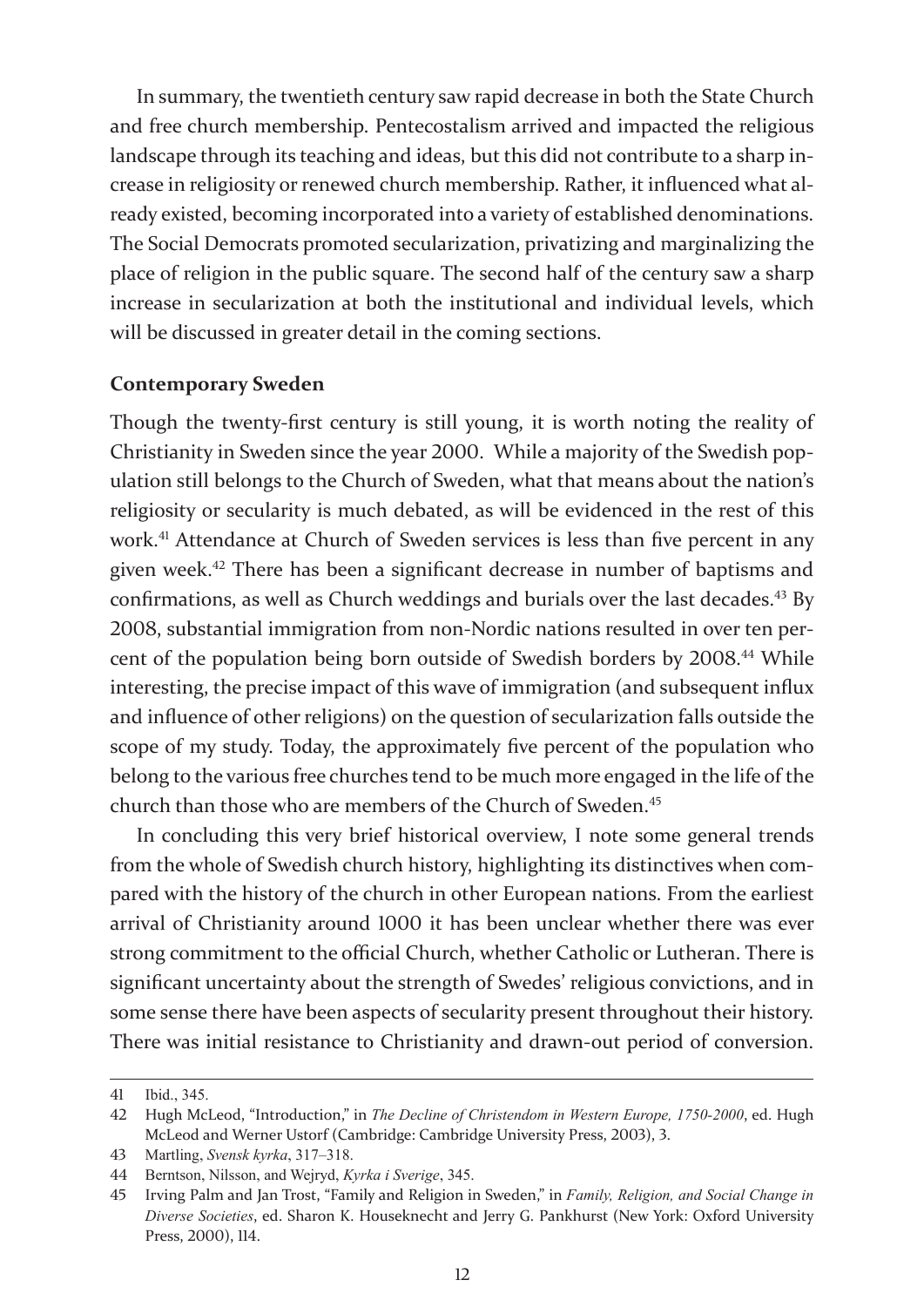However, the post-Reformation era consists of waves of other, conviction-driven, movements: Pietism, the Moravians, the awakening movements, the free churches, and the success of Pentecostalism which all suggests that a portion of the populace had strong religious convictions throughout large periods of Swedish history. Whether or not there was strong affiliation with the majority religion at various periods in history, religious change and transition in Sweden lacks the violence which was pervasive in the rest of Europe. There has been a close, and peaceable, relationship between Church and state throughout most of the Church's existence resulting in an intertwining of national identity, politics, religion, and tradition. All of these factors contribute to the nature of secularization in Sweden, and complicate any discussion of that process.

This, then, is the background picture over and against which I will evaluate secularization in Sweden. Swedish history is not characterized by strong religiosity, yet, as will be shown in the following sections, there is a general consensus that the twentieth century saw a sharp increase in secularization. I am concerned with examining if secularity increased in the last one hundred years and exploring the more contentious issue of whether it is still increasing today.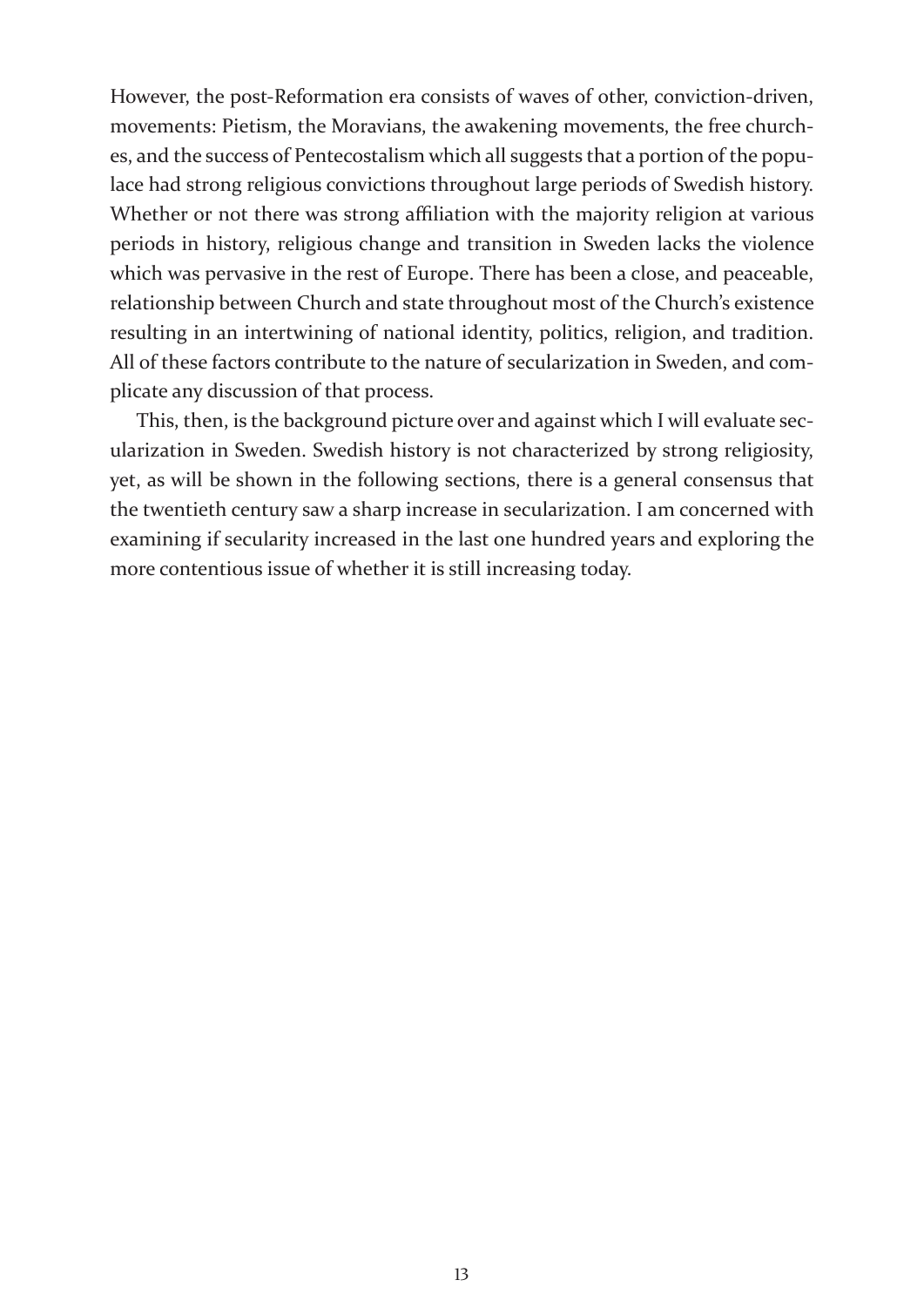# SECTION TWO

# Review of Key Elements of Twentieth-Century Scholarship

In this section, I summarize the work of two key thinkers from twentieth-century scholarship on secularization in Sweden. This section focuses on David Martin and Grace Davie, two non-Swedish authors in an attempt to understand various "outsider" perspectives. My aim is to provide a general understanding of the older non-Swedish perspective on secularization in Sweden, which can then be updated by the discussion in the following sections.

The two scholars crucial to laying the groundwork for a discussion of European and Swedish secularization are David Martin and Grace Davie. Both began their academic writing on the topic during the years following the introduction of the secularization thesis, making them early contributors to the discussion. Unlike Peter Berger whose focus was global, Martin and Davie focused the discussion on Europe and the differences national religious heritage had upon the discussion. David Martin is a British sociologist who wrote one of the quintessential books on secularization: *A General Theory of Secularization*. This seminal work was published in 1978, and I will focus on it and his revision, *On Secularization: Towards a Revised General Theory*, published in 2005. Grace Davie, another British sociologist, has taken special interest in the differences between British and Scandinavian secularities. Her relevant work was published from 1990 to 2002. In addition to her own work, I will consider the book she co-authored with Peter Berger and Effie Fokas in 2008, *Religious America, Secular Europe?: A Theme and Variations*. In my conclusion, I will make passing reference to other scholars' work to complement Martin and Davie and to provide a broader understanding of the general assessment of secularization in Sweden prior to and around the turn of the twenty-first century.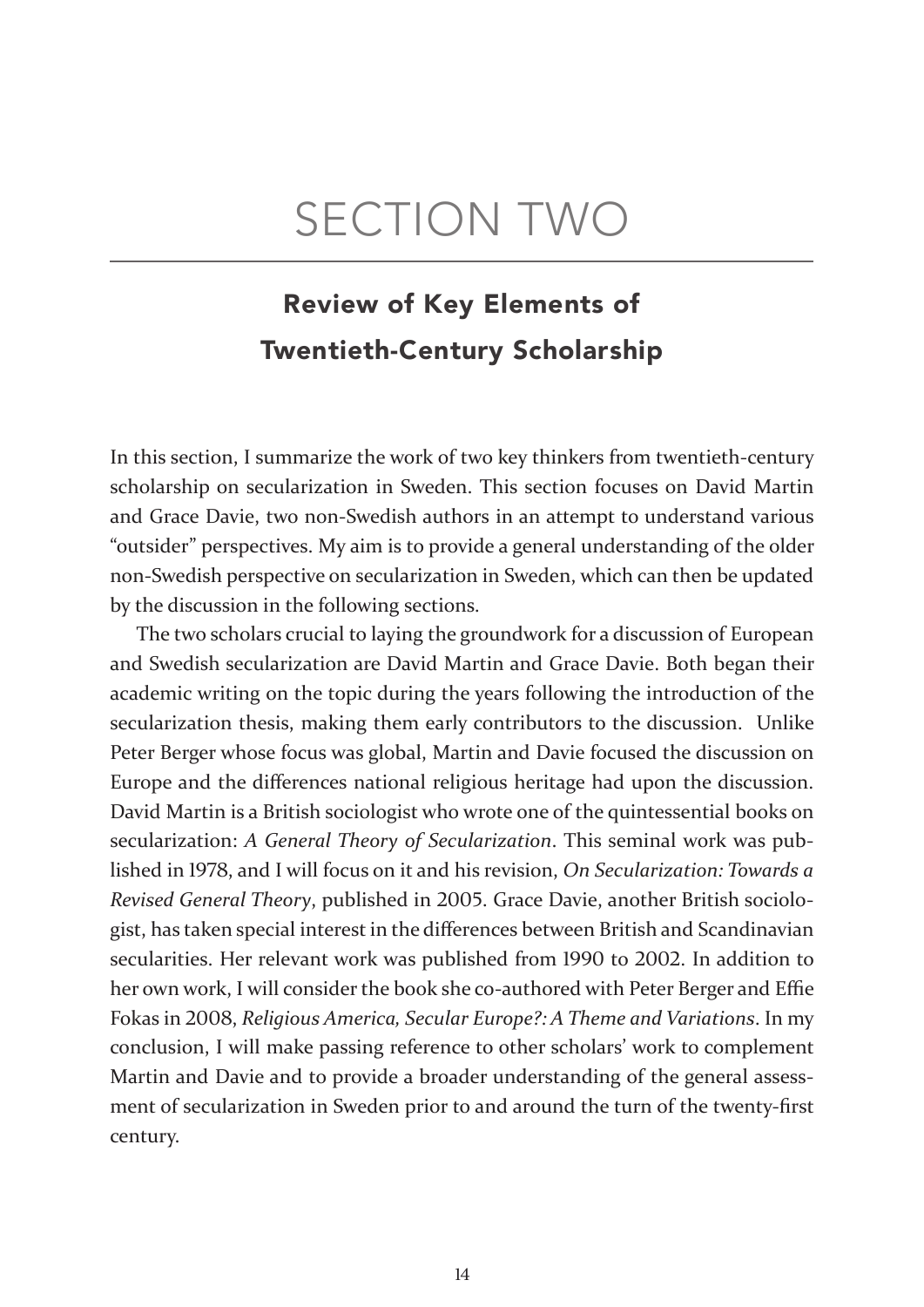#### **David Martin - Influence of Religious History on the Secularization Process**

David Martin's seminal work, *A General Theory of Secularization*, sketches five patterns of secularization in the West, one of which is the Lutheran/Nordic pattern.46 Characteristic of this pattern is the lack of political or spiritual revolution in the Lutheran lands.<sup>47</sup> This lack is unique given the significant upheaval and conflict over religion experienced in the majority of Western nations.<sup>48</sup> Those in the Nordic countries lack a "crucial historical event," and as a result, they experienced a particular type of religious development.<sup>49</sup>

Martin notes that the Lutheran pattern lacks external dissent against the established Church, but is characterized by internal dissent evidenced in Pietism and Romanticism.50 Strong Pietistic influences are one of the unique features of Nordic Christianity.<sup>51</sup> Martin argues that Pietism slowed the rate of secularization in the Lutheran nations, contra the general understanding that Pietism privatized religion and thus facilitated secularization.<sup>52</sup>

According to Martin, the Protestant nature of the State Churches in the Nordic countries allowed the Church to adapt to changes in the political situation, giving space for individualism and avoiding large-scale opposition and conflict.<sup>53</sup> In Scandinavia, "we find initially a much stronger state church system with pluralism operative only with respect to 'internal' dissent and (rather later) quite weak free churches."54 Martin suggests that the Scandinavia pattern and Anglican patterns have much in common.<sup>55</sup> Grace Davie, and many other scholars, echo this idea. Individualism, a key aspect of Protestant Christianity, is often viewed as an important factor in secularization and the autonomy of the individual had the by-product of preventing the Church of Sweden from being elevated above the state.56 The Church and state are peer organizations, both made up of a group of autonomous individuals. This equality facilitates the Church's adaptation to the state as the state goes through various transitions.57 Martin concludes that in Scandinavia, "since religion was a matter of cultural sentiment not a metaphysic or an ecclesiastical theocracy it remained a tolerable repository of national and historic feeling, which remains expressed for example in a very high practice of the *rites de* 

- 49 Ibid., 4.
- 50 Ibid., 7.
- 51 Ibid., 8.
- 52 Ibid.
- 53 Ibid., 23.
- 54 Ibid., 33.
- 55 Ibid., 23.
- 56 Ibid., 33.
- 57 Ibid., 34.

<sup>46</sup> David Martin, *A General Theory of Secularization* (New York: Harper & Row, 1978), 8.

<sup>47</sup> Ibid., 4–5.

<sup>48</sup> Ibid.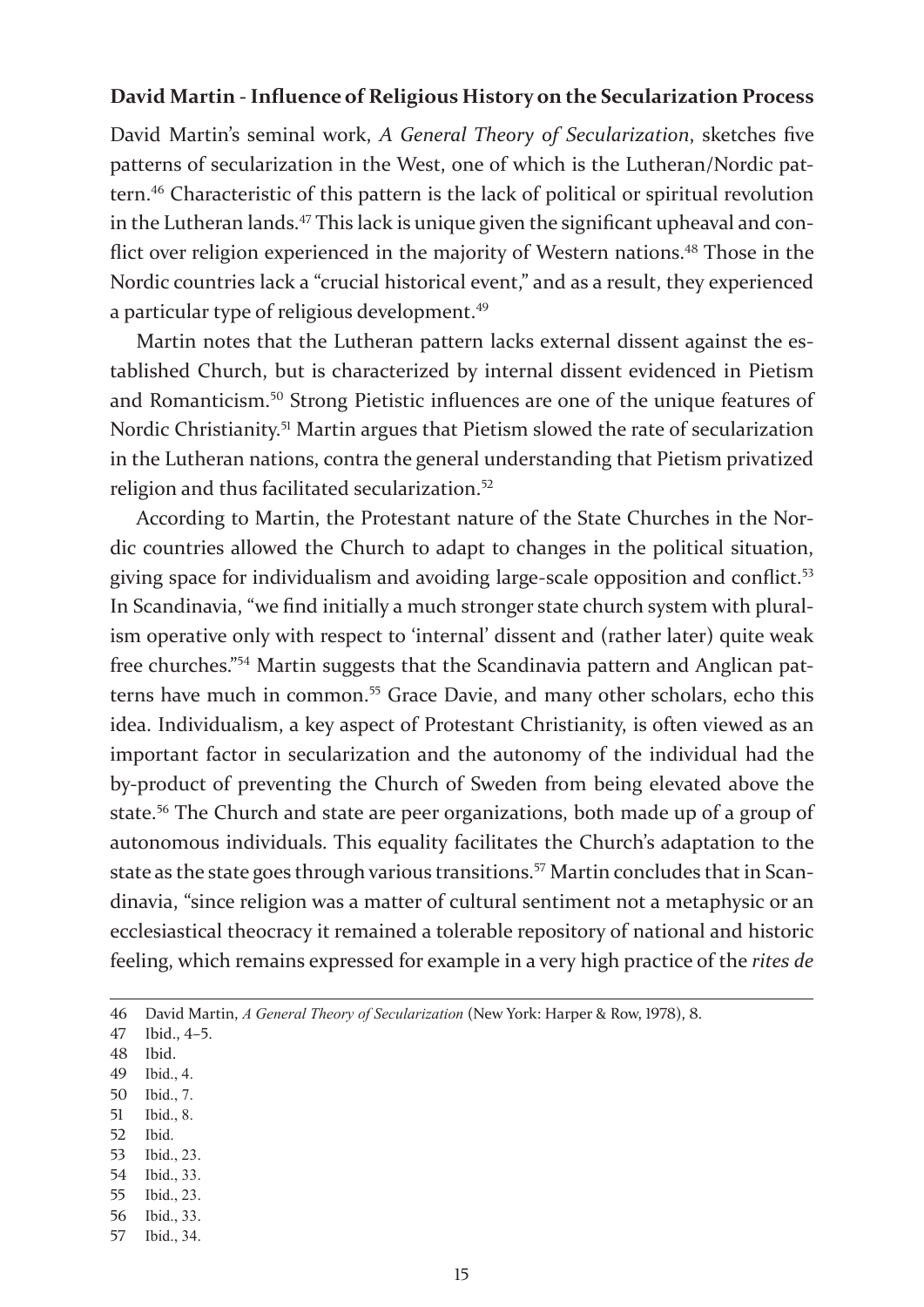*passage*."58 He demonstrates how pluralism and participation correlate; showing that both are very low in the Scandinavian nations, with attendance at a maximum of five percent on any given Sunday in what is a predominantly monopolistic religious sphere.<sup>59</sup>

Martin comments on the Swedish situation:

As is well known, Sweden is the least practicing of all western societies. The decline has been continuous … At the same time the paradoxical relation of religion to the axial points of life is also clear: over 90 per cent are confirmed, baptized, and buried by the church; and ecclesiastical weddings *increased* in the 1960s from 64 per cent to 84 per cent of the total; presumably as an aspect of family ritual.<sup>60</sup>

He notes that the Scandinavian countries are characterized by the variety found *within* the State Churches in parish particularism, a trend discussed in my own overview of Swedish church history.61 In spite of this variety, one almost-universal characteristic is the secular attitude of those belonging to the Church of Sweden.<sup>62</sup> Martin says that this has allowed the Church to retain its role as a "service station" in the life of the populace, providing ceremonial rites of passage without necessitating religious devotion or practice.<sup>63</sup> This decline has left the Church as nothing more than a "voluntary association," <sup>64</sup> akin to a football club or the Red Cross.

Martin continues his discussion, suggesting that the industrialization of society has impacted religion throughout all of the West, including Scandinavia.<sup>65</sup> He suggests that the first phase of industrialization resulted in voluntary associations<sup>66</sup>—giving people options about where to spend their time and beginning the breakup of sociologist Peter Berger's proposed "sacred canopy."67 Martin argues that the second phase undermined the typical societal models and has resulted in apathy towards official religion, and over time towards the voluntary associations themselves.68 Contemporary people feel no need to be involved in or committed to anything besides their job, and even that can be quit if something more appealing presents itself.

Martin then discusses European culture and national identity, organizing this discussion around "the relation of religion to national awareness … power … [and] the tension between elite power in the nation state and independent structure of

- 60 Ibid., 65.
- 61 Ibid., 68.
- 62 Ibid.
- 63 Ibid., 71.
- 64 Ibid., 76. 65 Ibid., 91.
- 
- 66 Ibid.
- 67 Berger, *The Sacred Canopy*.

<sup>58</sup> Ibid.

<sup>59</sup> Ibid., 35.

<sup>68</sup> Martin, *A General Theory*, 91–92.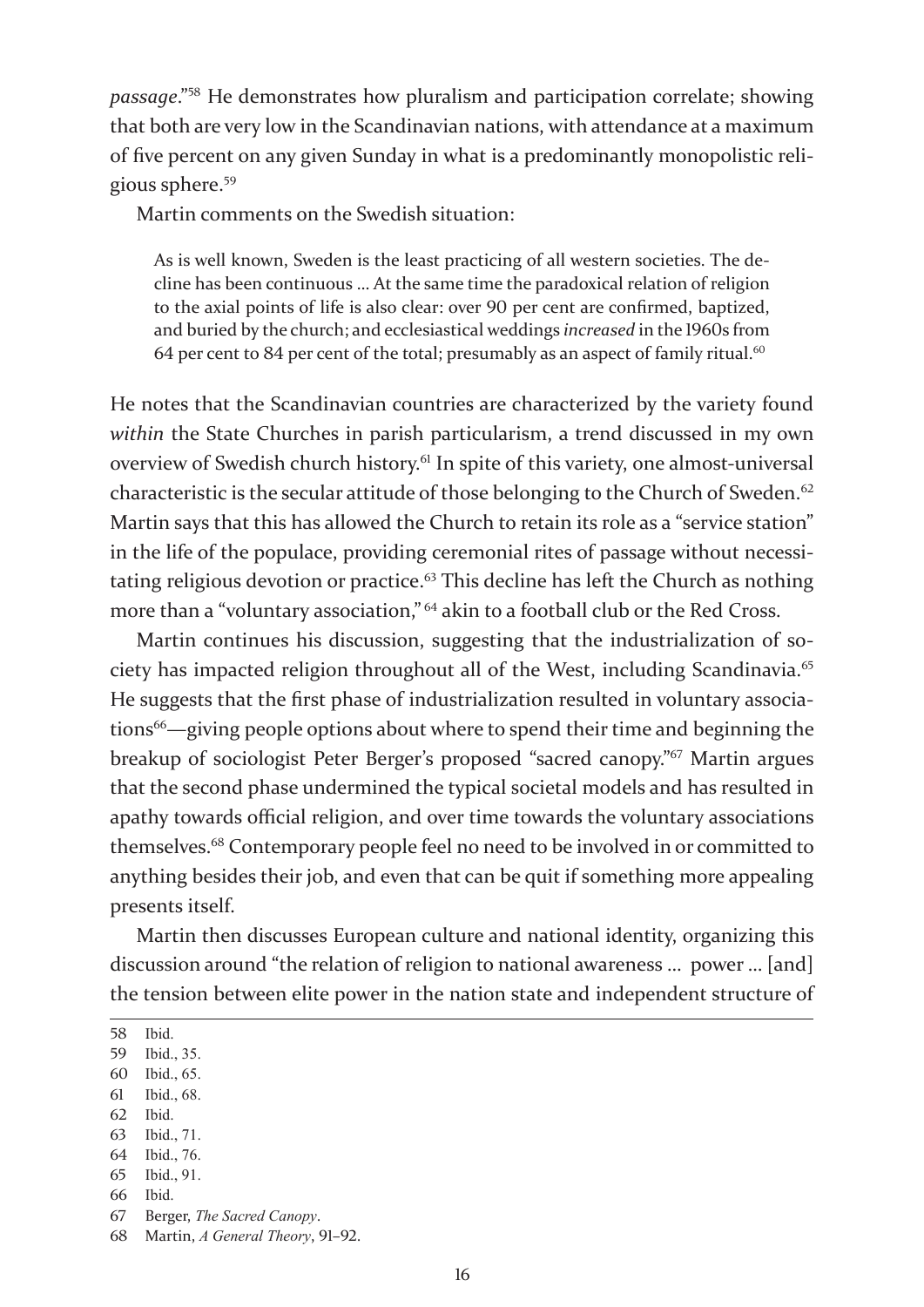religious loyalty or criticism."69 Regarding Swedish religion and national awareness, he says that "Sweden's national myth became coextensive with the triumphs of its Protestant conquering hero, Gustavus [Vasa]" because Gustav (also Gustavus) Vasa both united the nation and ushered in Protestantism.<sup>70</sup> In other words, the lack of external dissent and the concurrence of the formation of the nation and the rise of Protestantism resulted in Swedish national identity being wedded to the Lutheran Church. Later, internal competition and dissent lead to elitism, elevating religion above the purview of the majority of Swedes, in the Scandinavian Churches which alienated the average person and resulted in low levels of religious engagement.<sup>71</sup> This lack of external dissent combined with elitism gave rise to a unique apathy towards religious belief and practice in Sweden, which is more extreme than in countries where the nature of religious faith was more contested.<sup>72</sup>

In conclusion, Martin asserts "Scandinavia is the area least tinged by religious practice."73 This lack of practice is demonstrated by low levels of interaction with the church, while a high percentage still say their believe in God (60 percent of the population) and prayer is still common.<sup>74</sup> Summing up, Martin says, "in one or two Protestant countries, Sweden, for example, the religious element is largely deprived of any tincture of commitment."75 He comments that "[f]ree churches are differentiated from society as a whole and often related to relatively localized sectors of a differentiated social system."76 In essence, Martin is making the point that the free churches of Scandinavia are not significant factors when considering secularization and religiosity. Many Scandinavians remain national Church members, but are apathetic and uncommitted. Even the more vivacious free churches have little societal impact. For David Martin in *A General Theory of Secularization*, Scandinavia and Sweden are secular places.

In his second major work, a book of essays titled *On Secularization: Toward a Revised General Theory*, published after the split between state and Church in Sweden, Martin updates some of his earlier analysis. Rather than seeing secularization as an irreversible, autonomous process, he views it as "successive Christianizations followed or accompanied by recoils."77 It is through this lens that he writes his compilation of essays.

- 71 Ibid., 118.
- 72 Ibid.
- 73 Ibid., 151.
- 74 Ibid., 153.

<sup>69</sup> Ibid., 100.

<sup>70</sup> Ibid., 101.

<sup>75</sup> Ibid., 157–158.

<sup>76</sup> Ibid., 284.

<sup>77</sup> David Martin, *On Secularization: Towards a Revised General Theory* (Aldershot, England: Ashgate, 2005), 3.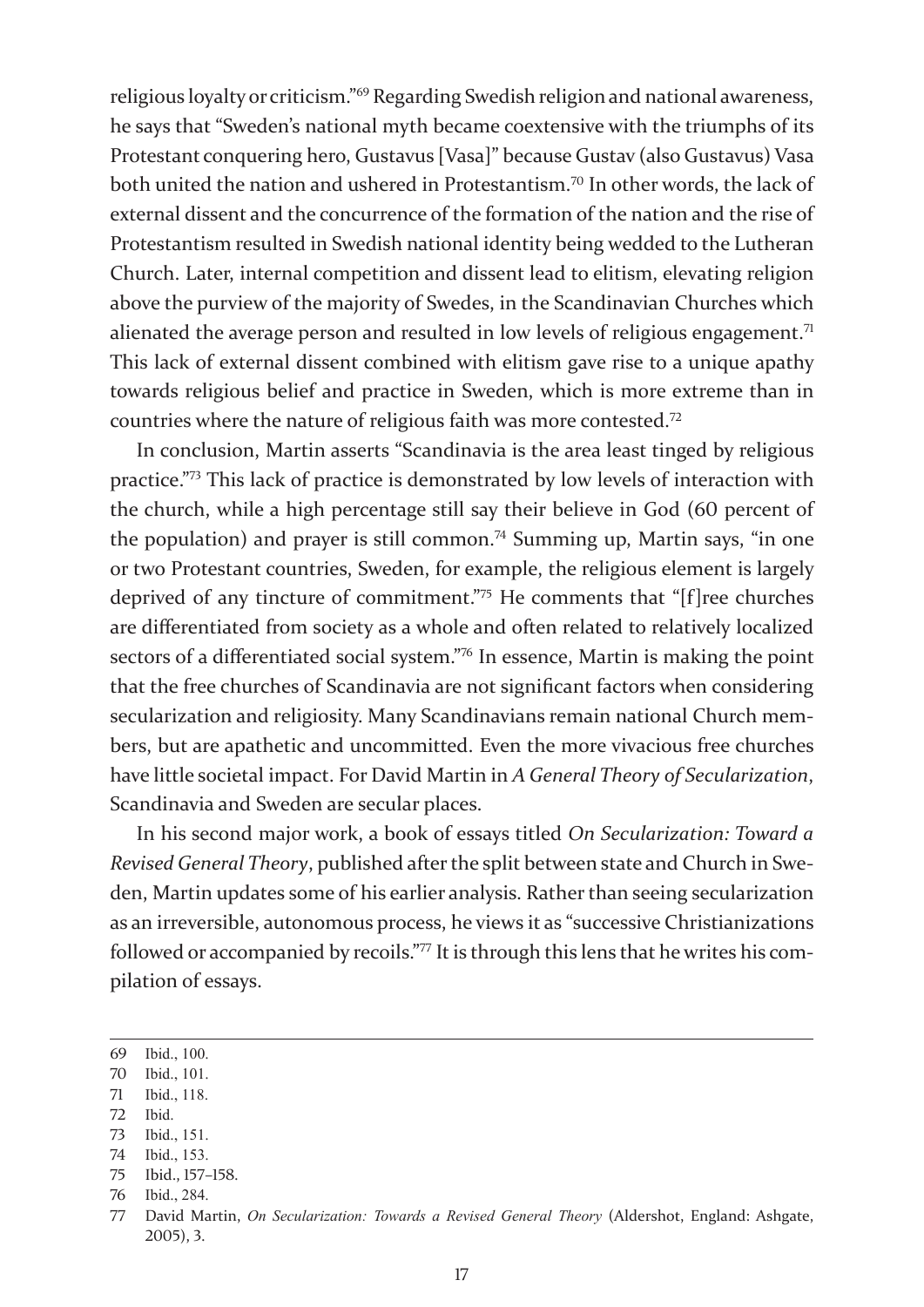Building on his theory of the "Lutheran pattern," Martin adds that because of the Lutheran emphasis on the priesthood of all believers, most of the religious orders were disestablished.78 The removal of any official "sacred," i.e. monastic, work allowed the state to have greater influence on the Church, and religious work became just one among many jobs a person could hold in society.79 As countless scholars have observed, this resulted in unintentional secularization of the sacred, rather than the intended sacralization of the secular. In a broader assessment of this pattern, Martin says, almost thirty years after his initial analysis,

Once the Church was pre-eminent, and the main source of legitimation, whereas the Lutheran Church of today, while retaining the passive adherence of an apathetic majority, is now a voluntary organization appealing to people of a charitable and liberal disposition. Even the revivalism of the nineteenth century tended to peter out in the twentieth. *Adding a further gloss, one might say Scandinavia has moved from a communal and binding faith to an individual and optional spirituality*. 80

He says, again, that the emphasis on personal piety within Lutheranism opened the way for Pietism to have a significant impact in the Scandinavian countries in the eighteenth and nineteenth centuries, adding that this emphasis later opened the way for Pentecostalism in the twentieth-century.<sup>81</sup>

Martin argues that rather than secularization being an all-encompassing theory of the inevitable trajectory of society, it is better seen as one possible outcome of modernity.82 Noting the unique nature of European secularization, he states, "Maybe secularization was so vigorous and penetrating in Western Europe precisely because Christianity had been so long intertwined with the structures of power and because the Enlightenment needed so strong a thrust to undermine the status quo."83 He says that it is in this post-Enlightenment context that Evangelicalism, seen in Sweden in the free churches, made progress in the modern, post-1960s era.84 However, compared to Evangelicalism in other parts of the world, its impact was still minimal in Scandinavia.<sup>85</sup>

Martin asserts that Western Europe is the most secular area in the modern world "with exposure both to classical modernity and to an élite tradition of militant secularity capable of reproducing itself among the masses."86 He notes that though

- 82 Ibid., 23.
- 83 Ibid.
- 84 Ibid.
- 85 Ibid., 33.
- 86 Ibid., 32.

<sup>78</sup> Ibid., 5.

<sup>79</sup> Ibid.

<sup>80</sup> Ibid., 126. Emphasis mine.

<sup>81</sup> Ibid., 144.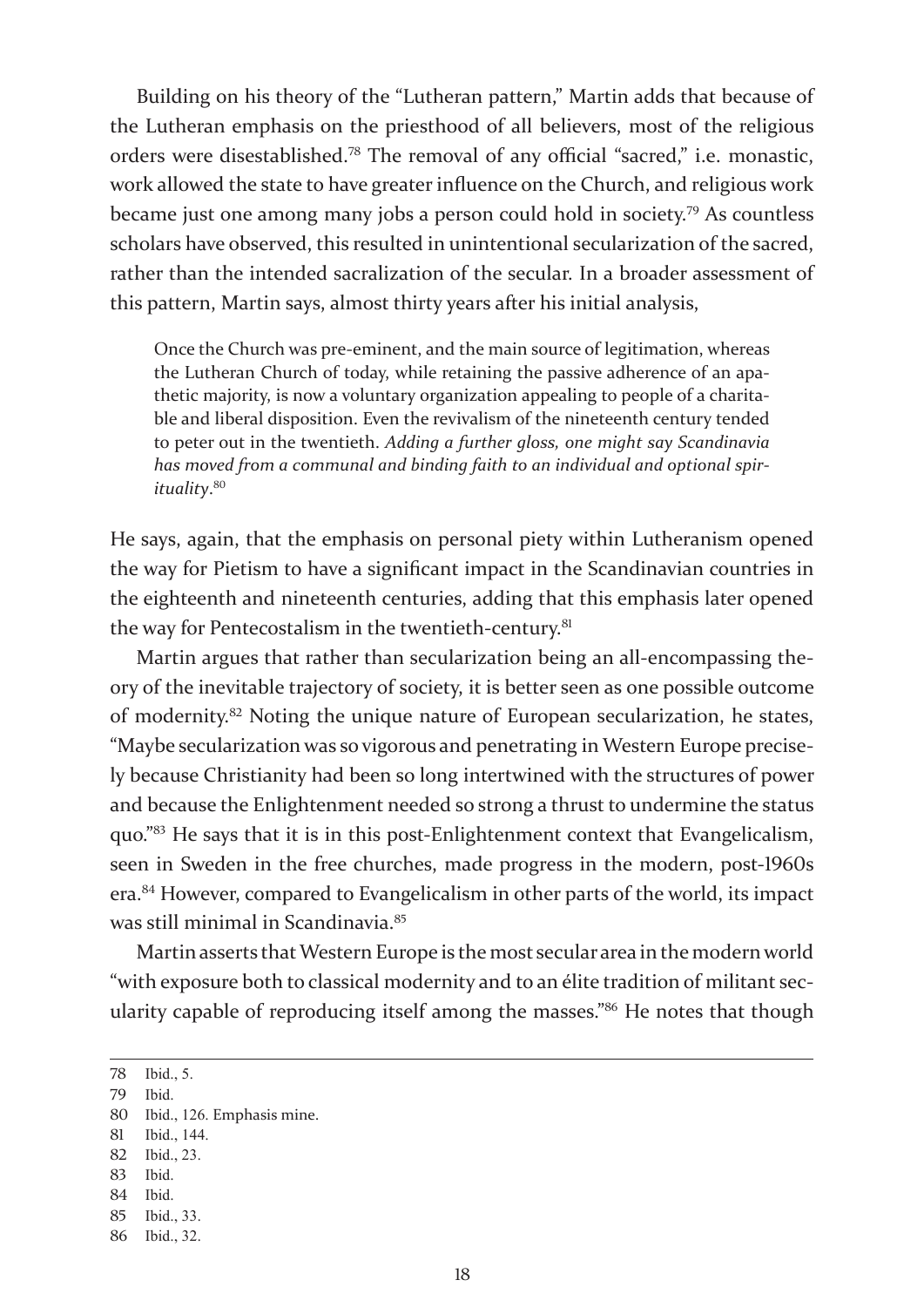Pentecostalism has made some inroads, it is inhibited by social democracy.<sup>87</sup> Thus Pentecostalism (and other forms of Evangelical Christianity) are not aberrations of modernity. Rather, given their character as voluntary associations, they fit within the modern societal model, and by extension into secularization.<sup>88</sup> For example, Swedish Pentecostalism often focuses on an individual's relationship to God, their feelings about him, and the material benefits of following God. Pentecostalism requires little submission to a higher or unifying authority making it a voluntary association. While an individual's personal relationship with God is important, modernity and secularization are characterized by: individualism, "this-worldly" focuses, and a lack of a unifying narrative for the non-voluntary aspects of life. In this way, Pentecostalism typifies modernity, and to some extent secularization, rather than being an opposing force.

Martin notes that even in secular environments people are looking for religious experiences, aiming to affect change in practical hardships or to deal with the struggles of their souls.<sup>89</sup> He argues that even this desire, like all other aspects of "religious culture" cannot be understood apart from political, intellectual, and national culture—they are fused together and so one should take care before assuming that desire for a religious experience is evidence of true religiosity.<sup>90</sup> Martin gives an example of these links in a discussion about Scandinavia, saying that the former colonizers (i.e. Sweden and Denmark) are more secular than the colonized nations (i.e. Norway, Finland and Iceland).<sup>91</sup> Even their historic roles as the "colonizers" verses "colonized" made a difference in their secularization processes. For Martin, the monopoly of social democracy replaced the former religious hegemony as the defining meta-narrative in society.92 It is noteworthy that on a practical level little has changed in Scandinavian society though it has transitioned from being under the umbrella of religion to being under the umbrella of secularization.

Martin's recent assessment supports the notion that Sweden is secular and secularizing. He says, "Throughout Western Europe the secularizing process has accelerated since the 1960s, following the post-war plateau, and that has been evident above all in the mainstream churches."93 He does not develop this argument much further. Though he agrees with Grace Davie, in her assertion that the British "believe without belonging" whereas the Scandinavians do the opposite.<sup>94</sup> Further discussion of these ideas will be included in the following summary of Davie's

- 88 Ibid., 41.
- 89 Ibid., 54.
- 90 Ibid., 55.
- 91 Ibid., 61.
- 92 Ibid.
- 93 Ibid., 86.
- 94 Ibid.

<sup>87</sup> Ibid., 31.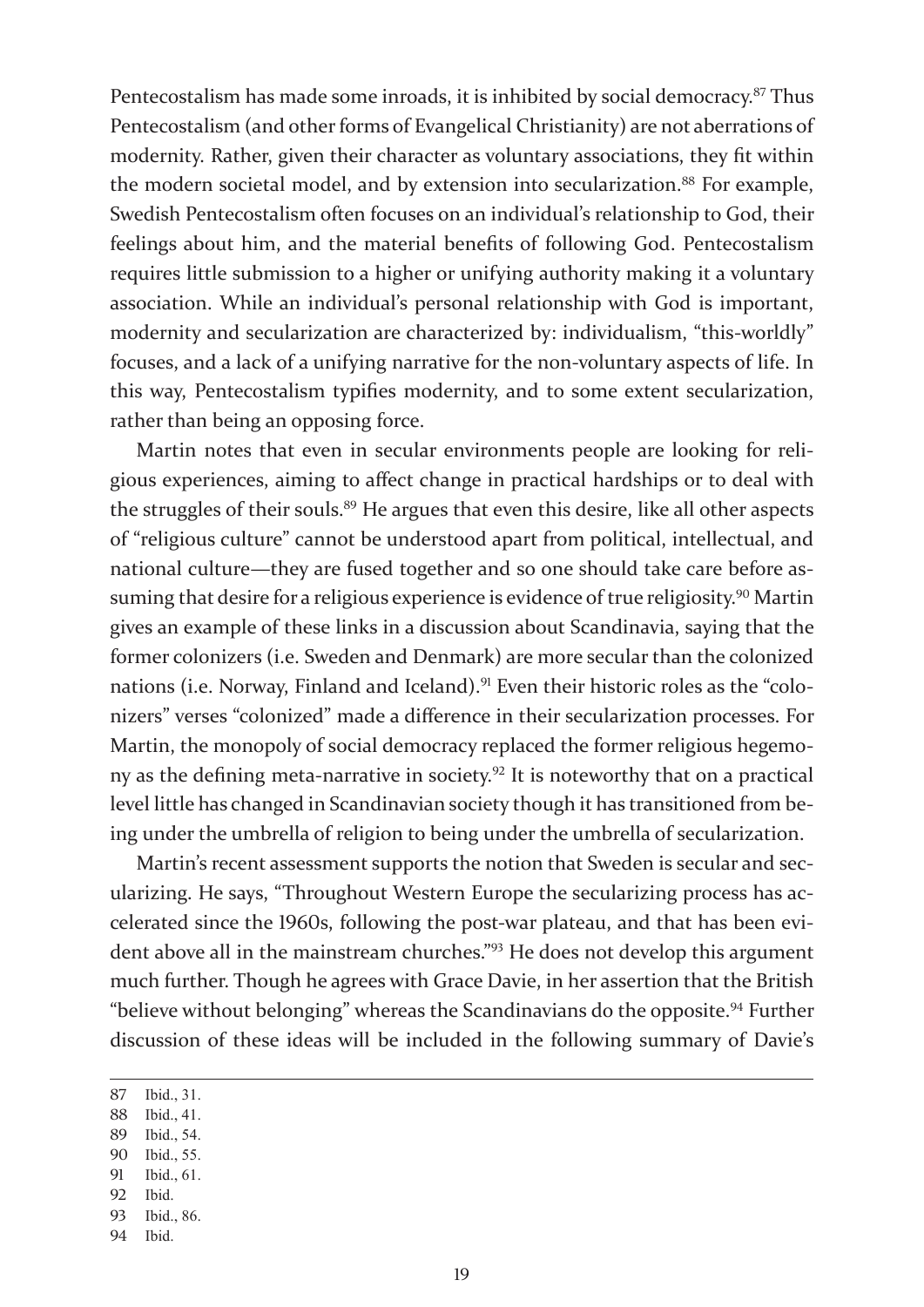work. In conclusion, Martin says "A Western atheist is still a Christian atheist, and the modes of 'secular' society such as attitudes to the outsider and the victim of the solitary witness tried and tested or the vulnerable innocent child under threat of political violence are recognizable mutations of Christian themes."95 In other words, he acknowledges that there are still remnants of the influence of Christianity in spite of pervasive secularity.

Effie Fokas, another sociologist of religion, provides a helpful analysis of Martin's work. She writes, "Patterns of religion, and therefore secularization, vary markedly across Europe—a point universally recognized among scholars of religion, but by none more so than David Martin."96 Martin acknowledges the necessity of a nuanced understanding of secularization, but affirms its presence and progress in Scandinavia nonetheless. He even questions if modern spirituality is truly evidence of religion.

### **Grace Davie - Comparative Secularization between England and Sweden**

Grace Davie has authored or co-authored several articles and books that are relevant to the question of secularization in Sweden. Rather than assessing her views in the order of publishing, I offer a general overview, while saving her 2015 article, "Studying Religion in the Nordic Countries: An External View" for the end of my discussion.<sup>97</sup> In the book that she co-authored with Peter Berger and Effie Fokas, *Religious America, Secular Europe?: A Theme and Variations*, in 2008, each author composed different sections of the book though all three endorsed its entirety.<sup>98</sup> I focus my analysis on the sections authored by Davie, noting where I am drawing on sections authored by Berger or Fokas. Though this book was not published until 2008, the majority of it was composed between 2001 and 2003 and thus is more closely related to twentieth, rather than twenty-first, century scholarship.<sup>99</sup>

Though Davie does not deny that Europe is more secular than the rest of the world, the thrust of her argument is that it is more accurate to say that Europe is unchurched, rather than secular.<sup>100</sup> She notes that in the larger discussion of secularization, data used to examine levels of religious affiliation falls into two categories: "those concerned with feelings, experience, and the more numinous religious beliefs, and those that measure religious orthodoxy, ritual participation,

<sup>95</sup> Ibid., 174.

<sup>96</sup> Peter L. Berger, Grace Davie, and Effie Fokas, *Religious America, Secular Europe?: A Theme and Variations* (Aldershot, England: Ashgate, 2008), 36.

<sup>97</sup> Her 2017 article will be discussed in a later section.

<sup>98</sup> Berger, Davie, and Fokas, *Secular Europe?*, 7.

<sup>99</sup> Ibid., 1.

<sup>100</sup> Grace Davie, *Europe: The Exceptional Case: Parameters of Faith in the Modern World* (London: Darton, Longman & Todd, 2002), 5; Berger, Davie, and Fokas, *Secular Europe?*, 11.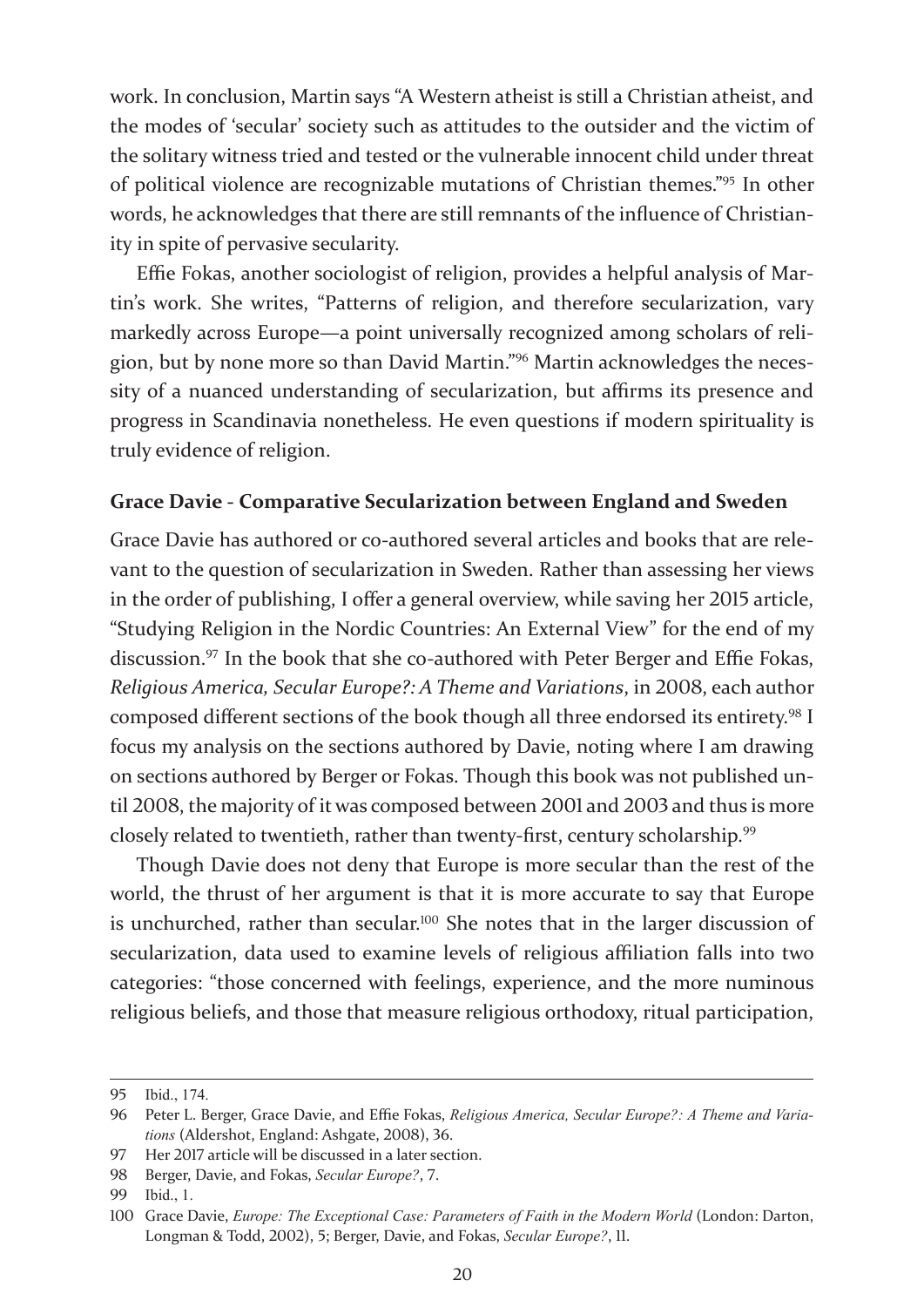and institutional attachment."101 She uses the term "believing" to describe this first category and "belonging" to describe the second.102 Her writing is often concerned with exploring the differences between the two when examining the rate of decline of religion in a society.103 She finds that surveys are helpful in measuring the level of both "believing" and "belonging" because "[s]urvey data show up the difference both on the levels of institutional behavior and of expressed opinion."<sup>104</sup>

Davie coined the phrase "believing without belonging" in her 1990 article, "Believing without Belonging: Is This the Future of Religion in Britain," to describe the British situation.<sup>105</sup> In her analysis, the British are not becoming less religious, but their religious beliefs are being redirected away from the established Church.<sup>106</sup> She suggests that religious broadcasting, which increased in popularity in Britain in 1990, is a prime example of this.<sup>107</sup> Religious broadcasting communicated religious information without any concept of "belonging" attached to its consumption.<sup>108</sup> Though this article is concerned with Brits "believing without belonging," Davie posits that the phrase can be reversed and used to describe the situation in the Scandinavian countries.<sup>109</sup> She says,

Comparison can, of course, be made with other countries in this respect. It may well be that a large part of West Europe displays a similar imbalance between these variables [those of "believing" and "belonging"] though the precise way in which this is formulated may vary considerably. In the Scandinavian countries, for example, there is – almost – a situation of belonging without believing. Nominal attachment to the State Churches persists, but such attachment implies neither particular belief nor regular practice.<sup>110</sup>

Others, such as Norwegian political scientist Pål Ketil Botvar, affirm her analysis that the phrase "belonging not believing" describes the general state of the Church in Western Europe, and in Scandinavia.<sup>111</sup>

- 105 Davie, "Believing without Belonging," 455.
- 106 Ibid., 462.
- 107 Ibid., 466.
- 108 Ibid.
- 109 Ibid., 467.
- 110 Ibid.

<sup>101</sup> Grace Davie, "Europe: The Exception That Proves the Rule?," in *The Desecularization of the World: Resurgent Religion and World Politics*, ed. Peter L. Berger (Washington, D.C.: W.B. Eerdmans Pub. Co, 1999), 67.

<sup>102</sup> Grace Davie, "Believing without Belonging: Is This the Future of Religion in Britain?," *Social Compass* 37, no. 4 (December 1, 1990): 455.

<sup>103</sup> Ibid.

<sup>104</sup> Berger, Davie, and Fokas, *Secular Europe?*, 11.

<sup>111</sup> Pål Ketil Botvar, "Belonging without Believing? The Norwegian Religious Profile Compared with the British One," in *Religion and Modernity: Modes of Co-Existence*, ed. Pål Repstad (Oslo: Scandinavian University Press, 1996), 119.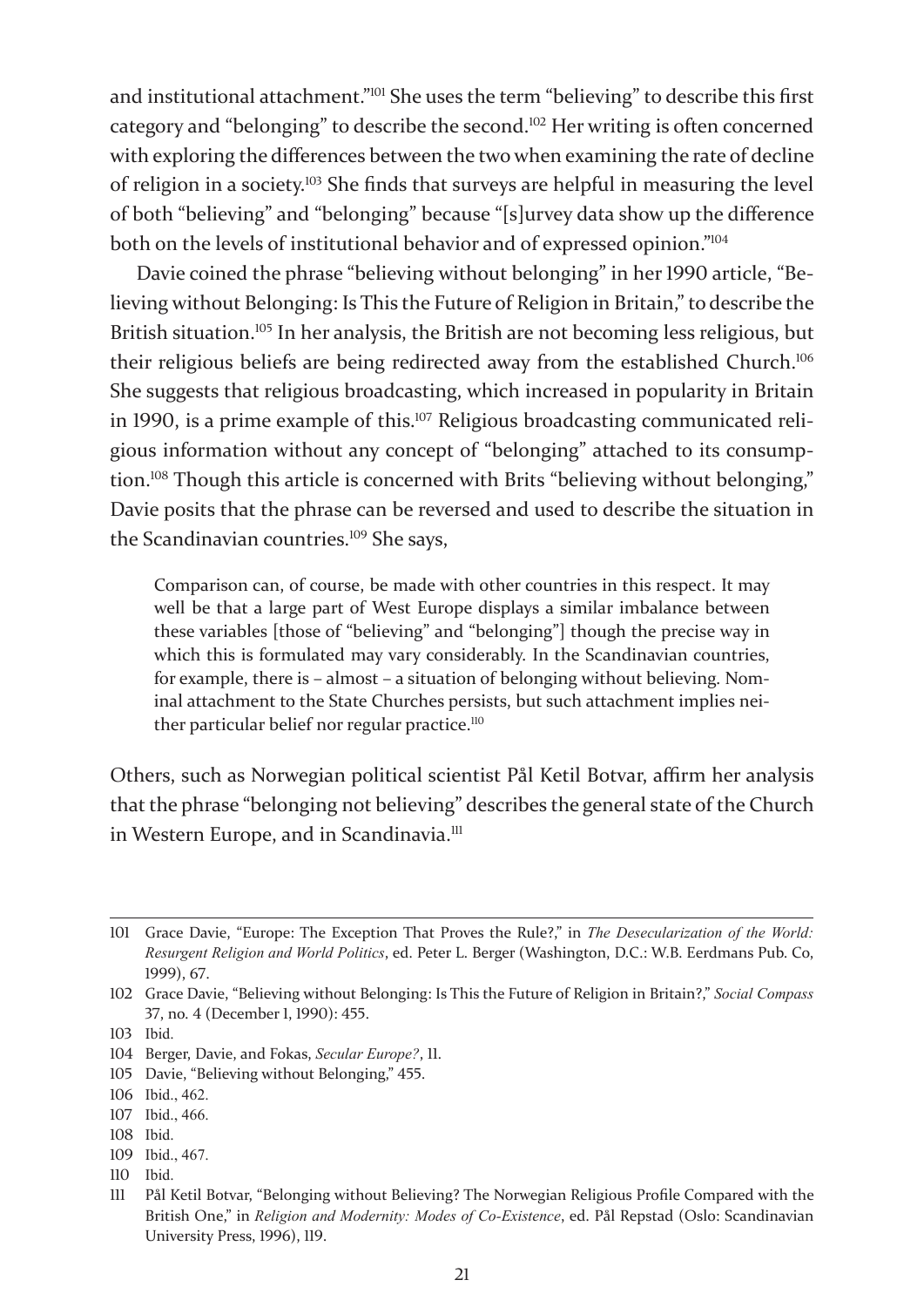In lieu of calling Europe a secular continent, Davie coined the termed "vicarious religion" to describe the European situation.<sup>112</sup> People are willing to keep the Church alive through paying taxes, which perpetuates their cultural heritage, while for the most part allowing others to attend services and practice religion on their behalf.113 Peter Berger refers to Davie's term "vicarious religion" saying, "This means that one does not want to be personally involved with the church, but wants it to be there for others or for the society as a whole."114 Effie Fokas says that "vicarious religion" can be seen in a variety of ways: when clergy and church attendants perform ritual acts on others' behalf, believe on others' behalf, live moral lives on others' behalf, and when they provide the place for debating unresolved issues in modern society.<sup>115</sup> Fokas, in agreement with Davie, uses this concept of "vicarious religion" to question whether Europe is as secular as it seems.<sup>116</sup> Davie suggests that one embodiment of "vicarious religion" is seen in the Nordic context through the willingness of the overwhelming majority to pay the Church tax.<sup>117</sup> Other examples are the continuation of baptisms and church marriages while other church-related statistics are declining.118 It is interesting to note that in spite of Berger, Davie and Fokas' hesitancy to see Europe as secularized, when Berger creates an analogy he makes Swedes the paradigm of "secularized" people.<sup>119</sup>

Davie returns to a broader discussion of secularization in Europe saying, "At one extreme can be found the Protestant cultures of Northern Europe, with their tolerant and well-funded state churches, co-existing with low levels of religious practice and only moderate levels of religious belief (Sweden especially epitomizes these characteristics)."120 She argues that this decline is unique to Europe and is grounded in the historical relationship between Church and state.121 For Davie, the situation in the Scandinavian countries is unique because religious practice is declining much faster there than in the rest of Europe.<sup>122</sup> Yet, she argues that there is still a positive relationship between the populace and the State Churches, as evidenced by the high levels of membership.<sup>123</sup> Davie agrees with Martin that the history of a country and their Church-state relationship affects the secularization

<sup>112</sup> Davie, *The Exceptional Case*, 19.

<sup>113</sup> Ibid.

<sup>114</sup> Berger, Davie, and Fokas, *Secular Europe?*, 15.

<sup>115</sup> Ibid., 40.

<sup>116</sup> Ibid., 39.

<sup>117</sup> Grace Davie, *Religion in Modern Europe: A Memory Mutates* (Oxford: Oxford University Press, 2000), 39.

<sup>118</sup> Ibid., 71–73.

<sup>119</sup> Berger, Davie, and Fokas, *Secular Europe?*, 12.

<sup>120</sup> Davie, "The Exception That Proves the Rule?," 75.

<sup>121</sup> Ibid., 78.

<sup>122</sup> Davie, *The Exceptional Case*, 11–12.

<sup>123</sup> Ibid.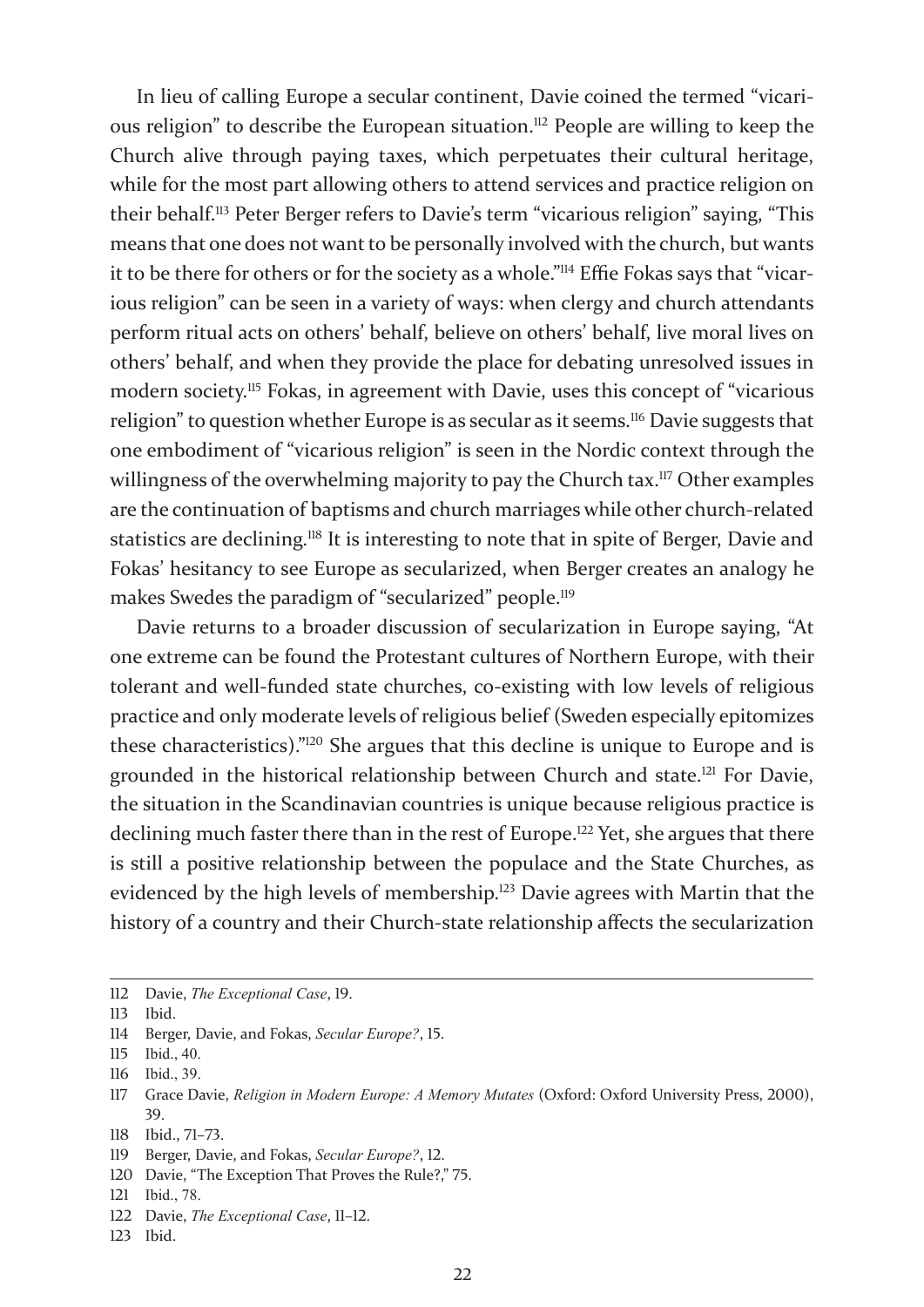process.124 She says that European Churches fit into the structure of pre-modern society, but with the slow process of modernization and the advent of new ideologies, such as Enlightenment thinking, European Churches became irrelevant and inadaptable.125 Davie notes that in the Protestant countries, including Lutheran Scandinavia, the Churches remained prominent in the midst of a secularized society by adapting various "characteristics of Lutheranism … [in]to the secular sphere in the form of a social welfare economy."126 One example of this adaptation is the collective nature of the welfare state and its care for the poor and sick. Another is the elevation of all work, as opposed to placing higher value on the "sacred" occupations, which resulted in a devaluing of those same sacred occupations, and over time led to a marginalizing of religion itself.

Davie agrees with Martin that another contributing factor in European secularity is the lack of voluntary association with the Church—both historically and in the contemporary period.<sup>127</sup> As Fokas phrases it, "Populations 'belonged' to a church if they lived in a particular place; indeed in many respects, they still do … [this tendency is present] in the Lutheran churches of the Nordic countries … [where] national churches are a source of pride for their populations and remain implicit markers of identity."128 Davie says, "Membership of the national church, denoted by baptism, remains despite everything a central plank of Nordic identity."129 She says that with the loss of the official State Church and the shift in individual identity, religion has moved from the category of "obligation to consumption."130 Rather than choosing another form of religious practice, most Europeans are becoming passive about their religious affiliation;<sup>131</sup> remaining members in the national Churches, but doing little else.

Despite these findings, Davie will not concede that Europe is as secular as it seems.132 Davie argues that in Europe a decline in "religious practice and *strictly Christian* beliefs … does not lead either to a parallel loss in religious sensitivity … or to the widespread adoption of secular alternatives."133 Per Davie, the founders of sociology posited that religion would cease to exist over time and thus "the re-emergence of religion in public life in Europe, and indeed anywhere else, was not anticipated."134 Her characterization of the situation is that, in Europe, a secu-

127 Ibid., 36.

- 129 Ibid., 116.
- 130 Davie, *The Exceptional Case*, 147.
- 131 Ibid., 139.
- 132 Berger, Davie, and Fokas, *Secular Europe?*, 125.
- 133 Davie, *The Exceptional Case*, 8.
- 134 Berger, Davie, and Fokas, *Secular Europe?*, 54.

<sup>124</sup> Berger, Davie, and Fokas, *Secular Europe?*, 130.

<sup>125</sup> Davie, *The Exceptional Case*, 142.

<sup>126</sup> Ibid.

<sup>128</sup> Berger, Davie, and Fokas, *Secular Europe?*, 25.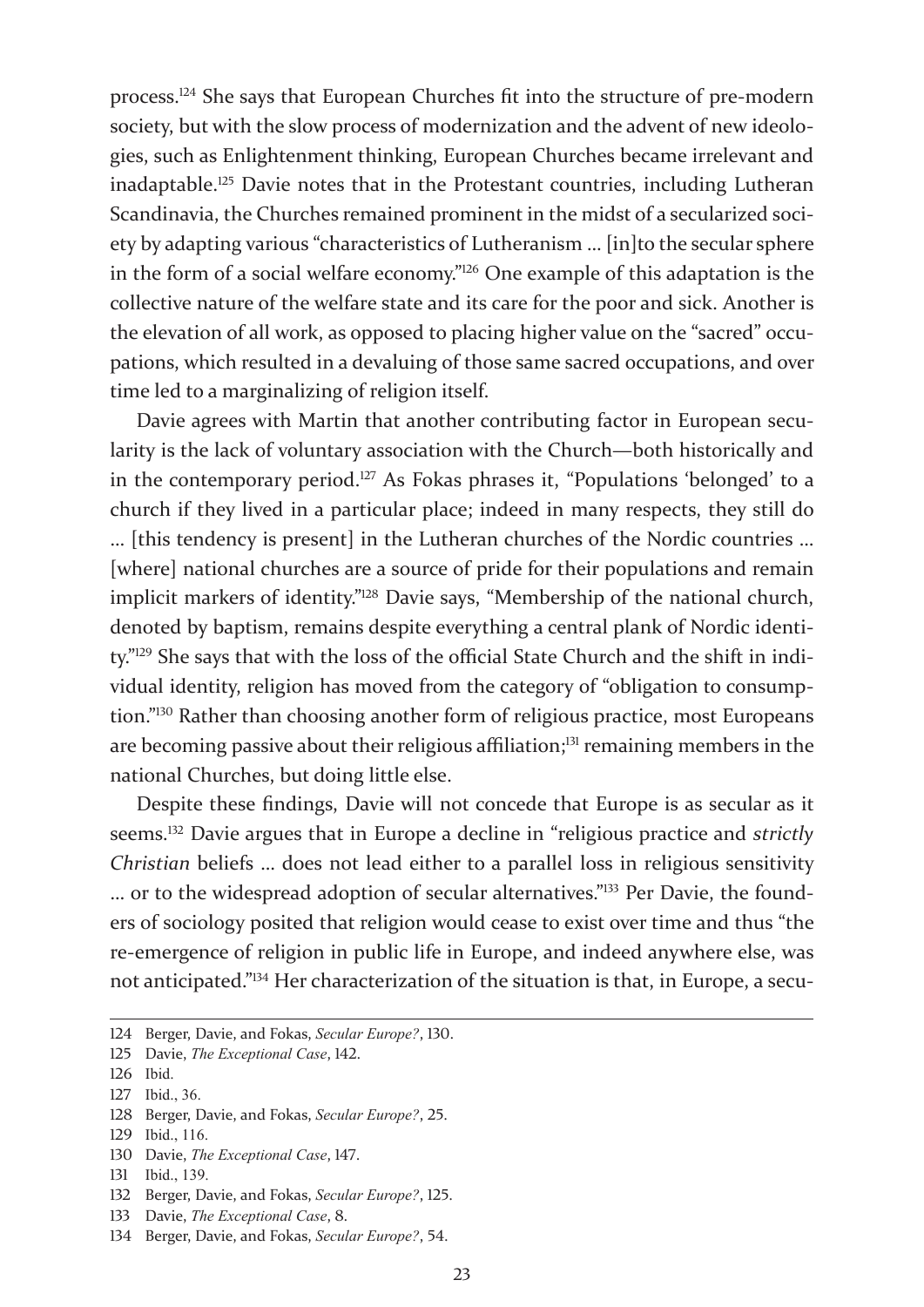lar elite directs an indifferent, but officially "Christian," populations who will again practice religion if the situation warrants.<sup>135</sup> In part, this return to religion is seen through the influx of Islam and the questions it raises—as well as their responses.136 Islam is growing throughout Western Europe, but more detailed exploration of this topic lies outside of the scope of this study. Noticing this "resurgence" of religion, Davie and others began referring to contemporary Europe as being "post-secular."137 Davie's concept of "post-secular" is that society is moving past a comparatively "secular" era and into an era that involves a mixture of religion and secularity.<sup>138</sup> However, even with the increased presence of Islam in Western Europe, I argue in what follows that seeing Europe as post-secular may be premature.

Finally, Davie wrote a relevant article in 2015 entitled "Studying Religion in the Nordic Countries: An External View." In this article, Davie asserts that religion is returning to the public square throughout Western Europe, including in the Nordic countries, though levels of religious practice are still decreasing.<sup>139</sup> "It is abundantly clear that indices of religious activity are falling … , but—simultaneously—religion as such is rising in terms of public attention … religion is becoming more rather than less prominent … including in those [societies] in the North which traditionally have been considered some of the most secular."<sup>140</sup> Much of her experience is with the Swedish situation and that bias is present in the article.<sup>141</sup> She attributes the increased amount of public discussion to the influx of people from other faiths.142 Davie affirms the appropriation of her phrase "belonging without believing" by various Nordic scholars, and notes that this has described the Nordic situation for most of the twentieth century.<sup>143</sup> She admits that "the Nordic countries appear as some of the most secular in the world on conventional measures of religiousness."144 She says, "One point, however, remains abundantly clear: the religious scene in the Nordic countries is changing fast. All five countries are not only becoming more secular, they are also becoming more diverse."145 Though this statement in part contradicts her earlier assertion that there is a resurgence of religion, it is an acknowledgement that the situation is complicated and requires a nuanced understanding. She says of the Nordic countries, "Seculariza-

138 Ibid.

140 Ibid.

<sup>135</sup> Ibid., 67.

<sup>136</sup> Ibid., 131.

<sup>137</sup> Ibid., 137.

<sup>139</sup> Grace Davie, "Studying Religion in the Nordic Countries: An External View," *Nordic Journal of Religion & Society* 28, no. 2 (July 2015): 102.

<sup>141</sup> Ibid., 101.

<sup>142</sup> Ibid., 102.

<sup>143</sup> Ibid., 105.

<sup>144</sup> Ibid., 106.

<sup>145</sup> Ibid., 107.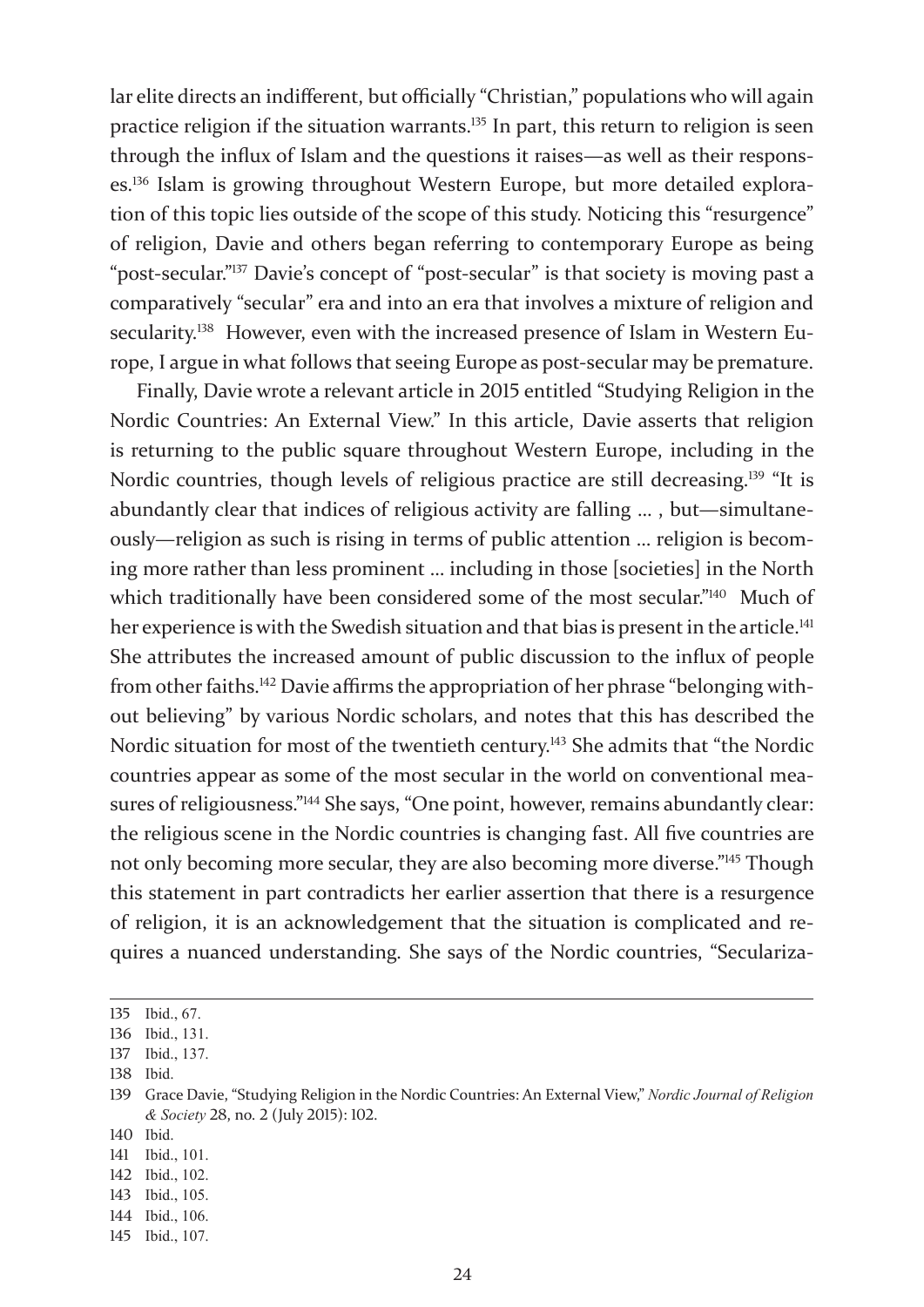tion undoubtedly continues alongside increasingly intense debate regarding the place of religion in a modern democracy—as indeed is the case right across West Europe."<sup>146</sup> The question is whether this debate is evidence of an opposing force to secularization or if it is an intellectual exercise with no actual connection to increased religiosity.

In summary, Grace Davie has coined many phrases which describe the Scandinavian situation: "belonging without believing," "vicarious religion," and the shift from "obligation to consumption." She has studied the British and Nordic situations in depth, comparing and contrasting them throughout her career. She agrees with Martin that a nation's history must be considered when looking at their current social climate and religiosity. She concludes that despite apparent secularization in the Nordic nations, labeling them as secular might be premature. She prefers descriptions such as "unchurched" or "not traditionally religious" to "secularized." In the same way that Martin's work provides a benchmark analysis referenced by countless sociologists in the West, Davie's work serves a similar function for scholars studying secularization or religious change in the Nordic nations.

### **Conclusion**

In conclusion, the scholars writing prior to the turn of the twenty-first century were undecided about how secular Sweden actual was. This is exemplified in the works of Martin and Davie. Martin highlighted the impact that a nation's religious history has on its process of secularization, and concluded that Scandinavia was secular. Davie argues that Swedes were part of the Church in great numbers, but though their level of belief was more questionable she was unwilling to call them "secularized." The scope of this study precludes in-depth discussion of other scholars. But, from my reading, it can be said that these scholars held a variety of perspectives both in favor of and opposing the idea of secularization.<sup>147</sup> There is a list of factors that various scholars argue have contributed to the current situation in Scandinavia: population shifts, industrialization, the social changes of the 1960s, unity between religious membership and national identity, the influence of social democracy, and the rise of new religious movements and the influx of those from Islamic nations. Other factors such as the early indifference in Scandinavia, questions of whether they were ever more than nominally religious, the continuance of state control of religion in spite of official religious freedom, and discussion of whether the Churches themselves have secularized are important aspects when

<sup>146</sup> Ibid., 109.

<sup>147</sup> Key among them are Andrew Greeley, Adolf Keller, Richard F. Tomasson, Hugh McLeod, Roy Wallis, Steve Bruce, Callum Brown, Robin Gill, Rodney Stark, Laurence Iannaccone, John T.S. Madeley, Simon L. Coleman, Peter Beyer, Andrew S. Grenville, Irving Palm, Jan Trost, Jeffrey Cox, Yves Lambert, Jim McDermott, and Bryan R. Wilson. Their relevant works are listed in my bibliography.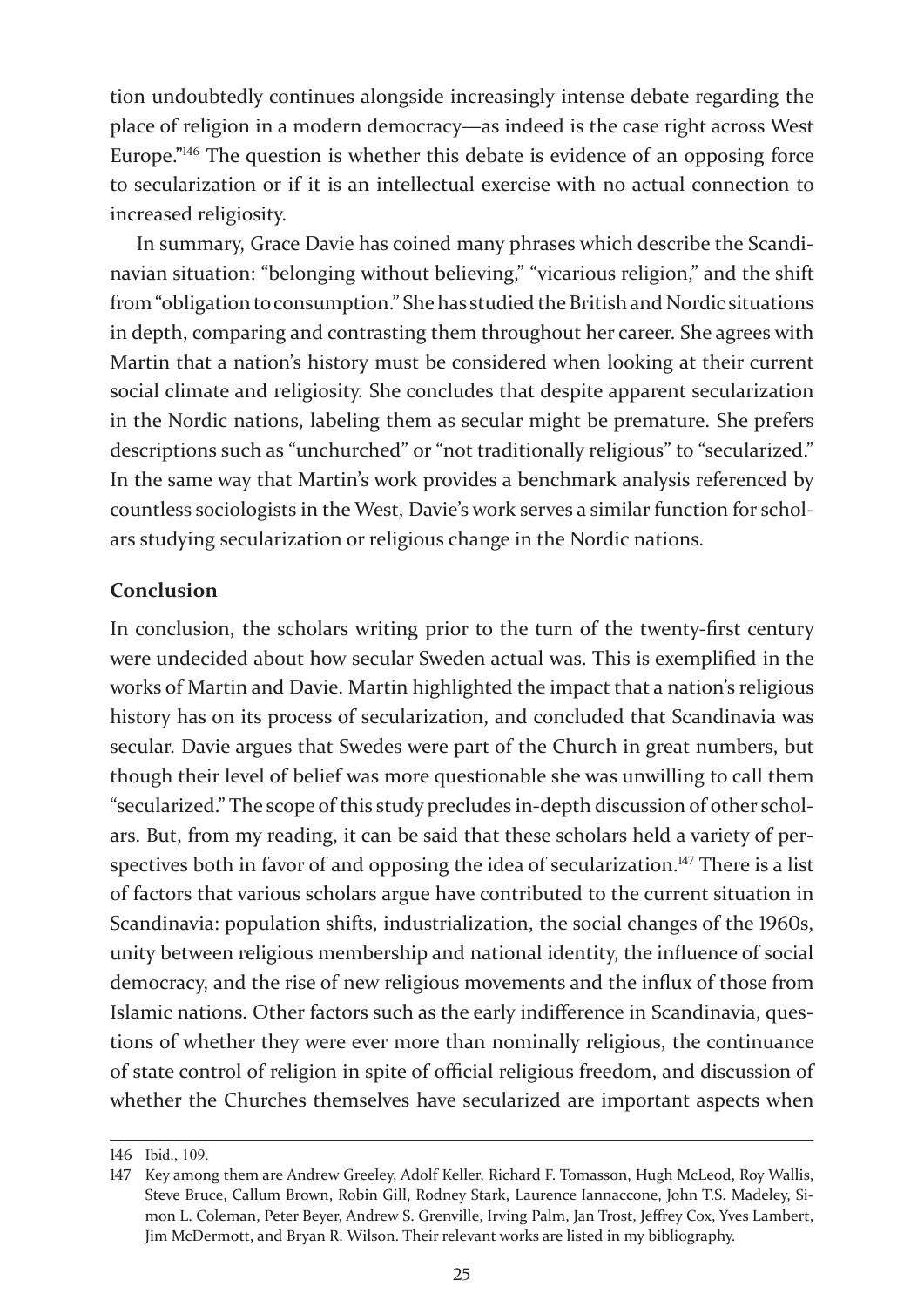considering secularization in Scandinavia. What is clear is that the question of how secular Sweden is is far from simple. This assortment of factors has contributed to much debate about whether these nations are secularized or whether terms such as "religious change" or "resacralisation" better describe the situation. Having reviewed the key elements of the scholarly opinion at the close of the twentieth century, I now turn to more recent analyses.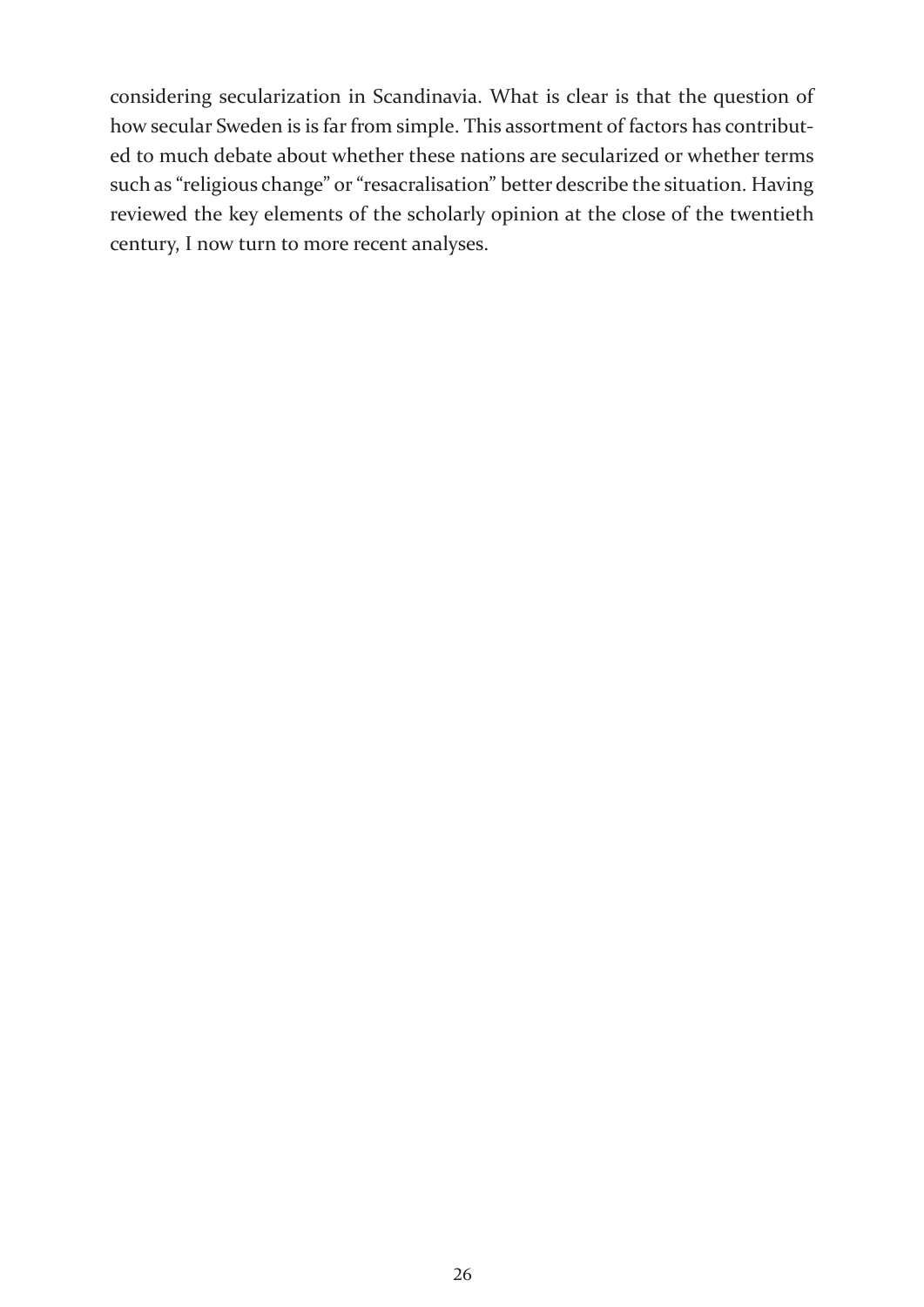# SECTION THREE

## Twenty-First-Century Non-Swedish Scholarhip

In the remainder of this study, I examine the twenty-first-century perspectives on secularization in Sweden. Before proceeding to a survey of Swedish authors, I will review a few non-Scandinavian authors who have written about the topic of secularization in recent years. This section and the next focus on scholars' main and recurring question: is Sweden, and Europe in a broader sense, experiencing secularization or is the current reality better described as religious change? By religious change, scholars mean that religion is as common today as it has been in previous eras, but that contemporary expressions no longer fit into traditional religious categories. According to my definition of religion, this could be viewed as having religious belief without religious practice. Undergirding this primary question are several related questions whose answers contribute to our overall understanding: What is the best way to describe the current situation regarding religiosity in Sweden (and in Western Europe)? Can it be argued that people today are as religious as before but in a non-traditional manner? The merits or issues with secularization theory aside, has any secularization occurred? It is helpful to remember, at the outset that as Bryan Wilson, a key secularization theorist, says, "The completely secularized society has not yet existed."148 When considering the Swedish situation, the question is not whether it is or has ever been completely secularized, but rather if we see evidence of continued secularization, and if so, to what degree?

### **Arguments Supporting the "Sweden is Secular" Position**

Based on data from the World Values Study and the European Values Study, Ronald Inglehart and Christian Welzel developed a culture map to chart various cultural values and compare countries. They looked at traditional versus secular values and survival versus self-expression values and plotted results on an x-y axis. Sweden is consistently located in the furthest top-right position indicating that it holds

<sup>148</sup> Bryan R. Wilson, *Religion in Secular Society: Fifty Years On*, ed. Steve Bruce, Reissue edition. (New York, NY: Oxford University Press, 2016), 212.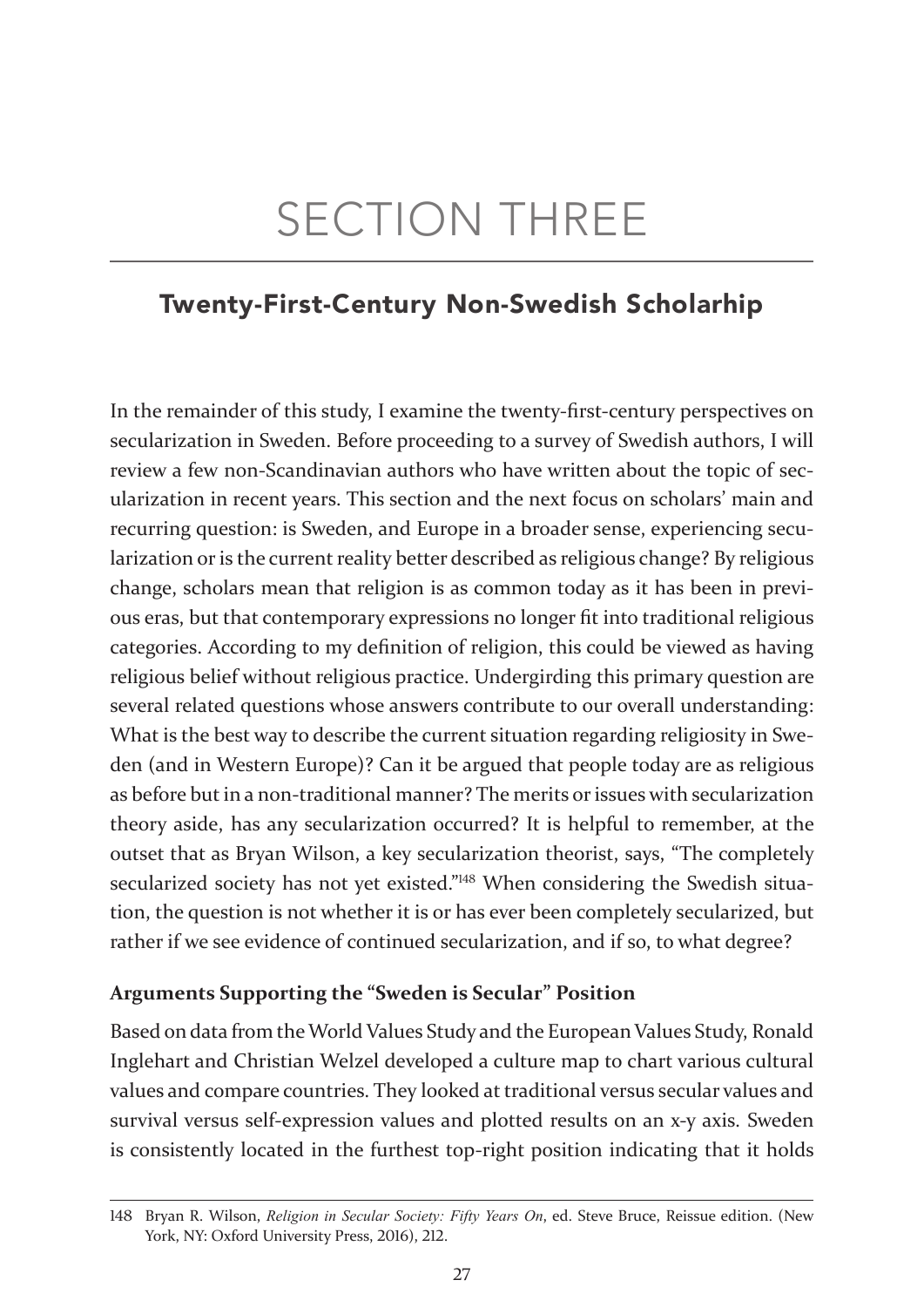extreme secular values and self-expression values together.<sup>149</sup> This suggests that, at least on a comparative scale, Sweden is very secular.

Phil Zuckerman's *Society without God* explores the questions above. Zuckerman is a sociologist from the United States who specializes in the sociology of secularity. He spent over a year living in Denmark and while there conducted 150 formal interviews with both Swedes and Danes. He asked each interviewee about their beliefs and lives in these two nations which are often considered to be among the world's most secular societies.150 According to Zuckerman, many studies of secularization "don't examine secular life as it is actually lived by nonbelieving men and women in the here and now, or the nuances of the secular worldviews of actual individuals who are irreligious."<sup>151</sup> This focus on the individual makes his study unique.

Zuckerman summarizes his findings, stating:

For the vast majority of Danes and Swedes that I spoke with, when they said they were Christian, they simply meant it in terms of cultural heritage and history, and when I asked them what the designation "Christian" meant to them, they almost invariably all stressed the same things: being kind to others, taking care of the poor and sick, and being a good and moral person. They almost never mentioned God, Jesus or the Bible in their explanation of Christian identity.<sup>152</sup>

Further, their level of belief in some form of god, whether Christian or not, seemed to be rather insignificant.<sup>153</sup> Zuckerman goes on to say:

Of course, there are nonbelievers in every society, even the most fundamentalist. And yet only in Scandinavia is non-belief considered normal, regular, mainstream, common. Thus, to be a nonbeliever is one thing, but to be a nonbeliever in a society that thinks nothing of nonbelief and considers it typical and normative—that is something sociologically significant.<sup>154</sup>

He consolidates the results from both Sweden and Denmark into one study, arguing that they are as similar as two different countries can be—their languages are "mutually intelligible," they have similar histories, and similar political, economic, and legal structures.<sup>155</sup>

Zuckerman concludes that there are three main trends in Scandinavian secularity: "reticence/reluctance" to discuss religion, "benign indifference" towards religious topics, and "utter obliviousness" from a minority who had never thought about such

154 Ibid., 14.

<sup>149</sup> "WVS Database," accessed May 18, 2021, https://www.worldvaluessurvey.org/WVSContents.jsp?CM-SID=Findings.

<sup>150</sup> Phil Zuckerman, *Society Without God: What the Least Religious Nations Can Tell Us about Contentment* (New York: New York University Press, 2008), 3.

<sup>151</sup> Ibid., 96.

<sup>152</sup> Ibid., 10.

<sup>153</sup> Ibid., 4.

<sup>155</sup> Ibid., 24.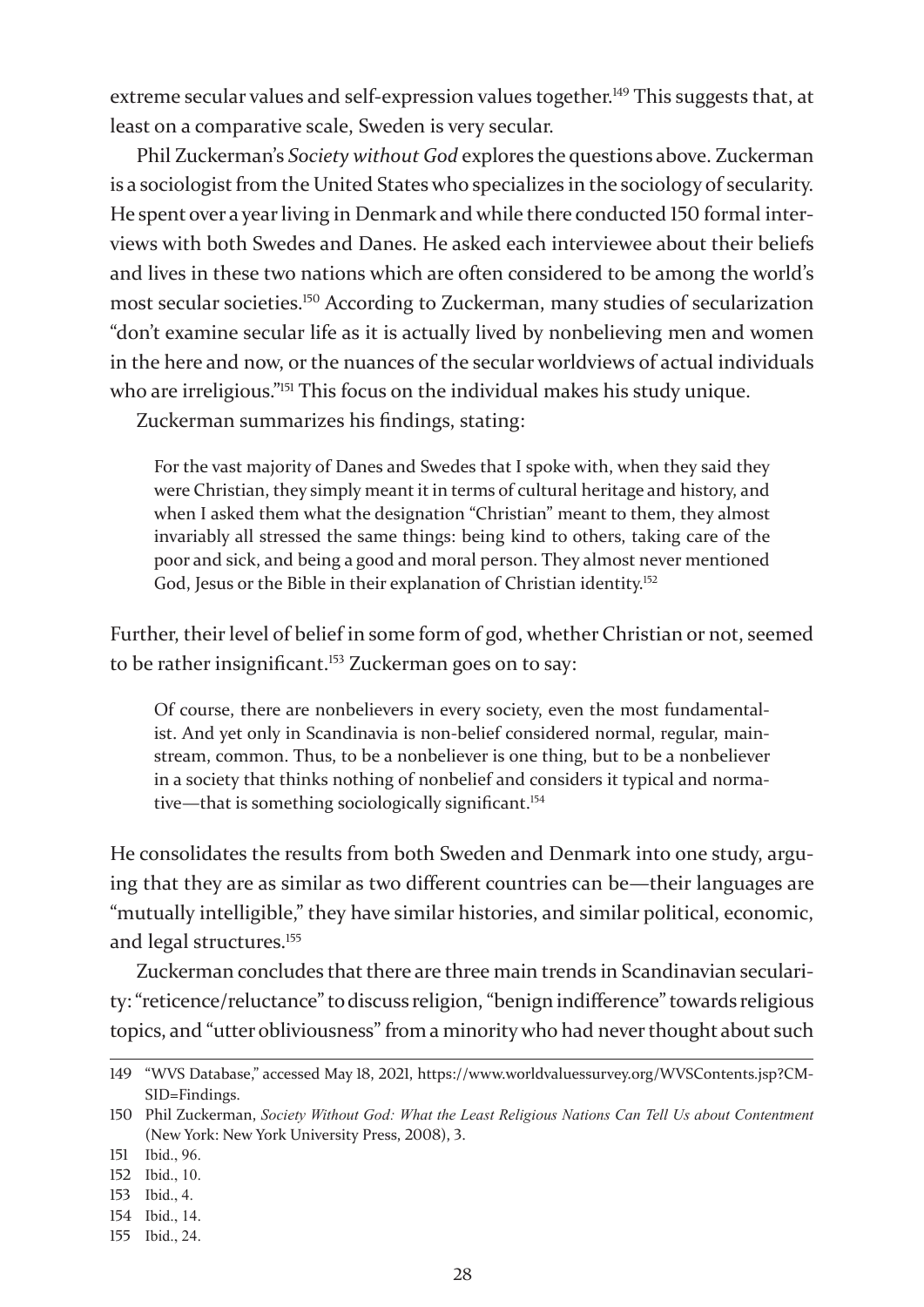questions.156 These three together show how little interest there is in religion and provide ample evidence of secularity. Many people stated that religion was a private matter, but when pressed about what they meant Zuckerman found that "religion wasn't really so much a private, personal issue, but rather, a *non-issue*."157 This all led him to conclude that Denmark and Sweden are indeed very secular.<sup>158</sup>

When attempting to explore why these nations are so strongly secular, Zuckerman notes the presence of their national Lutheran Churches, mean they conform to Rodney Stark's model of secularity which argues that lazy monopolies result in religious disinterest among the populace.<sup>159</sup> There are two other explanatory theories Zuckerman finds plausible. The first is that the level of physical security in Sweden and Denmark contributes to secularity.<sup>160</sup> The second is that statistically women are more religious than men worldwide and as a significant number of women entered the Scandinavian workforce, they had less time for religion. As a result, their religiosity—and thus the nation's—decreased, which accelerated the secularization process.<sup>161</sup> For Zuckerman, other contributing factors to Sweden's secularization are the low need for "cultural defense" since these nations were ethnically homogenous until recent decades, the high level of education, and the influence of the Social Democrats throughout much of the 1900s.<sup>162</sup>

Looking at Scandinavian history, Zuckerman notes that though it is hard to tell how committed people were to religion in the past; it is possible that Sweden and Denmark were never deeply religious.<sup>163</sup> Even if they have never been nations of deep conviction, according to Zuckerman, Sweden and Denmark are indisputably secular and have been experiencing a clear decline in religiosity since the advent of sociology in the 1900s.164 He concludes that being "Christian" in Scandinavia is much like being a modern Jew—that one participates in cultural religion defined as "the phenomenon of people identifying with historically religious traditions, and engaging in ostensibly religious practices, without truly believing in the supernatural content thereof."165 The cultural religion of Swedes and Danes is manifested in their willingness to participate in religious "life rites," their positive view of the Bible, and their reluctance to say that they are atheists even if they do not believe in God.<sup>166</sup>

- 157 Ibid., 102.
- 158 Ibid., 111.
- 159 Ibid., 111–112. 160 Ibid., 115–117.
- 161 Ibid.
- 162 Ibid., 117–119.
- 163 Ibid., 120–121.
- 164 Ibid., 126.

166 Ibid., 161–162.

<sup>156</sup> Ibid., 97–109.

<sup>165</sup> Ibid., 154–155. Original italics removed.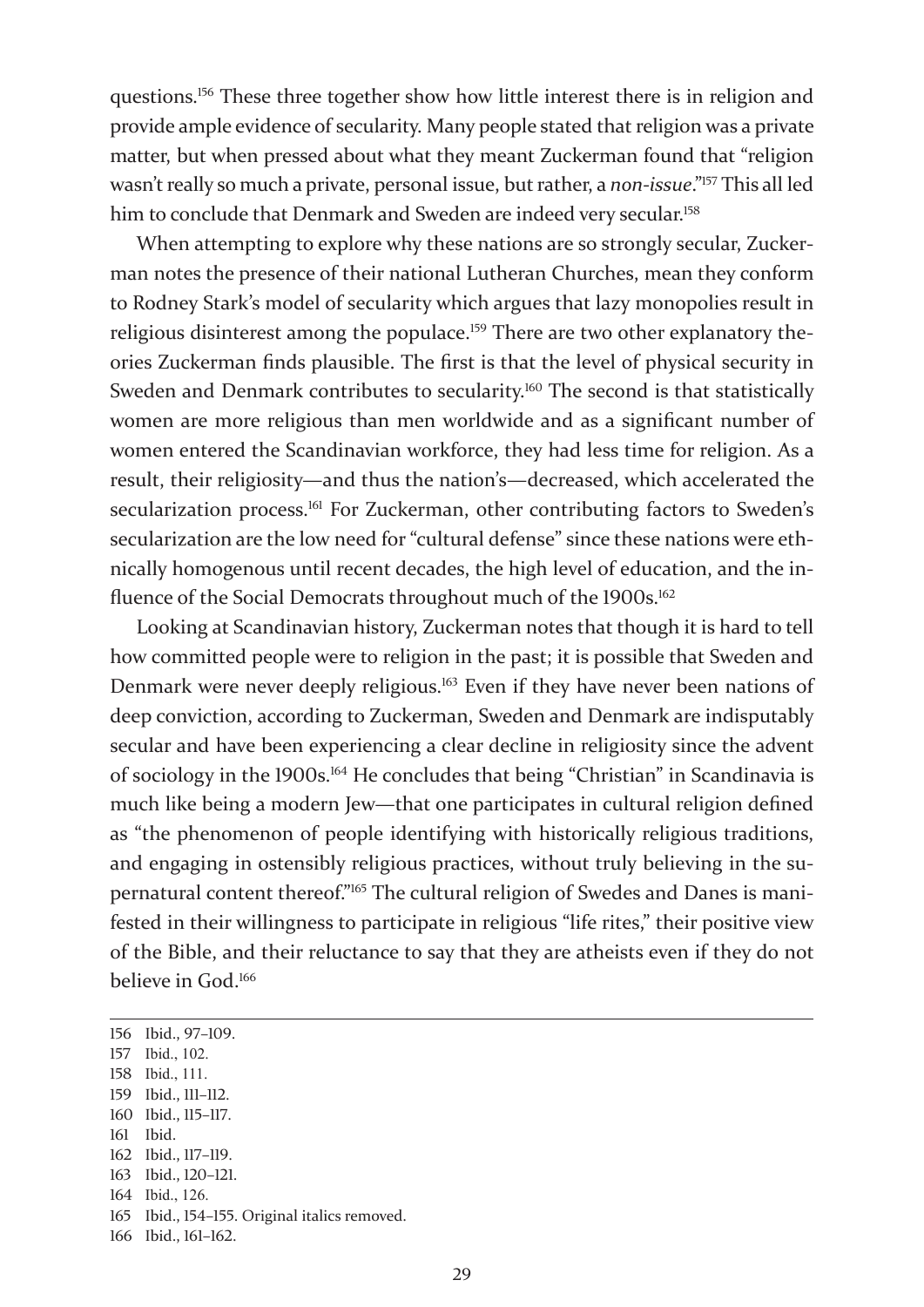Zuckerman stands in strong contrast to many of the Swedish authors that will be discussed in the next section—both in his methods and his conclusion. Using a more in-depth interview model, he was able to question people further about their answers. He concluded that in Sweden and Denmark there is a general disinterest in religion and a thorough-going secularity. Many Swedish scholars argue that the trend of participation in life rites while expressing personal indifference indicates a religious change (which, according to them, has been incorrectly interpreted as secularization) or they suggest a more nuanced position regarding the current situation rather than arguing, as Zuckerman does, that Sweden has undergone secularization.

Richard F. Tomasson, another non-Scandinavian author who spent significant time studying Scandinavian society, argues that Sweden "became so secular" over time.167 He describes the attitude of most Swedes as "indifference bounded by a vague feeling that the Church usually stands for decent values."168 Tomasson notes that in Sweden only the Pentecostal Church was able to maintain its membership levels from 1960 to 2000, and that there is no cultural support for belief in something higher, much less God.169 He acknowledges that there is little "active atheism;" the percentage of atheists is less than the percentage of those he says express "active piety."170 Tomasson argues that Pietism and Enlightenment rationality were significant contributors to Swedish secularity, while noting that Swedish Lutheranism has never been a vivacious religious form.<sup>171</sup> He asserts that the Church itself was secularized by 1850.<sup>172</sup> The question of the secularization of the Church is interesting and will be discussed by other scholars in this section, and the next. Tomasson concludes by suggesting that there are six main factors contributing to the secular nature of contemporary Sweden: the autonomy and lack of oppression throughout their 1000 year history, religious homogeneity, the Church's alignment with conservative values during modernization around 1900 (thus alienating progressives), the academic and rational nature of Swedish Lutheranism, the rise of value nihilism in the mid-1900s, and the influence of the Social Democrats and their active implementation of secularization.<sup>173</sup> In summary, Tomasson has no problem asserting that Sweden is secular without seeking to qualify his position.

- 168 Ibid., 64.
- 169 Ibid., 68.
- 170 Ibid., 64.

172 Ibid., 77.

<sup>167</sup> Tomasson, "Sweden Became Secular," 61.

<sup>171</sup> Ibid., 76.

<sup>173</sup> Ibid., 83–85.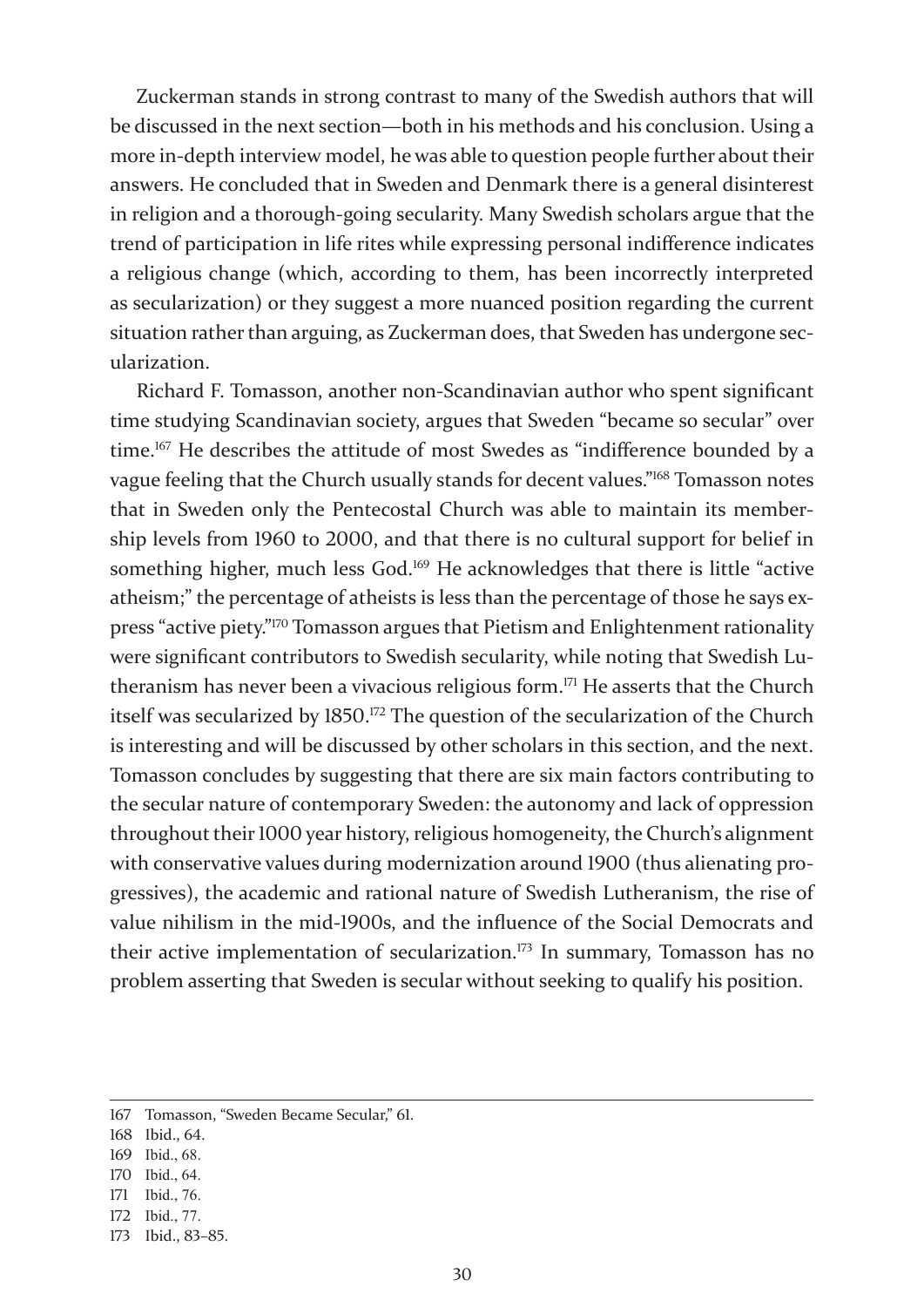### **Proponents of Differentiated Secularization**

There are a few other scholars who agree that the Swedish situation evidences secularization, though they begin to talk about it in terms of about multiple, or differentiated, secularities. One, Alfred Stepan, a political scientist, divides up patterns of secularization in Europe, much as David Martin did, and classifies Scandinavia as part of the "established religion pattern."174 He notes that while the Church of Sweden could prevent religious pluralism in the pre-democratic era; this is no longer the case.<sup>175</sup> The Church of Sweden remains a societal establishment and it co-exists with the modern welfare state which is inclusive of all religions, though the national Church is still treated preferentially.176 Norwegian-based theologians Rosemarie van den Breemer and Tyygve Wyller, and Spanish sociologist Jose Casanova explored these questions alongside other scholars in their co-edited book *Secular and Sacred?: The Scandinavian Case of Religion in Human Rights, Law and Public Space*.<sup>177</sup> They begin from the assumption that there are multiple varieties of secularity.178 They acknowledge the ambiguity of the situation and suggest (with some disagreement from contributing authors) that the contemporary situation is best described as a nuanced secularity which retains an "intertwinement" of the Church in public life.179 Casanova, in his independent article, suggests that the Nordic pattern is one of "soft deconfessionalisation," i.e. that people have secularized without leaving the Church and that the Church itself has become "an administrative unit of the secular (sacred) State."180 Another contributor, director of Emory's Law and Religion Center's, John Witte Jr., argues that the Lutheran "theology of the two kingdoms" (i.e. the worldly and the spiritual) contributed to the

<sup>174</sup> Alfred Stepan, "The Multiple Secularisms of Modern Democratic and Non-Democratic Regimes," in *Rethinking Secularism*, ed. Craig Calhoun, Mark Juergensmeyer, and Jonathan Van Antwerpen (New York: Oxford University Press, 2011), 115.

<sup>175</sup> Ibid., 121.

<sup>176</sup> Ibid., 123–128.

<sup>177</sup> I have chosen to classify this book in the "non-Swedish/Scandinavian" section of this study because of the variety of authors originating from a variety of countries both within and outside of Scandinavia, and because its most well-known editor, Jose Casanova, is from outside of Scandinavia.

<sup>178</sup> Rosemarie van den Breemer, José Casanova, and Tyygve Wyller, "Introduction," in *Secular and Sacred?: The Scandinavian Case of Religion in Human Rights, Law and Public Space*, ed. Rosemarie van den Breemer, José Casanova, and Tyygve Wyller, vol. 15, Research in Contemporary Religion (Göttingen: Vadenhoeck & Ruprecht, 2014), 9.

<sup>179</sup> Ibid., 9–10.

<sup>180</sup> José Casanova, "The Two Dimensions, Temporal and Spatial, of the Secular: Comparative Reflections on the Nordic Protestant and Southern Catholic Patterns from a Global Perspective," in *Secular and Sacred?: The Scandinavian Case of Religion in Human Rights, Law and Public Space*, ed. Rosemarie van den Breemer, José Casanova, and Tyygve Wyller, vol. 15, Research in Contemporary Religion (Göttingen: Vadenhoeck & Ruprecht, 2014), 27–28.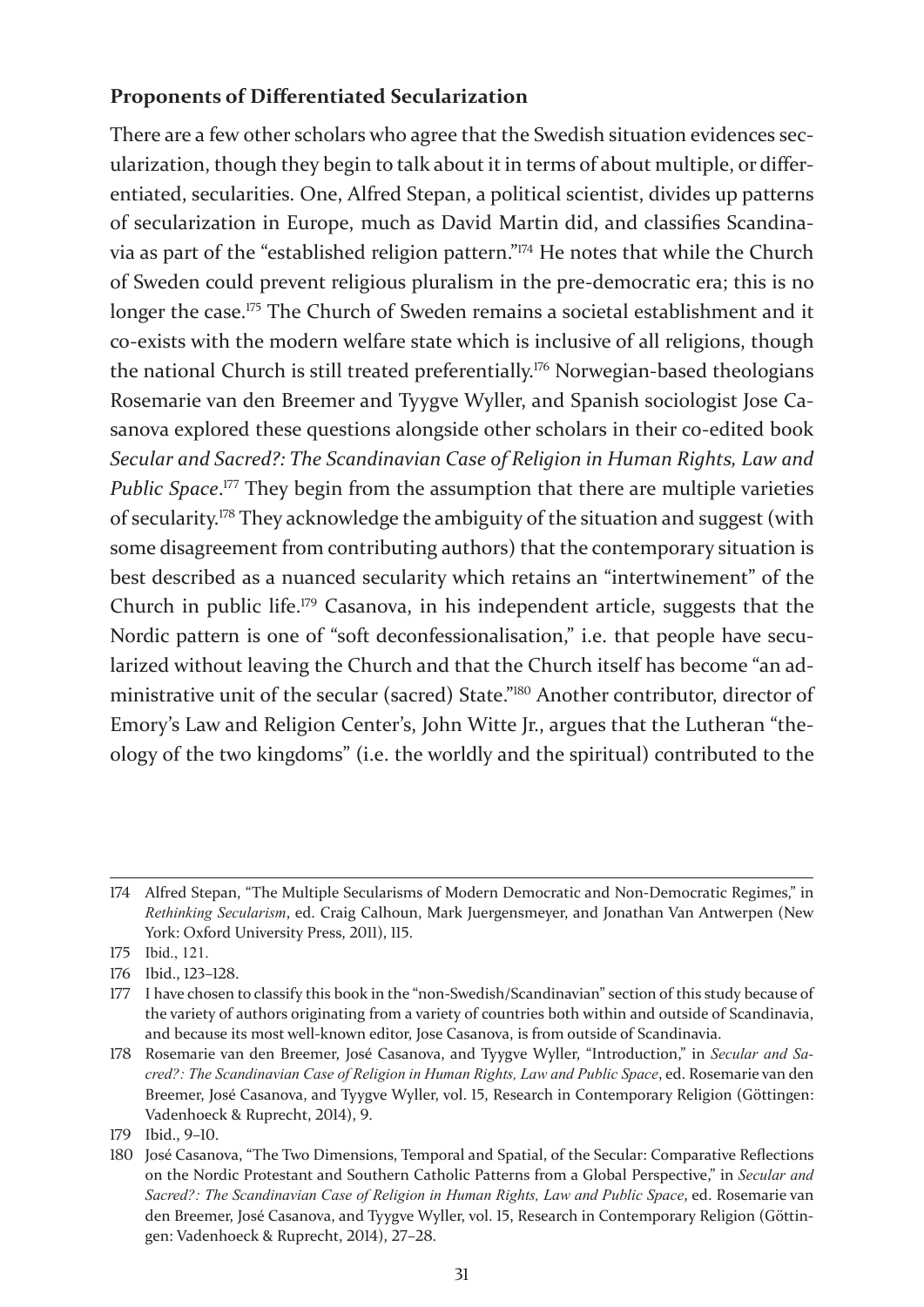distinctive nature of the Northern European and Nordic brand of secularization.<sup>181</sup> Norwegian theologian Dag Thorkildsen argues that even within the Nordic states there is a difference between East and West (Sweden, and to some degree Finland, as opposed to Norway, Denmark, the Faeroe Island and Iceland).182 For Thorkildsen, this difference began with the Reformation and Pietism, but was cemented in World War II.183 Thorkildsen finds that compared to other Nordic nations, the Swedish situation shows less intertwinement because the Church of Sweden was a High Church and has always had more independence from the state.<sup>184</sup> According to Thorkildsen, Sweden suppressed Pietism to a greater degree than the other Nordic states which led to the rise of free churches, whereas in Norway and Denmark Pietism stayed, and thrived, within the State Church.<sup>185</sup> He also notes the strong trend towards leaving the State Church in Sweden even before atheist philosophers Axel Hägerström and Ingemar Hedenius began to attack the Church, though their critique caused a significant rise in atheism and prompted the de-confessionalization of academic theology in Sweden.<sup>186</sup> For Thorkildsen, this history explains some of the discrepancy in the data about secularization when comparing Sweden to its less secular Nordic neighbors. Knut W. Ruyter, another contributor who is a medical ethicist, echoes some of the earlier-mentioned twentieth-century scholars, suggesting that the Lutheran Church itself "functions on secular premises."187 This assertion suggests that the Nordic areas are, in fact, secularized and not just experiencing religious change, in spite of the intertwinement between religion and secularity. Van den Breemer, Casanova, and Wyller conclude by saying:

Without overstating the case (Scandinavian countries are secular and secularized by a variety of dimensions), the existing fusion between public institutions and religious bodies are not simply the relics of a bygone past, but the results of active modern political choices … Being the result of modern political choices and modern Scandinavian ways of being, they testify to the need to rethink our con-

186 Ibid., 92.

<sup>181</sup> John Witte, Jr., "'God Is Hidden in the Earthly Kingdom:' The Lutheran Two-Kingdoms Theory as Foundation of Scandinavian Secularity," in *Secular and Sacred?: The Scandinavian Case of Religion in Human Rights, Law and Public Space*, ed. Rosemarie van den Breemer, José Casanova, and Tyygve Wyller, vol. 15, Research in Contemporary Religion (Göttingen: Vadenhoeck & Ruprecht, 2014), 79–80.

<sup>182</sup> Dag Thorkildsen, "West Nordic and East Nordic Religiousness and Secularity: Historical Unity and Diversity," in *Secular and Sacred?: The Scandinavian Case of Religion in Human Rights, Law and Public Space*, ed. Rosemarie van den Breemer, José Casanova, and Tyygve Wyller, vol. 15, Research in Contemporary Religion (Göttingen: Vadenhoeck & Ruprecht, 2014), 85–88.

<sup>183</sup> Ibid.

<sup>184</sup> Ibid., 85.

<sup>185</sup> Ibid., 87.

<sup>187</sup> Knut W. Ruyter, "Space for Religion in Public Hospitals: Constructive Coexistence Can Be Negotiated," in *Secular and Sacred?: The Scandinavian Case of Religion in Human Rights, Law and Public Space*, ed. Rosemarie van den Breemer, José Casanova, and Tyygve Wyller, vol. 15, Research in Contemporary Religion (Göttingen: Vadenhoeck & Ruprecht, 2014), 198.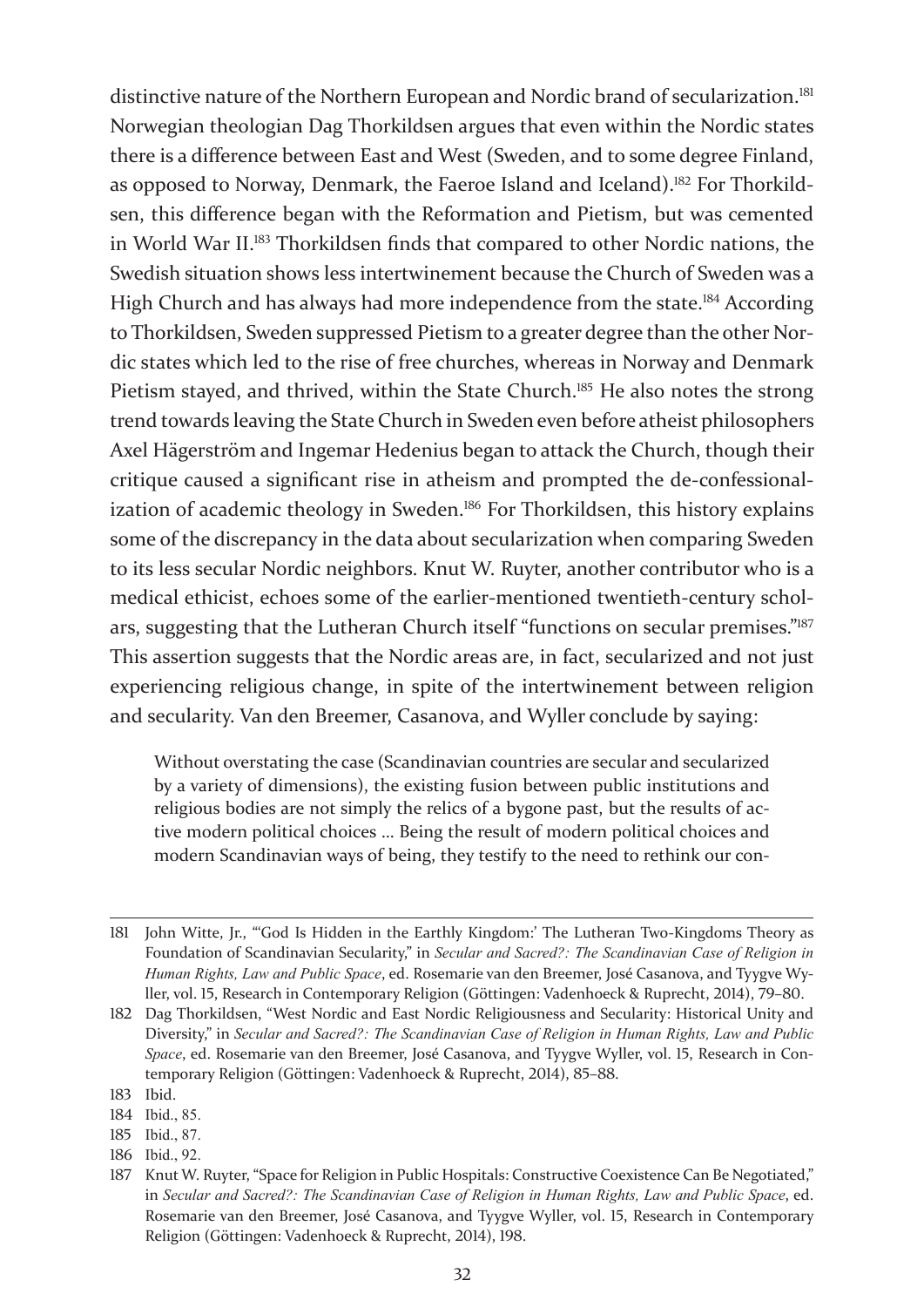ceptions of secularization and secularity and to incorporate the Lutheran Nordic variant of Protestantism into the international discussion on the secular.<sup>188</sup>

Their assessment aligns with my conclusion that Sweden is secular, though they do not fully develop an alternative understanding that relates the situation in Scandinavia to the wider discussion on secularity. I agree that this is an important question and one that requires further research and lies outside the scope of this study.

### **Grace Davie's Response to the Idea of Religious Resurgence**

In contradistinction to those who argue that there is continued evidence of secularization, a common argument is that religion is returning, both worldwide and in Europe, with some people (a few of whom will be discussed in the next section) suggesting that we are now in a post-secular era. Though the term is used in a specific way by Davie, Berger, and Folkas (see page 25), Grace Davie cautions against the generic usage of the term in her 2017 chapter "Religion, Territory, and Choice: Contrasting Configurations, 1970–2015" in *Secularization and Religious Innovation in the North Atlantic World*. She argues that many who think religion is making a comeback are incorrect because, in her view, religion was never absent from most of the world.189 Rather, she advocates in this article that the European situation is unique, and that its exceptional character is seen in the way that Churches have affected, and still do affect, people even if they no longer have as much power as they once did.190 Davie suggests that the loss of religious monopoly has caused increased religious interest in Europe, conceding that in other parts of the world increased pluralism caused decreased interest.<sup>191</sup> Europe remain, in her view, the exception—it is still "relatively secular," though it might be on a post-secular trajectory, but its secularity results from its European-ness rather than from secularization being a universal inevitability.<sup>192</sup> In summary, according to Davie, Europe is more secular than other places because of its history and it might be becoming post-secular, but scholars should be cautious before jumping to conclusions.

<sup>188</sup> Rosemarie van den Breemer and Tyygve Wyller, "Conclusion," in *Secular and Sacred?: The Scandinavian Case of Religion in Human Rights, Law and Public Space*, ed. Rosemarie van den Breemer, José Casanova, and Tyygve Wyller, vol. 15, Research in Contemporary Religion (Göttingen: Vadenhoeck & Ruprecht, 2014), 313–317.

<sup>189</sup> Grace Davie, "Religion, Territory, and Choice: Contrasting Configurations, 1970-2015," in *Secularization and Religious Innovation in the North Atlantic World*, ed. David N. Hempton and Hugh McLeod (Oxford: Oxford University Press, 2017), 312. This source was saved for this point in my discussion because of its recent publication date.

<sup>190</sup> Ibid., 314.

<sup>191</sup> Ibid., 318.

<sup>192</sup> Ibid., 323.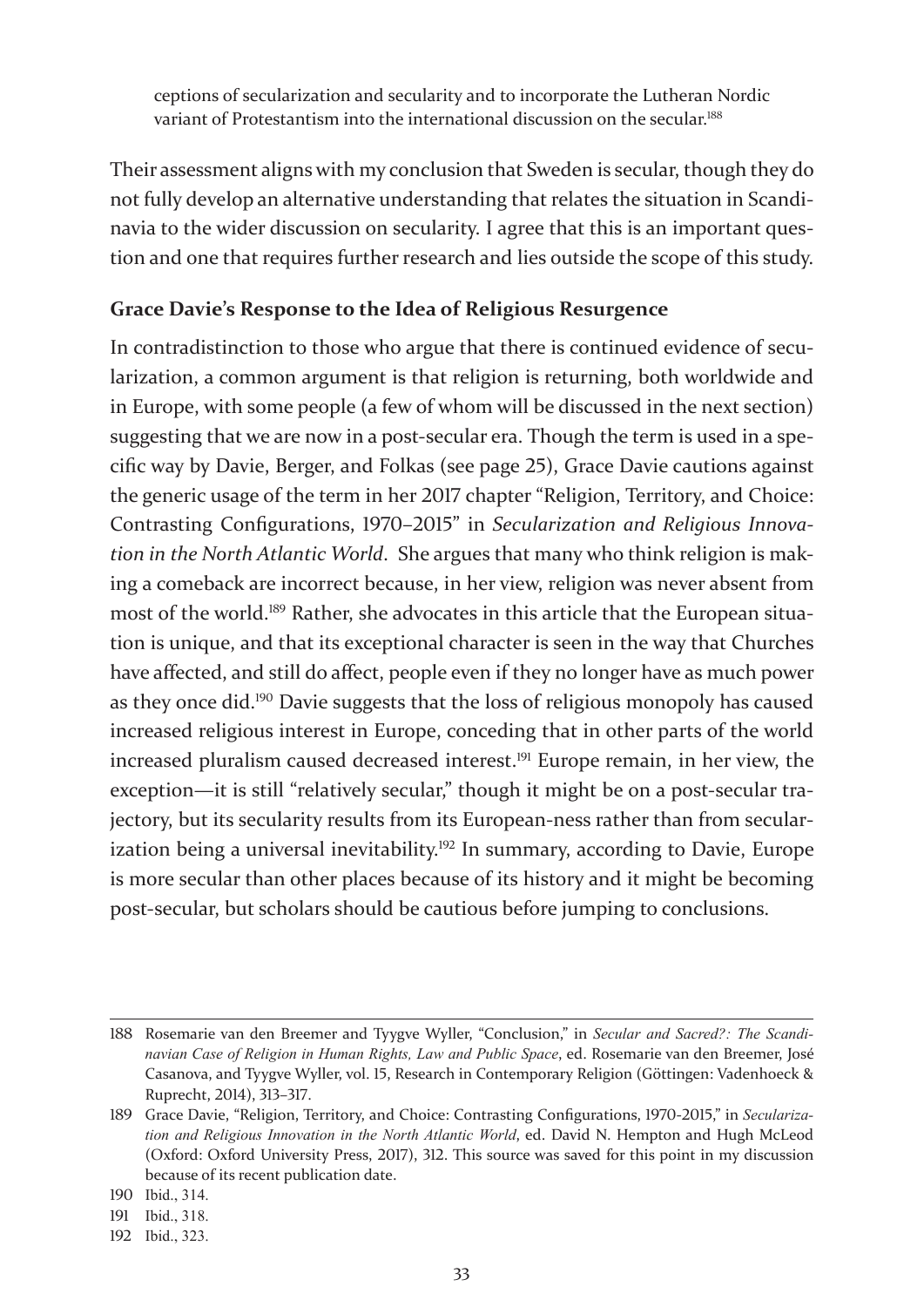### **Attempts to Describe the Contemporary "Religious Change"**

Up to this point in the section, I have reviewed the arguments of those who affirm secularization, those who promote differentiated secularization, and Davie's hesitancy regarding the idea of "post-secular" societies. Other non-Scandinavian authors have tried to come up with different paradigms for explaining the current religious situation—seeking to nuance the concept of "religious change." These fall into the categories of: "fuzzy fidelity," "cultural religion," "implicit religion," "civil religion," or a "spiritual revolution." Each will be discussed in turn.

David Voas, a quantitative sociologist, coined the term "fuzzy fidelity" to describe the European situation regarding religion.<sup>193</sup> This "fuzzy fidelity" is seen as uncommitted loyalty to the traditional religion lacking significant participation or devoutness.194 Voas examined data from the European Social Survey, and combined religious affiliation, attendance, and affirmation of belief to determine an individual's level of religious commitment.<sup>195</sup> He found that in most European countries only a small percentage of people are secular, and a smaller percentage religious, while the majority are part of the "fuzzy" middle.196 Voas disagrees with the conclusion that this is a sign of religious change.<sup>197</sup> Instead, he thinks that once the secular percentage exceeds the religious percentage, those in the fuzzy middle will become increasingly secular, resulting in the growth of the secular category.<sup>198</sup> He cites Sweden as an example where this trend is already apparent.<sup>199</sup> In conclusion, he says, "Fuzzy fidelity is not a new kind of religion, or a proxy for as yet unfocused spiritual seeking; it is a staging point on the road from religious to secular hegemony."<sup>200</sup>

Another attempt to nuance the idea of "religious change" is the argument that Sweden exemplifies "cultural religion." Zuckerman uses this term, though for him "cultural religion" was the same as secularization. Sociologist N.J. Demerath discusses the idea of "cultural religion" and uses Sweden in his case study. He says that Sweden's national religion is about nostalgia and cultural heritage which is similar to Zuckerman's concept.<sup>201</sup> He finds that Sweden ranks near the bottom of industrialized nations when looking at almost any measure of religiosity.202 Demerath

- 196 Ibid., 166.
- 197 Ibid., 167.
- 198 Ibid.
- 199 Ibid.
- 200 Ibid.

<sup>193</sup> David Voas, "The Rise and Fall of Fuzzy Fidelity in Europe," *European Sociological Review* 25, no. 2 (2009): 155.

<sup>194</sup> Ibid., 161.

<sup>195</sup> Ibid., 157.

<sup>201</sup> N. J. Demerath, "The Rise of 'Cultural Religion' in European Christianity: Learning from Poland, Northern Ireland, and Sweden," *Social Compass* 47, no. 1 (January 1, 2000): 134. 202 Ibid.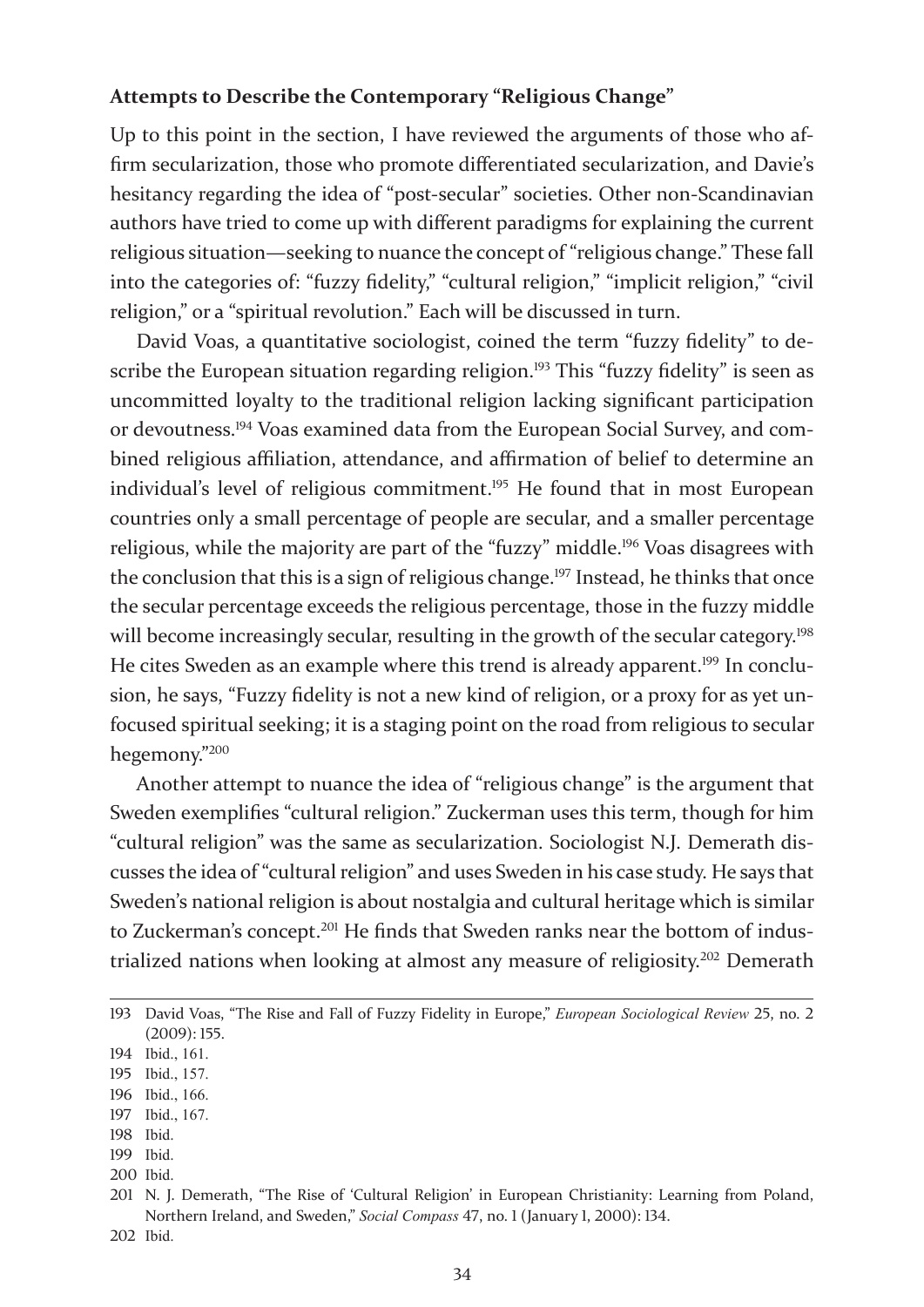sees "cultural religion" as the new trend in the West and views it as among the final vestiges of religiosity before complete secularization.203 Both Demerath and Voas use nuanced terms to describe the current situation, but accept that society in Sweden is continuing to secularize and with time they believe that these terms will become obsolete.

Another sociologist, Isabella Kasselstrand looks a "cultural religion". She examines the relationship between "religious *beliefs* and *belonging* in a secularizing society," which, in her view, provide evidence of "cultural religion."<sup>204</sup> She suggests that the national Church in Sweden fulfills secular roles and thus retains its relevance in society despite the general lack of belief.<sup>205</sup> She problematizes 'belonging,' arguing that it is more complicated than noting membership and participation in rituals.206 Kasselstrand argues that the Lutheran character of the national Church in Sweden, as well as the monopoly held by the Church, are the most significant factors in understanding Swedish religiosity.207 Though Kasselstrand notes that few members of the Church believe in traditional religious doctrines, she finds that most adhere to vague spiritual concepts.208 Church members hold to these spiritual beliefs to a greater degree than those who have no religious affiliation, yet, personal belief does not appear to correlate with Church attendance.<sup>209</sup> Kasselstrand concludes that as Sweden secularizes, belief in God or a higher power will continue to decline, but that affirmation of the supernatural in general will replace more traditional beliefs.<sup>210</sup> She thinks that the Church itself might participate in this change, increasing their affirmation of a non-specific supernatural power because its contemporary role in society is as a preserver of cultural heritage rather than a purveyor of Christian dogma.211 Of note is Kasselstrand's agreement with Tomasson that the Church of Sweden plays a part in secularization, and can itself be considered secular in many ways. While Demerath finds cultural religions to be a step on the path to secularity, Kasselstrand believes religion and the Church will continue to hold a significant place in society by preserving cultural heritage, while allowing for religious expression to take place in new arenas and different forms. She concludes her article, saying:

<sup>203</sup> Ibid., 136–137.

<sup>204</sup> Isabella Kasselstrand, "Nonbelievers in the Church: A Study of Cultural Religion in Sweden," *Sociology of Religion* 76, no. 3 (September 1, 2015): 276.

<sup>205</sup> Ibid.

<sup>206</sup> Ibid., 280.

<sup>207</sup> Ibid., 283.

<sup>208</sup> Ibid., 287.

<sup>209</sup> Ibid., 287–290.

<sup>210</sup> Ibid., 291.

<sup>211</sup> Ibid.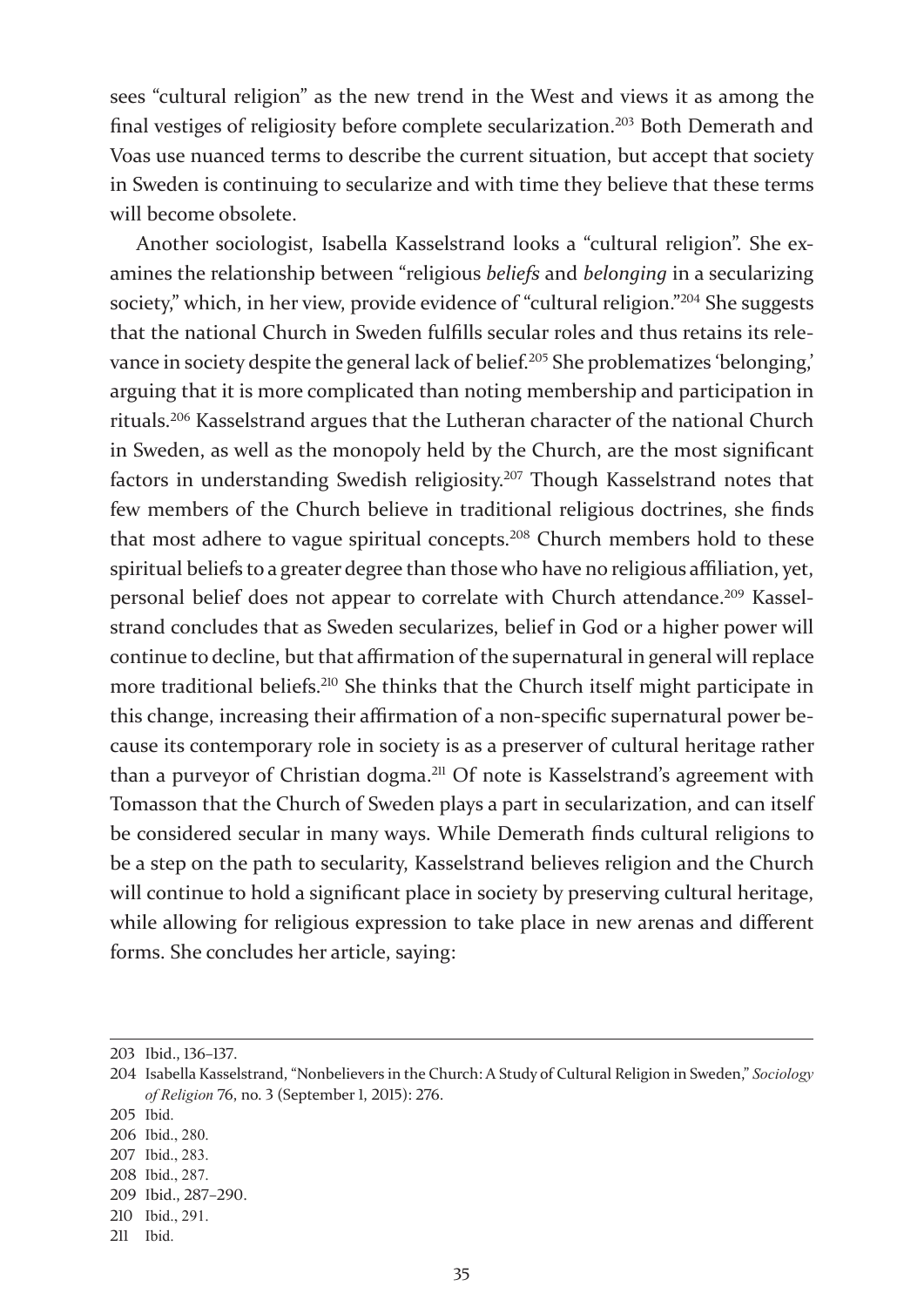As Sweden is becoming more religiously pluralistic and as belonging is becoming an increasingly active choice, Swedes may, to an extent, adopt new ways to believe and participate. It is also highly likely that the bonds that Swedes have to their national churches will continue to fade … Ultimately, only time will tell if Demerath is right in his assertion that a non-religious attachment to a church is the final remnant of religion in Sweden. However, this suggests that now is the right time to study the connection between religion, state, and culture in Sweden as, in not too long, this opportunity will vanish.<sup>212</sup>

Edward Bailey proposes another concept to describe the current religious situation in the West, calling it "implicit religion."213 This term encompasses both official and unofficial religion as well as "folk religion," which Bailey defines as distinct from traditional religion, though not evidence of secularity.214 According to Bailey, this concept broadens sociologist Thomas Luckmann's famous concept of "invisible religion" and is more descriptive than the term "religious change."215 Bailey thinks that everyone is "implicitly religious" in the sense that most people or communities have a sense of something "sacred" which is seen in their "commitment" to something greater than themselves, whether it is connected to the transcendent and established religion or not.<sup>216</sup> This definition avoids the question of secularization by defining "implicit religion" so broadly that everyone fits into the category.

Another term that has been suggested to describe the current situation is "civil religion." Pétur Péttursson, an Icelandic scholar, evaluated whether this term, coined by American sociologist Robert Bellah, can help explain the situation in Scandinavia. Péttursson defines "civil religion" as concerning a number of things: the nation's role in history, the purpose of national allegiance, and the sacred character of belonging.<sup>217</sup> It also includes examining values of a society while observing the relationship between religion and public life and the answers both those spheres give to questions about life, death, and the purpose of suffering.<sup>218</sup> He concludes that although the Nordic countries demonstrate elements of civil religion, evidenced in the centrality of both the Church and state in national identity, the concept of civil religion does not fully describe the situation.<sup>219</sup> For Péttursson, "civil religion" does not help us understand the current reality better, and does not fit into Robert Bellah's model which explores the American situation.220

<sup>212</sup> Ibid.

<sup>213</sup> Edward I. Bailey, *Implicit Religion in Contemporary Society* (Peeters, 2006), 8.

<sup>214</sup> Ibid., 27–41.

<sup>215</sup> Ibid., 39.

<sup>216</sup> Ibid., 272–273.

<sup>217</sup> Pétur Pétursson, "Civilreligionen--ett svar på de yttersta frågorna," *Svensk teologisk kvartalskrift* 67, no. 4 (1991): 170–171.

<sup>218</sup> Ibid.

<sup>219</sup> Ibid., 181.

<sup>220</sup> Ibid.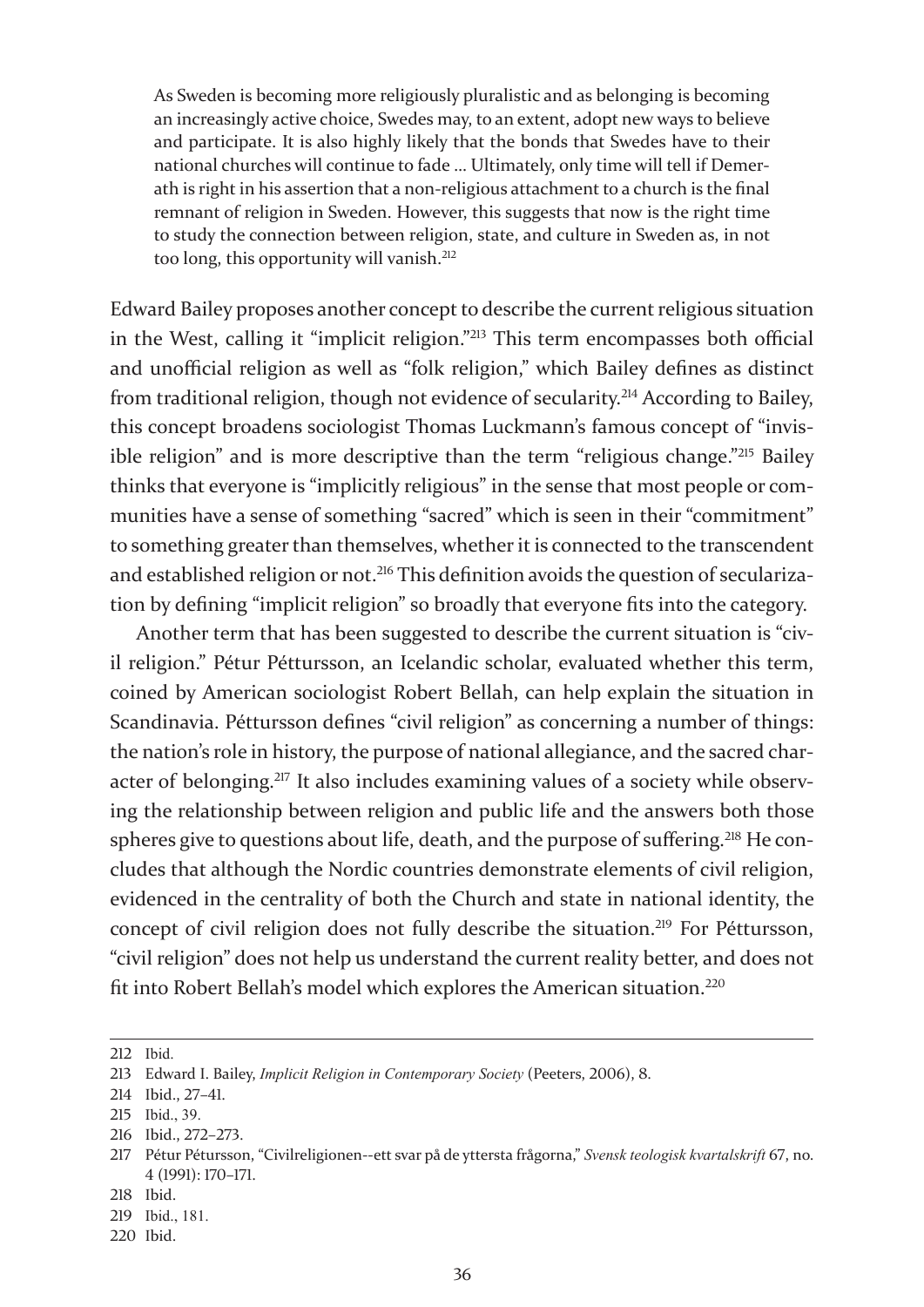Another common idea is that a "spiritual revolution" is occurring—i.e. that holistic spiritualties are not declining, but instead are actually growing and replacing other religious forms. The question of alternative spiritualities is becoming an important concern in the studies by contemporary Swedish academics. The most in-depth study concerning the idea of a "spiritual revolution" was conducted by two British scholars, Paul Heelas and Linda Woodhead. They conducted a "locality study, charting the face-to-face holistic activities over time" in a British village that had comparable demographics to the nation as a whole.<sup>221</sup> They found that:

talk of a 'spiritual revolution' can easily give the misleading impression that sacred activities are growing overall. To the contrary, our findings show that even if a spiritual revolution is underway, it is taking place within a realm of associational activities which is in decline. For the growth of the (relatively small) holistic milieu is not compensating for the decline of the (considerably large) congregational domain.<sup>222</sup>

While the British and Swedish situations are not the same, my earlier discussion has shown that scholars tend to compare them. There are more studies conducted in Britain and some of them can help fill in the gaps in our understanding of the Swedish situation. Later in their book, Heelas and Woodhead make this connection, saying, "… the scenario of the continued decline of the congregational domain as a whole must be taken seriously. Attendance in Great Britain continues to plummet, and in countries like Sweden where attendance has already fallen to a considerably lower level, there is no evidence of overall bottoming out."<sup>223</sup> They conclude that there is no "spiritual revolution." Further study is needed to explore the presence or absence of a "spiritual revolution" in Sweden, but Hellas and Woodhead's study suggests that the presence of such a revolution is doubtful. Though they do not use the term "secularization," their conclusion suggests that they believe it is occurring.

David Hempton, a British historian of Evangelical Protestant Christianity, sees all of these attempts to describe the current picture—"believing without belonging," "fuzzy fidelity," etc.—as failing to take into account the importance Europeans verbally place on religion.224 Hempton thinks Europeans still carefully choose their religious positions and have "cohesive expression of lived religiosity," even if they no longer conform to specific religious beliefs or practices, that they are not

<sup>221</sup> Paul Heelas and Linda Woodhead, *The Spiritual Revolution: Why Religion Is Giving Way to Spirituality*, Religion and Spirituality in the Modern World (Oxford: Blackwell, 2005), 42.

<sup>222</sup> Ibid., 47–48.

<sup>223</sup> Ibid., 141.

<sup>224</sup> David Hempton, "Organizing Concepts and 'Small Differences' in the Comparative Secularization of Western Europe and the United States," in *Secularization and Religious Innovation in the North Atlantic World*, ed. David N. Hempton and Hugh McLeod (Oxford: Oxford University Press, 2017), 352–353.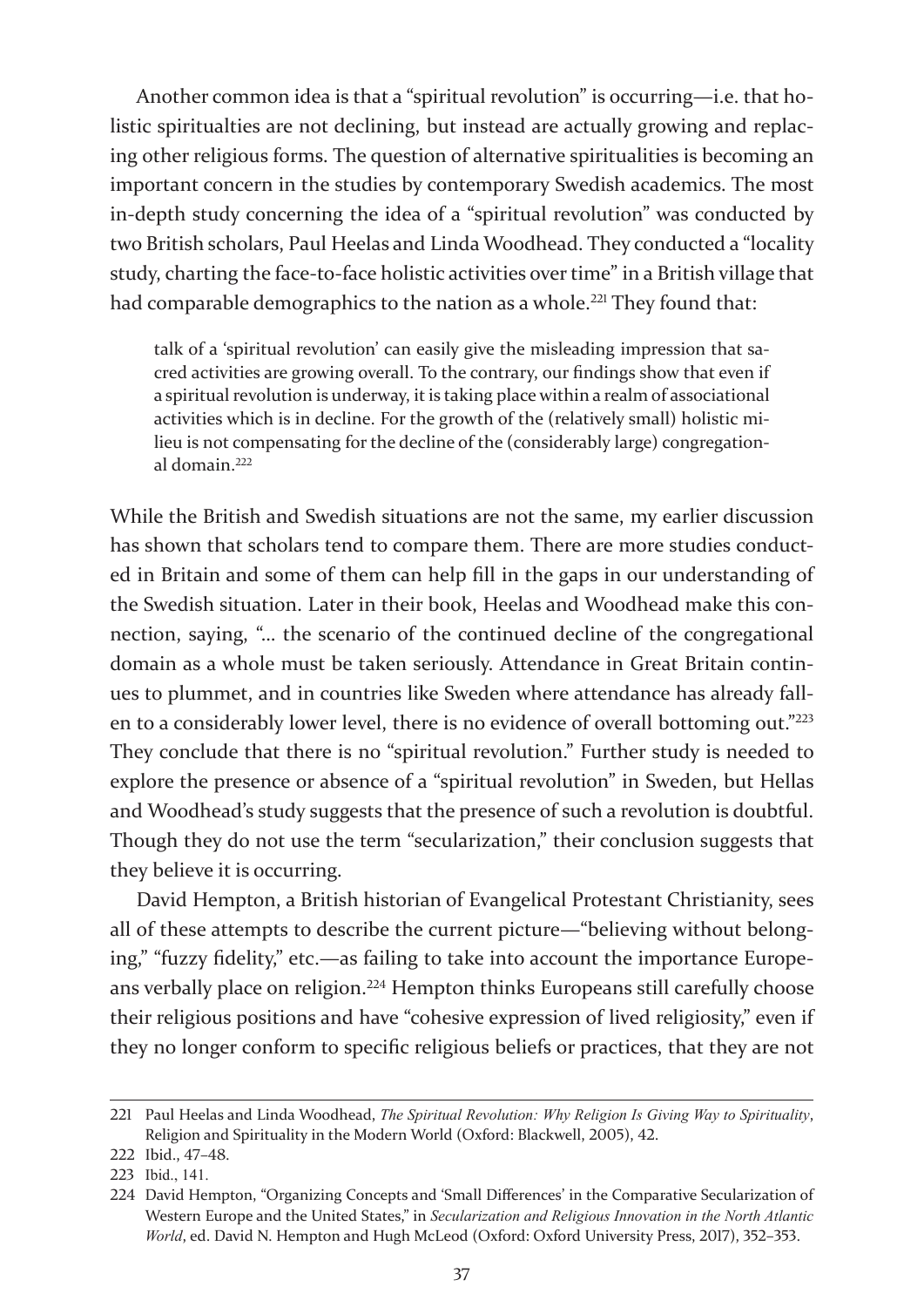just holding onto old traditions that are slowly fading.<sup>225</sup> He finds that as a result "religion and secularization" are inadequate categories to use when evaluating the current state in Europe.<sup>226</sup> Though they may be inadequate, "religion and secularization" remain, for Hempton, the best options for discussing the contemporary situation.<sup>227</sup>

# **Scholars Who Argue that Sweden is Not Secular**

A few scholars from outside Scandinavia have tried to argue that Sweden is not that secular, albeit without seeking to find another explanatory model. Matthew J. Milliner, an assistant professor from Wheaton College, who attended a symposium of Swedish theologian from a wide variety of backgrounds, argues from this anecdotal experience that Sweden is "not so secular." A recent Crux article discusses the growth of the Catholic Church and how it is thriving in secular Sweden.<sup>228</sup> This growth is in large part attributed to immigration, as well as to the increased interest in Christianity among those who grew up in a secularized context and have little background with the faith.<sup>229</sup> Both Milliner and Glatz's arguments leave something to be desired, but the view that Sweden is not secularized will be presented more thoroughly and academically by several Swedish scholars. Its introduction here serves to round out the picture of the non-Swedish discussion on the question of secularization in Sweden.

## **Summary**

In summary, most contemporary non-Swedish authors fall into two categories: those who think Sweden is, in fact, secular and continuing to become more so, and those who argue for differential secularities or use some other term to describe the situation (such as "fuzzy fidelity," "civil religion," "implicit religion," or "cultural religion"). Even in this latter group many are hesitant to suggest that this means there is an ongoing re-sacralization or that Sweden will veer from its secularizing trajectory, though they leave the door open to this possibility. In the next section, many of these views will be purported by Swedish scholars, while other views from this section will serve as comparative and contrasting positions to their "insider" positions. The general, though not unanimous, consensus from non-Swedish scholars is that Sweden should in fact be considered both secular and secularizing. The analysis of the contemporary situation by Swedish scholars has a different flavor.

<sup>225</sup> Ibid., 353.

<sup>226</sup> Ibid., 373.

<sup>227</sup> Ibid.

<sup>228</sup> Carol Glatz, "Sweden's Catholic Minority Shows Church Can Thrive in Secular Society," last modified December 7, 2017, accessed April 8, 2018, https://cruxnow.com/global-church/2017/12/07/swedens-catholic-minority-shows-church-can-thrive-secular-society/.

<sup>229</sup> Ibid.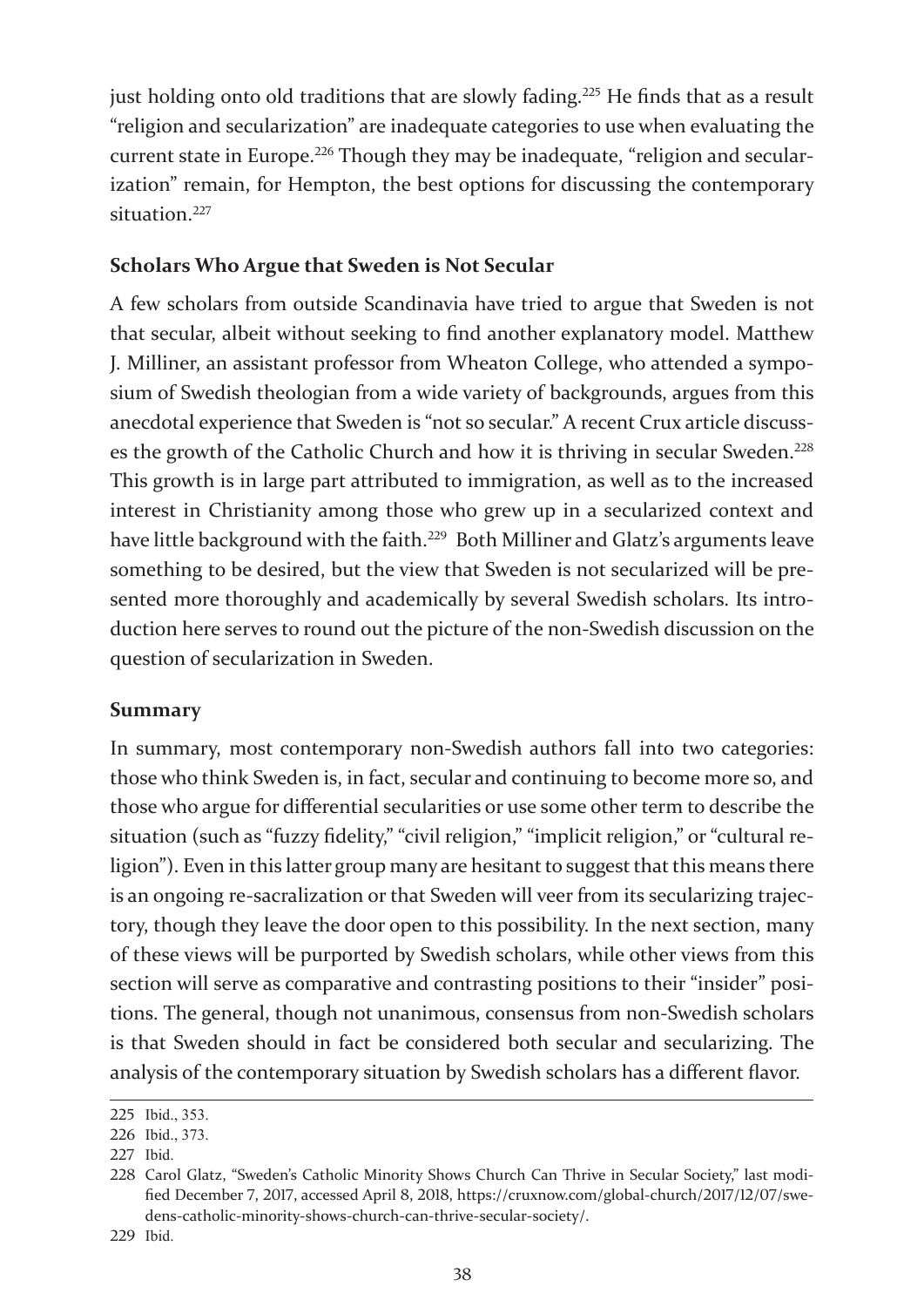# SECTION FOUR

# Swedish Scholarhip

In this section, I focus on Swedish scholarship, much of which was conducted after 2000. I suggest that Swedes, like all people, have unique insights into their own culture. My aim is to present their research, much of which has previously only been presented in Swedish, in a way that is accessible to a wider academic audience.

#### **Eva Hamberg**

Eva Hamberg is among the most prolific Swedish authors on the topic of secularization. Much of her work was published before the year 2000 and she is considered part of the second wave of Swedish sociologists of religion. The studies conducted by her (and her frequent co-author Thorlief Pettersson<sup>230</sup>) serve as the benchmark for much other research, so one must begin here to understand the Swedish perspective on secularity.

Eva Hamberg, a retired professor from Lund University, believes that the European Values Study (EVS)231 is not the most helpful metric of *Swedish* secularization because it does not distinguish between more traditional religious positions and positions that fall into the category of "private religion."232 She believes there is a weakness in basing evaluations on affirmations or rejections of various belief statements.233 Hamberg emphasizes the importance of evaluating the significance of such beliefs in respondents' lives, which is hard to measure and must be studied

<sup>230</sup> I refer the interested reader to the bibliography for a wider selection of his work.

<sup>231</sup> From the website (https://europeanvaluesstudy.eu): "The European Values Study (EVS) is a large-scale, cross-national, repeated cross-sectional survey research programme on basic human values. It provides insights into the ideas, beliefs, preferences, attitudes, values and opinions of citizens all over Europe. The European Values Study covers a wide range of human values. The main topics concern family, work, environment, perceptions of life, politics and society, religion and morality, national identity." It is the most comprehensive and longest running survey (with waves conducted every nine years since 1981) of contemporary European values and is often referenced in the sociological literature.

<sup>232</sup> Eva M. Hamberg, *Religiös tro och religiöst engagemang: En analys av material från projektet Livsåskådningar i Sverige*, vol. 1988:6 nr. 32, Religion och samhälle (Stockholm. 1986) (Stockholm: Religionssociologiska institutet, 1988).

<sup>233</sup> Ibid., 1988:6 nr. 32:9.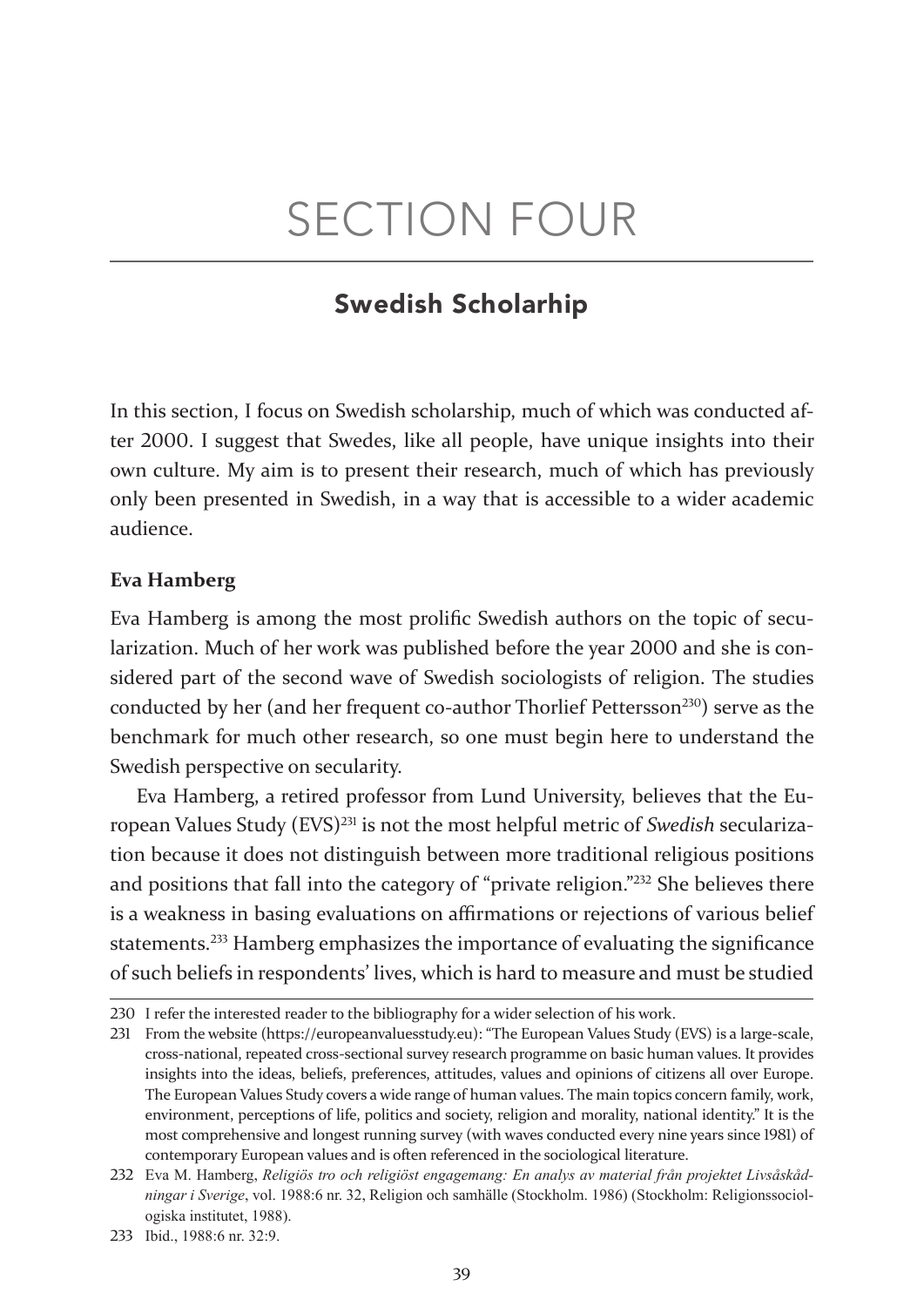indirectly.234 Thorleif Pettersson, a professor of sociology at Uppsala University, also questions the usefulness of the EVS.<sup>235</sup>

Instead of using the EVS, Eva Hamberg prefers to look at a worldview survey she conducted among a randomly-selected group of Swedes in the 1980s. She attempts to gain an accurate picture of Swedish secularization and to evaluate whether there was a rise in "private religion" while there was a simultaneous decrease in traditional religion.236 According to Hamberg, based on the low levels of adherence to the Christian faith and minimal participation in religious services, Sweden could be considered secular.<sup>237</sup> Hamberg's survey added nuance, allowing respondents to affirm that they were: a confessing Christin, "Christian in their own personal way," or not a Christian.<sup>238</sup> About 63% chose the middle option, "Christian in my own personal way," but Hamberg cautions against equating this with "private religion."239 Hamberg found that the majority of the 63% were uncertain about whether there was a God or a transcendent power at all; few denied it outright, but most were unwilling to affirm the idea either.<sup>240</sup>

The question becomes how should "private religion" be defined? Hamberg evaluates the merits of several different definitions, viewing the survey results through these different lenses. Based on respondents' answers to other questions about 10% of those choosing "Christian in my own personal way" could be described as holding traditional Christian beliefs while living out their religious convictions in private as opposed to in their public life.241 Choosing this definition means that about 6.3% of the total population are private Christians, but tells us nothing about the more general concept of private religiosity. When testing a more narrow definition of "privately religious," Hamberg limited her concept of "religion" to worldviews that expressed some form of belief in a transcendent power.<sup>242</sup> Furthermore, a respondent had to express belief in a transcendent power and hold to convictions different from those held within established religious institutions in order to be considered "privately religious."243 Using this as her metric, Hamberg concludes that a very low percentage of those surveyed, if anyone at all, could be considered "privately religious."244 This definition was too narrow and thus was

<sup>234</sup> Ibid., 1988:6 nr. 32:16.

<sup>235</sup> Thorleif Pettersson, "Kyrkofolket, den gode medborgaren och demokratin," *Svensk teologisk kvartalskrift* 67, no. 4 (1991): 162.

<sup>236</sup> Eva M. Hamberg, *Kristen på mitt eget sätt*, vol. 1989:10/11 nr. 48/49, Religion och samhälle (Stockholm. 1986) (Stockholm: Religionssociologiska institutet, 1989), 6.

<sup>237</sup> Hamberg, *Religiös tro och engagemang*, 1988:6 nr. 32:21.

<sup>238</sup> Hamberg, *På mitt eget sätt*, 1989:10/11 nr. 48/49:10.

<sup>239</sup> Ibid., 1989:10/11 nr. 48/49:11.

<sup>240</sup> Hamberg, *Religiös tro och engagemang*, 1988:6 nr. 32:22.

<sup>241</sup> Hamberg, *På mitt eget sätt*, 1989:10/11 nr. 48/49:56–57.

<sup>242</sup> Ibid., 1989:10/11 nr. 48/49:58.

<sup>243</sup> Ibid.

<sup>244</sup> Ibid.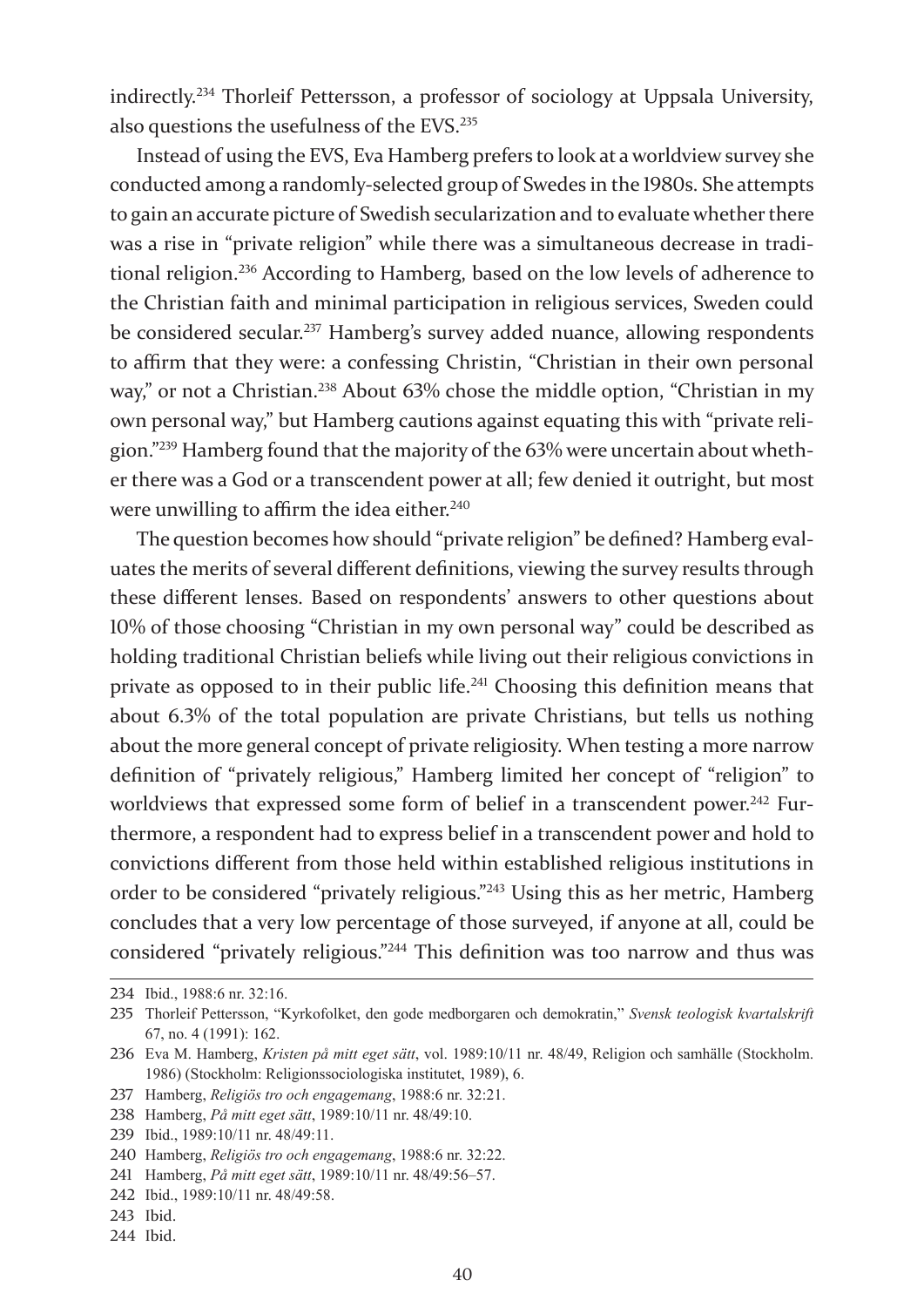unhelpful in understanding the Swedish situation. Hamberg then expands this definition to include those who practiced any form of religion in their private lives while not practicing in public.<sup>245</sup> The number climbs to 9% of those who affirm that they are "Christian in [their] own personal way."246 Hamberg contemplates two other definitions of "private religion": anyone who affirms a belief in some form of God (roughly 41% of the "Christian in my own personal way" group), or those who found religious questions interesting but were agnostic or unsure themselves  $(3-14\% \text{ of the same group})$ .<sup>247</sup> These definitions either resulted in numbers that were too insignificant, or too broad (with too great a margin of error), to be helpful.<sup>248</sup> Though a defined group of the "privately religious" cannot be determined from this worldview survey, Hamberg concludes that Swedes are not as secular as thought because two-thirds affirm that they are "Christian in their own personal way" plus the small minority of people who affirmed that they were confessing Christians.249 The result is that more than two-thirds of the populations expressed some form of religious leaning. The group of "Christians in their own personal way" was heterogeneous and held a diffuse position, affirming a position that is less than religious, but that can be summarized as: "I believe in something, I don't really know what."<sup>250</sup>

Hamberg also argues that membership in the Church of Sweden is not a valid measurement of Swedish religiosity.251 She cautions against interpreting the external decrease in religious engagement and belief as evidence that faith is less important, arguing that high levels of participation recorded in earlier times resulted from people's conformity with societal norms, not personal faith.252 Hamberg says:

Not only can Sweden be described as a very secularized country, in the sense that low proportions of the population acknowledge the Christian faith or participate in public worship. In addition, available evidence may be taken to indicate that an increasing share of those who still adhere to the Christian faith tend to do so with a low degree of personal commitment.<sup>253</sup>

<sup>245</sup> Ibid., 1989:10/11 nr. 48/49:57.

<sup>246</sup> Ibid.

<sup>247</sup> Ibid., 1989:10/11 nr. 48/49:58–61.

<sup>248</sup> Ibid., 1989:10/11 nr. 48/49:62.

<sup>249</sup> Ibid.

<sup>250</sup> Ibid., 1989:10/11 nr. 48/49:63. Translation mine.

<sup>251</sup> Hamberg, *Religiös tro och engagemang*, 1988:6 nr. 32:34.

<sup>252</sup> Ibid., 1988:6 nr. 32:36.

<sup>253</sup> Eva M. Hamberg, "Secularization and Value Change in Sweden," in *Scandinavian Values: Religion and Morality in the Nordic Countries*, ed. Thorleif Pettersson and Ole Riis, vol. 10, Psychologia et sociologia religionum (Uppsala: Acta Universitatis Upsaliensis, 1994), 183.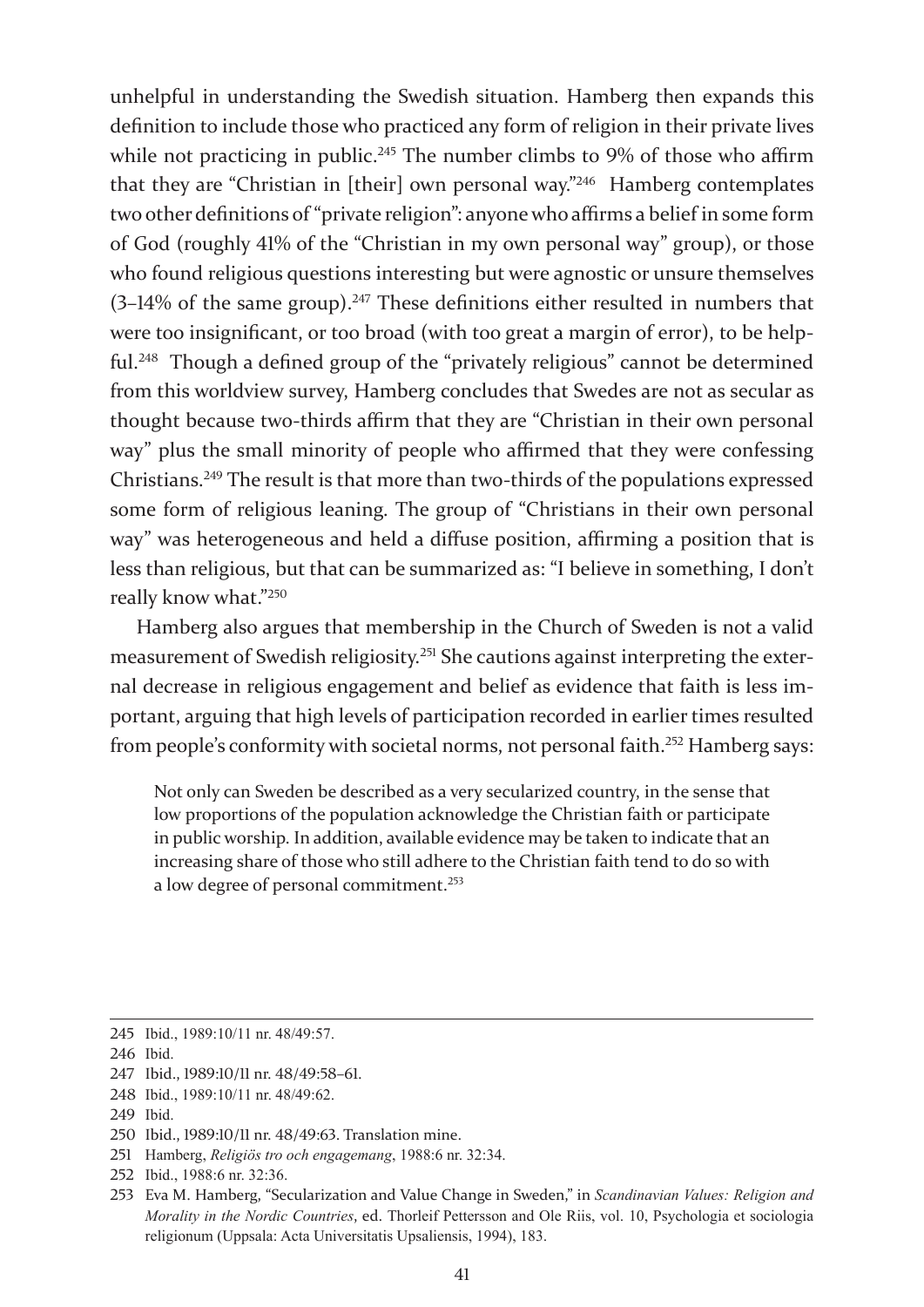Another argument in favor of secularization is from the EVS data. In spite of her hesitance about the EVS, Hamberg affirms that when comparing EVS data from Sweden to other countries, Sweden is secularized.<sup>254</sup>

In her article, "Stability and Change in Religious Beliefs, Practice, and Attitudes: A Swedish Panel Study," Hamberg analyzed results from a survey about Swedish religiosity conducted in 1955 and 1970.255 The study surveyed a randomly-selected group of Swedes which conformed to national demographics.256 Fifteen years later the same group of individuals was surveyed, with those who had died since the first wave being replaced by a similar number of people who were part of a younger birth cohort.<sup>257</sup> The survey examined whether people affirmed five different traditional religious views.258 The study found that the number of people affirming the various tenets declined over the fifteen-year gap, particularly among the "younger birth cohort."259 This survey suggests the pervasiveness of secularization. In summary, Eva Hamberg does not fall into either the category of scholars accept-

ing secularization or those advocating for the "religious change" interpretation. She is in the middle. She says,

While the changes discussed here involve a decline in the prevalence both of religious beliefs and of religious activities, it seems to be reasonable to expect the decline to be more pronounced in regard to religious activities than in regard to religious beliefs: to the extent that belief in God becomes less important to individuals and/or is replaced by a vague belief in a transcendent power, people would be less likely to engage in religious activities. In addition, these developments may be mutually reinforcing: while declining religious commitment results in declining religious practice, a decline in religious practice may contribute to a development where traditional religious beliefs are replaced by less orthodox beliefs, which may in turn further contribute to declining practice, etc.<sup>260</sup>

Hamberg acknowledges that there is a decline in overt religious practice, but proffers evidence of diffuse belief as tentative support for the idea that Sweden is undergoing "religious change," and not secularization. She is hesitant to draw any firm conclusion on this point.

# **Religion and Politics in Contemporary Sweden**

While Eva Hamberg takes a sociological approach to secularization in Sweden, several other scholars explore the idea of secularization through the lens of the

<sup>254</sup> Hamberg, *Religiös tro och engagemang*, 1988:6 nr. 32:41.

<sup>255</sup> Eva M. Hamberg, "Stability and Change in Religious Beliefs, Practice, and Attitudes: A Swedish Panel Study," *Journal for the Scientific Study of Religion* 30, no. 1 (March 1991): 67.

<sup>256</sup> Ibid., 65.

<sup>257</sup> Ibid.

<sup>258</sup> Ibid., 75.

<sup>259</sup> Ibid.

<sup>260</sup> Hamberg, "Secularization and Value Change," 183.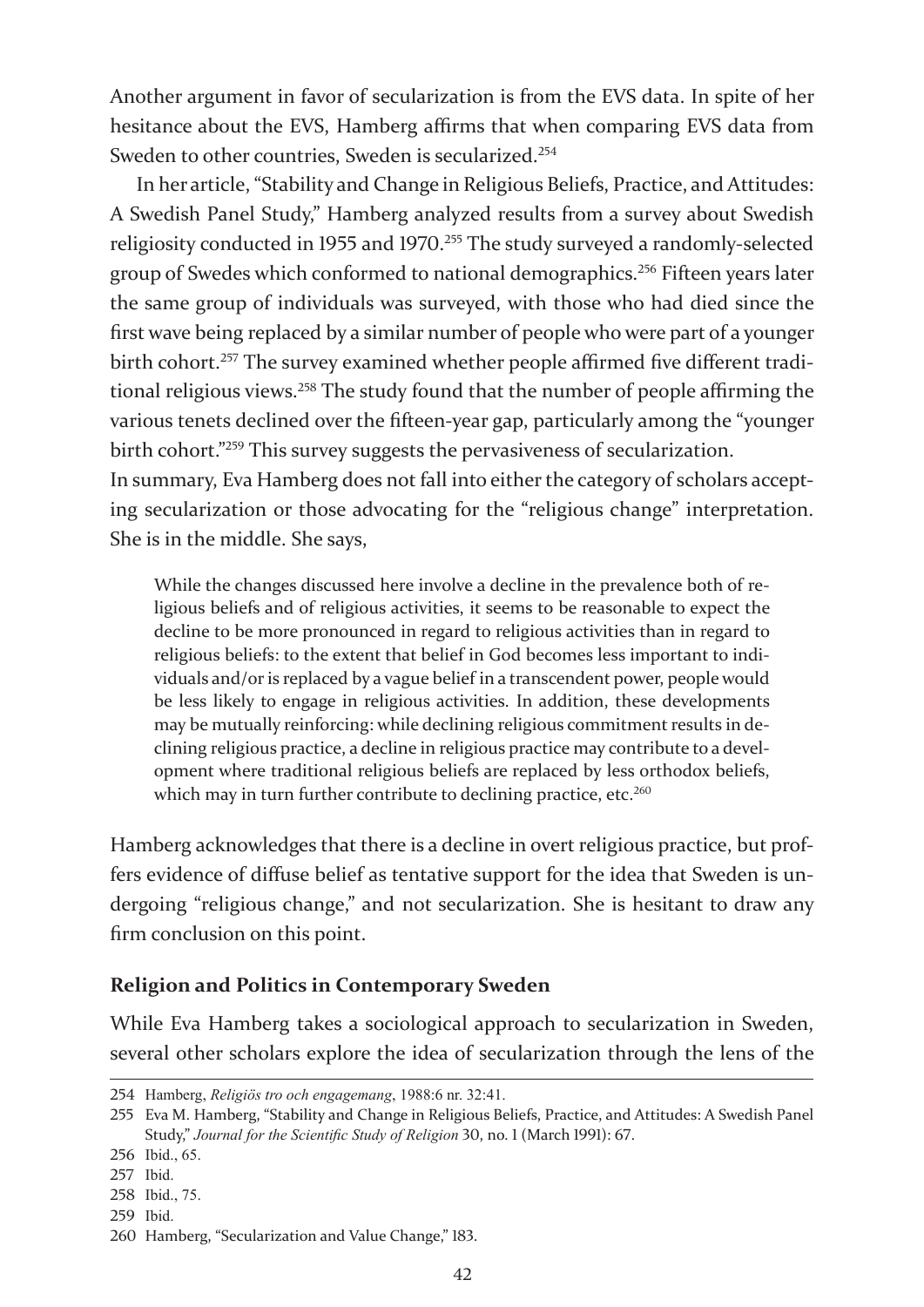contemporary engagement between religion and politics. They are: Per Pettersson, a researcher of religion and society, Göran Gustafsson, a member of the second wave of Swedish sociologists, and political scientist Magnus Hagevi.

Per Pettersson explores the continued entwinement between Church and state in Sweden, i.e. the role the Church plays in the state. This intermingling has continued in spite of the secularization process spanning the 1900s which freed the individual and the government from the hegemony of the Church.<sup>261</sup> Per Pettersson argues that Sweden experienced the privatization of religion and the secularization of the public square at the same time during the twentieth century.<sup>262</sup> Yet, preferential treatment of Christianity in society continued.<sup>263</sup> Sweden has become more pluralized in the 2000s.<sup>264</sup> In spite of this increased plurality and the official split between state and Church in 2000, Pettersson argues that the Church of Sweden still functions as a government agency, or public service organization.265 Though Petterson does not say that the Church is devoid of religious or spirituals functions, his emphasis on its role as a government agency within the secularized state suggests it would be more accurately described as a secularized Church. Göran Gustafsson approaches this topic from a different direction: the politicization and secularization of the Church of Sweden before the official split. Gustafsson notes that among the Nordic Churches, the Church of Sweden is the most politicized, demonstrated by the significant influence political parties have within the Church. Both Pettersson and Gustafsson assert that the political sphere is secular and that the Church is under the direction of the political sphere. Thus, the Church is secularized.

Magnus Hagevi has a particular interest in the intersection between politics and religion in Sweden. Hagevi accepts the terminology "privately religious" to identify those who have religious beliefs or who participate in religious practices, but are not connected to any established religion.<sup>266</sup> He notes that though church attendance is low, there is not a corresponding lack of religiosity; over half of Swedes have religious beliefs or pray and can thus be considered "privately religious."267

Hagevi also discusses the so-called "return of religion."268 He edited a book entitled *Religion och politik* (Religion and politics) which explores this question as it connects to politics. In general, his research suggests that secularization is coming

<sup>261</sup> Per Pettersson, "State and Religion in Sweden: Ambiguity Between Disestablishment and Religious Control," *Nordic Journal of Religion & Society* 24, no. 2 (November 2011): 120–121.

<sup>262</sup> Ibid., 129.

<sup>263</sup> Ibid., 130.

<sup>264</sup> Ibid., 129.

<sup>265</sup> Ibid., 132.

<sup>266</sup> Magnus Hagevi, "Beyond Church and State: Private Religiosity and Post-Materialist Political Opinion among Individuals in Sweden," *Journal of Church and State* 54, no. 4 (2012): 499.

<sup>267</sup> Ibid., 510–513.

<sup>268</sup> Magnus Hagevi, "Sekulariseringens slut?," *Sociologisk Forskning* 42, no. 4 (2005): 35.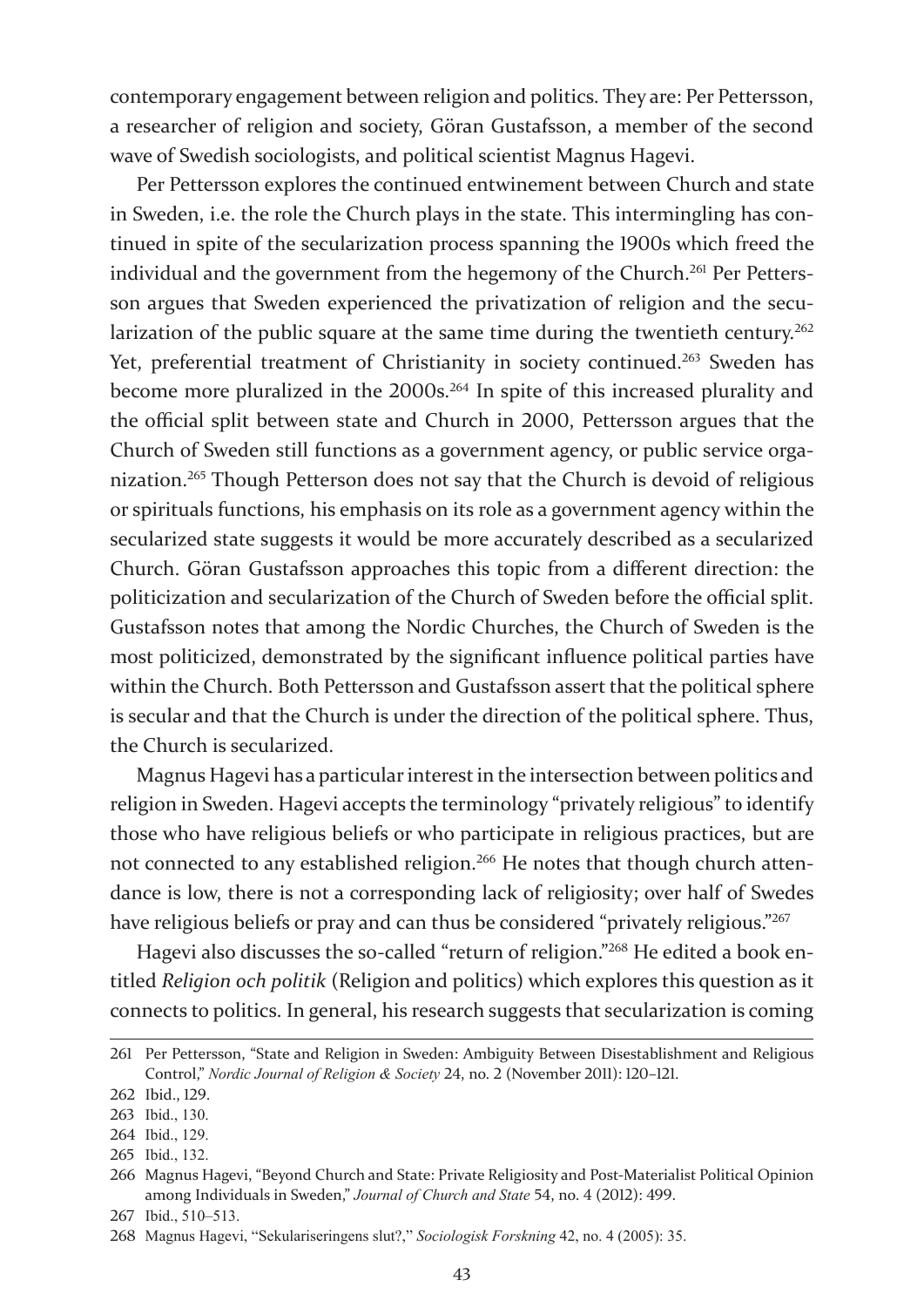to an end.269 He notes that this trend can be seen, even in Sweden, but it is "often sporadic and scattered … [though] it is possible to note a religious change in post-modern Sweden which is the direct opposite of secularization; a sacralization."270 Sacralization is the idea that religion is growing in importance for more people in more arenas of society.271 One example of sacralization is the change seen through a multi-year study on the importance of the concept of "salvation" for Swedes.272 This study is the focus of several articles by Hagevi. It looked at four generations during the years 1986-2006.273 Almost 20,000 people participated in this study and the most recent wave showed no substantial difference in the importance of the term "salvation" between generations.274 Hagevi begins to use the language of "post-secular people" to refer to the generations that grew up in a society that was "already secular" or those who had little to no contact with or influence from religion, i.e. those living in an extremely secularized society.275 This is different from the common usage of the term "post-secular" which refers to the period after a secular period that is characterized by increased religiosity. After 2000, these "post-secular generations" began to affirm that "salvation" was important to them, and the level of importance in both younger and older cohorts equalized.276 Prior to the year 2000, the older cohorts ranked the importance of "salvation" higher than the younger cohorts did.<sup>277</sup> Hagevi suggests that this shows that the "post-secular" generations are "craving" religion after growing up in society more or less devoid of it.278 Though it is unclear what people understood by the term "salvation," Hagevi argues that it is reasonable to conclude that for most respondents it was a religious idea, and they may have even associated it with Christianity.<sup>279</sup> In spite of the increased interest in religion, Hagevi notes that there does not seem to be an increase in religious activity or participation among the "post-secular generations" which, for him, begs the question: "Why do more people not come when the church bell rings?"280

In another article, "Sekulariseringen, vila i fred" ("Secularization, Rest in Peace"), Hagevi ponders the concept of progressive secularization in Sweden. He

272 Hagevi, "Sekulariseringens slut?," 40.

274 Hagevi, "Sekulariseringens slut?," 41.

278 Ibid., 67.

<sup>269</sup> Ibid., 39.

<sup>270</sup> Ibid., 39–40. Translation mine.

<sup>271</sup> Magnus Hagevi, "Att förena religion med politik," in *Religion och politik*, ed. Magnus Hagevi (Malmö: Liber, 2005), 19.

<sup>273</sup> Hagevi, "De postsekulära generationerna," 59.

<sup>275</sup> Hagevi, "De postsekulära generationerna," 63.

<sup>276</sup> Ibid., 69.

<sup>277</sup> Ibid.

<sup>279</sup> Magnus Hagevi, "Sekularisering, vila i fred," in *Religion och politik*, ed. Magnus Hagevi (Malmö: Liber, 2005), 216.

<sup>280</sup> Hagevi, "De postsekulära generationerna," 72. Translation mine.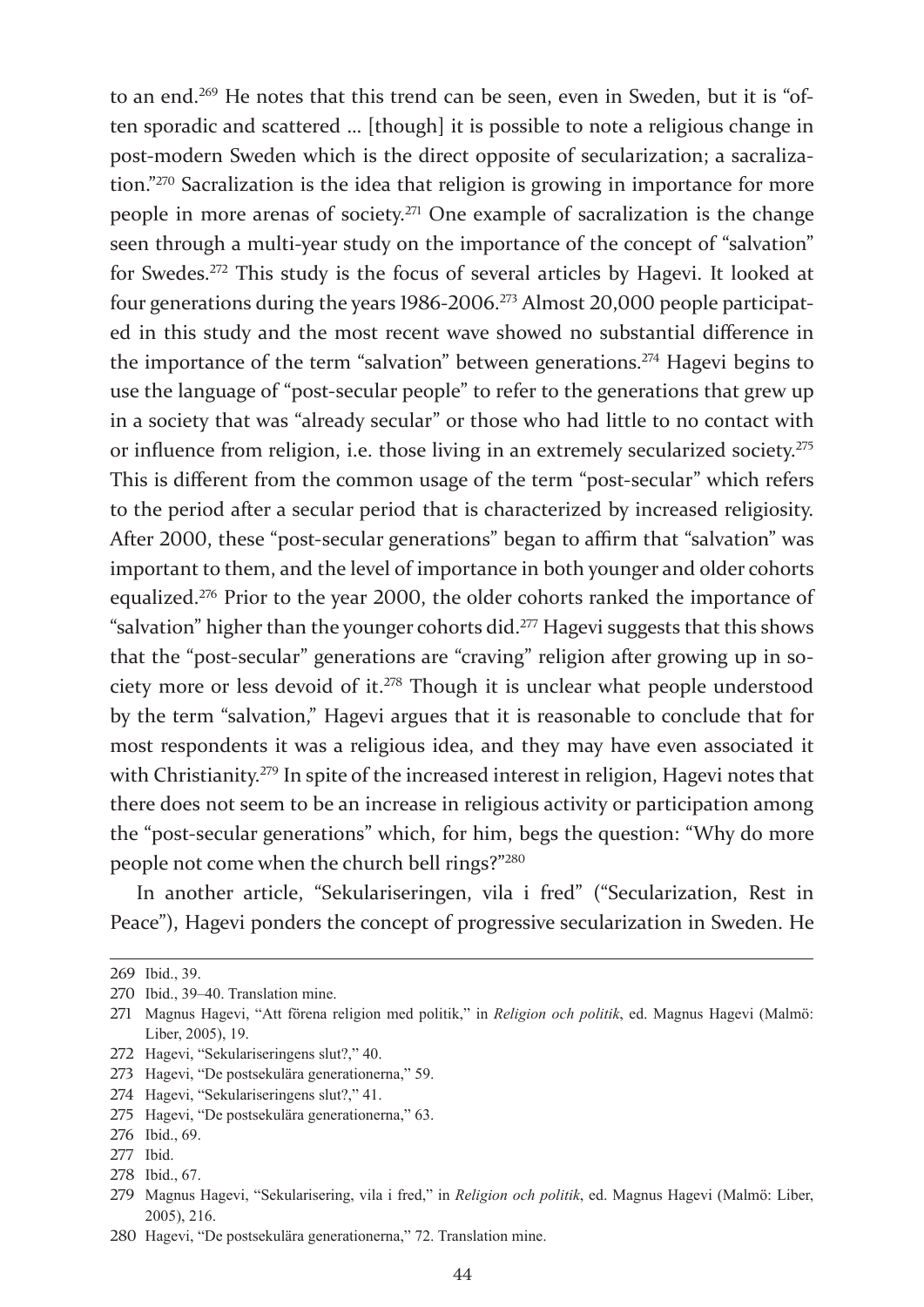admits that it is unclear why the "at one point obvious concept of progressive secularization has had problems."281 He says that one possible answer is that the pervasiveness of secularization was exaggerated or discussed by those who had a vested interest in promoting it.282 Another possible reason that some take issue with the concept of progressive secularization is that people misinterpreted the move away from traditional religion as secularization.<sup>283</sup> In this study, Hagevi is more cautious about whether the apparent sacralization is a new trend, whether it will be co-existent with continued secularization, or if it is only a temporary exception or break in the continuing secularization of society.284 He hesitates to draw conclusions about the future, but argues that some form of meaningful religious change is occurring.285 However, his leaning is that secularization is coming to an end in Sweden.

While Pettersson and Gustafsson conclude based on their study of politics and Church that the Church of Sweden has been secularized, they make no claims about the overall national trend. Hagevi, takes a similar approach, but pursues the question from a broader angle, asking more whether trends of religion's interactions with politics shine a spotlight onto wider cultural realities. He concludes that there seems to be an increase in religiosity (especially evident in his use of surveys) and that as such there is an increase in the presence of religion in the political sphere. He argues that Sweden is no longer on a secularizing trajectory, but is sacralizing instead.

# **Scholars Discussing or Supporting "Religious Change"**

## *From the EVS*

Another significant contribution to the conversation about secularization in Sweden is a study of Scandinavian values which was edited by Thorleif Pettersson and Danish sociologist of religion Ole Riis and published in 1994: *Scandinavian Values: Religion and Morality in the Nordic Countries*. Most of the articles in the book are based on data from the first two waves of the EVS reports. All of the authors originate in the Nordic lands except Loek Halman, a Dutchman, who was asked to participate because of his role as one of the leading researchers in the EVS study.<sup>286</sup>

<sup>281</sup> Hagevi, "Vila i fred," 220. Translation mine.

<sup>282</sup> Ibid.

<sup>283</sup> Ibid.

<sup>284</sup> Ibid., 221.

<sup>285</sup> Ibid.

<sup>286</sup> Thorleif Pettersson and Ole Riis, "Preface," in *Scandinavian Values: Religion and Morality in the Nordic Countries*, ed. Thorleif Pettersson and Ole Riis, vol. 10, Psychologia et sociologia religionum (Uppsala: Acta Universitatis Upsaliensis, 1994), 9. I saved my discussion of this book until now because of the co-authoring of many articles by Swedish and non-Swedish scholars, and because of Thorleif Pettersson's role as editor.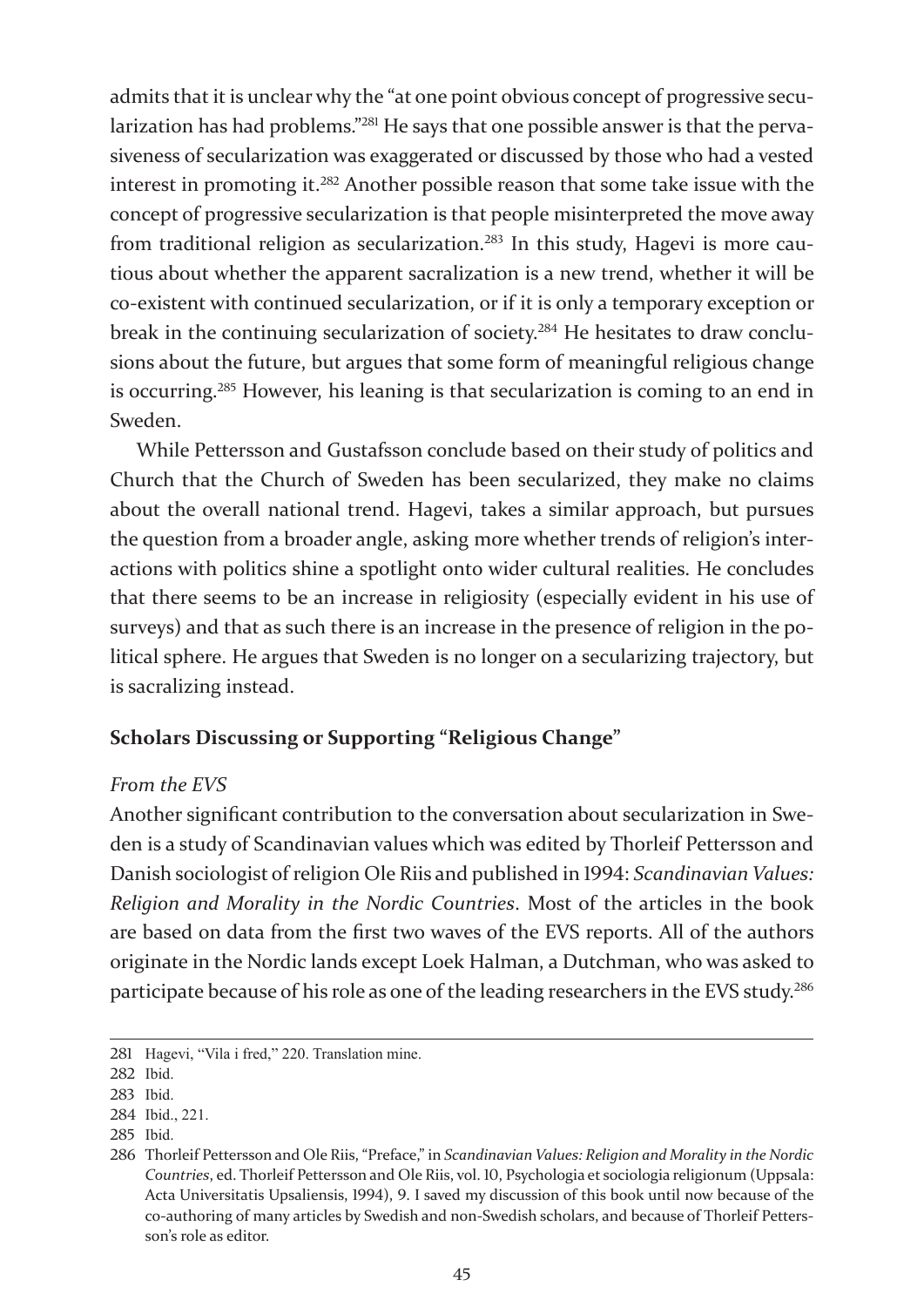In this book, the choice was made to use the term "religious change" rather than "secularization."287 The scholars and editors chose this term because "religious change" is more neutral than secularization and because the contributors did not want to pre-suppose that the changes observed necessarily involved the weakening of religion and religious institutions.<sup>288</sup> Halman notes that the common European belief in a spirit or life force, or the more traditional belief in a personal God, are not as common in Scandinavia as in Southern Europe or other parts of Northern Europe.289 He says that Sweden and Denmark are more extreme in their lack of religiosity than their neighbors Norway and Iceland.<sup>290</sup> All the data suggests that the Scandinavians are seldom outright atheists.291 Rather, Ole Riis says, "For the typical Scandinavian, religious questions have a low degree of saliency."292 In spite of the desire to discuss "religious change," Riis asserts, "The general impression is therefore that Scandinavia forms an extreme case of secularization in the sense that religious attitudes are of low intensity, religious beliefs are rather vague, religious behavior is infrequent, and religious authorities have little practical influence on the opinions and ethics of most Scandinavians."293 Though they begin by discussing "religious change," they conclude that this change is secularization.

#### *Andreas Bäckström*

Another key Swedish author is Andreas Bäckström, a sociologist of religion at Uppsala University. Bäckström explores the contemporary Swedish situation through the lens of "religious change." He thinks the expression "secularization" should be problematized for three reasons: that in earlier eras religiosity was not as unified as is suggested, that the 1900s saw a rise of new ideas which have contributed to religious change, and that the move away from Christianity has not decreased the human need for religion.<sup>294</sup> He argues that though the institutional Church might be losing its societal power, the individual believer will still have significant influence in society.<sup>295</sup>

288 Ibid.

<sup>287</sup> Göran Gustafsson, "Religious Change in the Five Scandinavian Countries, 1930-1980," in *Scandinavian Values: Religion and Morality in the Nordic Countries*, ed. Thorleif Pettersson and Ole Riis, vol. 10, Psychologia et sociologia religionum (Uppsala: Acta Universitatis Upsaliensis, 1994), 13.

<sup>289</sup> Loek Halman, "Scandinavian Values: How Special Are They?," in *Scandinavian Values: Religion and Morality in the Nordic Countries*, ed. Thorleif Pettersson and Ole Riis, vol. 10, Psychologia et sociologia religionum (Uppsala: Acta Universitatis Upsaliensis, 1994), 66.

<sup>290</sup> Ibid., 79.

<sup>291</sup> Ole Riis, "Patterns of Secularization in Scandinavia," in *Scandinavian Values: Religion and Morality in the Nordic Countries*, ed. Thorleif Pettersson and Ole Riis, vol. 10, Psychologia et sociologia religionum (Uppsala: Acta Universitatis Upsaliensis, 1994), 99.

<sup>292</sup> Ibid., 126.

<sup>293</sup> Ibid.

<sup>294</sup> Anders Bäckström, *Från institution till rörelse*, vol. 1989:12 nr 50, Religion och samhälle (Stockholm. 1986) (Religionssociologiska institutet, 1990), 20–21.

<sup>295</sup> Ibid., 1989:12 nr 50:44.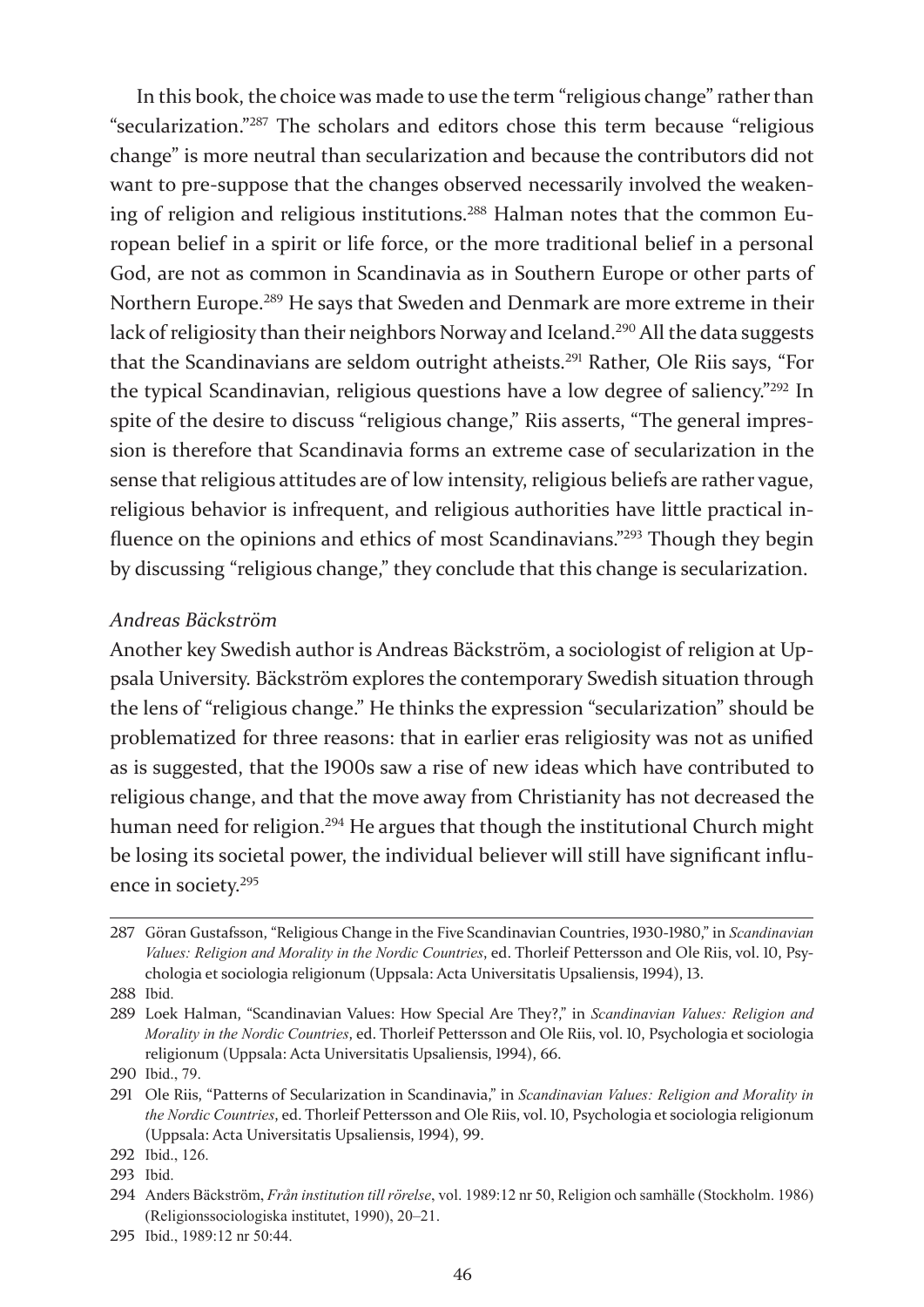Bäckström co-authored a book with Per Petterson and another Uppsala professor Ninna Edgardh Beckman, professor of practical theology, with the title *Religiös förändring i norra Europa: en studie av Sverige: "Från statskyrka till fri folkkyrka": slutrapport (Religious Change in Northern Europe: A Study of Sweden: "From State Church to Free Folk Church": Final Report)*. This book looks at the progressive change in the relationship between the Church of Sweden and the state until their official split in 2000.296 They argue that the 1900s were characterized by the gradual freedom of the state and the populace from the dominance of the Church.<sup>297</sup> Bäckström, Petterson, and Edgardh Beckman based their book on a Nordic sociological study called RAMP and use it to compare the Swedish situation to the other Nordic nations.298 The survey shows that traditional religion is strongest in Finland, while the populations of Sweden and Denmark are characterized by uncertainty.299 Their observations, though not their conclusions, agree with several other studies (e.g. David Thurfejll's and Phil Zuckerman's interviews [discussed in Section 3]). All of these studies note that: faith, if present, is privatized, that there is high participation in life rites and a desire to maintain the Church buildings, and that there are high membership numbers and a sense of cultural belonging from being connected with the Church.<sup>300</sup> Bäckström, Petterson, and Edgardh Beckman add that Swedes have a stronger sense of the transcendent while in nature.<sup>301</sup> This sacralization of nature has been noted by other scholars such as scientists Fereshteh Ahmadi and Nadar Ahmadi. Their study of Swedish cancer patients revealed that being in nature was their most important coping strategy giving it a measure of "sacrality," above any religions activities or rituals.302 Bäckström, Petterson, and Edgardh Beckman have noted, in agreement with other scholars (e.g. Hamberg and Zuckerman), that belief in Sweden is often vague and without significant content.<sup>303</sup> From the data, they conclude that "it is better to speak of religious change than secularization … in the Nordic context."304 They, in their own words, have moved a step further than Grace Davie and no longer speak of secularization as the European exception, but rather they question whether secularization ever occurred and note that contemporary society is seeing the growth of a variety of

- 298 Ibid., 55.
- 299 Ibid., 65.
- 300 Ibid., 72.
- 301 Ibid.

304 Ibid. Translation mine.

<sup>296</sup> Anders Bäckström, Ninna Edgardh Beckman, and Per Pettersson, *Religiös förändring i norra Europa: en studie av Sverige: "Från statskyrka till fri folkkyrka": slutrapport* (Uppsala: Diakonivetenskapliga institutet, 2004), 9.

<sup>297</sup> Ibid., 19.

<sup>302</sup> Fereshteh Ahmadi and Nader Ahmadi, "Nature as the Most Important Coping Strategy Among Cancer Patients: A Swedish Survey," *Journal of Religion and Health* 54, no. 4 (August 1, 2015): 1188–1189.

<sup>303</sup> Bäckström, Beckman, and Pettersson, *Religiös förändring*, 72.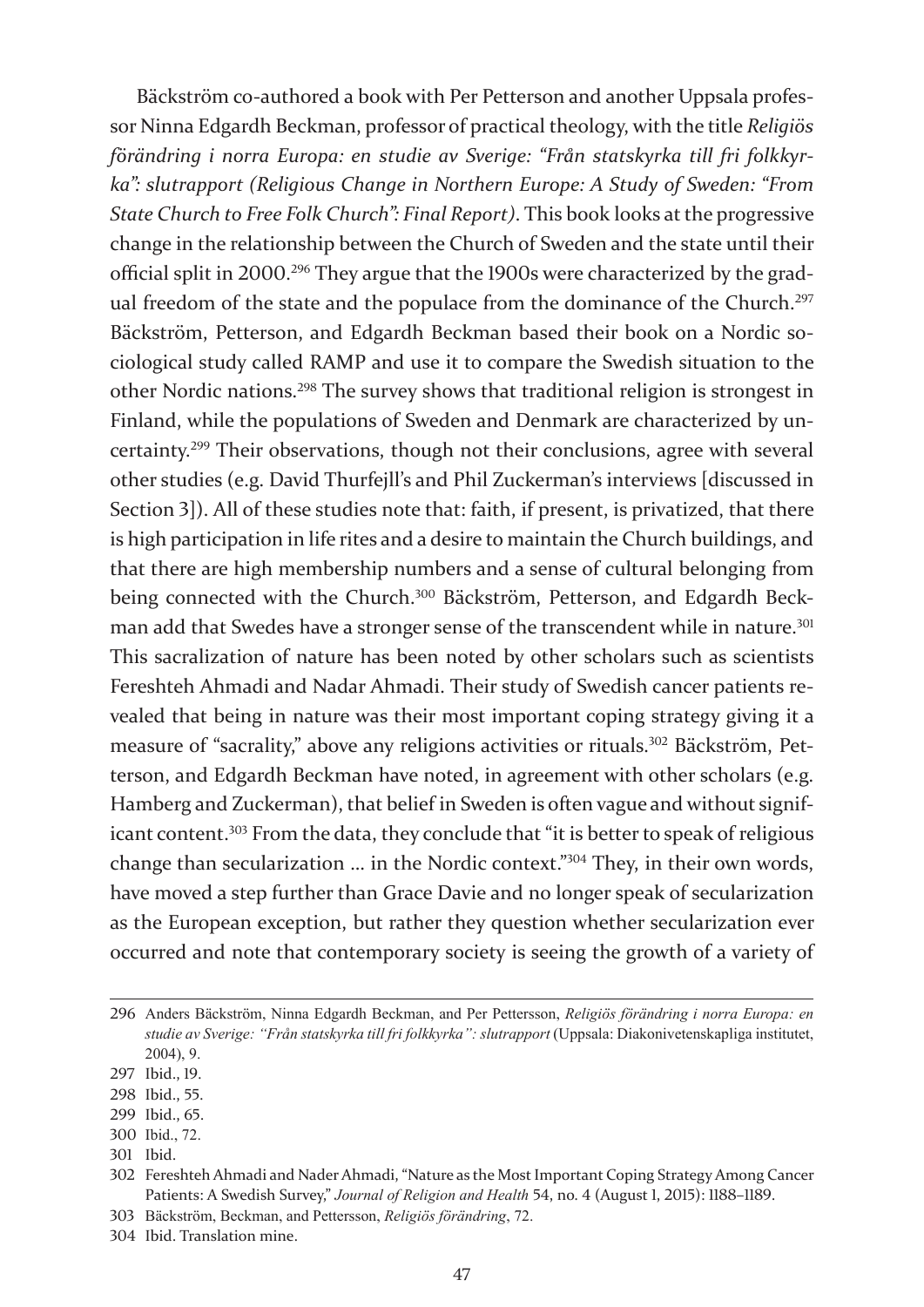new European religious forms.<sup>305</sup> They believe that the Nordic Folk Churches (i.e. national Churches) still have a significant role to play in contemporary society; though they have been reduced to giving people general direction and purpose rather than transmitting a religious worldview.<sup>306</sup>

Bäckström continues to hold this position in an article from 2014, arguing that though religion is becoming more visible in society, this should not be heralded as the return of religion because religion has never left the Nordic states.<sup>307</sup> He thinks the earlier privatization, not secularization, of religion in the Nordic countries, resulted from the liberal secular view of a neutral government and the Lutheran doctrine of the two kingdoms.<sup>308</sup> (The significance of the doctrine of the two kingdoms was discussed earlier in relation to John Witte Jr.). Bäckström acknowledges that this contemporary increase in visibility is not related to a statistical increase in religiosity, which further supports his position that secularization never occurred.<sup>309</sup>

#### *David Thurfjell*

Another important work is the book *Det gudlösa folket: de postkristna svenskarna och religonen* (*The God-Less People: The Post-Christian Swedes and Religion*) by David Thurfjell. David Thurfjell is a professor of the history of religion who combines his historical knowledge with an analysis of in-depth interviews conducted in a Stockholm neighborhood, aiming to explain the religious position of the contemporary middle-class Swede.<sup>310</sup> His oft-repeated goal is to explain why a group of people, himself included, who think the term "religious" applies to others, still take part in religious celebrations and rites, give their children Biblical names and belong to the Church.<sup>311</sup> He terms this group the "post-Christian secular Swedes."<sup>312</sup> From the interviews, Thurfjell found that most people expressed that they had a vague approach to religion, both in thought and language, which did not hold to any identifiable tradition.<sup>313</sup> This vague adherence affirms what has been observed by countless other scholars and studies. Thurfjell's historical analysis looks at three trends that have contributed to the contemporary situation: Christianity and the Church of Sweden, secular religious criticism, and what Thurfjell terms "esoterism" which is concerned with the intuitive and experiential connection to

<sup>305</sup> Ibid., 157–158.

<sup>306</sup> Ibid., 163.

<sup>307</sup> Anders Bäckström, "Religion in the Nordic Countries: Between Private and Public," *Journal of Contemporary Religion* 29, no. 1 (January 2, 2014): 61.

<sup>308</sup> Ibid., 63.

<sup>309</sup> Ibid., 69.

<sup>310</sup> Thurfjell, *Gudlösa folket*, 11.

<sup>311</sup> Ibid., 9.

<sup>312</sup> Ibid.

<sup>313</sup> Ibid., 11.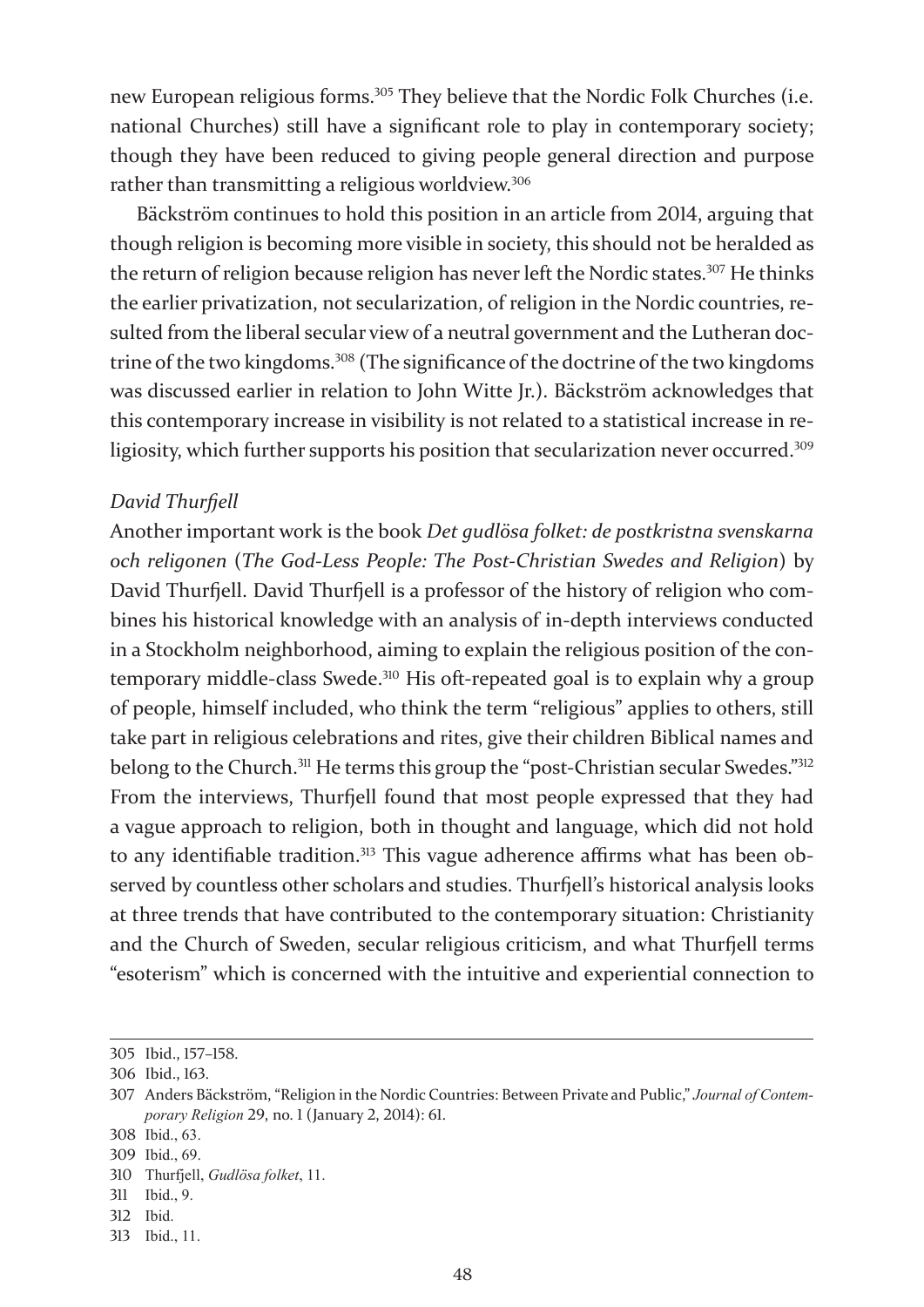the supernatural and mystical spheres.<sup>314</sup> In addition to being de-Christianized, Thurfjell says that most Swedes think they live in the world's most secular country.315 Thurfjell in not as confident as the average Swede about Sweden's secularity. He reviews the data and notes that there has been a decrease in participation in life rites, but that the low levels of church attendance are not a recent development.<sup>316</sup> He problematizes secularization by questioning the accuracy of using belief as a key criterion.317 He acknowledges that the numbers in Sweden are lower than in most of Europe, but he asserts that what is meant by various responses is not always clear and caution must be exercised before interpreting these responses as demonstrative of secularization.<sup>318</sup>

Thurfjell ascribes to the religious change position, sharing many of his conclusions with Bäckström.319 For Thurfjell, one example of this religious change is Swedes' willingness to combine tenets from various religions and their affirmation that everyone can create their own truth.<sup>320</sup> The creation of one's own truth is an indication of a strong individualism that is almost a "sacralization of the individual's rights."321 Thurfjell argues that the rhetoric of secularization is biased, by both the religious people who view it as a negative development and by the secularists who promote it.<sup>322</sup> In contrast, his interviews show a more conflicted view, suggesting that the language of thoroughgoing secularity expresses people's self-perception, rather than their realistic situation.<sup>323</sup>

Having argued that the perception that Sweden is very secular is exaggerated, Thurfjell examines the first trend which informs post-Christian secular Swedes' view of religion: their Christian inheritance.324 He argues that the Church was not only a symbol and proponent of faith, but served as a guardian of what was good and honorable.<sup>325</sup> From this review, Thurfjell concludes that over time the Church of Sweden lost the power to explain what Christianity was in the face of the nineteenth-century revival movements and secular religious criticism's push to make religion personal and concerned only with abstract beliefs, rather than embodied practice.<sup>326</sup> The Church remains as a shell from which holidays, life rites, and

 Ibid., 12. Ibid., 17. Ibid., 23. Ibid., 24. 318 Ibid. Ibid., 25. Ibid., 27. Ibid. Translation mine. Ibid., 37. 323 Ibid. Ibid., 38. Ibid., 39.

326 Ibid., 65.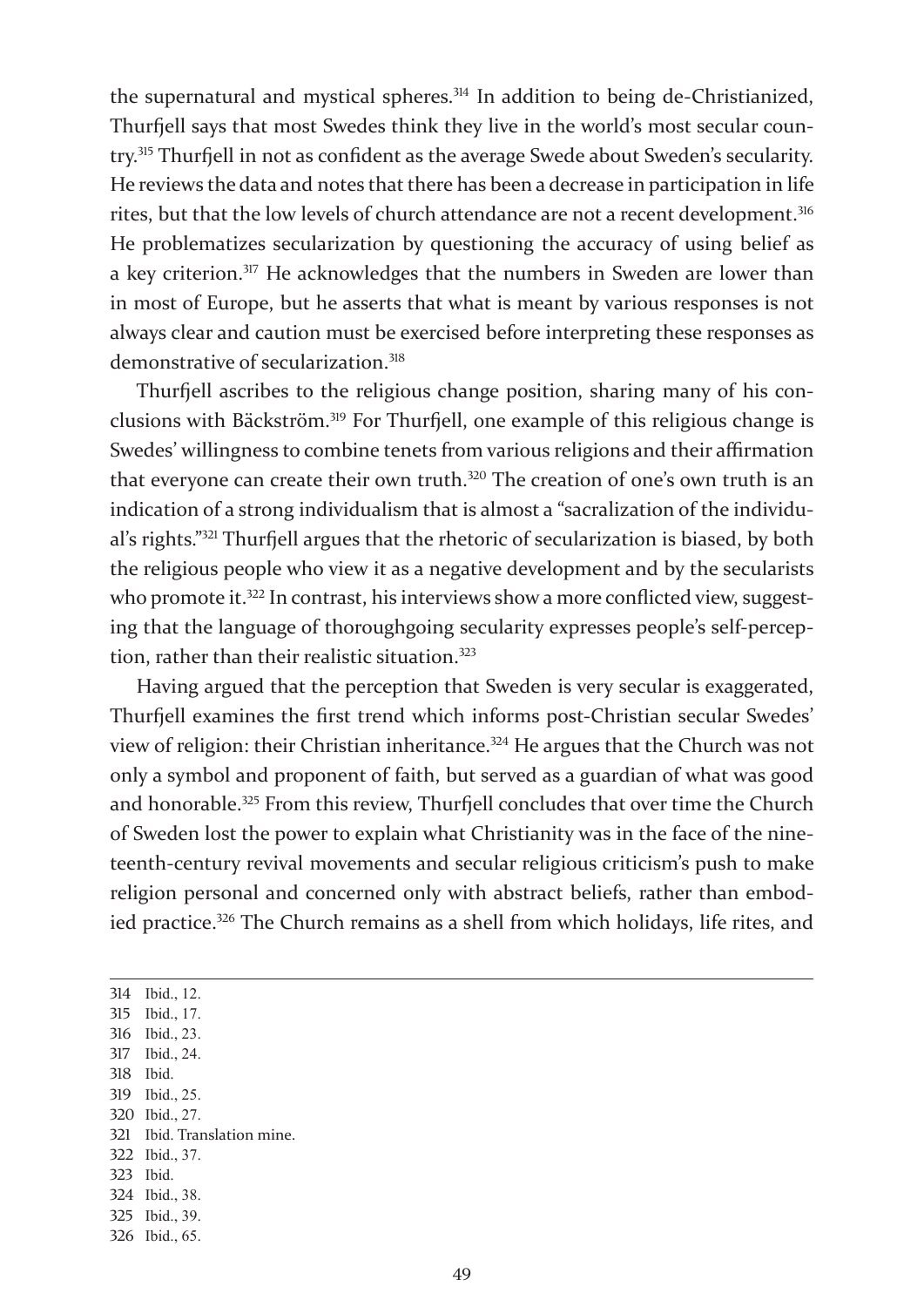children's names are gathered, but which has lost deeper meaning in people's lives and whose members no longer call themselves Christians.<sup>327</sup>

Thurfjell then examines the role of secular religious criticism. The interviewees criticized religion in different ways: some expressed what Thurfjell termed the—"weak view," i.e. that religion is irrelevant or uninteresting; others held the stronger view that religion in itself had negative effects.<sup>328</sup> Thurfjell argues that for most Swedes "religion" refers to Christianity because it is their cultural heritage and historic framework.329 In Sweden, the stronger forms of religious criticism were popularized in the 1950s by practical philosopher and opponent of organized Christianity Ingemar Hedenius, and by political scientist and newspaper publisher Herbert Tingsten.330 Hedenius and Tingsten did not say anything new, but presented European religious criticism in a way that was attractive to Swedes.<sup>331</sup> This popularization of atheism, in combination with the subsequent feminist critique of the Church, was a significant contributor to contemporary Swedes' religious criticism.332 Thurfjell concludes this section of his book suggesting that these factors contributed to post-Christian secular Swedes unwillingness to describe themselves as religious, while the privately religious are more comfortable using the term "spiritual" to describe themselves.<sup>333</sup> While I agree with most of Thurfjell's assessment to this point, his assertion that people often see themselves as spiritual is a common assumption made of Swedes by opponents of secularization, but Thurfjell does not provide much evidence to confirm this assertion.

Thurfjell's third line of reasoning is that post-Christian secular Swedes are open to "esoterism" which is his umbrella term for New Age, mysticism, the occult, and vague openness to, or experience of, the supernatural.<sup>334</sup> He notes that according to statistics few Swedes put themselves in this category, but that does not mean that esoterism is an insignificant religious mode in Sweden.<sup>335</sup> Thurfjell follows this statement with a second definition of "esoterism": any European variety of religion (from any part of the world) that is not a traditional religion (i.e. Christianity, Judaism or Islam), defining it by what it is not, rather than by what it is.<sup>336</sup> Thurfjell says that these esoteric beliefs have influenced post-Christian secular Swedes subversively, though media and cultural personalities, more than through

327 Ibid.

- 328 Ibid., 67.
- 329 Ibid., 72.
- 330 Ibid., 95.
- 331 Ibid.
- 332 Ibid., 101.
- 333 Ibid., 112.
- 334 Ibid., 116.
- 335 Ibid., 120.
- 336 Ibid., 124.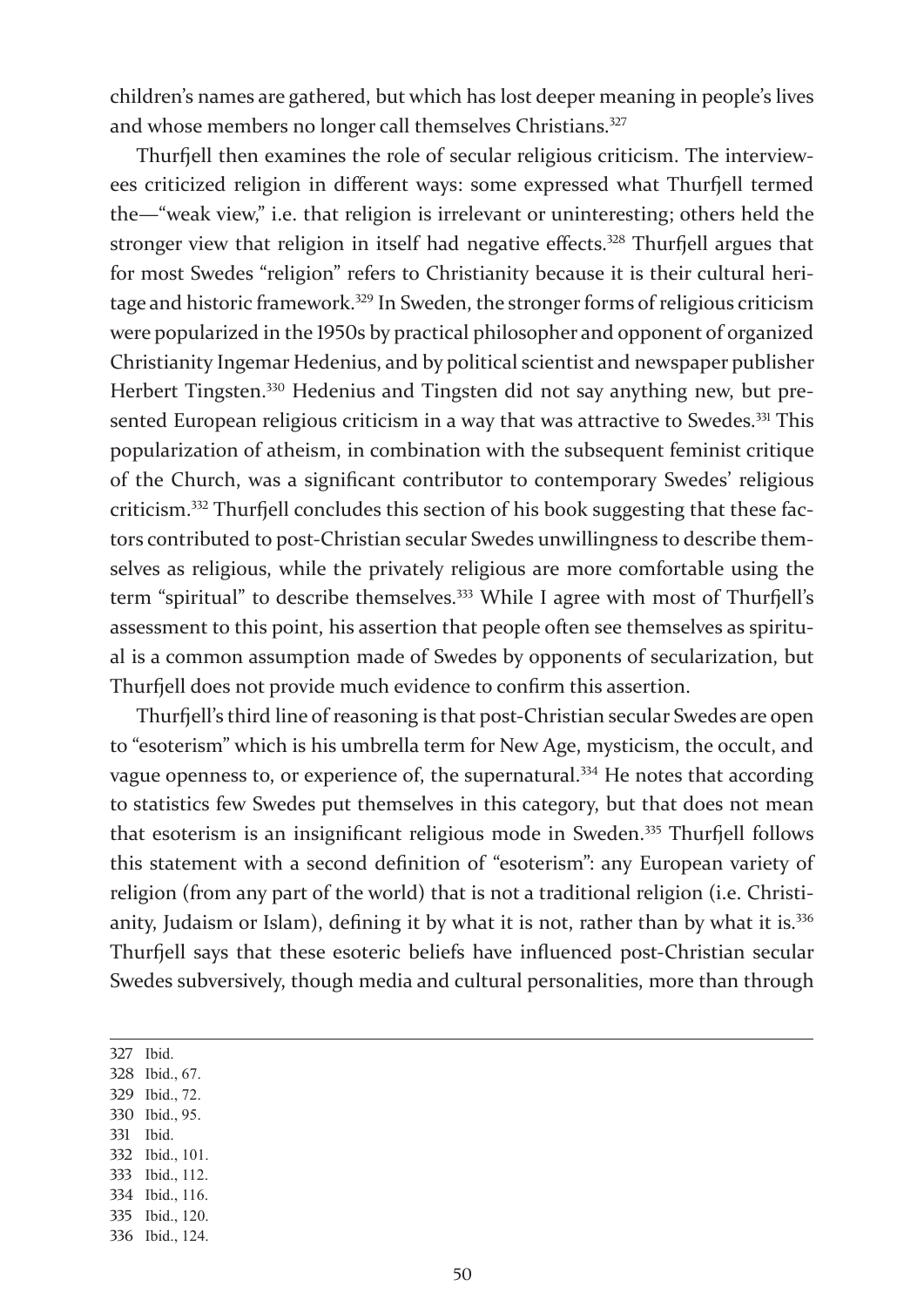official healing courses or New Age bookstores.337 I question whether the presence of these trends can be considered "influential"—or if it is better seen as evidence of "exposure" with unclear evidence regarding the subsequent impact on adherence, not to mention appropriation. According to Thurfjell, not many people hold to these types of beliefs, but they have influenced Swedish thought and views on religion. Anne-Christine Hornborg, a religious historian who focuses on religious anthropology, disagrees, arguing that in Sweden the practices or rites associated with these forms of spirituality are nothing more than "techniques" which have been "detached from the religious traditions from which they were derived."338 A study by Kim Löfqvist, who studies theology and religious science with a focus on interpretation of Asian religions, looks at the use of yoga in Swedish schools, showing how the religious content of yoga has been removed in the mind of Swedes and that it should be considered a secular phenomenon.<sup>339</sup> The question arises whether this reappropriation of other religious traditions is a continuation of secularizing trends or if "they are introducing new ways of re-enchanting the secular world."<sup>340</sup> Thurfjell sees them as continued evidence of religiosity, but I agree with Hornborg and Löfqvist that these trends are secular, as they have been divested of their spiritual elements. This process is akin to the secularization of the Church of Sweden which, though it is an official religious entity, lacks emphasis on the transcendent.

In conclusion, Thurfjell argues that in spite of their lack of overt religious affirmation, practice, or self-understanding, the contemporary Swede retains an evangelical Christian filter.<sup>341</sup> He suggests that the longings filled by religion (religion being equated with Christianity in Sweden), such as philosophical pondering and questions about the deeper dimensions of life, are articulated through non-religious language.<sup>342</sup> For the post-Christian secular Swedes, "religion" is something that applies to others, but according to Thurfjell, they are not as secular as they believe and they should be viewed as experiencing "religious change."343 When using the definition of "secular" as not relating directly to religion (its beliefs and intentional practices), or seeing secularization as indifference towards religion, then even from Thurfjell's analysis Sweden should be considered "secular."

<sup>337</sup> Ibid., 139.

<sup>338</sup> Anne-Christine Hornborg, "Designing Rites to Re-Enchant Secularized Society: New Varieties of Spiritualized Therapy in Contemporary Sweden," *Journal of Religion and Health* 51, no. 2 (2012): 404.

<sup>339</sup> Kim Löfqvist, "Yoga i skolan: Hinduisk utövning eller sekulariserad rit för avslappning och rörelse?," *Svensk Teologisk Kvartaskrift* 89, no. 2 (2013): 95.

<sup>340</sup> Hornborg, "Rites to Re-Enchant," 416.

<sup>341</sup> Thurfjell, *Gudlösa folket*, 223–228.

<sup>342</sup> Ibid., 255–257.

<sup>343</sup> Ibid., 258.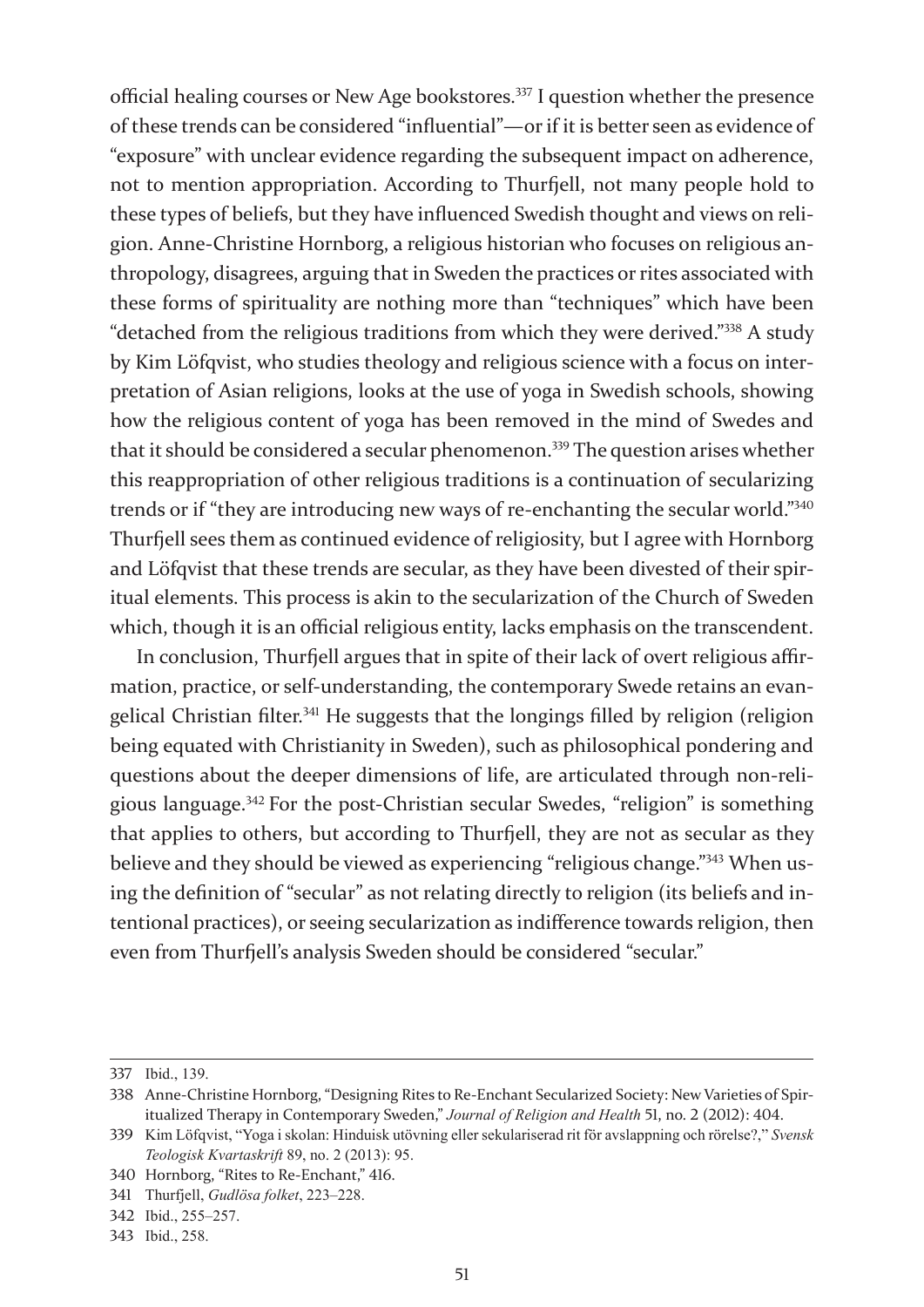#### *Ann af Burén*

Ann af Burén wrote her doctoral dissertation under David Thurfjell, and some of the same interview material used in his book was a source for her dissertation.<sup>344</sup> She is hesitant to call Sweden secularized. af Burén explores the discord between "the supposedly far-reaching secularity of Sweden on the one hand, and the incongruence and inconsistency of lived religion on the other."345 She studied the interviews of twenty-eight Swedes from one Stockholm neighborhood who she termed "semi-secular," i.e. they neither described themselves as religious or as indifferent to religion, though they regarded themselves as secular.<sup>346</sup> According to af Burén, this group makes up the majority of Swedes.<sup>347</sup> She admits that this study cannot be extrapolated as representative of the whole of Sweden, but argues that it contributes to scholars' understanding of contemporary Swedes.<sup>348</sup>

af Burén explored the "simultaneity," i.e. the "both-and" approach many Swedes have to religion.<sup>349</sup> She contests the view that Sweden is secularized based on high church membership statistics, the continued participation in life rites, affirmation of spiritual beliefs even if there is no explicit belief in God, and the acceptance of the paranormal or other forms of non-institutionalized religiosity.350 As mentioned by Bäckström, Pettersson, Edgardh Beckman, and Ahmadi and Ahmadi, af Burén also emphasizes the importance of nature in Swedes' "religious experience and thoughts."351 From her study, she concludes that most Swedes are neither religious (even when including the practicing of alternative spirituality), or non-religious, but live in the "fuzzy" middle ground.<sup>352</sup> While not using the language of "religious change," there are many similarities between the proponents of that position and af Burén. She argues that scholars must change their understanding of the term "religious" in order to see "the religious meanings, interpretations, and imaginations of the people whom we think of as secular."353 She finds that the flexible nature of Swedes' beliefs and opinions is a part of the current religious concept.<sup>354</sup> A similar position is asserted by Stefan Gelfgren, another sociologist of religion, who says that if one thinks secularization means that individuals are led by pure scien-

 Ann af Burén, "Living Simultaneity: On Religion among Semi-Secular Swedes" (Södertorns Högskola, 2015), 99. Ibid., 3. Ibid., 16–17, 36. Ibid., 15–18. 348 Ibid. Ibid., 21–29.

- 350 Ibid., 85–88.
- 351 Ibid., 103.
- 352 Ibid., 207.
- 353 Ibid.
- 354 Ibid., 213.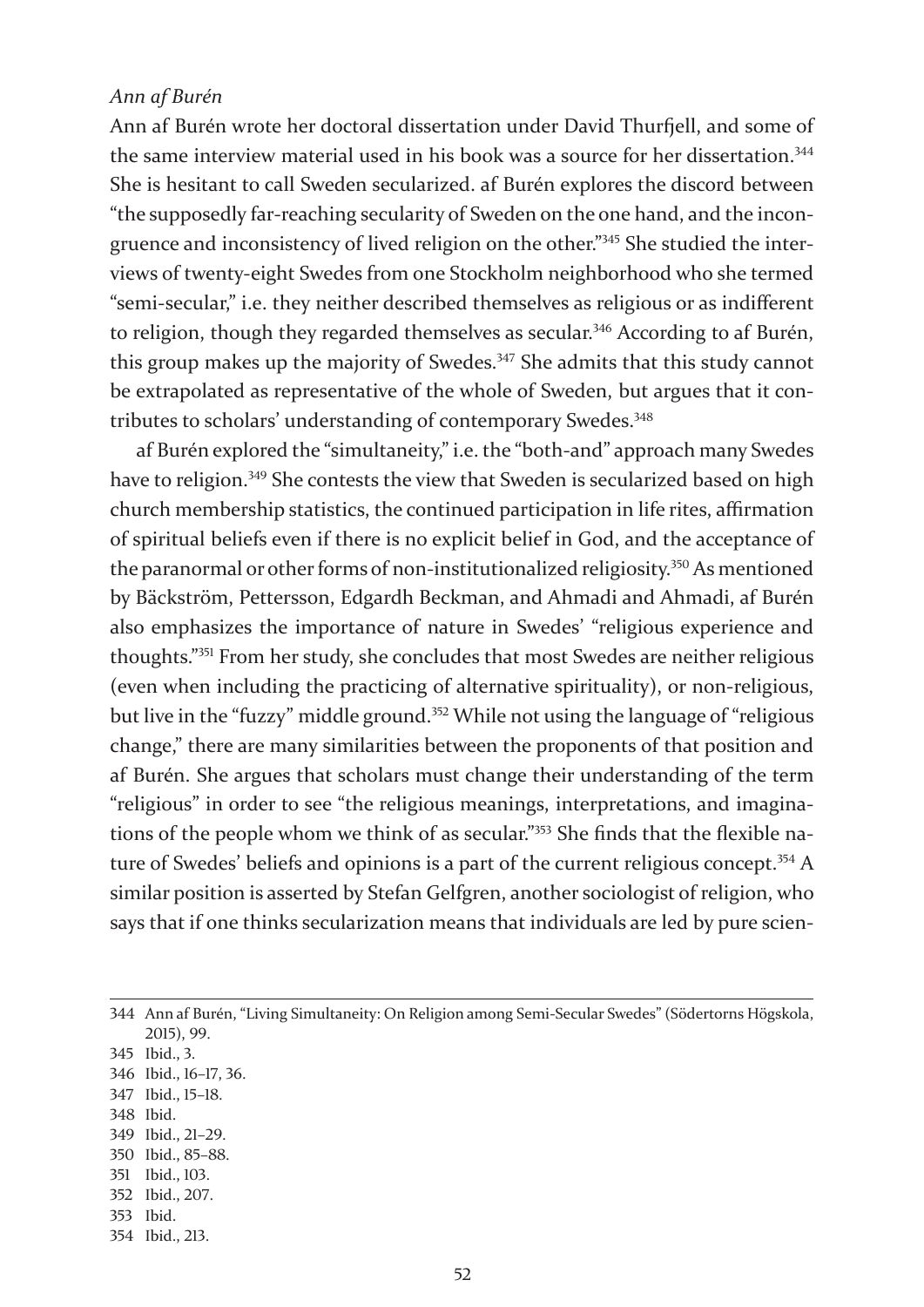tific reason and do not believe in a non-specific transcendent power, then Sweden cannot be considered secularized.355

## **Concurrent Secularization and Religious Resurgence**

In a book entitled *Religionen tur och retur* edited by historian Jenny Björkman and historian Arne Jarrick, another group of scholars write about the potential return of religion in Sweden. The book consists of articles exploring whether religion is making a comeback in modern society. It suggests that secularization is not self-evident, but that there seems to be a return of religion in Sweden, and the world, which is concurrent with the movement of religion back into the public square.<sup>356</sup> They note that this movement does not necessarily correlate to increased religiosity within the population.<sup>357</sup> The books draws a few general conclusions, suggesting that the increased visibility of religion does not necessitate an increase in religiosity, that the high level of disbelief in God is an exception when compared with the rest of the world, and that over six million Swedes still belong to the national Church.<sup>358</sup> They determine that faith is elusive and hard to measure, and that it is unclear if secularization (defined as a reduction of faith) is growing or decreasing.<sup>359</sup>

#### **The "Almost Religious"**

*Katedralens hemlighet*: *sekularisering och religiös* övertygelse (The Cathedral's Secret: Secularization and Religious Conviction) by theologian Bengt Kristensson Uggla.<sup>360</sup> He problematizes the concept of secularization, as many others have done.361 Kristensson Uggla believes part of the problem is that religion today is understood as something intolerant and narrow, as opposed to being an open and tolerant concept.362 He finds that this view has led to people becoming "almost religious," making the study of true religiosity more difficult.<sup>363</sup> "Almost religious" is his preferred description of the contemporary Swede. Kristensson Uggla explores whether it is "possible to highlight an alternative interpretation of how one can

<sup>355</sup> Stefan Gelfgren, *Kristendom och den moderna världsbilden: norra Europa 1500–2000* (Lund: Studentlitteratur, 2005), 138, Adobe Digital Editions PDF.

<sup>356</sup> Göran Blomqvist, "Förord," in *Religionen tur och retur*, ed. Jenny Björkman and Arne Jarrick, vol. 2017/2018, RJ:s Årsbok (Göteborg: Makadam förlag, 2017), 7.

<sup>357</sup> Jenny Björkman, "Religionen- en fråga om tro. Ett rundabordssamtal med Mohammad Fazlhashemi, Hellen Klein och Åsa Wikforss," in *Religionen tur och retur*, ed. Jenny Björkman and Arne Jarrick, vol. 2017/2018, RJ:s Årsbok (Göteborg: Makadam förlag, 2017), 184.

<sup>358</sup> Ibid.

<sup>359</sup> Ibid.

<sup>360</sup> Bengt Kristensson Uggla, *Katedralens hemlighet: sekularisering och religiös övertygelse* (Skellefteå: Artos, 2015), 13–14.

<sup>361</sup> Ibid., 9.

<sup>362</sup> Ibid., 23.

<sup>363</sup> Ibid., 30.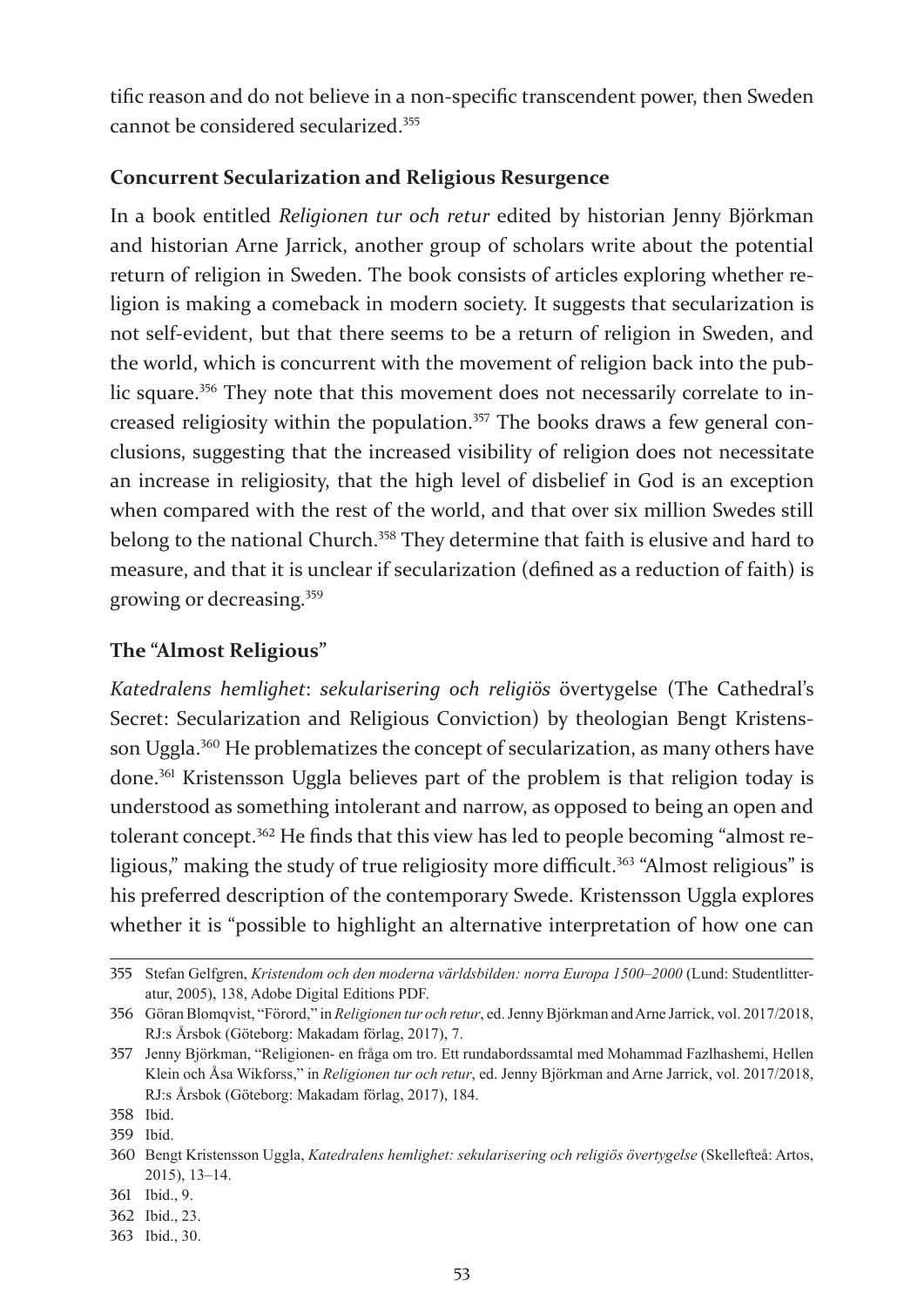look at the relationship between secularization and religious conviction, or rather, what it could mean to be secularized and at the same time to have a religious conviction."364 He draws attention to a Sweden-wide debate about where the line should be drawn between what is considered religious and faith-based and what falls in the category of tradition and holidays and is thus accepted in the public sphere.<sup>365</sup> As a result of the historical intertwinement of Christianity in all aspects of life in Sweden, Kristensson Uggla believes that those who want a "purely secular" society underestimate how difficult dividing religion from tradition will be.<sup>366</sup> He says, "We will never, within the foreseeable future, be done with Christianity—in the same way that we cannot free ourselves from our own history."367 Even with the persistence of Christianity, Kristensson Uggla acknowledges that a secularization process has occurred, which resulted in the average Swede being simultaneously secularized and shaped by religious traditions.<sup>368</sup> There are even some people who characterize themselves as "Lutheran atheists."369 Kristensson Uggla argues that this mixing of secularization and religious conviction is beneficial to religion because it fosters critical thinking and humble re-evaluation, and he says it should be welcomed.370 Not only should it be welcomed, but he adds that it is "an inner necessity and a clear part of [the religious person's] identity."<sup>371</sup>

Kristensson Uggla further argues that there are hidden aspects of the secularization story that must be exposed.<sup>372</sup> One of these hidden aspects is that secularization was, originally, as much about establishing a position for science in modern society as it was about opposing religion.<sup>373</sup> Another aspect is Christianity's contribution to secularization,<sup>374</sup> which is a point mentioned by Peter Berger, David Martin, and Ola Sigurdson, just to name a few. In order to determine if secularization is equivalent to de-Christianization, or if it is a result of the Christian faith, Kristensson Uggla says that we have to explore the "return of religion."375 He does not mean the return of Christianity, but asserts that there are re-enchantment and re-sacralization processes occurring.<sup>376</sup> He is skeptical about whether the "secularization story" was truly descriptive of the reality and the social change

364 Ibid., 31. Translation mine. 365 Ibid., 41. 366 Ibid., 44.

- 368 Ibid.
- 369 Ibid., 64.
- 370 Ibid., 69.

- 372 Ibid., 107.
- 373 Ibid., 108.
- 374 Ibid., 115.
- 375 Ibid., 115. 376 Ibid., 117.

<sup>367</sup> Ibid., 54. Translation mine.

<sup>371</sup> Ibid., 106. Translation mine.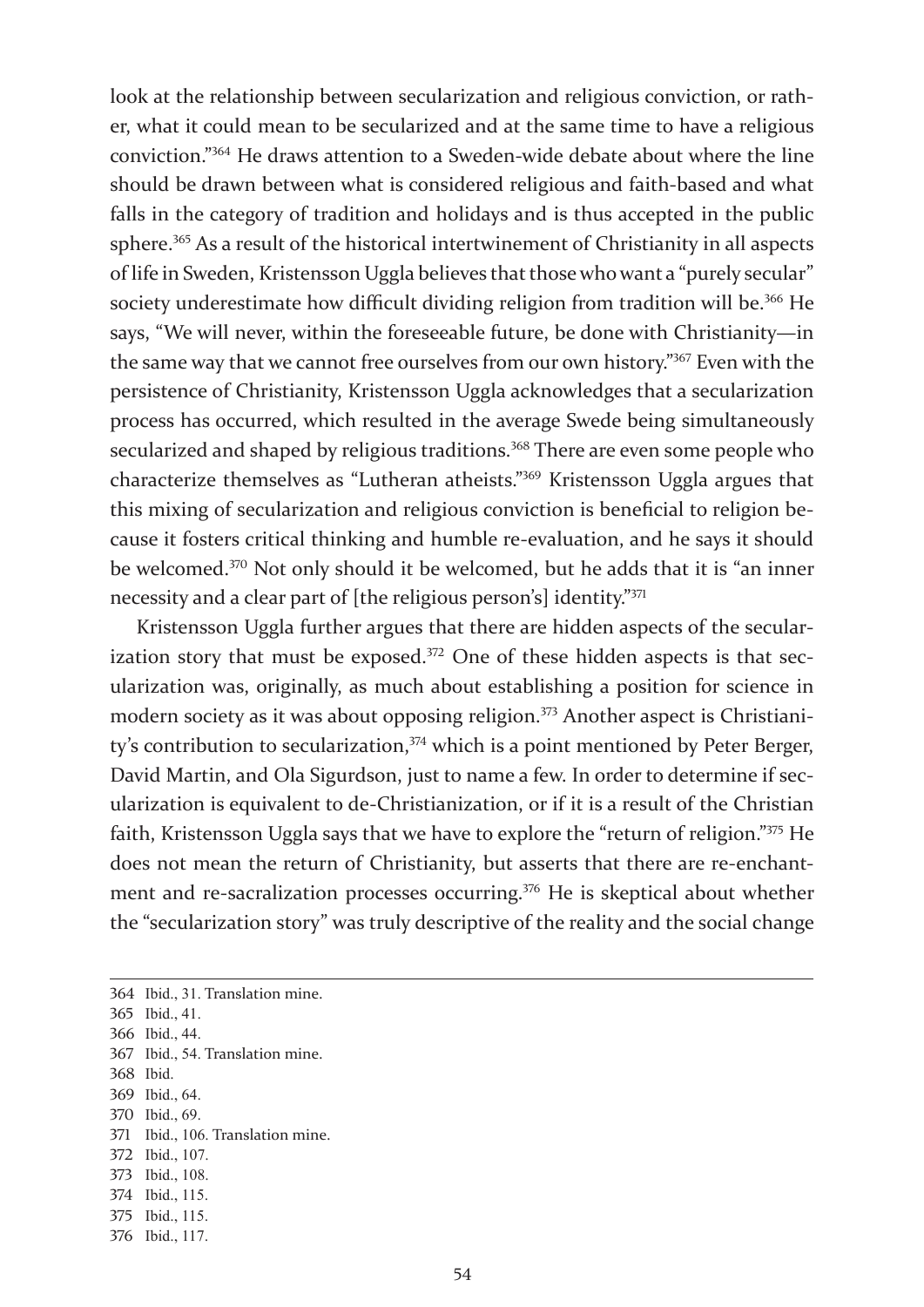in the 1900s.377 Kristensson Uggla cites the folk awakenings of the nineteenth and twentieth centuries, as well as the Pietistic emphasis on individualism, as catalysts for Swedish modernization and society's partial secularization.<sup>378</sup> For Kristensson Uggla, these movements impacted the Church of Sweden by provoking changes within the Church and leading to divisions in Christianity.<sup>379</sup> The folk religious movement paved the way for other popular movements, such as the workers' movement, which drove much of modernization.<sup>380</sup> Kristensson Uggla argues that the universities and hospitals were founded by the Church, and so, even though secularization is said to reign in academia and healthcare, it can be argued that both are still "more Christian than [people] believe."381 The Christian vestiges of many "secular" trends undermine a simple understanding of secularization for him.

As with almost every author who talks about secularization in Sweden, Kristensson Uggla must address the issue of, what he terms, the "Swedish/Scandinavian paradox," i.e. the fact that so many Swedes belong to the Church and participate in religious activities, while considering themselves non-religious.382 He suggests that explanations of hypocrisy or double morality are too simple.<sup>383</sup> Kristensson Uggla references explanations attempted by Thurfjell and Grace Davie, as well as an argument made by Henrik Berggren and Lars Trägårdh in their book *Är svensken människa?: gemenskap och oberoende i det moderna Sverige* (*Is the Swede Human? Community and Self-Reliance in Modern Sweden*), which explores the intensity of Swedish individualism and its relationship to Lutheranism.384 Kristensson Uggla agrees with scholars such as Martin that the Lutheran character of the State Church is a significant factor in explaining the Swedish paradox, noting the "simultaneous sacralization of the world and a secularization of the Church" that was a by-product of Lutheranism.<sup>385</sup> He argues that "the 'Lutheran secularity' or 'secularization's hidden sacrality' opens the way for two completely different paths: either a Lutheran unified society, or a secular, religiously-diverse society."386 He says that society's future will be determined by how we think theologically about the relationship between secularization and religious conviction.<sup>387</sup>

Religion's return is taking place according to Kristensson Uggla, in the sense that we can observe "the 'return' [of] mythopoeic language" rather than the return

 Ibid., 121. Ibid., 122–124. Ibid., 133. 380 Ibid. Ibid., 145. Translation mine. Ibid., 149. 383 Ibid. Ibid., 149–153. Ibid., 153. Translation mine.

<sup>386</sup> Ibid., 155. Translation mine.

<sup>387</sup> Ibid.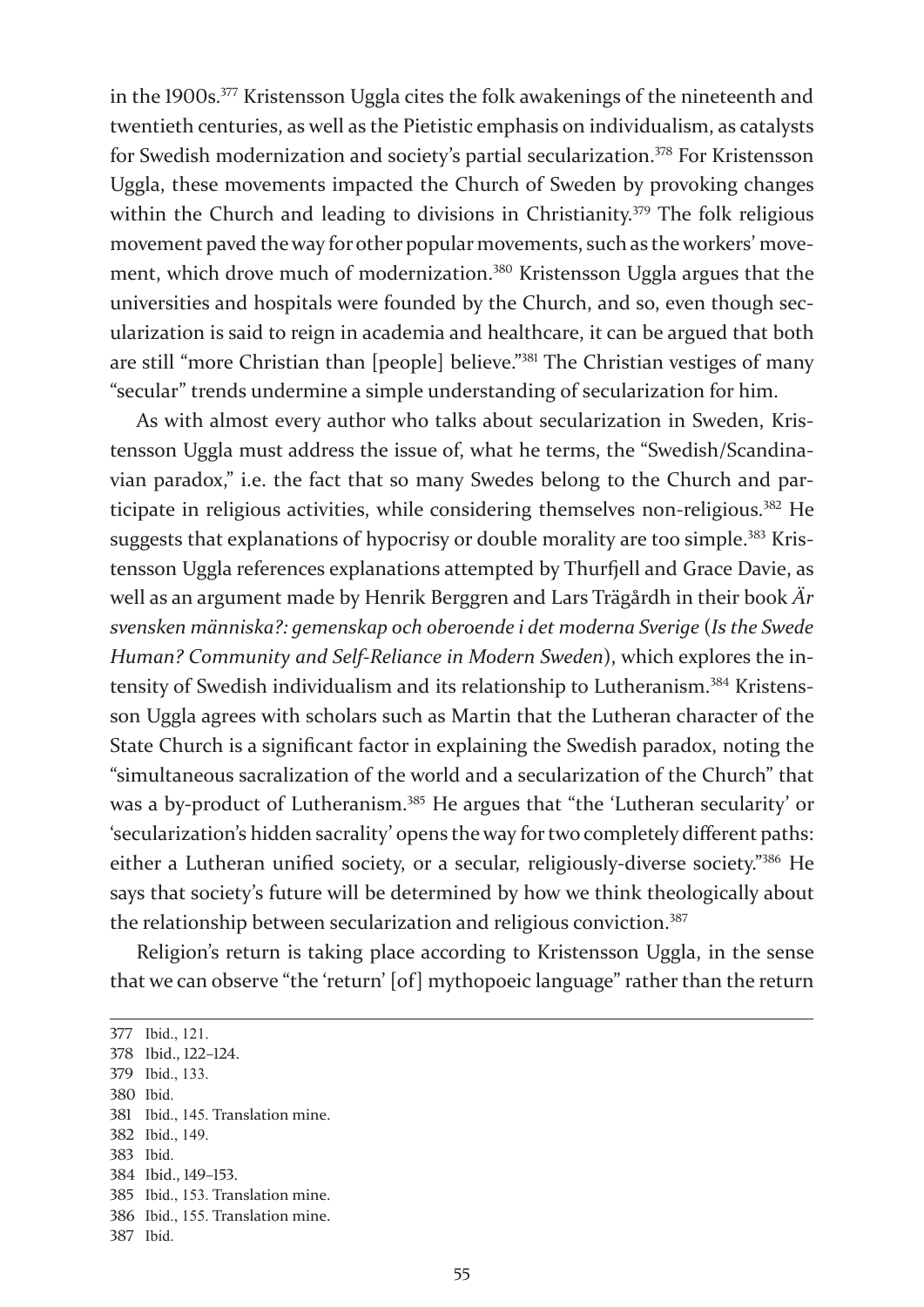of Christianity or any other specific religion.388 In conclusion, he says, "The cathedral is the bearer of a memory from an open, generous and inclusive Christianity that has since been lost. Why do we find it so hard to take seriously the openness, hospitality and tolerance that stand in line with the memory the cathedral 'carries'?"389 This question supports his overall suggestion, that the cathedral "harbors" both secularization and religious conviction together and that we should be able to do so as well; for Kristensson Uggla the conflict between religion and secularity is a misunderstanding of true Christianity.<sup>390</sup>

Mattias Martinson, professor of systematic theology, uses the term "almost religious," borrowed from Bengt Kristensson Uggla to describe the majority of contemporary Swedes.391 He, alongside Kristensson Uggla, discusses the role of the cathedral in the discussion of secularization. Martinson says the "almost religious" should be the focus of study and "proper theological attention," and that even though their position is vague, it does not mean that it lacks content.<sup>392</sup> Martinson argues that religion has never been gone from society and so though we are seeing an increased resurgence of religion, he believes we are seeing the simultaneous and reactionary resurgence of atheism.<sup>393</sup> He suggests that even if contemporary religious norms are often indistinct from non-religious norms, the Church is not secularized and its presence in society still "charges the common secular norm in Sweden with a certain theological energy."394 He thinks that doubt, indifference, and agnosticism should be interpreted as "practical atheism" which resulted from direct opposition to belief in God and that this opposition is returning to prominence today.395 This resurgence of atheism is even seen in the writings (and thoughts) of many believing Christian theologians, not just critical intellectuals, because they too have rejected supernatural categories which were givens for theologians like Luther and Calvin.<sup>396</sup> Martinson concludes that in the same way that the cathedral (or church) still stands in the center of many towns, Christianity as a concept still has "central" influence in Swedish society.<sup>397</sup> For Martinson, this influence is seen in the reciprocal resurgence of both religion and atheism.<sup>398</sup> Thus, for Martinson, "secularized" is not an applicable term for contemporary Sweden.

- 395 Ibid., 15.
- 396 Ibid., 19.
- 397 Ibid., 29.
- 398 Ibid.

<sup>388</sup> Ibid., 117. Translation mine.

<sup>389</sup> Ibid., 234. Translation mine.

<sup>390</sup> Ibid., 240.

<sup>391</sup> Mattias Martinson, "Nästan religiös: Katedraler och sekulära teologier," *Svensk Teologisk Kvartaskrift* 92, no. 1 (2016): 36.

<sup>392</sup> Ibid. Translation mine.

<sup>393</sup> Mattias Martinson, *Katedralen mitt i staden: om ateism och teologi*, Arcus teologi (Lund: Arcus, 2010), 9.

<sup>394</sup> Ibid., 10.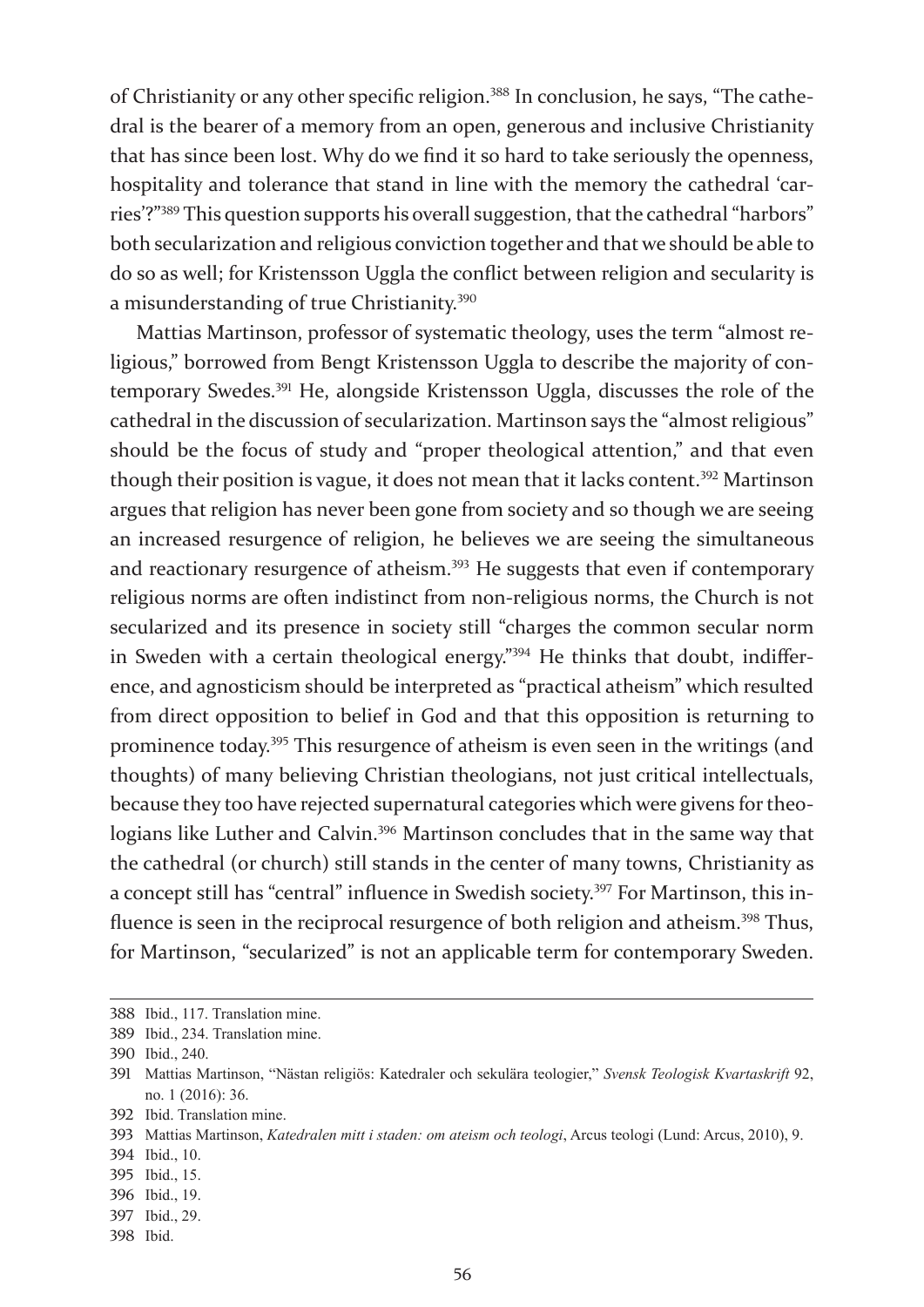He does not advocate for "religious change" either. He is content to observe the continued presence of religious concepts, the resurgence of religion, and the resurgence of outright atheism, without coming to any firm conclusions about the presence or absence of secularization. Though Kristensson Uggla did not express it in the same terms, Martinson's ending point aligns with his.

### **Atheism in Sweden**

Johan Lundborg, a scholar of faith and worldview science at Uppsala University, and Ola Sigurdson, professor of systematic theology at Gothenburg University, are two scholars who have examined the history of atheism in Sweden and its contribution to secularization. The title of Lundborg's book is *När ateismen erövrade Sverige: Ingemar Hedenius och debatten kring tro och vetande* (*When Atheism Conquered Sweden: Ingemar Hedenius and the Debate about Faith and Knowing*)*.* In 1949, Ingemar Hedenius published a book called *Tro och vetande* (Faith and Knowing), which in many ways was like lighter fluid on the already smoldering fire of atheism in Sweden.399 Hedenius was influenced by Bertrand Russell, as well as other Anglo-Saxon analytical philosophers.400 Hedenius' book was of great interest to Herbert Tingsten, a political scientist and editor of an influential Swedish newspaper.401 Tingsten had begun to describe Swedes as "name Christians" or in better English as "nominal Christians."<sup>402</sup>

In the words of Lundborg, "Hedenius' book was, for Tingsten, a welcome contribution in the attempt to support the thesis of religion's death."403 Lundborg does not think Hedenius' critique was as impactful as people assume.<sup>404</sup> This myth of the devastating impact of Hedenius' religious criticism was propagated through: Tingsten's promotion of Hedenius in the main Swedish newspaper, the fact that

<sup>399</sup> Magnus Hagevi, "De postsekulära generationerna," in *Det nya Sverige [Elektronisk resurs]: trettiosju kapitel om politik, medier och samhälle: SOM-undersökningen 2006*, ed. Sören Holmberg and Lennart Weibull (Göteborg: SOM-institutet, Göteborgs universitet, 2007), 69, accessed April 24, 2018, http://hdl.handle. net/2077/26520.

<sup>400</sup> Johan Lundborg, *När ateismen erövrade Sverige: Ingemar Hedenius och debatten kring tro och vetande* (Nora: Nya Doxa, 2002), 14.

<sup>401</sup> Lars Johansson, "Ateismens historia," *NOD: forum för tro, kultur och samhälle* 4 (2006): 12.

<sup>402</sup> The full quote from Tingsten, as cited in Hugh McLeod's *Religion and the People of Western Europe, 1789-1989* is: "Christians-in-name-only (*namnkristna)*, indeed the phrase Christian-in-name-only seems almost too strong even when used to designate total indifference bounded by approval of tradition and convention. They say they believe in God, yet do not accept the doctrines that distinguish Christianity. They want to keep education in Christianity, yet do not go to church. Baptism, confirmation, marriage, and burial—these are the contacts these people have, not with religion (for there is no reason to have such contact!) but only with the church. The holy sacraments provide a setting for festive occasions. A necessity for this state of affairs is that they do not listen, do not understand, or at least do not pay any attention to what is said. They enquire as little into the meaning of these things as they ponder electricity on a journey by tram. This we all know, and this we all say—but convention is so well established that it is considered a trifle unbecoming to say so publicly."

<sup>403</sup> Lundborg, *Ateismen erövrade Sverige*, 33. Translation mine.

<sup>404</sup> Ibid., 300.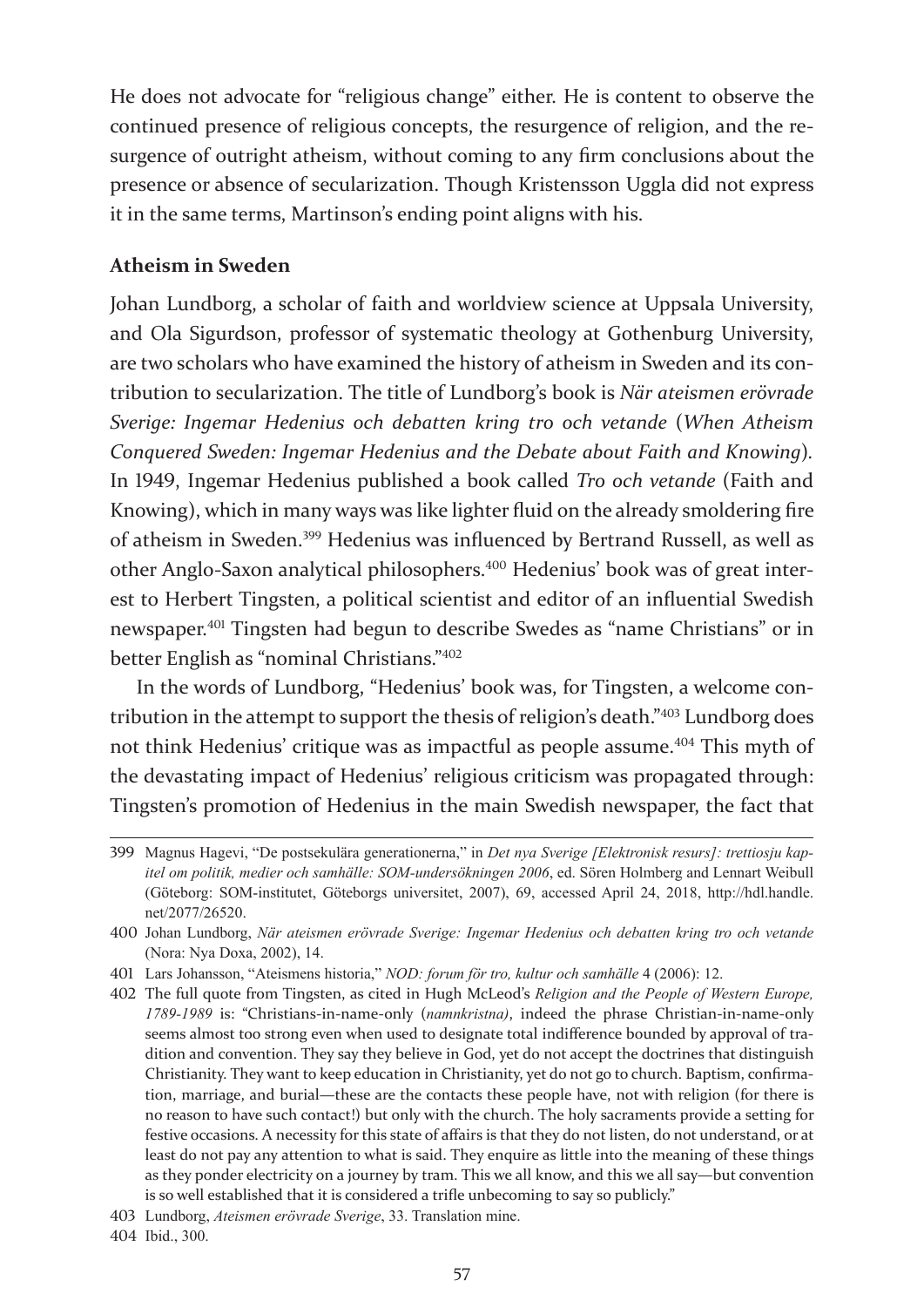Hedenius' thoughts concurred with the spirit of the times, and by Hedenius himself through his biased record of the history of the "faith and knowing debate."405 It was further promoted by Hedenius' need to be right and his rhetorical dominance over his opponents, at times frightening them into silence.<sup>406</sup> As a result, contemporary people assume that Hedenius' critique was devastating. However, Lundborg argues that the content was not problematic for theologians, but that Hedenius won the debate on the popular level and this myth of his devastating critique has been disseminated throughout society because of his rhetorical tricks.<sup>407</sup> In sum, whether Hedenius was intellectually persuasive matters little because of his reception in society and its subsequent contribution to the secularization of Sweden.

Theologian Ola Sigurdson also discusses the development of atheism in Sweden. His main contributions to the present discussion are a study of five key Swedish writers from the 1900s (Axel Hägerström, Herbert Tingsten, Alva and Gunnar Myrdal, and Ingemar Hedenius) writing on topics such as philosophy, political science, and national economy,<sup>408</sup> and a presentation of the current "post-secular condition."409 All five well-known thinkers, who are the focus of his book, *Den lyckliga filosofin* (The Happy Philosophy), were concerned with the relationship of faith to politics, knowledge, and science.<sup>410</sup> All five are associated with the development of the "Swedish model," were proponents of modernization<sup>411</sup> and, by extension, have contributed to the current secular situation. Several other authors, such as David Thurfjell and Johan Lundborg, have mentioned the importance of Hedenius and Tingsten, and Sigurdson continues to develop the picture by incorporating the other three into his analysis. Sigurdson notes that, in contrast to sociologist and philosopher Max Weber's pessimism about the coming of modernity, the "disenchantment" of society, and the privatization of religion, most of these Swedish thinkers heralded modernity as the beginning of something new and wonderful.<sup>412</sup> Tingsten was the exception to this optimism.<sup>413</sup> Since these five individuals contributed to the creation of the "Swedish model" (i.e. the welfare state), either by their philosophy or direct role in policy formation, and were influential in Sweden's modernization process, their open-armed welcome of modernity

<sup>405</sup> Ibid., 301–302.

<sup>406</sup> Ibid.

<sup>407</sup> Ibid., 300.

<sup>408</sup> Ola Sigurdson, *Den lyckliga filosofin: etik och politik hos Hägerström, Tingsten, makarna Myrdal och Hedenius* (Stockholm: Brutus Östlings Bokförlag Symposion, 2000), 7.

<sup>409</sup> Ola Sigurdson, *Det postsekulära tillståndet: religion, modernitet, politik* (Göteborg: Glänta, 2015), Kindle, Loc 75.

<sup>410</sup> Sigurdson, *Lyckliga filosofin*, 29.

<sup>411</sup> Ibid., 190.

<sup>412</sup> Ibid., 254.

<sup>413</sup> Ibid.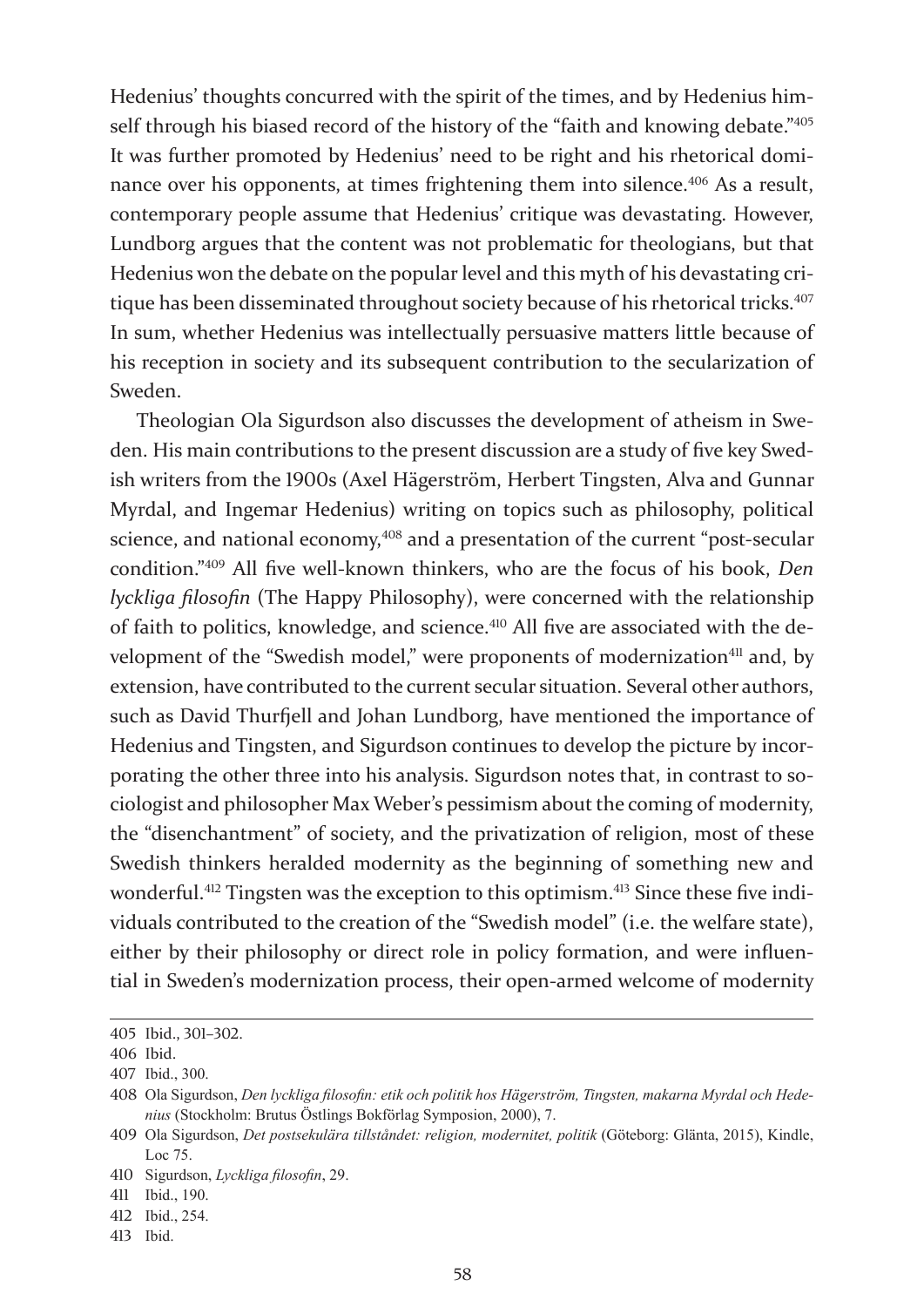contributed to the pervasiveness that modern values (including privatization of religion) have in Swedish society today. It seems that, among those working at the highest levels of social reorganization in the 1900s, there was no voice of caution to question the movement towards a secularized society. Instead, most, if not all, of these thinkers were opposed to organized religion in any form, and were happy to see it decrease in popularity and adherence.

In his more recent book, *Det postsekulära tillståndet: religion, modernitet, politik* (The Post-Secular Condition: Religion, Modernity, Politics), Sigurdson begins to explore the question: what is coming back when people talk about religion's return?414 His position is that whether it is "religion's return" or a renewed visibility of religion, religion is an inseparable part of public life alongside politics, economics and culture.415 He is not sure that "religion's return" is the most helpful description, since he does not believe religion was gone in the way that proponents of secularization have suggested.416 This does not mean that he denies all evidence of secularization. His thesis is that current society is "post-secular,"417 i.e. society is experiencing a change in self-understanding characterized by a mixture of the religious and the secular, and that religion is an important dimension of modernity and cannot be ignored when studying modern society.418 Sigurdson suggests that the belief that religion exists in its own societal sphere is mistaken: rather, he thinks that it interacts with and impacts other social spheres.<sup>419</sup> Sigurdson is hesitant to accept the differentiation of society and argues that each part affects the others. He acknowledges that there has been a move away from the language of traditional religion towards more vague terms: from "belonging" and "religion," to "belief" and "spirituality."420 For Sigurdson, the contents of the new and old terms are equivalent.421 He explores the voice of theology in society and its contributions to discussion of freedom, tolerance, universality, and human rights.<sup>422</sup> These are all good, and Christian, ideas. They are also key tenets of modernity and Sigurdson argues that theology has, by extension, played a significant role in modernization.

Sigurdson asserts that man is a created being and as a result "humanity's spirituality is not a type of divine mistake, but is exactly how God envisioned people."<sup>423</sup>

<sup>414</sup> Sigurdson, *Postsekulära tillståndet*, Loc 42.

<sup>415</sup> Ibid., Loc 57.

<sup>416</sup> Ibid., Loc 5129.

<sup>417</sup> It is interesting to note at this juncture that each scholar who uses the term "post-secular" means something different by it. So when they assert that Sweden is "post-secular," it may not mean that Sweden has moved through its secular phase of history or even that Sweden is no longer secular.

<sup>418</sup> Ibid., Loc 75-81.

<sup>419</sup> Ibid., Loc 294

<sup>420</sup> Ibid., Loc 421.

<sup>421</sup> Ibid., Loc 421.

<sup>422</sup> Ibid., Loc 1772-1884.

<sup>423</sup> Ibid., Loc 2336. Translation mine.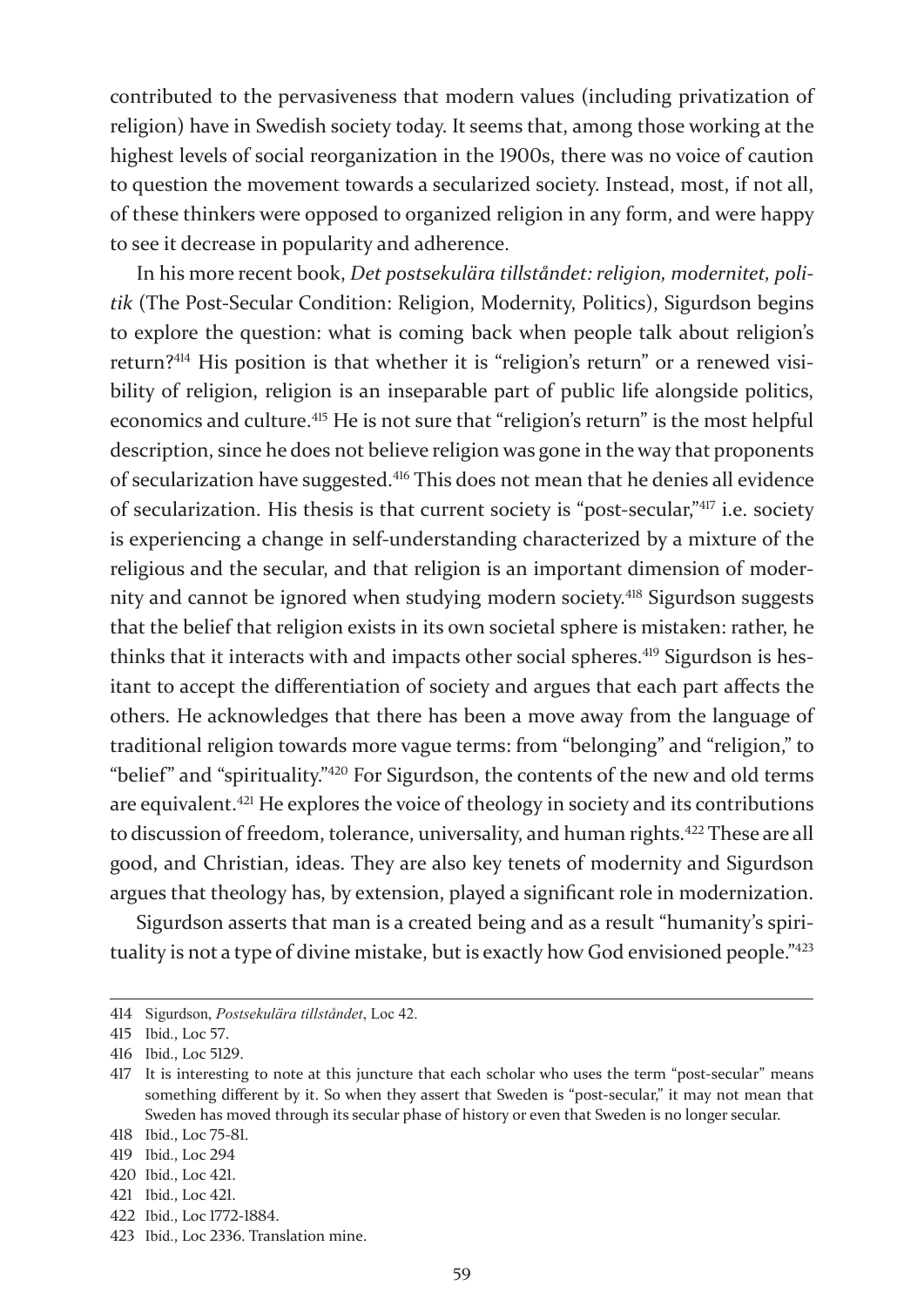He agrees that secularization results in the privatization of religion, but sees this privatization as beneficial because it removed "unquestioned association with a certain religious community."424 He argues that de-sacralization and individualization were essential for the progress of modernity.<sup>425</sup> The privatization of traditional religion (which historically served as one of the cohering factors in society) is not the disappearance of religion, but rather, the appearance of other unifying factors that are replacing the functions religion served in the past.426 In conclusion, Sigurdson says that a "post-secular condition" must admit three things: that modernity has a religious heritage, that church and state should not be viewed as equivalent, and that both the religious and secular voices should be heard in public dialogue.<sup>427</sup>

To summarize Sigurdson, he questions whether religion was ever gone, arguing instead for the continued presence of private religiosity with public secularity.<sup>428</sup> He takes the position, also held by Peter Berger, that individualization has led to the de-sacralization of the public sphere, but in contrast to Berger, Sigurdson argues that this is a positive development.429 He notes that the Lutheran character of the Church of Sweden is important when exploring the trajectory of religion and secularization in Sweden.<sup>430</sup> He concludes that, in the modern post-secular society, the religious and the secular co-exist.

#### **Owe Wikström - A More Holistic Approach**

Owe Wikström, longtime priest, psychotherapist, and professor of religious psychology at Uppsala University from 1984–2012, wrote two books that explore the theological and psychological aspects of the current religious situation in Sweden. Like Eva Hamberg who stands alone at the beginning of this section, Owe Wikström stands alone at the end. His psychological bent results in books that are existential as well as analytical, reminiscent of the neighboring Dane, Søren Kierkegaard. This more holistic approach serves as a fitting end point to my survey of the scholarship. It sets the tone for my conclusion: a summary analysis combined with a few suggestions about an embodied, holistic way forward.

Wikström's relevant books are entitled *Det bländande mörkret* (The Glaring Darkness) and *Till längtans försvar eller vemodet i finska tango* (In Defence of Longing or Melancholy in a Finnish Tango). Wikström argues that the use of spiritual terms has increased since 2000 and that there is a concurrent increase in

<sup>424</sup> Ibid., Loc 5372. Translation mine.

<sup>425</sup> Ibid., Loc 5420.

<sup>426</sup> Ibid., Loc 5486- 5495.

<sup>427</sup> Ibid., Loc 6000.

<sup>428</sup> Ibid., Loc 5259.

<sup>429</sup> Ibid., Loc 5420-5600.

<sup>430</sup> Ibid., Loc 5420-5600.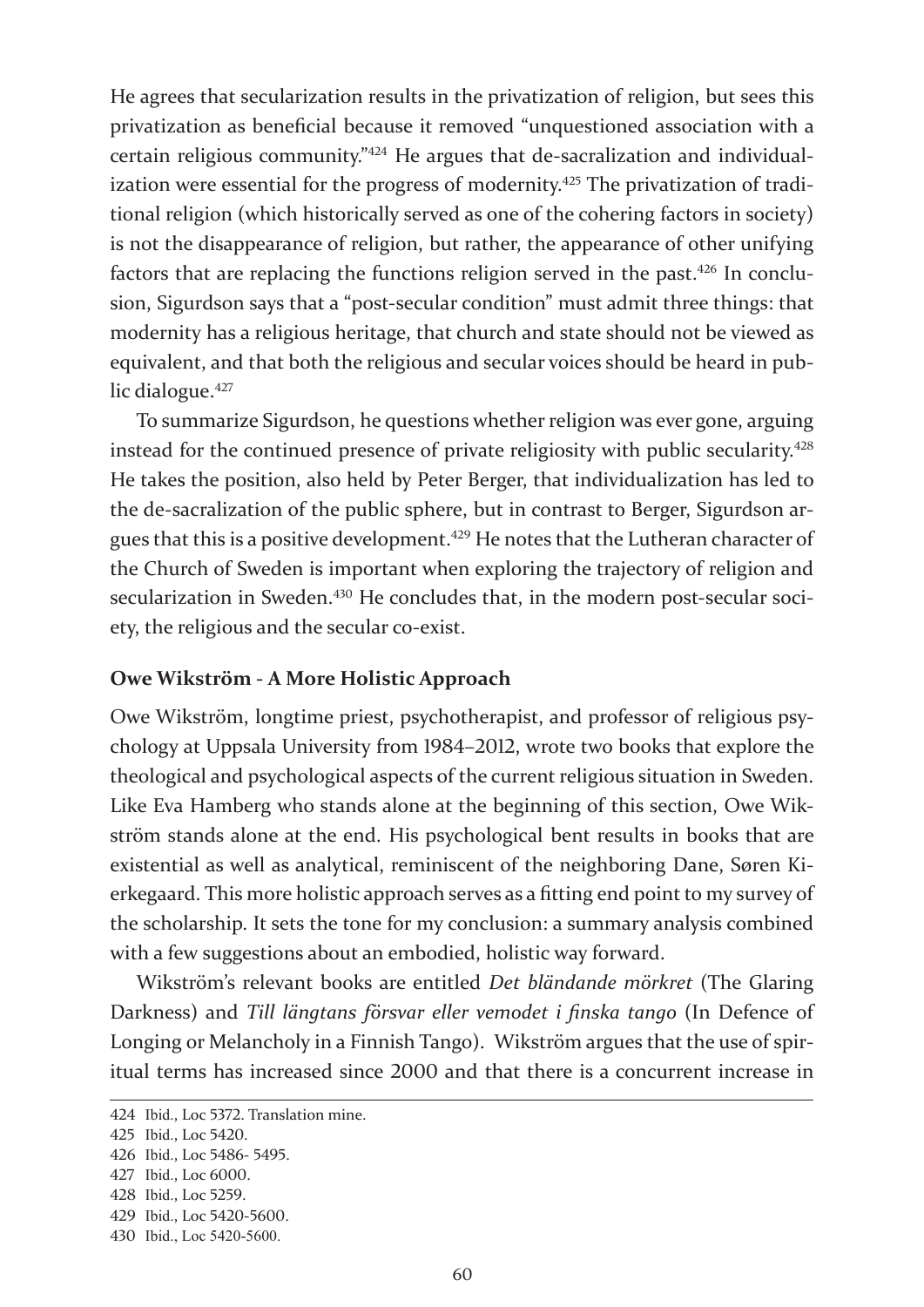openness to discussing deeper questions, Christian faith, and spirituality.431 He noticed, through participation in various seminars and discussions about the intersection between social life and existential questions, that there is increased interest in non-European spirituality, and a renewed interest in Christian spirituality.<sup>432</sup> Wikström sees these phenomena as signs of a re-sacralization and suggests that "the modern world is secularized, demystified, and technological" yet is experiencing the resurgence of opposite tendencies.<sup>433</sup> Though European and Swedish cultures are impregnated with the tradition of Christianity, Wikström argues that true knowledge of Christianity is disappearing and that there is growth of the "individual 'micro-holiness'" of privatized faith which lacks actual knowledge of historic Christian spirituality.434 He thinks the aging generations rejected Christianity because they were taught that God was very strict either from strong Lutheran orthodoxy, or from the free churches' moralizing and shaming wrong doing.435 The younger generations have not experienced this and Wikström argues that they are more open to Christian spirituality and beliefs as a result.<sup>436</sup> He asserts that humanity's innate feelings of melancholy are at the core a longing for the holy and for connection with the divine, which could explain why many Swedes participate in various Church life rites and holiday celebrations despite their disbelief.<sup>437</sup> He admits that this may not be the full explanation since in contemporary life these practice have profane aspects and, to a certain degree, are only traditions.<sup>438</sup> He argues that existential melancholy's three main characteristics are homelessness, finitude and spirituality, and that contemporary Swedes are looking for ways to fill melancholy's longing and to "come home."439 For Wikström, these attempts to fill these longings are evidenced in an increase of spirituality.

#### **Summary**

In summary, all of these Swedish scholars acknowledge that Sweden is thought to be secularized (often as the most secular in the world) and that survey data and other studies, to varying degrees, support this position. Most scholars believe that this view is too simplistic and ought to be nuanced. After some discussion, Per Petterson and Göran Gustafsson argue that the Church is secularized. Ole Riis, Loek Halman, and Thorleif Petterson prefer the term "religious change" but have a

<sup>431</sup> Owe Wikström, *Det bländande mörkret* (Örebro: Libris, 2007), 16–19.

<sup>432</sup> Ibid., 20.

<sup>433</sup> Ibid., 231. Translation mine.

<sup>434</sup> Ibid., 244. Translation mine.

<sup>435</sup> Owe Wikström, *Till längtans försvar eller vemodet i finsk tango* (Stockholm: Natur och kultur, 2008), 144. 436 Ibid.

<sup>437</sup> Ibid., 173–176.

<sup>438</sup> Ibid.

<sup>439</sup> Ibid., 189.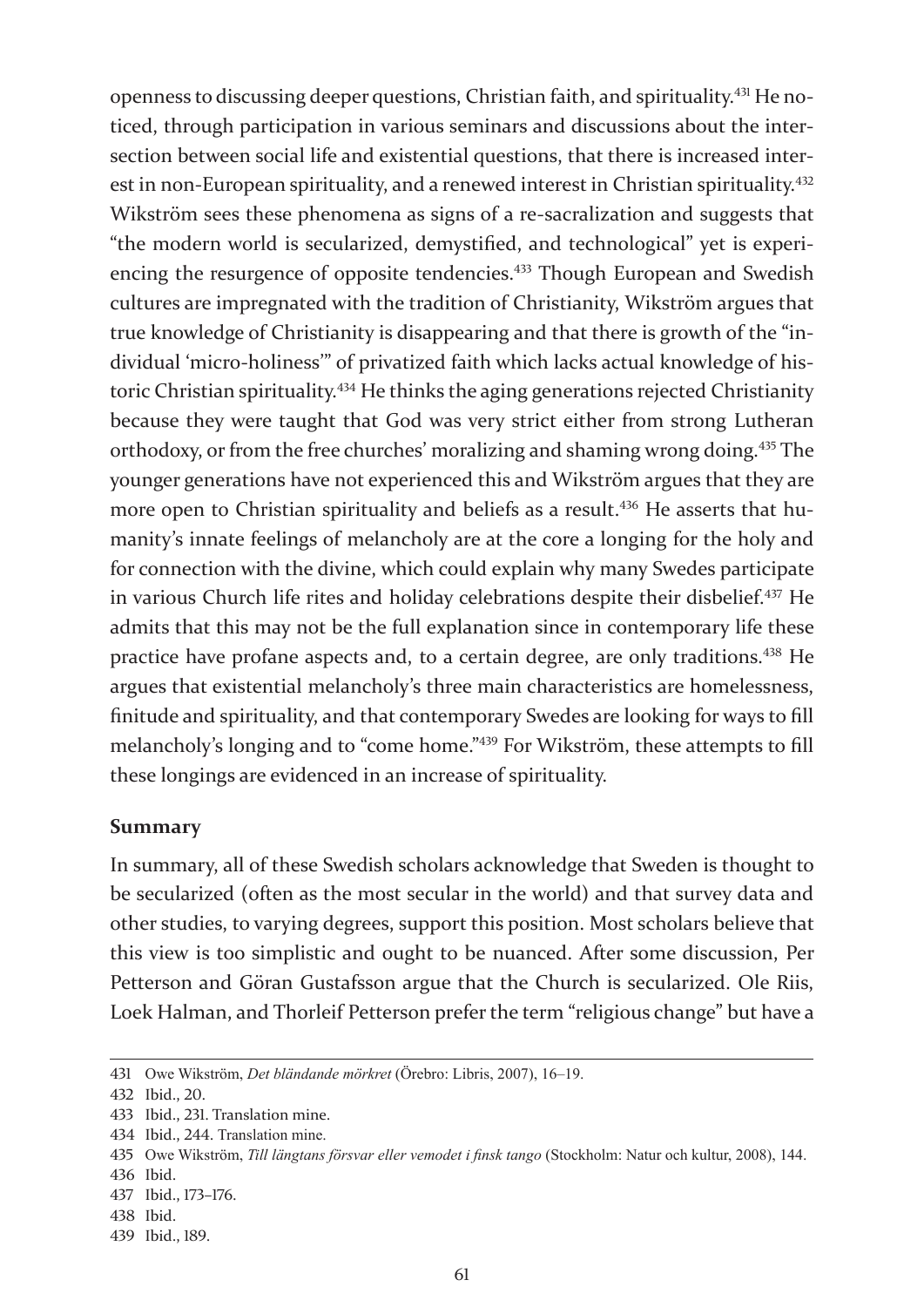hard time denying that Sweden is secularized. Anders Bäckström, Per Pettersson, Nina Edgardh Beckman, David Thurfjell, and Ann af Burén support the "religious change" position outright. Eva Hamberg holds to the middle route—neither denying secularization nor ascribing without reservation to "religious change"—she cites evidence of both. Others such as Mattias Martinson, and the editors of *Reli*gionen tur och retur,<sup>440</sup> tend to argue for the simultaneous processes of secularization and renewed religiosity in Sweden. Magnus Hagevi is conflicted, seeing some evidences of secularization, but he points out levels of private religiosity as well as evidence of the return of religion without an increase in participation. Ola Sigurdson thinks that Sweden is in a "post-secular" period, he does not deny the presence of secularization though he does question its pervasiveness and its continued presence. Ove Wikström and Bengt Kristensson Uggla argue for the simultaneous presence and growth of both secularization and religion. Both Wikström and Kristensson Uggla find evidence that Christianity in general, and Lutheranism in particular, has contributed to the current Swedish situation regarding religion and secularization. The general sense is that "religious change" is the best description of the contemporary Swedish situation, rather than secularization, even if everyone acknowledges there is some evidence of secularizing trends. There is almost unanimous denial that Swedish society is as secular as most people assume it to be.

In conclusion, this overview suggests that most Swedish scholars do not accept the one-dimensional position that Sweden is continuing to secularize. Each scholar tends to use different definitions of religion, secular, and secularized, and even when using less-common terms, such as "private religion," they do so in subtly different ways. They almost all begin by citing the data that suggests Sweden might be secularized, and may even say it is the most secularized country. They seek to nuance the conversation through further studies, altered definitions, and reviews of history. Their input is insightful and interesting. The few non-Swedish or Scandinavian scholars who wrote in the last twenty years tend towards different analyses. As discussed, these scholars from outside Sweden/Scandinavia find that either Sweden is very secular, or that the current position is unclear and more time must pass before a statement can be made about this nation's religiosity or lack thereof. This amount of conflict suggests that, whatever else can be said, the situation in Sweden is not self-evident or lacking complexity.

<sup>440</sup> This generalization applies to their view on the Swedish situation specifically, when looking more globally they see greater evidence of a resurgence of religion with less of the accompanying secularity.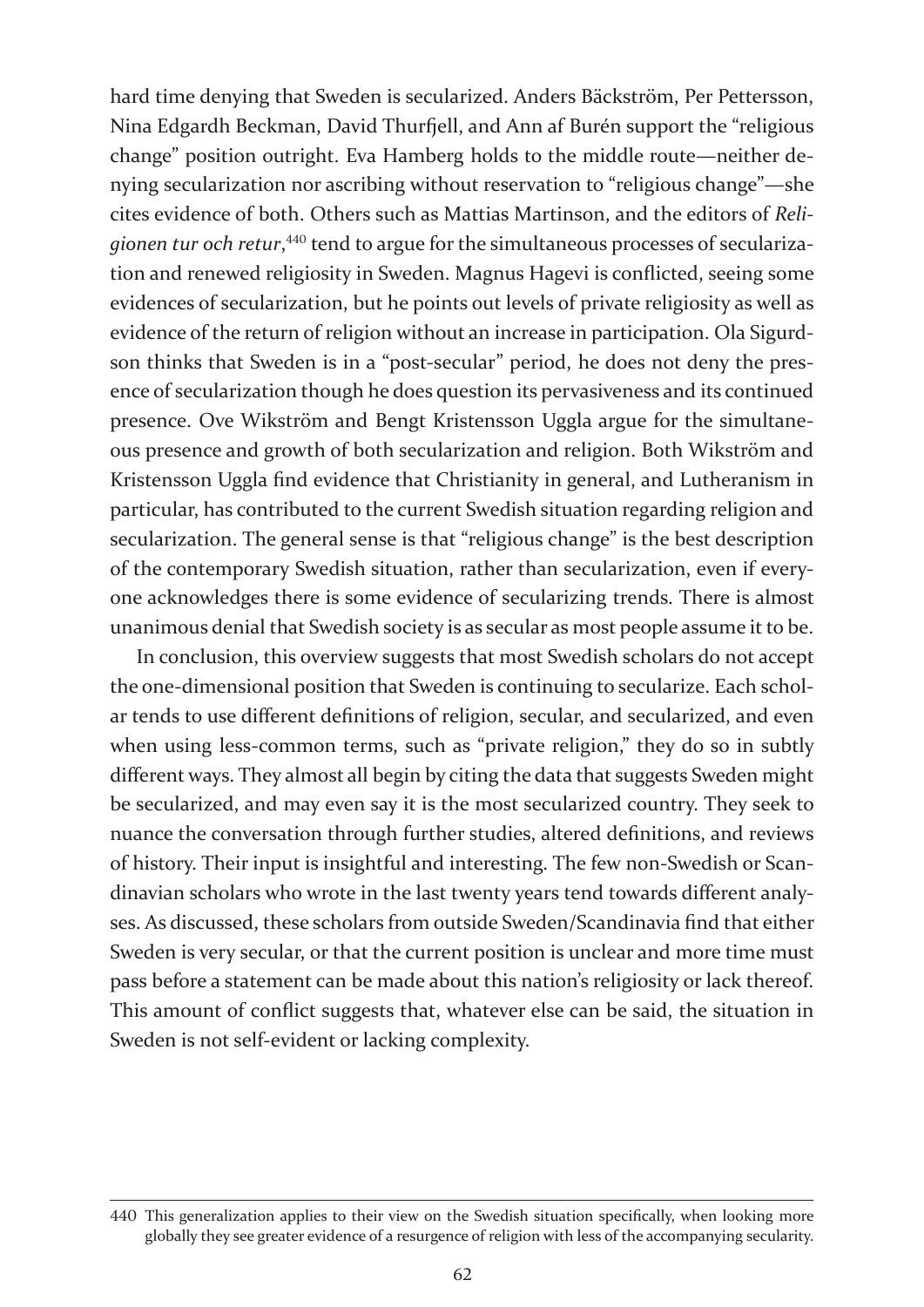# CONCLUSION

What can be said about the contemporary situation regarding religion and secularization in Sweden? The general consensus is that Swedes are generally apathetic and indifferent towards religion, yet they are still members of the Church of Sweden with relatively high participation in life rites. Much of Swedish culture is still infused with reminders of their Christian heritage: many names are biblical in origin, holidays are Christian (with time-off still granted for Ascension Day and other minor religious holidays), and in general their laws (and values) are informed by biblical principles. In spite of the subconscious cultural influences, there seems to be an increase in the rate of the decline of religion—regarding both beliefs and practices—in the last one hundred years. Most contemporary scholars, especially non-Swedes, accept the assertion that Sweden is secular.

I began with a review of Swedish church history, followed by a discussion of various twentieth- and twenty-first-century scholars. My survey of Swedish history suggests that levels of passionate adherence to Christianity have been low throughout all eras, with brief periods of increased commitment that are the exception, rather than the norm. Since its founding, the Lutheran Church has been the hegemonic religious institution in Sweden. Many scholars, David Martin for one, argue that the nature of secularity in Sweden can been connected with the cultural and social nuances resulting from Lutheranism. David Martin's seminal work *A General Theory of Secularization* analyzes the key aspects of Lutheranism and their connections with secularization. Other twentieth-century scholars, namely Grace Davie, have coined terms like "belonging without believing" and "vicarious religion" which accurately describe the Swedish situation. Martin, Davie, and many other twentieth-century scholars believe that Sweden is secular.

The twenty-first-century scholars take a variety of approaches as they seek to describe the situation: some assert that the general perception of "Sweden as secular" is accurate (e.g. Phil Zuckerman). Others create terms to describe the present situation, such as "fuzzy fidelity" or "cultural religion" (David Voas and N.J. Demerath, respectively), suggesting that currently Sweden is not completely secular, but arguing that it has been secularizing and will continue on this trajectory. A few propose the idea of "religious change" as the best explanatory model (e.g. Isabella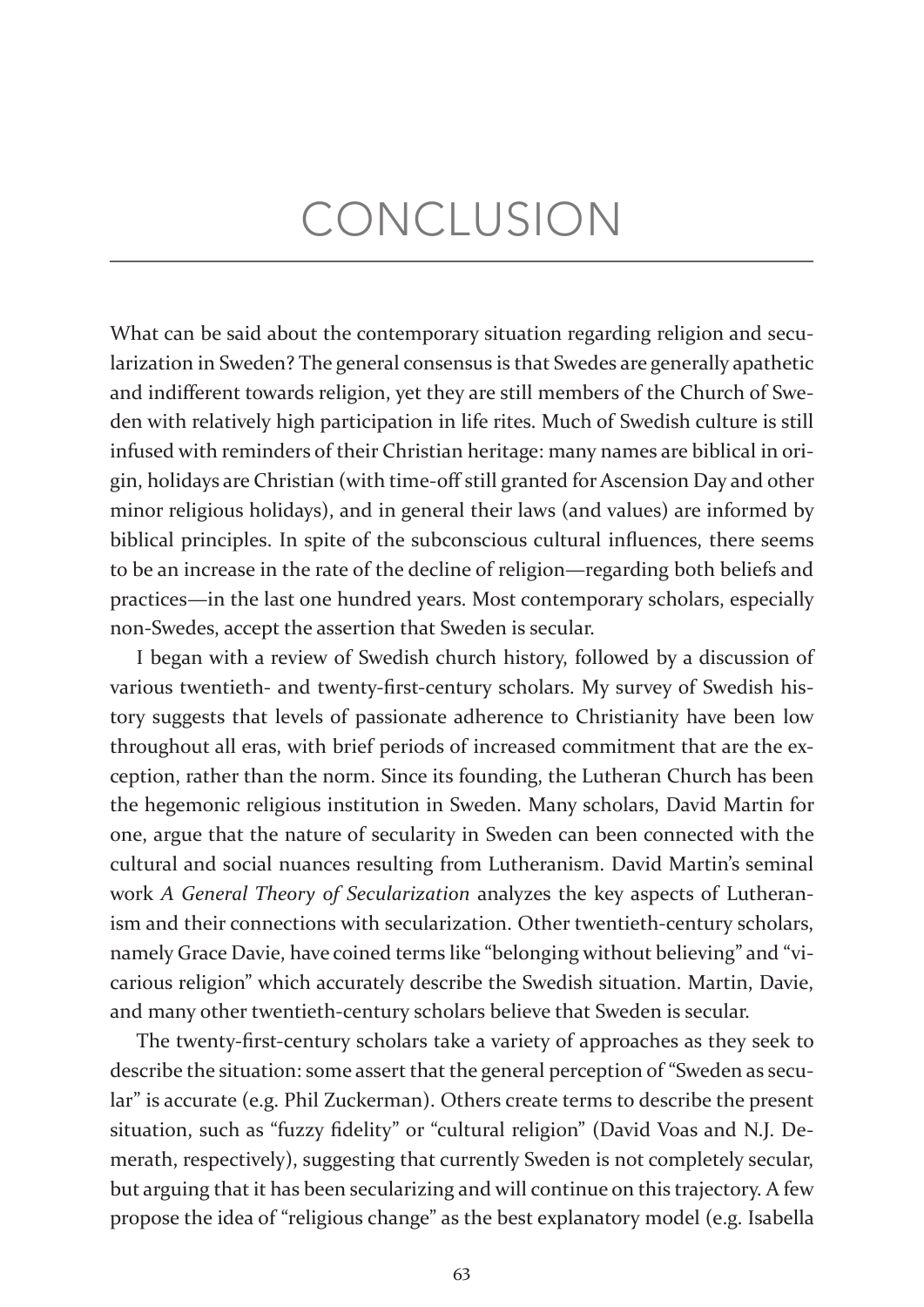Kasselstrand and David Hempton). The general consensus of non-Swedish scholars is that if Sweden is not already secular, it is moving in that direction.

Swedish scholars, on the other hand, find it difficult to accept that Sweden is secular. Eva Hamberg tries to find evidence of "private religion." Though she does not identify a workable definition, she notes that many Swedes express some form of religious belief. She concludes that more time must pass before scholars can determine if Sweden is experiencing secularization or religious change. Rather than approaching the question of societal secularization, Per Pettersson and Göran Gustafsson attempt to demonstrate that the Church itself is secular. They argue that the Church's secularity undermines the idea that continued membership in the Church or participation in life rites is evidence against secularization. The majority of Swedish scholars advocate for using the term "religious change" (e.g. Andreas Bäckström, David Thurfjell, and Ann af Burén). These scholars believe that Sweden is moving away from traditional religiosity and Christianity. Yet, they argue that Swedes are still impacted by religion and that religion remains an important part of their lives—there is still sacrality and the on-going development of new religious forms. Hence, they conclude that the best term to describe the situation is "religious change." Some suggest that contemporary Sweden is experiencing the simultaneous, if opposing, processes of secularization and religious resurgence; they are trying to accommodate the evidence suggesting that both of these processes are occurring into one explanatory model (e.g. Mattias Martinson, Jenny Björkman, and Arne Jarrick). Other scholars advocate for the idea that what is occurring is best described as "religious resurgence" (e.g. Magnus Hagevi and Owe Wikström). While Ola Sigurdson and Bengt Kristensson Uggla believe that the future will be characterized by the co-existence of religion and secularity in modern society.

Looking at the history of Sweden, the social changes in the last one hundred years, and the current scholarship, I do not believe the evidence seeking to disprove the idea that Sweden remains on its secularizing trajectory is compelling enough. While there are shifts and changes, I think the overall trend points towards continued secularization in Sweden. This does not mean that there is no increased interest in religion, presence of different faiths in the public square, or openness to religious practices. Rather, these hints of religion constitute a minimal element in Swedish society, while the rest of society is moving in the opposite direction. Continued scholarship as we move into this next decade of the twenty-first century will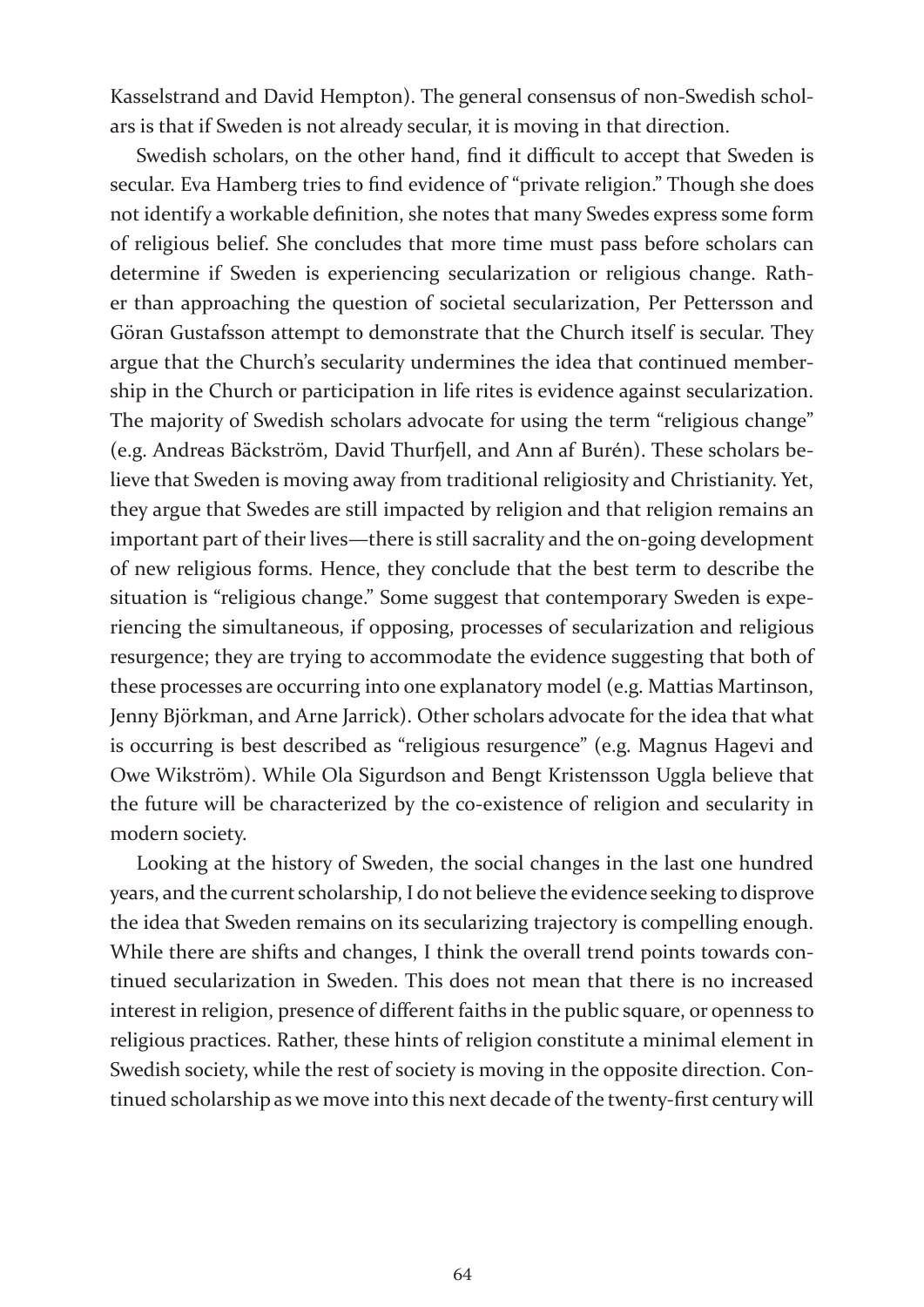be helpful in determining if my conclusion is accurate.<sup>441</sup> Based on the currently available information, it is difficult to argue that religion is resurging to any significant degree in Sweden.

\*

Two of the many questions facing Sweden's Christians consider today are: "How does the church respond?" and "What role do individual Christians play in this response?" Detailed answers to these (and similar) questions are outside the scope of this study, but I will venture a few thoughts. First, becoming aware of how Christians, as individuals or as churches, are either continuing to promote the secular/sacred split (as mentioned in the Introduction) or making their expression of Christianity more secular will allow for change and will slow the move towards secularization. Particular concern is warranted regarding the "materialistic" aspects of the "prosperity gospel" or the subtle acceptance of modern values the conflict with the biblical worldview. Second, several scholars including Ola Sigurdson have pointed out the benefits of modernization and its Christian roots. If people acknowledge what these beneficial contributions are and continue to promote them, not being afraid of modern society, but working within it towards the fuller expression of biblical values and the renewal of creation, then I believe society will be more open to hearing about Christ and the beliefs of these individuals.

Craig Gay, professor of theology and interdisciplinary studies at Regent College (who has written frequently on the subjects of secularization, modernity, and theology), articulates what I believe to be the most helpful response to secularization. Gay says, "If there are solutions to the perplexing problem of the secularization of (post)modern society and culture, I will conclude, they are to be found in historic trinitarian orthodoxy."442 The ultimate response for Christians in Sweden is not new programs, better graphic design, or even rejecting all that is "modern." Rather, it is two-fold. The church in Sweden needs to continue to emphasize the aspects of Christian truth, as proclaimed throughout the centuries, which it currently expresses and embodies. The church also needs to evaluate where it has wandered from those same truths, and return to affirm them where they have been forgotten or marginalized.

<sup>441</sup> It must be admitted that what my study does not account for is the advent of unforeseen social changes which could affect Sweden's religiosity. The recent waves of Muslim immigration will be an influential factor in future social and religious development. Some posit that this influence will result in increased religiosity. However, the impact of this change is still unknown, and more time must pass before it can be factored into an analysis of Sweden's secularization, or future socio-religious trajectory.

<sup>442</sup> Gay, *The (Modern) World*, 25.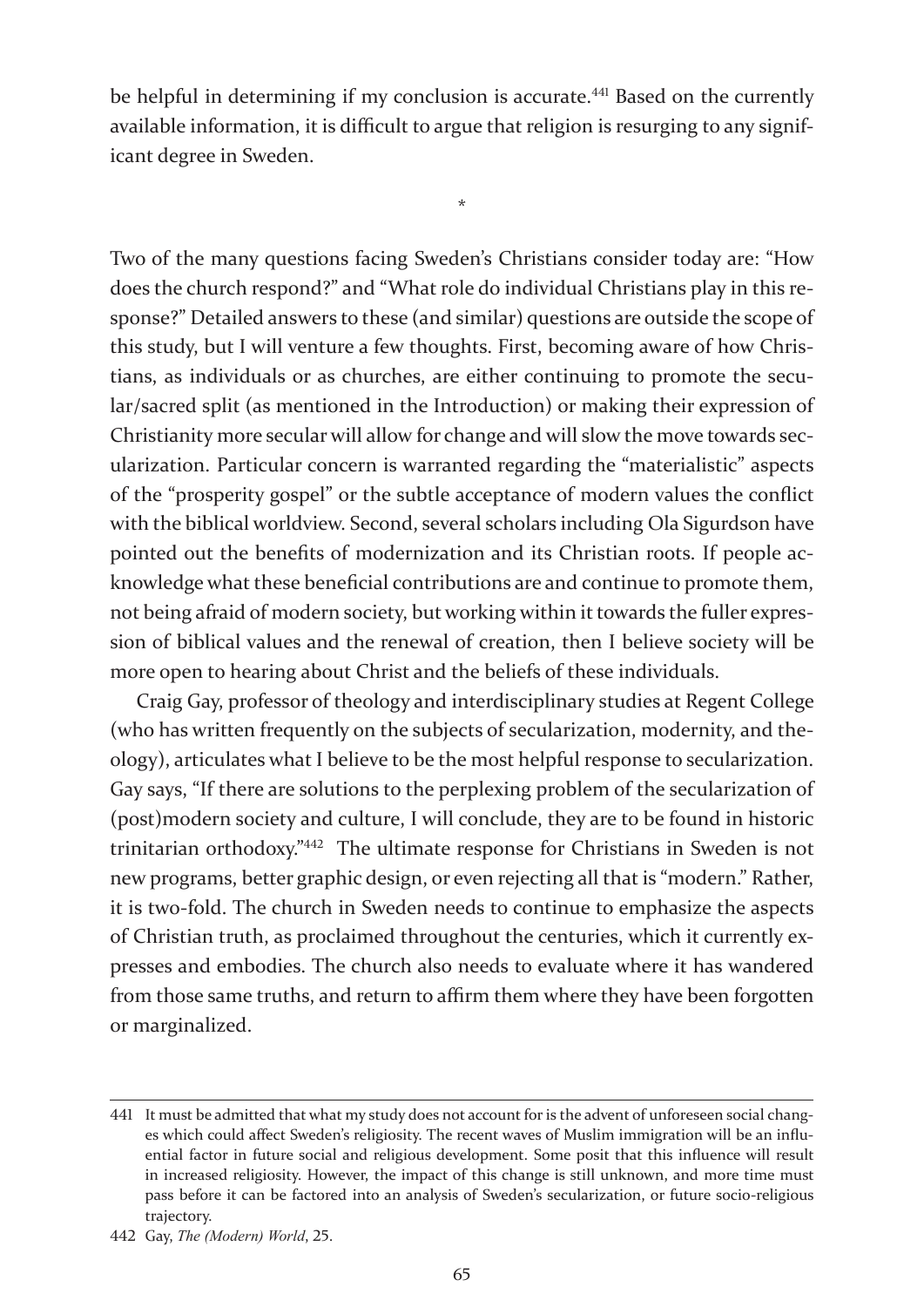In summary, I find that knowing more of the historical background, understanding how Sweden became secular, and identifying what unique factors contribute to Swedish secularity will help to form and transform the Christian response to a secular society. Increased insight aids the response and the re-affirmation of "historic trinitarian orthodoxy."443 More study and thought are required regarding the practical aspects of the way forward, but my hope is that this study synthesizes the relevant information, analyzes the current reality, and encourages more contemplation about how to live and love Christ and others in contemporary Sweden.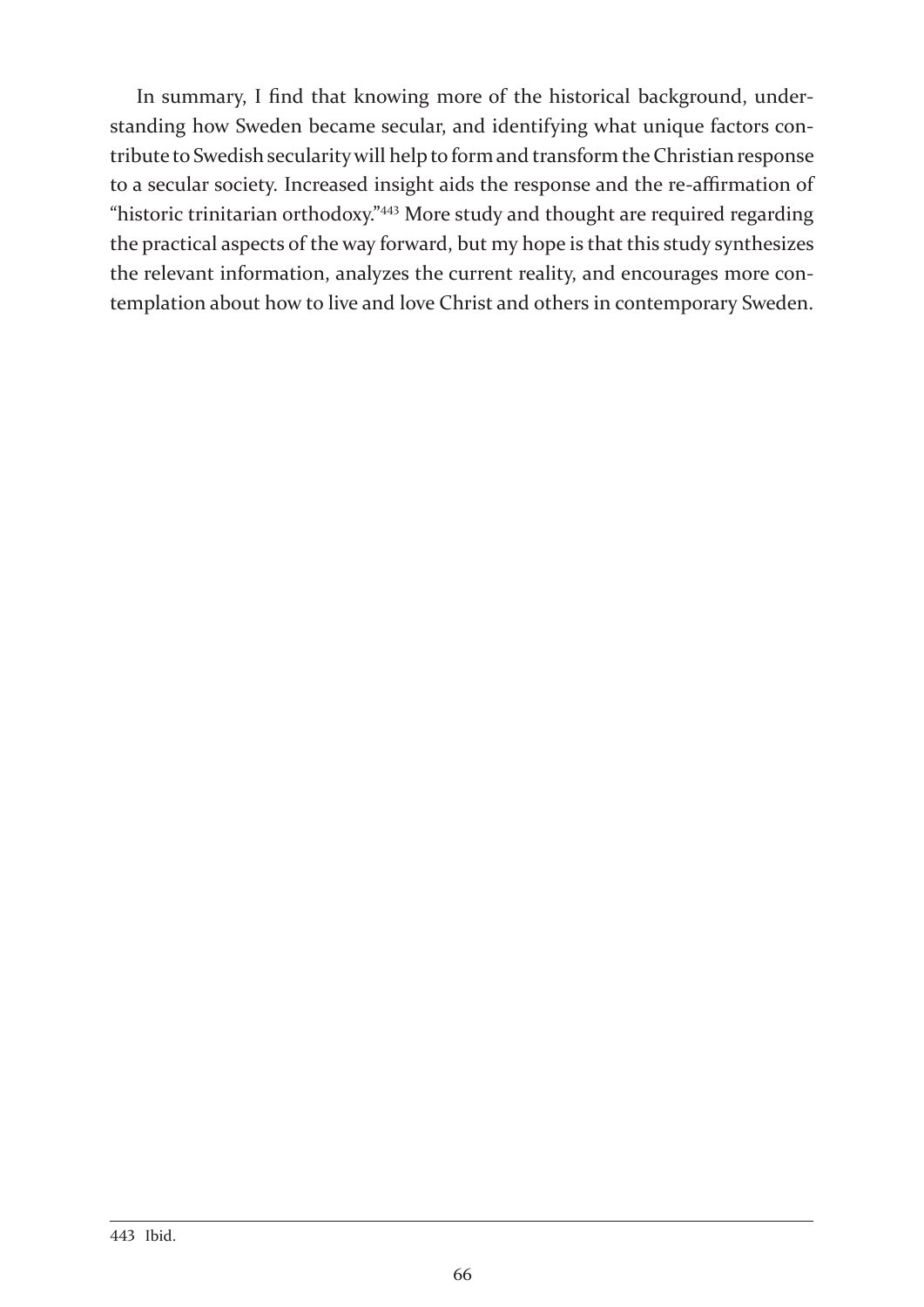# BIBLIOGRAPHY

Ahmadi, Fereshteh, and Nader Ahmadi. "Nature as the Most Important Coping Strategy Among Cancer Patients: A Swedish Survey." *Journal of Religion and Health* 54, no. 4 (August 1, 2015): 1177–1190.

Alwall, Jonas. "Religious Liberty in Sweden: An Overview." *Journal of Church and State* 42, no. 1 (January 1, 2000): 147–171.

Bäckström, Anders. *Från institution till rörelse*. Vol. 1989:12 nr 50. Religion och samhälle (Stockholm. 1986). Religionssociologiska institutet, 1990.

\_\_\_\_\_. "Religion in the Nordic Countries: Between Private and Public." *Journal of Contemporary Religion* 29, no. 1 (January 2, 2014): 61–74.

Bäckström, Anders, Ninna Edgardh Beckman, and Per Pettersson. *Religiös förändring i norra Europa: en studie av Sverige: "Från statskyrka till fri folkkyrka": slutrapport*. Uppsala: Diakonivetenskapliga institutet, 2004.

Bailey, Edward I. *Implicit Religion in Contemporary Society*. Peeters, 2006.

Bellah, Robert N. *Beyond Belief: Essays on Religion in a Post-Traditional World*. Oakland: University of California Press, 1991.

Berger, Peter L. "The Desecularization of the World: A Global Overview." In *The Desecularization of the World: Resurgent Religion and World Politics*, edited by Peter L. Berger, 1–18. Washington, D.C.: W.B. Eerdmans Pub. Co, 1999.

\_\_\_\_\_. *The Sacred Canopy: Elements of a Sociological Theory of Religion*. New York: Doubleday, 1967.

Berger, Peter L., Grace Davie, and Effie Fokas. *Religious America, Secular Europe?: A Theme and Variations*. Aldershot, England: Ashgate, 2008.

Berggren, Henrik, and Lars Trägårdh. *Är svensken människa?: gemenskap och oberoende i det moderna Sverige*. Stockholm: Norstedts, 2015.

Berntson, Martin, Bertil Nilsson, and Cecilia Wejryd. *Kyrka i Sverige: introduktion till svensk kyrkohistoria*. Skellefteå: Artos, 2012.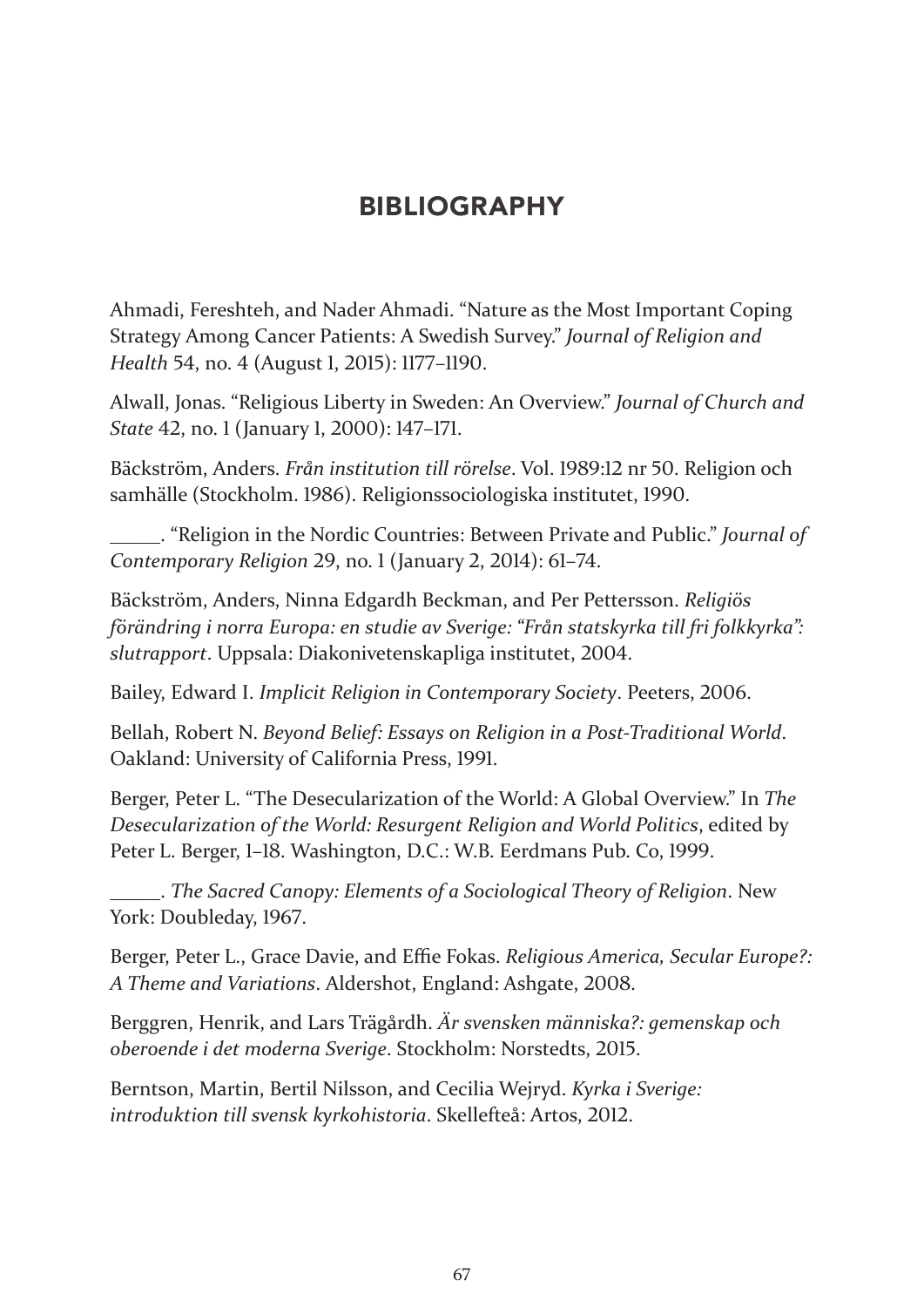Beyer, Peter. "Modern Forms of Religious Life: Denomination, Church and Invisible Religion in Canada, the United States, and Europe." In *Rethinking Church, State and Modernity: Canada between Europe and America*, edited by David Lyon and Marguerite Van Die, 189–210. Toronto: University of Toronto Press, 2000.

Björkman, Jenny. "Religionen- en fråga om tro. Ett rundabordssamtal med Mohammad Fazlhashemi, Hellen Klein och Åsa Wikforss." In *Religionen tur och retur*, edited by Jenny Björkman and Arne Jarrick, 2017/2018:171–188. RJ:s Årsbok. Göteborg: Makadam förlag, 2017.

Björkman, Jenny, and Arne Jarrick. "Religionen tur och retur. Inledning till RJ:s årsbok 2017/2018." In *Religionen tur och retur*, edited by Jenny Björkman and Arne Jarrick, 2017/2018:9–18. RJ:s Årsbok. Göteborg: Makadam förlag, 2017.

Blomqvist, Göran. "Förord." In *Religionen tur och retur*, edited by Jenny Björkman and Arne Jarrick, 2017/2018:7–8. RJ:s Årsbok. Göteborg: Makadam förlag, 2017.

Botvar, Pål Ketil. "Belonging without Believing? The Norwegian Religious Profile Compared with the British One." In *Religion and Modernity: Modes of Co-Existence*, edited by Pål Repstad, 119–134. Oslo: Scandinavian University Press, 1996.

Botvar, Pål Ketil, and Anders Sjöborg. "A Comparative Study of the Relation Between Religion and Human Rights Among Young People." In *Secular and Sacred?: The Scandinavian Case of Religion in Human Rights, Law and Public Space*, edited by Rosemarie van den Breemer, José Casanova, and Tyygve Wyller, 15:236–260. Research in Contemporary Religion. Göttingen: Vadenhoeck & Ruprecht, 2014.

Bréchon, Pierre. "Individualization and Individualism in European Societies." In *European Values: Trends and Divides Over Thirty Years*, edited by Pierre Bréchon and Frédéric Gonthier, translated by Robert Griffiths, 232–253. European Values Studies 17. Leiden: Brill, 2017.

Bréchon, Pierre, and Frédéric Gonthier. "Conclusion." In *European Values: Trends and Divides Over Thirty Years*, edited by Pierre Bréchon and Frédéric Gonthier, translated by Robert Griffiths, 278–284. European Values Studies 17. Leiden: Brill, 2017.

\_\_\_\_\_. "Introduction." In *European Values: Trends and Divides Over Thirty Years*, edited by Pierre Bréchon and Frédéric Gonthier, translated by Robert Griffiths, 1–8. European Values Studies 17. Leiden: Brill, 2017.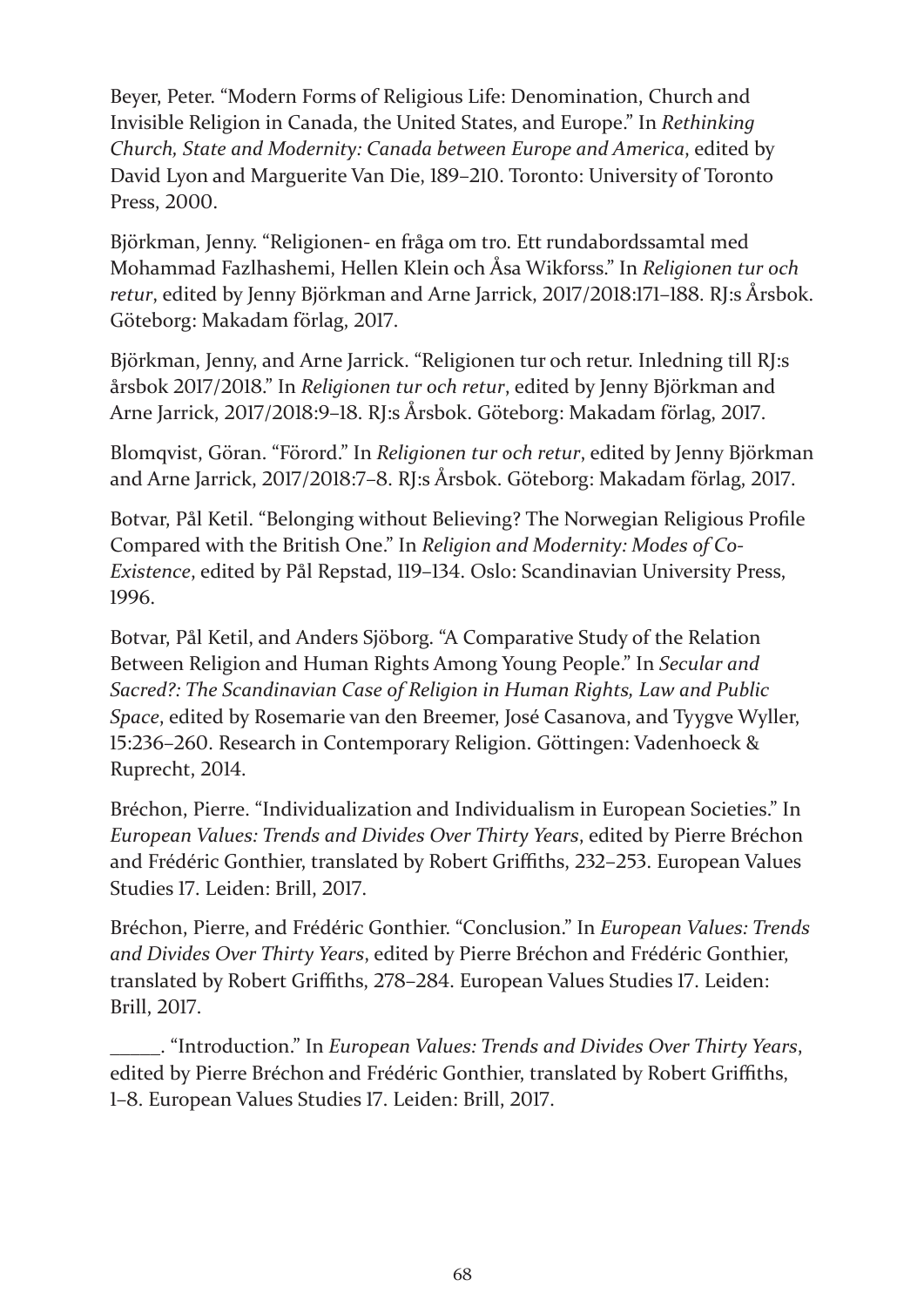van den Breemer, Rosemarie. "Graveyards and Secularism in Norway: In Search of a Fitting Category." In *Secular and Sacred?: The Scandinavian Case of Religion in Human Rights, Law and Public Space*, edited by Rosemarie van den Breemer, José Casanova, and Tyygve Wyller, 15:170–196. Research in Contemporary Religion. Göttingen: Vadenhoeck & Ruprecht, 2014.

van den Breemer, Rosemarie, José Casanova, and Tyygve Wyller. "Introduction." In *Secular and Sacred?: The Scandinavian Case of Religion in Human Rights, Law and Public Space*, edited by Rosemarie van den Breemer, José Casanova, and Tyygve Wyller, 15:9–20. Research in Contemporary Religion. Göttingen: Vadenhoeck & Ruprecht, 2014.

van den Breemer, Rosemarie, and Tyygve Wyller. "Conclusion." In *Secular and Sacred?: The Scandinavian Case of Religion in Human Rights, Law and Public Space*, edited by Rosemarie van den Breemer, José Casanova, and Tyygve Wyller, 15:312–318. Research in Contemporary Religion. Göttingen: Vadenhoeck & Ruprecht, 2014.

Bremborg, Anna Davidsson, and Karin Jarnkvist. "Sociologiska perspektiv på riter." In *Sociologiska perspektiv på religion i Sverige*, edited by Mia Lövheim and Magdalena Nordin, 91–106. Mälmo: Gleerups Utbildning, 2015.

Brown, Callum G. "A Revisionist Approach to Religious Change." In *Religion and Modernization: Sociologists and Historians Debate the Secularization Thesis*, edited by Steve Bruce, 31–58. Oxford: Clarendon Press, 1992.

\_\_\_\_\_. "The Secularisation Decade: What the 1960s Have Done to the Study of Religious History." In *The Decline of Christendom in Western Europe, 1750-2000*, edited by Hugh McLeod and Werner Ustorf, 29–46. Cambridge: Cambridge University Press, 2003.

Bruce, Steve. "Introduction." In *Religion and Modernization: Sociologists and Historians Debate the Secularization Thesis*, edited by Steve Bruce, 1–7. Oxford: Clarendon Press, 1992.

\_\_\_\_\_. "Pluralism and Religious Vitality." In *Religion and Modernization: Sociologists and Historians Debate the Secularization Thesis*, edited by Steve Bruce, 170–194. Oxford: Clarendon Press, 1992.

\_\_\_\_\_. *Religion in the Modern World: From Cathedrals to Cults*. Oxford: Oxford University Press, 1996.

\_\_\_\_\_. "The Curious Case of Unnecessary Recantation: Berger and Secularization." In *Peter Berger and the Study of Religion*, edited by Linda Woodhead, Paul Heelas, and David Martin, 87–100. London: Routledge, 2001.

af Burén, Ann. "Living Simultaneity: On Religion among Semi-Secular Swedes." Södertorns Högskola, 2015.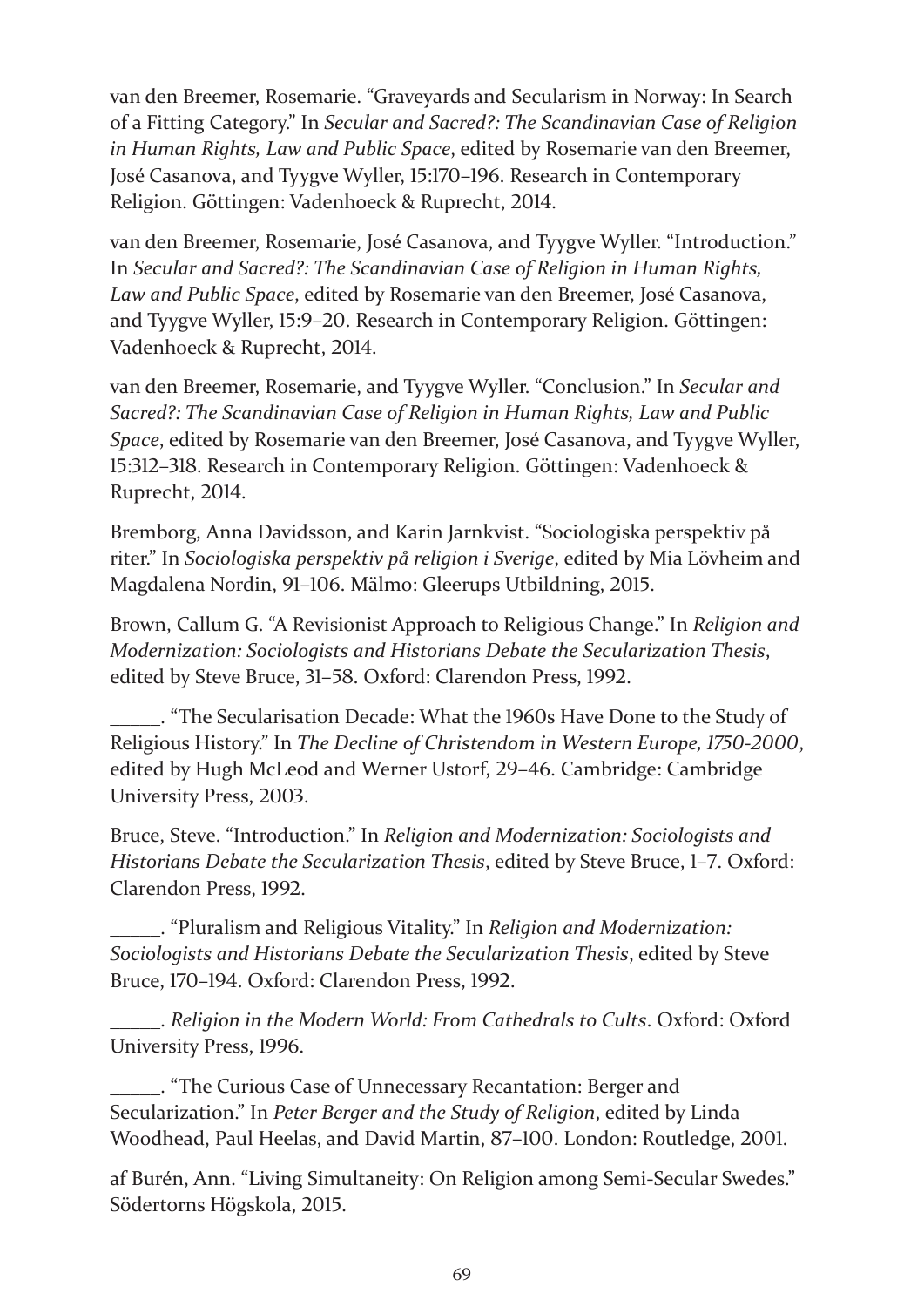Casanova, José. *Public Religions in the Modern World*. Chicago: University of Chicago Press, 1994.

\_\_\_\_\_. "The Two Dimensions, Temporal and Spatial, of the Secular: Comparative Reflections on the Nordic Protestant and Southern Catholic Patterns from a Global Perspective." In *Secular and Sacred?: The Scandinavian Case of Religion in Human Rights, Law and Public Space*, edited by Rosemarie van den Breemer, José Casanova, and Tyygve Wyller, 15:21–33. Research in Contemporary Religion. Göttingen: Vadenhoeck & Ruprecht, 2014.

Chadwick, Owen. *The Secularization of the European Mind in the Nineteenth Century: The Gifford Lectures in the University of Edinburgh for 1973-4*. Cambridge: Cambridge University Press, 1975.

Coleman, Simon L. "America Loves Sweden." In *Religion and the Transformation of Capitalism: Comparative Approaches*, edited by Richard H. Roberts, 161–180. London: Routledge, 1995.

Cox, Jeffrey. "Master Narratives of Long-Term Religious Change." In *The Decline of Christendom in Western Europe, 1750-2000*, edited by Hugh McLeod and Werner Ustorf, 201–217. Cambridge: Cambridge University Press, 2003.

Dahlgren, Sam. *Sverige och kristen tro- ett forum för dialog och samhällsdebatt*. Vol. 11. Skriftserien / [Stiftelsen Sverige och kristen tro]. Sundbyberg: Duvbo Tryckeri AB, 2004.

Dargent, Claude. "Religious Change, Public Space and Belief in Europe." In *European Values: Trends and Divides Over Thirty Years*, edited by Pierre Bréchon and Frédéric Gonthier, 104–122. European Values Studies 17. Leiden: Brill, 2017.

Davie, Grace. "Believing without Belonging: Is This the Future of Religion in Britain?" *Social Compass* 37, no. 4 (December 1, 1990): 455–469.

\_\_\_\_\_. "Europe: The Exception That Proves the Rule?" In *The Desecularization of the World: Resurgent Religion and World Politics*, edited by Peter L. Berger, 65–83. Washington, D.C.: W.B. Eerdmans Pub. Co, 1999.

\_\_\_\_\_. *Europe, the Exceptional Case: Parameters of Faith in the Modern World*. London: Darton, Longman & Todd, 2002.

\_\_\_\_\_. *Religion in Modern Europe: A Memory Mutates*. Oxford: Oxford University Press, 2000.

\_\_\_\_\_. "Religion, Territory, and Choice: Contrasting Configurations, 1970-2015." In *Secularization and Religious Innovation in the North Atlantic World*, edited by David N. Hempton and Hugh McLeod, 309–326. Oxford: Oxford University Press, 2017.

\_\_\_\_\_. "Studying Religion in the Nordic Countries: An External View." *Nordic Journal of Religion & Society* 28, no. 2 (July 2015): 101–116.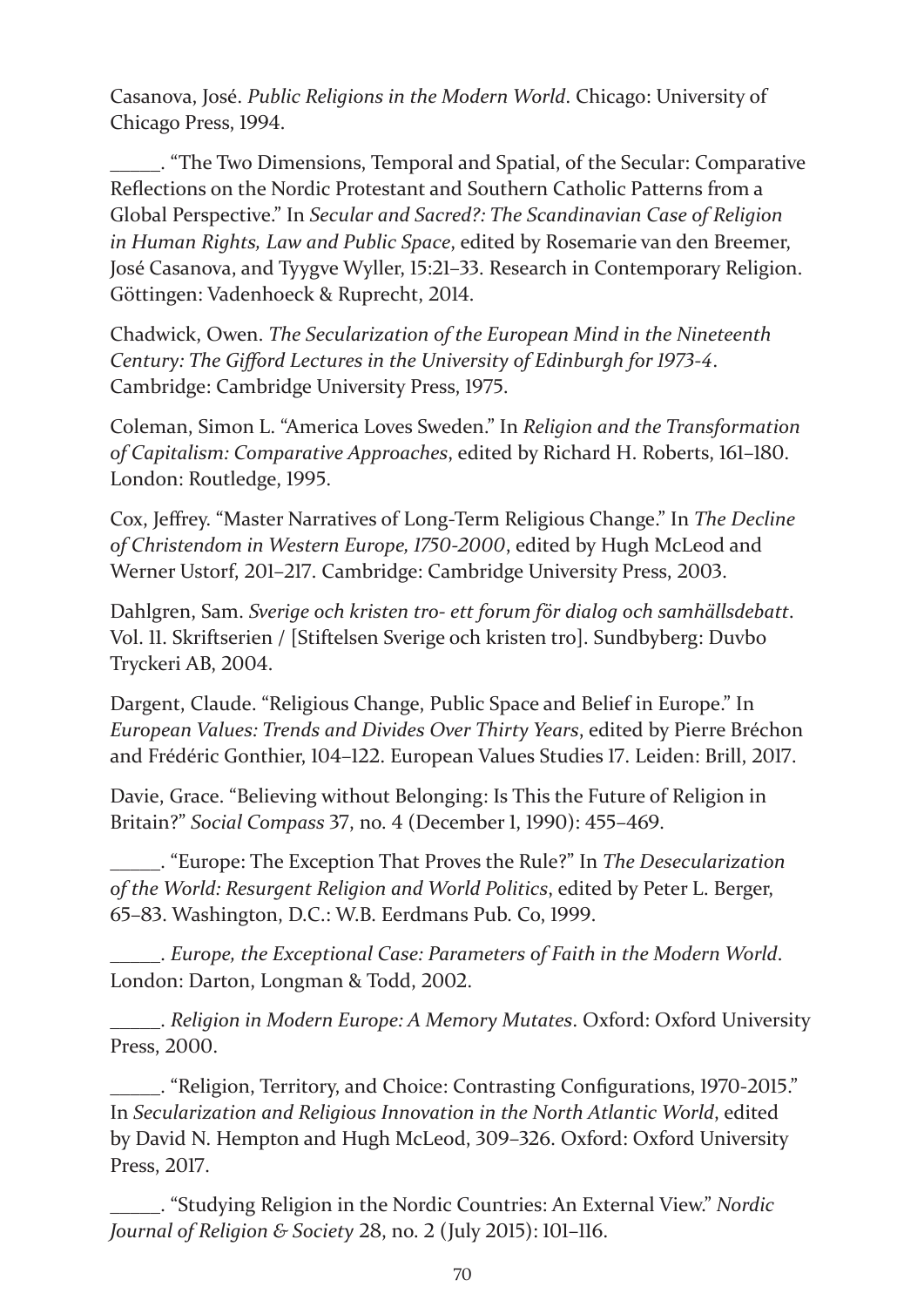\_\_\_\_\_. "The Persistence of Institutionalized Religion in Modern Europe." In *Peter Berger and the Study of Religion*, edited by Linda Woodhead, Paul Heelas, and David Martin, 101–111. London: Routledge, 2001.

Demerath, N. J. "The Rise of 'Cultural Religion' in European Christianity: Learning from Poland, Northern Ireland, and Sweden." *Social Compass* 47, no. 1 (January 1, 2000): 127–139.

Eberstadt, Mary. *How the West Really Lost God: A New Theory of Secularization*. West Conshohocken, Pennsylvania: Templeton Press, 2013.

Eckerdal, Jan. "Nation och folkkyrkan: Nationen som 'föreställd gemenksap' i Einar Billings folkkyrkoteologi, i ljuset av William Cavanaughs nationalstatskritik." *Svensk Teologisk Kvartaskrift* 86, no. 3 (2010): 117–126.

Ewert, Per. "Tomma tunnor skramlar mest." In *Gud och hans kritiker: en antologi om nyateismen*, edited by Mats Selander, 19–36. Credoakademin, 2012.

Furseth, Inger, and Pål Repstad. *An Introduction to the Sociology of Religion: Classical and Contemporary Perspectives*. Aldershot, England: Ashgate, 2006.

Galland, Oliver, and Yannick Lemel. "The Frontiers of Values in Europe." In *European Values: Trends and Divides Over Thirty Years*, edited by Pierre Bréchon and Frédéric Gonthier, translated by Robert Griffiths, 254–277. European Values Studies 17. Leiden: Brill, 2017.

Gay, Craig M. *The Way of the (Modern) World Or, Why It's Tempting to Live As If God Doesn't Exist*. Grand Rapids: William B. Eerdmans Publishing Company, 1998.

Gelfgren, Stefan. *Kristendom och den moderna världsbilden: norra Europa 1500– 2000*. Lund: Studentlitteratur, 2005. Adobe Digital Editions PDF.

Gill, Robin. "Secularization and Census Data." In *Religion and Modernization: Sociologists and Historians Debate the Secularization Thesis*, edited by Steve Bruce, 90–117. Oxford: Clarendon Press, 1992.

Glatz, Carol. "Sweden's Catholic Minority Shows Church Can Thrive in Secular Society." Last modified December 7, 2017. Accessed April 8, 2018. https:// cruxnow.com/global-church/2017/12/07/swedens-catholic-minority-showschurch-can-thrive-secular-society/.

Greeley, Andrew M. *Religion in Europe at the End of the Second Millennium: A Sociological Profile*. New Brunswick, N.J.: Transaction, 2004.

Grenville, Andrew S. "'For by Him All Things Were Created... Visible and Invisible': Sketching the Contours of Public and Private Religion in North America." In *Rethinking Church, State and Modernity: Canada between Europe and America*, edited by David Lyon and Marguerite Van Die, 211–227. Toronto: University of Toronto Press, 2000.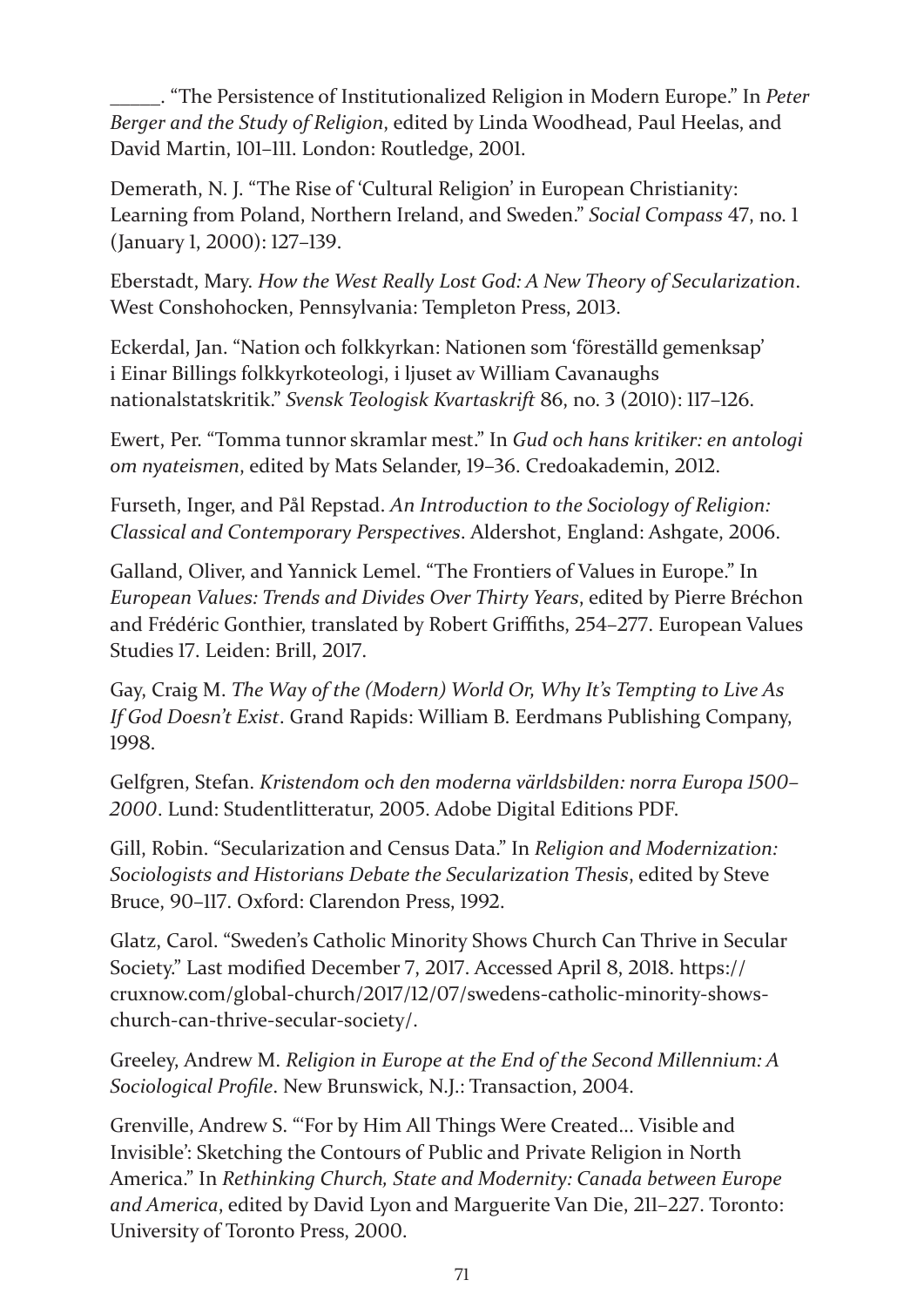Gustafsson, B. "Sin in Sweden: A Contribution to the Sociology of Myth." *Social Compass* 15, no. 2 (June 1, 1968): 143–154.

Gustafsson, Berndt. *Svensk kyrkohistoria*. Handböcker i teologi. Helsingborg: Bokförlaget Plus Ultra, 1973.

Gustafsson, Göran. "Politicization of State Churches—a Welfare State Model." *Social Compass* 37, no. 1 (March 1, 1990): 107–116.

\_\_\_\_\_. "Popular Religion in Sweden." *Social Compass* 29, no. 2–3 (June 1, 1982): 103–112.

\_\_\_\_\_. "Religionssociologin i Sverige: bakgrund och utveckling." *Svensk teologisk kvartalskrift* 67, no. 4 (1991): 153–159.

\_\_\_\_\_. "Religious Change in the Five Scandinavian Countries, 1930-1980." In *Scandinavian Values: Religion and Morality in the Nordic Countries*, edited by Thorleif Pettersson and Ole Riis, 10:11–58. Psychologia et sociologia religionum. Uppsala: Acta Universitatis Upsaliensis, 1994.

Hagevi, Magnus. "Att förena religion med politik." In *Religion och politik*, edited by Magnus Hagevi, 7–27. Malmö: Liber, 2005.

\_\_\_\_\_. "Beyond Church and State: Private Religiosity and Post-Materialist Political Opinion among Individuals in Sweden." *Journal of Church and State* 54, no. 4 (2012): 499–525.

\_\_\_\_\_. "De postsekulära generationerna." In *Det nya Sverige [Elektronisk resurs]: trettiosju kapitel om politik, medier och samhälle: SOM-undersökningen 2006*, edited by Sören Holmberg and Lennart Weibull, 59–73. Göteborg: SOMinstitutet, Göteborgs universitet, 2007. Accessed April 24, 2018. http://hdl. handle.net/2077/26520.

\_\_\_\_\_. "Sekularisering, vila i fred." In *Religion och politik*, edited by Magnus Hagevi, 210–221. Malmö: Liber, 2005.

\_\_\_\_\_. "Sekulariseringens slut?" *Sociologisk Forskning* 42, no. 4 (2005): 35–42.

\_\_\_\_\_. "Vilken religion har återkommit?" *NOD: forum för tro, kultur och samhälle* 1 (2007): 14–17.

Halldorf, Joel. "Den evangelikala väckelsen och moderniteten." *Theofilos* 5, no. 1 (2013): 16–31.

\_\_\_\_\_. *Kyrkan på torget: offentlig teologi i en postsekulär tid*. Varberg: Argument, 2016.

Halman, Loek. "Scandinavian Values: How Special Are They?" In *Scandinavian Values: Religion and Morality in the Nordic Countries*, edited by Thorleif Pettersson and Ole Riis, 10:59–84. Psychologia et sociologia religionum. Uppsala: Acta Universitatis Upsaliensis, 1994.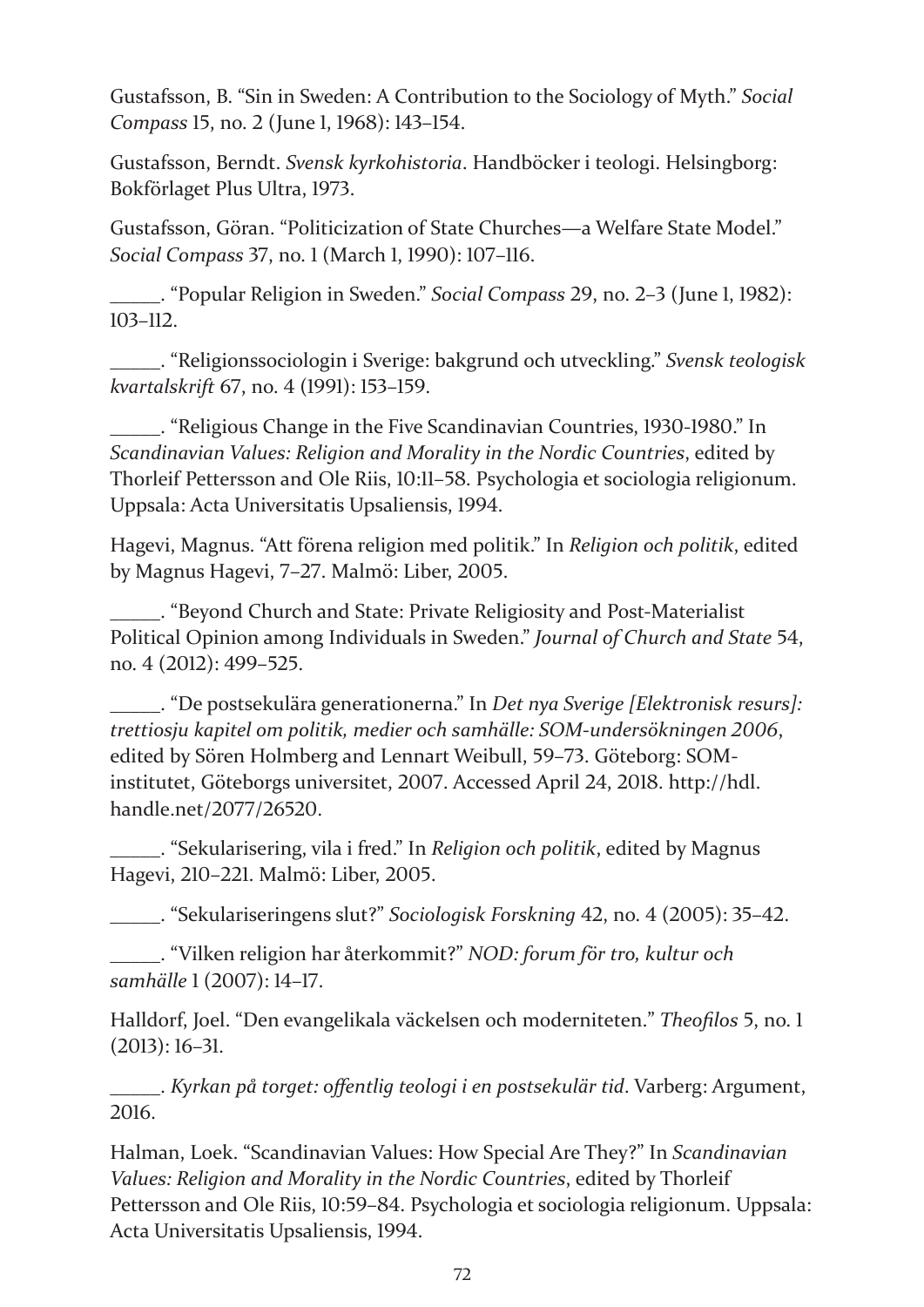Halman, Loek, and Erik van Ingen. "Secularization and the Sources of Morality: Religion and Morality in Contemporary Europe." In *Religion and Civil Society in Europe*, edited by Joep de Hart, Paul Dekker, and Loek Halman, 87–108. Dordrecht: Springer, 2013.

Halman, Loek, and Thorleif Pettersson. "Differential Patterns of Secularization in Europe: Exploring the Impact of Religion on Social Values." In *Religion in Secularizing Society: The European's Religion at the End of the 20th Century*, edited by Loek Halman and Ole Riis, 41–66. European values studies. Tilburg: Tilburg Univ. Press, 1999.

\_\_\_\_\_. "Religion and Social Capital Revisited." In *Religion in Secularizing Society: The European's Religion at the End of the 20th Century*, edited by Loek Halman and Ole Riis, 131–152. European values studies. Tilburg: Tilburg Univ. Press, 1999.

Halman, Loek, and Ole Riis. "Contemporary European Discourse on Religion and Morality." In *Religion in Secularizing Society: The European's Religion at the End of the 20th Century*, edited by Loek Halman and Ole Riis, 1–18. European values studies. Tilburg: Tilburg Univ. Press, 1999. Contemporary Discourse on Religion and Morality.

Hamberg, Eva M. "Christendom in Decline: The Swedish Case." In *The Decline of Christendom in Western Europe, 1750-2000*, edited by Hugh McLeod and Werner Ustorf, 47–62. Cambridge: Cambridge University Press, 2003.

\_\_\_\_\_. *Kristen på mitt eget sätt*. Vol. 1989:10/11 nr. 48/49. Religion och samhälle (Stockholm. 1986). Stockholm: Religionssociologiska institutet, 1989.

\_\_\_\_\_. *Religiös tro och religiöst engagemang: En analys av material från projektet Livsåskådningar i Sverige*. Vol. 1988:6 nr. 32. Religion och samhälle (Stockholm. 1986). Stockholm: Religionssociologiska institutet, 1988.

\_\_\_\_\_. "Secularization and Value Change in Sweden." In *Scandinavian Values: Religion and Morality in the Nordic Countries*, edited by Thorleif Pettersson and Ole Riis, 10:179–196. Psychologia et sociologia religionum. Uppsala: Acta Universitatis Upsaliensis, 1994.

\_\_\_\_\_. "Stability and Change in Religious Beliefs, Practice, and Attitudes: A Swedish Panel Study." *Journal for the Scientific Study of Religion* 30, no. 1 (March 1991): 63–80.

Hamberg, Eva M., and Thorleif Pettersson. "The Religious Market: Denominational Competition and Religious Participation in Contemporary Sweden." *Journal for the Scientific Study of Religion* 33, no. 3 (1994): 205–216.

de Hart, Joep, Paul Dekker, and Loek Halman. "Introduction: European Diversity and Divergences." In *Religion and Civil Society in Europe*, edited by Joep de Hart, Paul Dekker, and Loek Halman, 1–12. Dordrecht: Springer, 2013.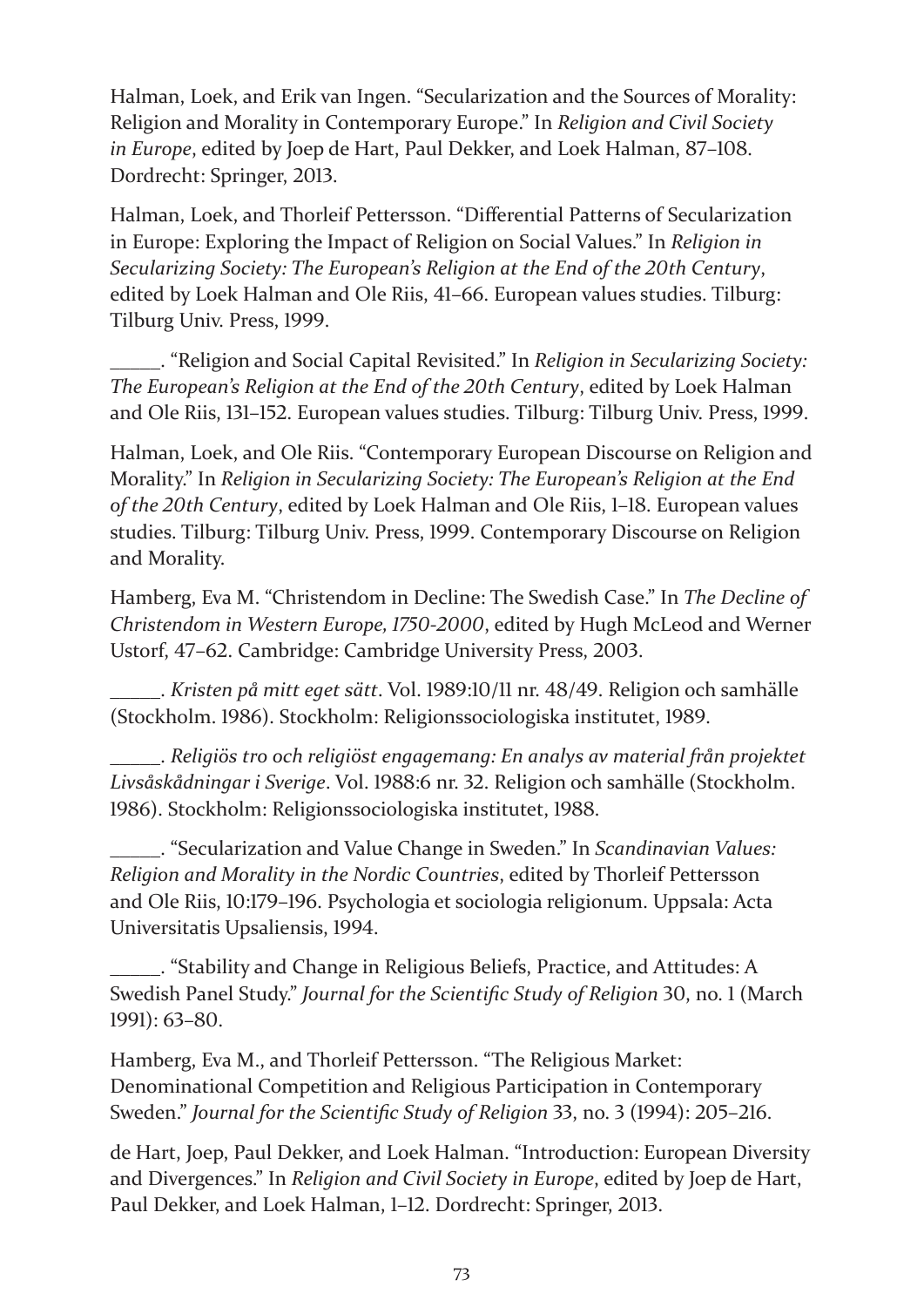Heelas, Paul, and Linda Woodhead. *The Spiritual Revolution: Why Religion Is Giving Way to Spirituality*. Religion and Spirituality in the Modern World. Oxford: Blackwell, 2005.

Hempton, David. "Established Churches and the Growth of Religious Pluralism: A Case Study of Christianisation and Secularisation in England since 1700." In *The Decline of Christendom in Western Europe, 1750-2000*, edited by Hugh McLeod and Werner Ustorf, 81–98. Cambridge: Cambridge University Press, 2003.

\_\_\_\_\_. "Organizing Concepts and 'Small Differences' in the Comparative Secularization of Western Europe and the United States." In *Secularization and Religious Innovation in the North Atlantic World*, edited by David N. Hempton and Hugh McLeod, 351–373. Oxford: Oxford University Press, 2017.

Herbert, David. "Religion and Civil Society: Theoretical Reflections." In *Religion and Civil Society in Europe*, edited by Joep de Hart, Paul Dekker, and Loek Halman, 13–46. Dordrecht: Springer, 2013.

Hervieu-Léger, Danièle. *Religion as a Chain of Memory*. Translated by Simon Lee. New Brunswick, N.J.: Rutgers University Press, 2000.

Holmberg, Sören, and Lennart Weibull, eds. *Det nya Sverige: Trettiosju kapitel om politik, medier och samhälle*. SOM-institutet, 2007. Accessed April 13, 2018. https://gupea.ub.gu.se/handle/2077/26520.

Hornborg, Anne-Christine. "Designing Rites to Re-Enchant Secularized Society: New Varieties of Spiritualized Therapy in Contemporary Sweden." *Journal of Religion and Health* 51, no. 2 (2012): 402–418.

\_\_\_\_\_. "Riternas förändring i det moderna Sverige." *Svensk Teologisk Kvartaskrift* 89, no. 2 (2013): 49–53.

Jenkins, Philip. *God's Continent: Christianity, Islam, and Europe's Religious Crisis*. Oxford: Oxford University Press, 2007.

Kasselstrand, Isabella. "Nonbelievers in the Church: A Study of Cultural Religion in Sweden." *Sociology of Religion* 76, no. 3 (September 1, 2015): 275–294.

Keller, Adolf. *Church and State on the European Continent: The Social Service Lectuare, 1936*. London: Epworth Press, 1936.

Klingenberg, Maria, and Anders Sjöborg. "Religion i ungas vardagsliv." In *Sociologiska perspektiv på religion i Sverige*, edited by Mia Lövheim and Magdalena Nordin, 69–90. Mälmo: Gleerups Utbildning, 2015.

Kristensson Uggla, Bengt. *Katedralens hemlighet: sekularisering och religiös övertygelse*. Skellefteå: Artos, 2015.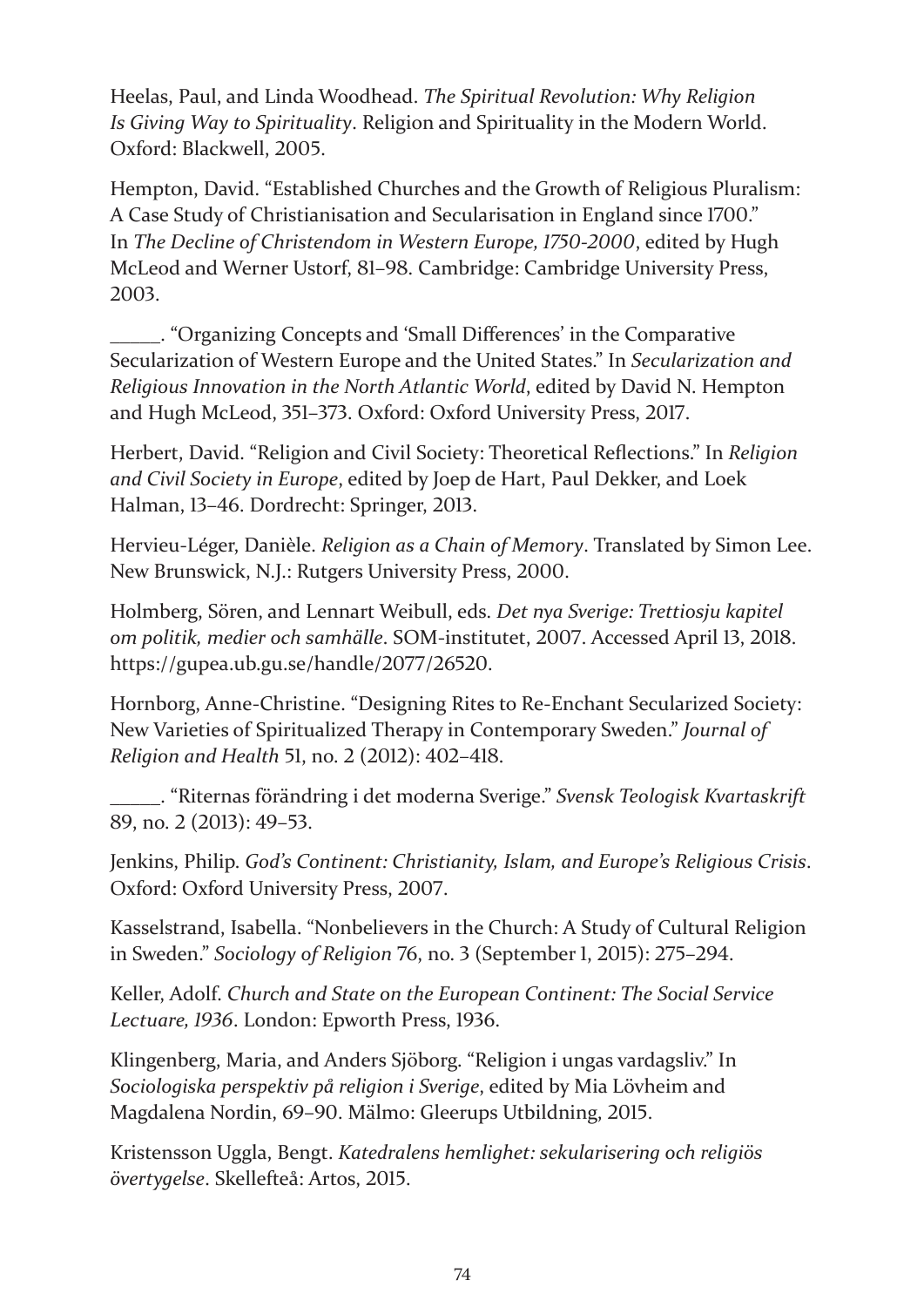Lambert, Yves. "New Christianity, Indifference and Diffused Spirituality." In *The Decline of Christendom in Western Europe, 1750-2000*, edited by Hugh McLeod and Werner Ustorf, 63–78. Cambridge: Cambridge University Press, 2003.

Leis-Peters, Annette, Martha Middlemiss Lé Mon, and Magdalena Nordin. "Religiösa organisationer och civilsamhället." In *Sociologiska perspektiv på religion i Sverige*, edited by Mia Lövheim and Magdalena Nordin, 107–122. Mälmo: Gleerups Utbildning, 2015.

Lejon, Kjell, and Marcus Angafors. "Less Religion, Better Society? On Religion, Secularity, and Prosperity in Scandinavia." *Wiley Periodicals and Dialog* 50, no. 3 (September 2, 2011): 297–307.

Lindberg, Jonas, and Marta Axner. "Religion och politik." In *Sociologiska perspektiv på religion i Sverige*, edited by Mia Lövheim and Magdalena Nordin, 123–142. Mälmo: Gleerups Utbildning, 2015.

Löfqvist, Kim. "Yoga i skolan: Hinduisk utövning eller sekulariserad rit för avslappning och rörelse?" *Svensk Teologisk Kvartaskrift* 89, no. 2 (2013): 88–96.

Lövheim, Mia. "Religionen på ledersidan." In *Religionen tur och retur*, edited by Jenny Björkman and Arne Jarrick, 2017/2018:147–158. RJ:s Årsbok. Göteborg: Makadam förlag, 2017.

Lövheim, Mia, and Magdalena Nordin. "Inledning." In *Sociologiska perspektiv på religion i Sverige*, edited by Mia Lövheim and Magdalena Nordin, 9–36. Mälmo: Gleerups Utbildning, 2015.

Löwendahl, Lena. *Religion utan organisation: om religiös rörlighet bland privatereligiösa*. Eslöv: Östlings bokförlag Symposion, 2005.

Lüchau, Peter. "The Spiritual Revolution and Social Capital in Denmark." In *Religion and Civil Society in Europe*, edited by Joep de Hart, Paul Dekker, and Loek Halman, 189–203. Dordrecht: Springer, 2013.

Luckmann, Thomas. *The Invisible Religion: The Problem of Religion in Modern Society*. New York: Macmillan, 1967.

Lundborg, Johan. *När ateismen erövrade Sverige: Ingemar Hedenius och debatten kring tro och vetande*. Nora: Nya Doxa, 2002.

Madeley, John T.S. "Religion, State and Civil Society in Europe: Triangular Entanglements." In *Religion and Civil Society in Europe*, edited by Joep de Hart, Paul Dekker, and Loek Halman, 47–68. Dordrecht: Springer, 2013.

\_\_\_\_\_. "Scandinavian Christian Democracy: Throwback or Portent?" *European Journal of Political Research* 5, no. 3 (September 1, 1977): 267–286.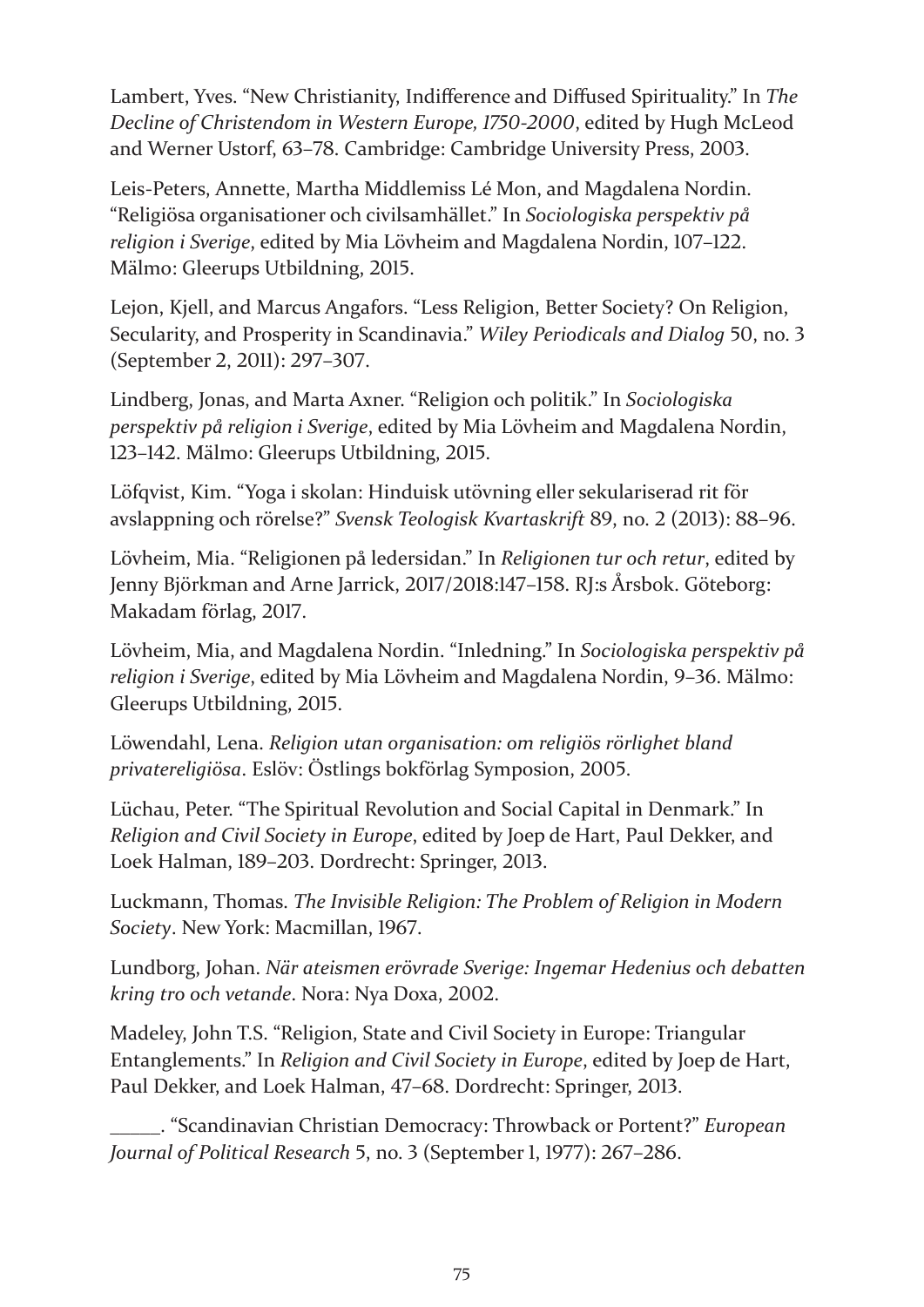"Map: These Are the World's Least Religious Countries." *Washington Post*. Accessed December 8, 2016. https://www.washingtonpost.com/news/ worldviews/wp/2015/04/14/map-these-are-the-worlds-least-religiouscountries/.

Martin, David. *A General Theory of Secularization*. New York: Harper & Row, 1978.

\_\_\_\_\_. *On Secularization: Towards a Revised General Theory*. Aldershot, England: Ashgate, 2005.

\_\_\_\_\_. "The Evangelical Upsurge and Its Political Implications." In *The Desecularization of the World: Resurgent Religion and World Politics*, edited by Peter L. Berger, 37–49. Washington, D.C.: W.B. Eerdmans Pub. Co, 1999.

Martinson, Mattias. *Katedralen mitt i staden: om ateism och teologi*. Arcus teologi. Lund: Arcus, 2010.

\_\_\_\_\_. "Nästan religiös: Katedraler och sekulära teologier." *Svensk Teologisk Kvartaskrift* 92, no. 1 (2016): 24–36.

\_\_\_\_\_. "Sekulariseringens teologier: Om Carl Schmitts katolska politiska teologi och en protestantisk postsekularitet." *Svensk Teologisk Kvartaskrift* 91, no. 3 (2015): 120–129.

Martling, Carl Henrik. *Svensk kyrka: en historia*. Skellefteå: Artos, 2008.

McDermott, Jim. "Christ and Secular Sweden." *America* 197, no. 21 (December 24, 2007): 15–17.

McLeod, Hugh. "Introduction." In *The Decline of Christendom in Western Europe, 1750-2000*, edited by Hugh McLeod and Werner Ustorf, 1–26. Cambridge: Cambridge University Press, 2003.

\_\_\_\_\_. "Introduction." In *Secularization and Religious Innovation in the North Atlantic World*, edited by Hugh McLeod and David Hempton, 1–21. Oxford: Oxford University Press, 2017.

\_\_\_\_\_. *Religion and the People of Western Europe, 1789-1989*. 2nd ed. Oxford: Oxford University Press, 1997.

\_\_\_\_\_. "'Religious American, Secular Europe': Are They Really So Different?" In *Secularization and Religious Innovation in the North Atlantic World*, edited by David N. Hempton and Hugh McLeod, 329–350. Oxford: Oxford University Press, 2017.

\_\_\_\_\_. "Secular Cities? Berlin, London, and New York in the Later Nineteenth and Early Twentieth Centuries." In *Religion and Modernization: Sociologists and Historians Debate the Secularization Thesis*, edited by Steve Bruce, 59–89. Oxford: Clarendon Press, 1992.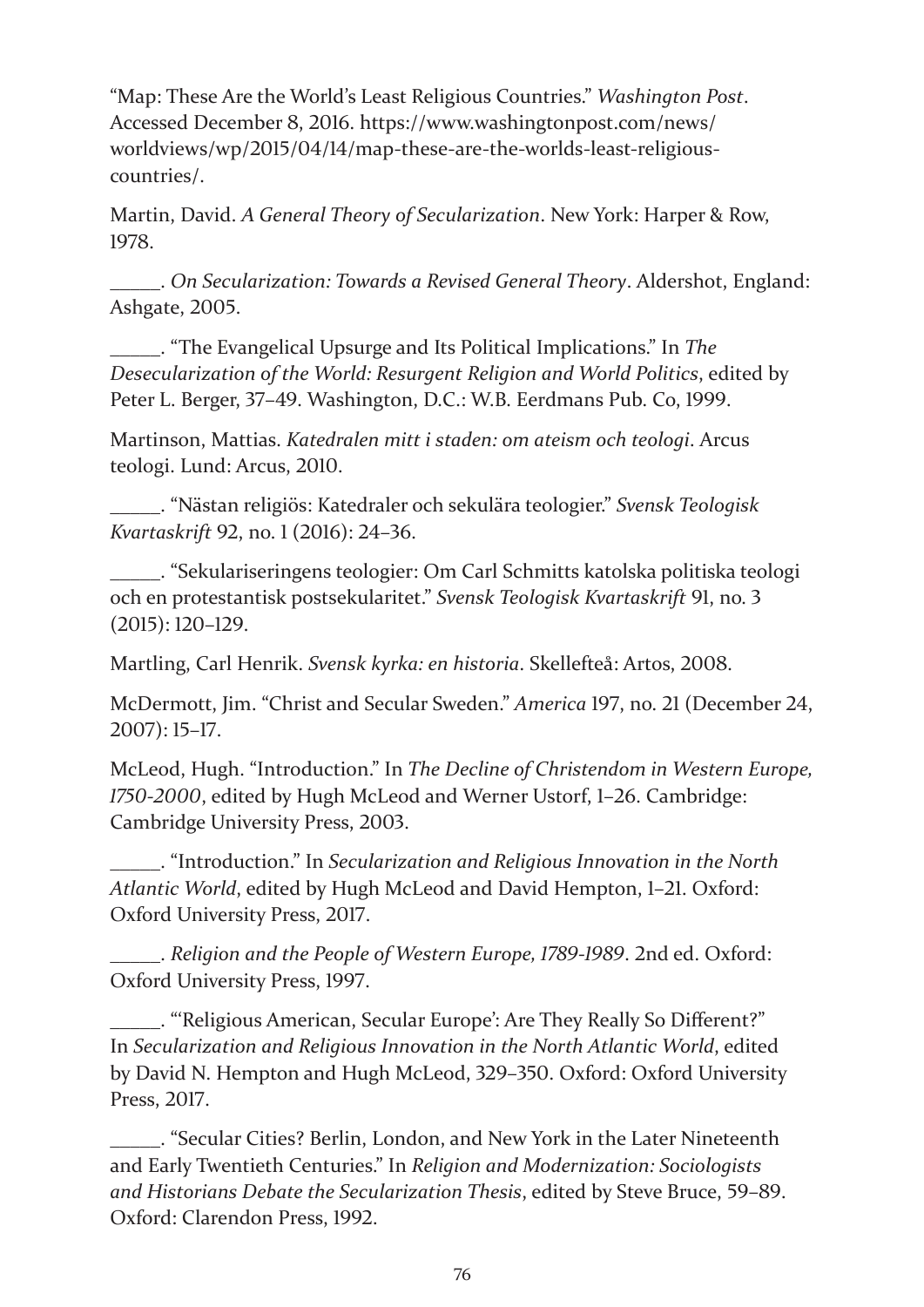\_\_\_\_\_. *Secularisation in Western Europe, 1848-1914*. New York: St. Martin's Press, 2000.

Milliner, Matthew J. "Not So Secular Sweden." *First Things*, no. 244 (June 1, 2014): 21–23.

Norris, Pippa, and Ronald Inglehart. *Sacred and Secular: Religion and Politics Worldwide*. Cambridge: Cambridge University Press, 2004.

Palm, Irving, and Jan Trost. "Family and Religion in Sweden." In *Family, Religion, and Social Change in Diverse Societies*, edited by Sharon K. Houseknecht and Jerry G. Pankhurst, 107–120. New York: Oxford University Press, 2000.

Pettersson, Per. "State and Religion in Sweden: Ambiguity Between Disestablishment and Religious Control." *Nordic Journal of Religion & Society* 24, no. 2 (November 2011): 119–135.

Pettersson, Per, and Annette Leis-Peters. "Religion i Sverige: Kontinuitet och förändring." In *Sociologiska perspektiv på religion i Sverige*, edited by Mia Lövheim and Magdalena Nordin, 37–52. Mälmo: Gleerups Utbildning, 2015.

Pettersson, Thorleif. "Culture Shift and Generational Population Replacement: Individualization, Secularization, and Moral Value Change in Contemporary Scandinavia." In *Scandinavian Values: Religion and Morality in the Nordic Countries*, edited by Thorleif Pettersson and Ole Riis, 10:197–210. Psychologia et sociologia religionum. Uppsala: Acta Universitatis Upsaliensis, 1994.

\_\_\_\_\_. "Kyrkofolket, den gode medborgaren och demokratin." *Svensk teologisk kvartalskrift* 67, no. 4 (1991): 160–169.

Pettersson, Thorleif, and Eva M Hamberg. "Denominational Pluralism and Church Membership in Contemporary Sweden: A Longitudinal Study of the Period 1974-1995." *Journal of Empirical Theology* 10, no. 2 (1997): 61–78.

Pettersson, Thorleif, and Ole Riis. "Preface." In *Scandinavian Values: Religion and Morality in the Nordic Countries*, edited by Thorleif Pettersson and Ole Riis, 10:7– 10. Psychologia et sociologia religionum. Uppsala: Acta Universitatis Upsaliensis, 1994.

Pétursson, Pétur. "Civilreligionen—ett svar på de yttersta frågorna." *Svensk teologisk kvartalskrift* 67, no. 4 (1991): 170–181.

Pollack, Detlef, Olaf Müller, and Gert Pickel. "Church and Religion in the Enlarged Europe: Analyses of the Social Significance of Religion in East and West." In *The Social Significance of Religion in the Enlarged Europe: Secularization, Individualization and Pluralization*, edited by Detlef Pollack, Olaf Müller, and Gert Pickel. Surrey, England: Ashgate, 2012.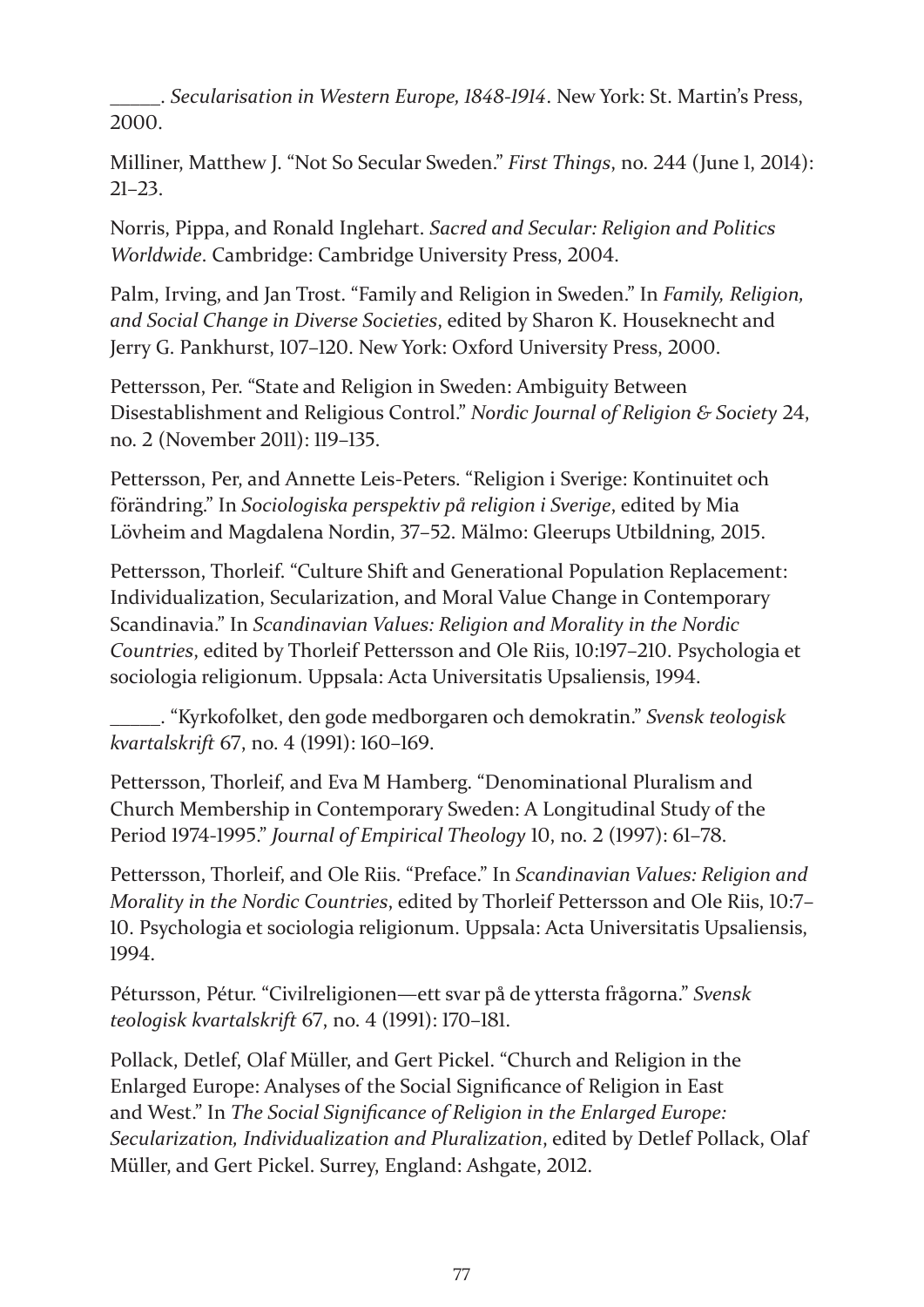\_\_\_\_\_. "Differentiated Secularization in Europe: Comparative Results." In *The Social Significance of Religion in the Enlarged Europe: Secularization, Individualization and Pluralization*, edited by Detlef Pollack, Olaf Müller, and Gert Pickel. Surrey, England: Ashgate, 2012.

Rémond, René. *Religion and Society in Modern Europe*. Oxford: Blackwell Publishers, 1999.

Reynolds, Caillin. "Religion, Values, and Secularization in Europe: A Multilevel, Cross-National, Comparative Analysis of the European Values Study Data." Mary Immaculate College, University of Limerick, 2017.

Riis, Ole. "Patterns of Secularization in Scandinavia." In *Scandinavian Values: Religion and Morality in the Nordic Countries*, edited by Thorleif Pettersson and Ole Riis, 10:99–128. Psychologia et sociologia religionum. Uppsala: Acta Universitatis Upsaliensis, 1994.

Roßteutscher, Sigrid. "The Dynamics of Civil Society: Density, Age, Fertility and Completeness in the Religious Voluntary Sector." In *Religion and Civil Society in Europe*, edited by Joep de Hart, Paul Dekker, and Loek Halman, 69–86. Dordrecht: Springer, 2013.

Sanders, Hanne. "Reformationens följder i Sverige. En fråga om luthersk kultur." In *Religionen tur och retur*, edited by Jenny Björkman and Arne Jarrick, 2017/2018:49–62. RJ:s Årsbok. Göteborg: Makadam förlag, 2017.

Sigurdson, Ola. *Den lyckliga filosofin: etik och politik hos Hägerström, Tingsten, makarna Myrdal och Hedenius*. Stockholm: Brutus Östlings Bokförlag Symposion, 2000.

\_\_\_\_\_. *Det postsekulära tillståndet: religion, modernitet, politik*. Göteborg: Glänta, 2015. Kindle.

\_\_\_\_\_. "En berättelse om två städer." *NOD: forum för tro, kultur och samhälle* 2–3 (2016): 35–38.

Stark, Rodney, and Roger Finke. *Acts of Faith: Explaining the Human Side of Religion*. Berkeley: University of California Press, 2000.

Stark, Rodney, and Laurence Iannaccone. "A Supply-Side Reinterpretation of the 'Secularization' of Europe." *Journal for the Scientific Study of Religion* 33, no. 3 (September 1994): 230–252.

Stepan, Alfred. "The Multiple Secularisms of Modern Democratic and Non-Democratic Regimes." In *Rethinking Secularism*, edited by Craig Calhoun, Mark Juergensmeyer, and Jonathan Van Antwerpen, 114–144. New York: Oxford University Press, 2011.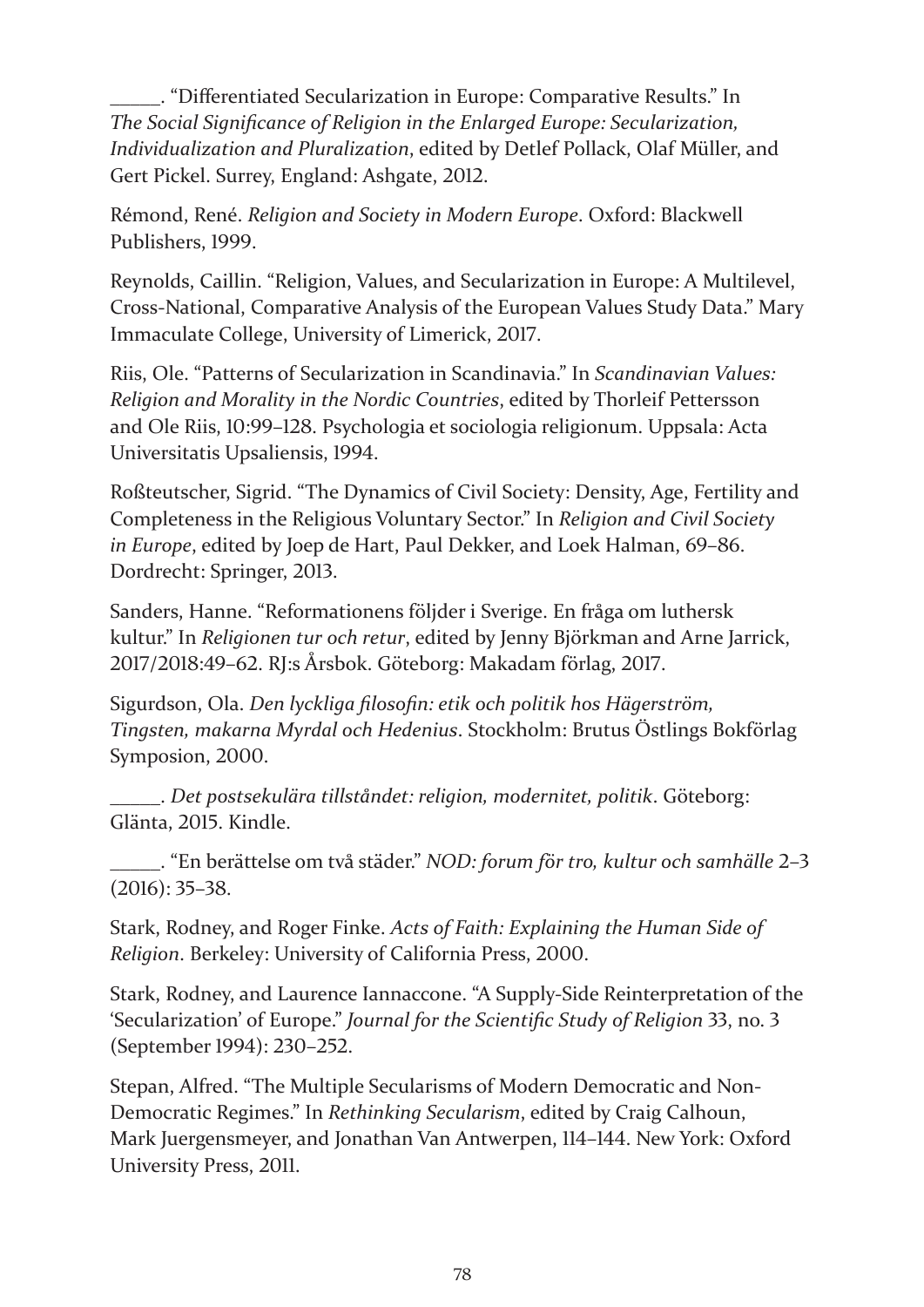Sundback, Susan. "Nation and Gender: Reflected in Scandinavian Religiousness." In *Scandinavian Values: Religion and Morality in the Nordic Countries*, edited by Thorleif Pettersson and Ole Riis, 10:129–150. Psychologia et sociologia religionum. Uppsala: Acta Universitatis Upsaliensis, 1994.

Thorkildsen, Dag. "West Nordic and East Nordic Religiousness and Secularity: Historical Unity and Diversity." In *Secular and Sacred?: The Scandinavian Case of Religion in Human Rights, Law and Public Space*, edited by Rosemarie van den Breemer, José Casanova, and Tyygve Wyller, 15:85–101. Research in Contemporary Religion. Göttingen: Vadenhoeck & Ruprecht, 2014.

Thurfjell, David. *Det gudlösa folket: de postkristna svenskarna och religionen*. Molin & Sorgenfrei akademiska. Stockholm: Molin & Sorgenfrei, 2015.

\_\_\_\_\_. "Mellan byråkratisering och passion. Om teokrati, sekularisering och karismatisk väckelse i Iran." In *Religionen tur och retur*, edited by Jenny Björkman and Arne Jarrick, 2017/2018:79–94. RJ:s Årsbok. Göteborg: Makadam förlag, 2017.

Tomasson, Richard F. "How Sweden Became So Secular." *Scandinavian Studies* 74, no. 1 (2002): 61–88.

\_\_\_\_\_. "Religion Is Irrelevant in Sweden." In *Religion in Radical Transition*, edited by Jeffrey K. Hadden, 111–127. Chicago: Aldine Pub. Co., 1971.

Ustorf, Werner. "A Missionlogical Postscript." In *The Decline of Christendom in Western Europe, 1750-2000*, edited by Hugh McLeod and Werner Ustorf, 218– 225. Cambridge: Cambridge University Press, 2003.

Voas, David. "The Rise and Fall of Fuzzy Fidelity in Europe." *European Sociological Review* 25, no. 2 (2009): 155–168.

Voas, David, Siobhan McAndrew, and Ingrid Storm. "Modernization and the Gender Gap in Religiosity: Evidence from Cross-National European Surveys." *KZfSS Kölner Zeitschrift für Soziologie und Sozialpsychologie* 65, no. 1 (December 1, 2013): 259–283.

Wallis, Roy, and Steve Bruce. "Secularization: The Orthodox Model." In *Religion and Modernization: Sociologists and Historians Debate the Secularization Thesis*, edited by Steve Bruce, 8–30. Oxford: Clarendon Press, 1992.

Wallman Lundåsen, Susanne, and Lars Trägårdh. "Social Trust and Religion in Sweden: Theological Belief Versus Social Organization." In *Religion and Civil Society in Europe*, edited by Joep de Hart, Paul Dekker, and Loek Halman, 109– 124. Dordrecht: Springer, 2013.

Wikström, Owe. *Det bländande mörkret*. Örebro: Libris, 2007.

\_\_\_\_\_. *Till längtans försvar eller vemodet i finsk tango*. Stockholm: Natur och kultur, 2008.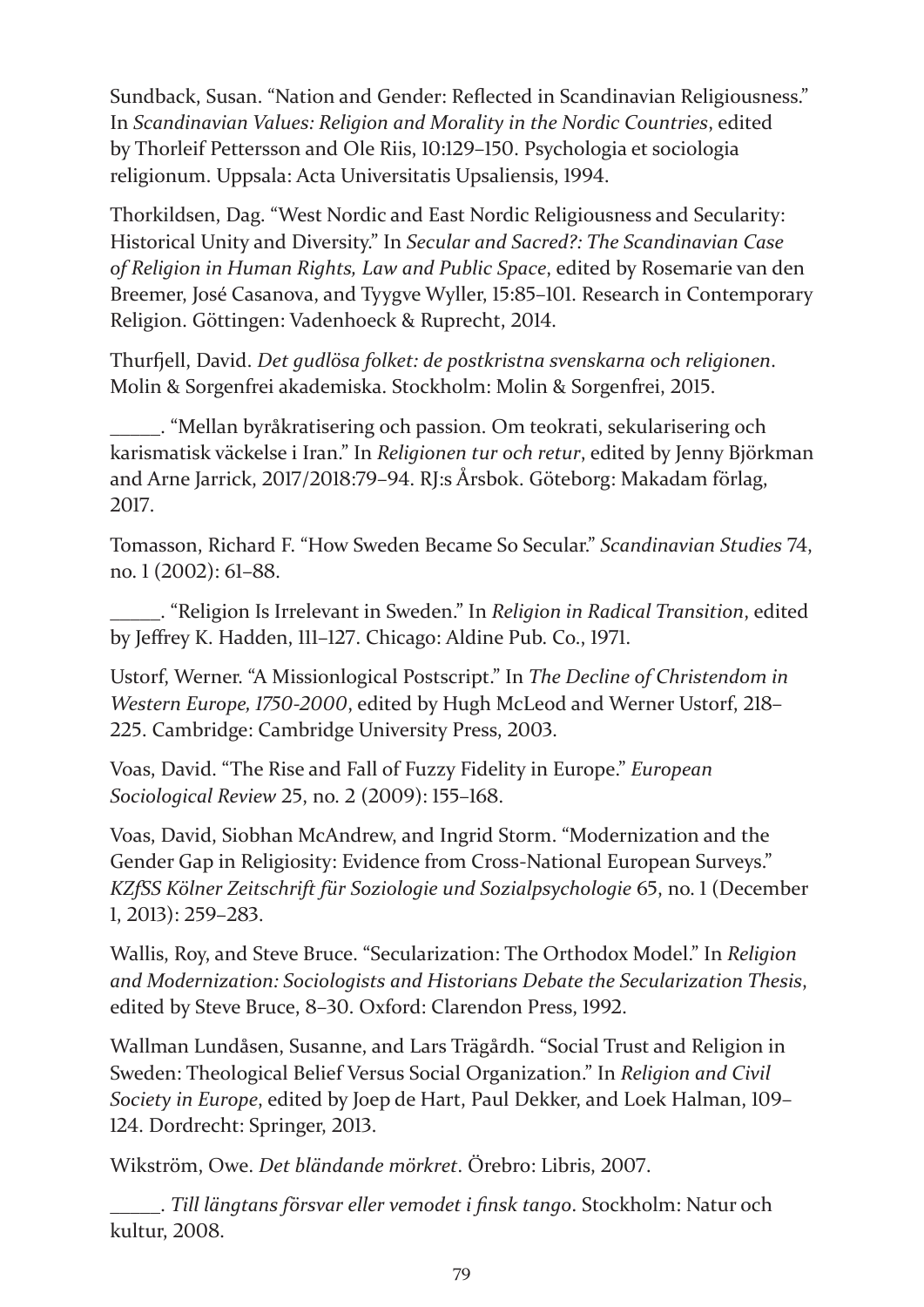Willander, Erika. "Religiositet och sekularisering." In *Sociologiska perspektiv på religion i Sverige*, edited by Mia Lövheim and Magdalena Nordin, 53–68. Mälmo: Gleerups Utbildning, 2015.

Wilson, Bryan R. "Reflections on a Many Sided Controversy." In *Religion and Modernization: Sociologists and Historians Debate the Secularization Thesis*, edited by Steve Bruce, 195–210. Oxford: Clarendon Press, 1992.

\_\_\_\_\_. *Religion in Secular Society*. Pelican books; Pelican books. Harmondsworth: Penguin, 1969.

\_\_\_\_\_. *Religion in Secular Society: Fifty Years On*. Edited by Steve Bruce. Reissue edition. New York, NY: Oxford University Press, 2016.

Witte, Jr., John. "'God Is Hidden in the Earthly Kingdom:' The Lutheran Two-Kingdoms Theory as Foundation of Scandinavian Secularity." In *Secular and Sacred?: The Scandinavian Case of Religion in Human Rights, Law and Public Space*, edited by Rosemarie van den Breemer, José Casanova, and Tyygve Wyller, 15:56–84. Research in Contemporary Religion. Göttingen: Vadenhoeck & Ruprecht, 2014.

"WVS Database." Accessed May 18, 2021. https://www.worldvaluessurvey.org/ WVSContents.jsp?CMSID=Findings.

Zuckerman, Phil. *Society Without God: What the Least Religious Nations Can Tell Us about Contentment*. New York: New York University Press, 2008.

Österlin, Lars. *Svenska kyrkan i profil: ur engelskt och nordiskt perspektiv*. Stockholm: Verbum, 1997.